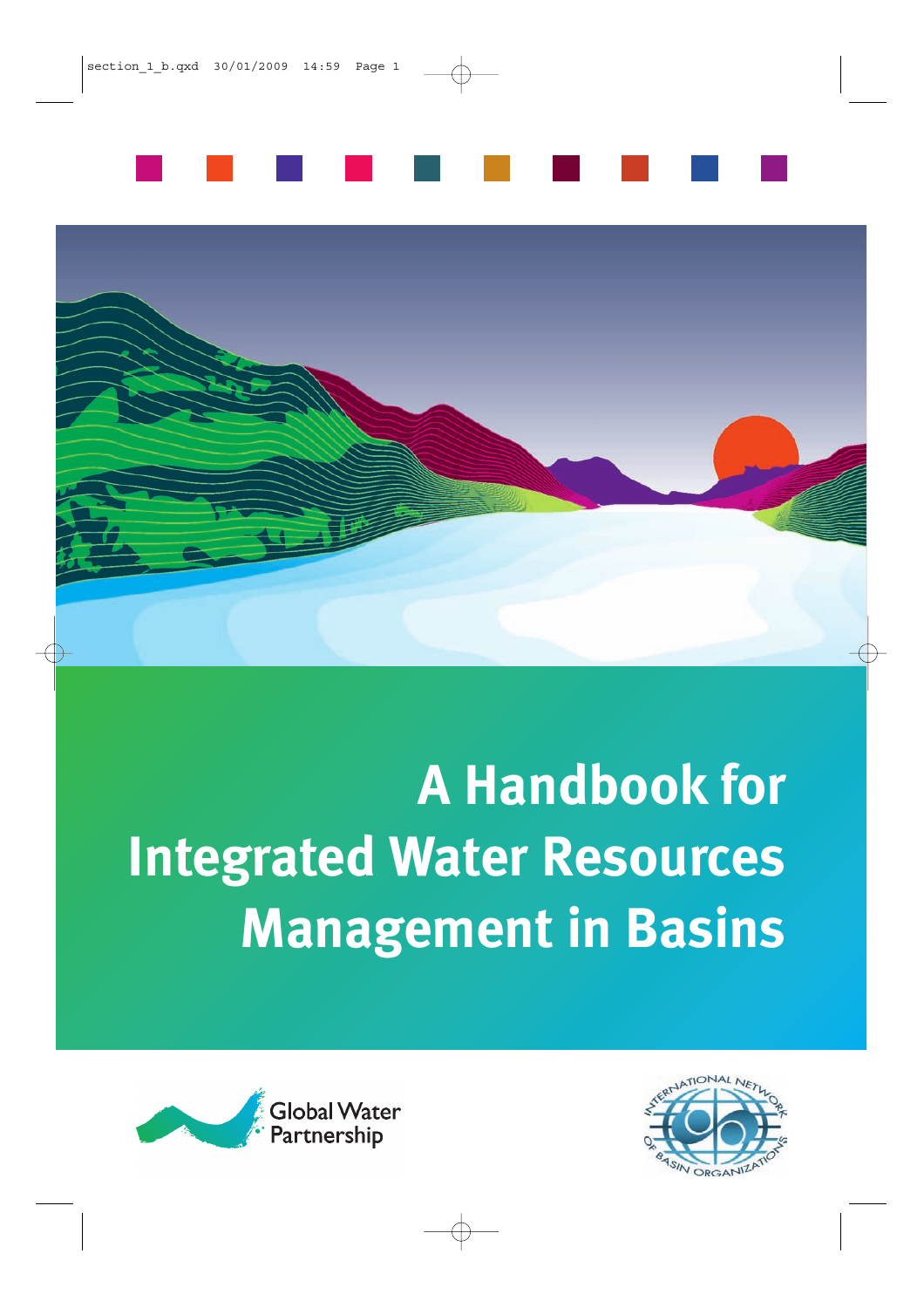#### **THE GWP AND THE INBO**

The **Global Water Partnership** (GWP) is an international network whose vision is for a watersecure world. The GWP mission is to support the sustainable development and management of water resources at all levels.

GWP was created in 1996 to foster integrated water resources management (IWRM), and to ensure the co-ordinated development and management of water, land and related resources by maximising economic and social welfare without compromising the sustainability of vital environmental systems.

The GWP global network is open to all organisations involved in water resources management: developed and developing country government institutions, agencies of the United Nations, bi- and multi-lateral development banks, professional associations, research institutions, non-governmental organisations and the private sector.

More information about the GWP and access to the Catalyzing Change handbook, Policy and Technical Briefs, and TEC Background Papers is available at www.gwpforum.org. The ToolBox on IWRM can be accessed at www.gwptoolbox.org.



#### The **International Network of Basin**

**Organizations** (INBO), established in 1994, is an international network that supports the implementation of integrated water resources management in river and lake basins and aquifers. It links basin organisations and other government agencies responsible for basin management in order to promote the exchange of experiences and develop suitable tools for better basin management at transboundary, national and local levels.

INBO is organised by regional networks of basin organisations, in Africa, Latin America, Central and Eastern Europe, and the Mediterranean. It is also co-ordinating the Network of International Commissions and Transboundary Basin Organisations and the Europe-INBO group of European Basin Organisations to facilitate the implementation of the EU Water Framework Directive.

INBO is managing a multi-year action plan to support the creation and strengthening of basin organisations around the world.

More information about INBO activities and members is available at www.inbo-news.org.



Published 2009 by the Global Water Partnership (GWP) and the International Network of Basin Organizations (INBO).

Boxes 2.B, 8.C, Example 6.1 and Figure 1 are reprinted from B.P. Hooper (2005) Integrated River Basin Governance: Learning from International Experience, pages 52, 67–68 and 120, with permission from the copyright holders, International Water Association, London UK.

Design and layout by Scriptoria, www.scriptoria.co.uk Printed by Elanders, Sweden, 2009. ISBN: 978-91-85321-72-8



Preparation of this handbook has been supported by the Ministry of Foreign Affairs of France as part of their support to GWP and INBO.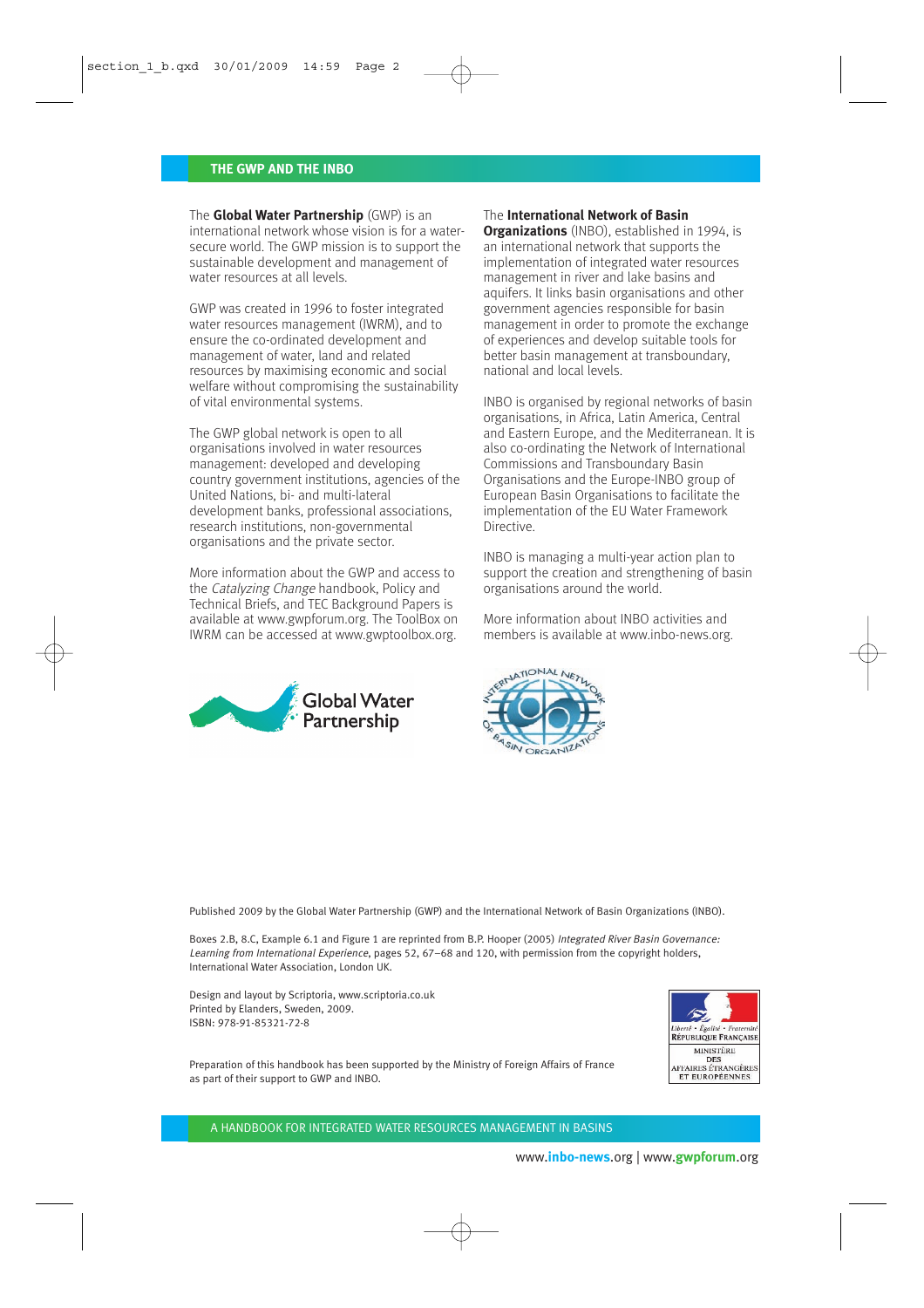## **CONTENTS**

| <b>Foreword</b> |                |     |                                                                               |  |
|-----------------|----------------|-----|-------------------------------------------------------------------------------|--|
|                 |                |     |                                                                               |  |
| <b>Acronyms</b> |                |     |                                                                               |  |
|                 |                |     | Part A About this handbook: Why we need a practical guide and how to use it 9 |  |
|                 | 1.             |     |                                                                               |  |
|                 |                | 1.1 |                                                                               |  |
|                 |                | 1.2 | Problems and challenges facing water managers 10                              |  |
|                 |                | 1.3 |                                                                               |  |
|                 | $\overline{2}$ |     |                                                                               |  |
|                 |                | 2.1 | Integrated water resources management in basins 18                            |  |
|                 |                | 2.2 | Basin management as an iterative process 18                                   |  |
|                 |                | 2.3 | Entry levels for integrated water resources management in basins 19           |  |
|                 |                |     | Part B Key issues in integrating water resources management in basins 25      |  |
|                 | 3              |     | Establishing basin management systems 25                                      |  |
|                 |                | 3.1 | Political will and basin management systems 25                                |  |
|                 |                | 3.2 |                                                                               |  |
|                 |                | 3.3 | Water management framework 30                                                 |  |
|                 |                | 3.4 |                                                                               |  |
|                 | 4              |     | Roles and types of basin organisations 33                                     |  |
|                 |                | 4.1 |                                                                               |  |
|                 |                | 4.2 |                                                                               |  |
|                 |                | 4.3 | Complementary roles of water management bodies in basins 45                   |  |
|                 | 5              |     |                                                                               |  |
|                 |                | 5.1 |                                                                               |  |
|                 |                | 5.2 |                                                                               |  |
|                 |                | 5.3 |                                                                               |  |
|                 | 6              |     |                                                                               |  |
|                 |                | 6.1 |                                                                               |  |
|                 |                | 6.2 |                                                                               |  |
|                 |                | 6.3 |                                                                               |  |
|                 | 7              |     |                                                                               |  |
|                 |                | 7.1 |                                                                               |  |
|                 |                | 7.2 |                                                                               |  |
|                 |                | 7.3 |                                                                               |  |
|                 |                | 7.4 |                                                                               |  |
|                 |                | 7.5 |                                                                               |  |
|                 | 8              |     |                                                                               |  |
|                 |                | 8.1 |                                                                               |  |
|                 |                | 8.2 |                                                                               |  |
|                 | 9              |     |                                                                               |  |
|                 |                | 9.1 | Organising collaborative basin information systems 84                         |  |
|                 |                | 9.2 | Technical aspects and practical implementation 88                             |  |
|                 |                | 9.3 |                                                                               |  |
|                 | 10             |     |                                                                               |  |
|                 |                |     |                                                                               |  |
|                 |                |     |                                                                               |  |
|                 |                |     |                                                                               |  |
|                 |                |     |                                                                               |  |
|                 |                |     |                                                                               |  |
|                 |                |     |                                                                               |  |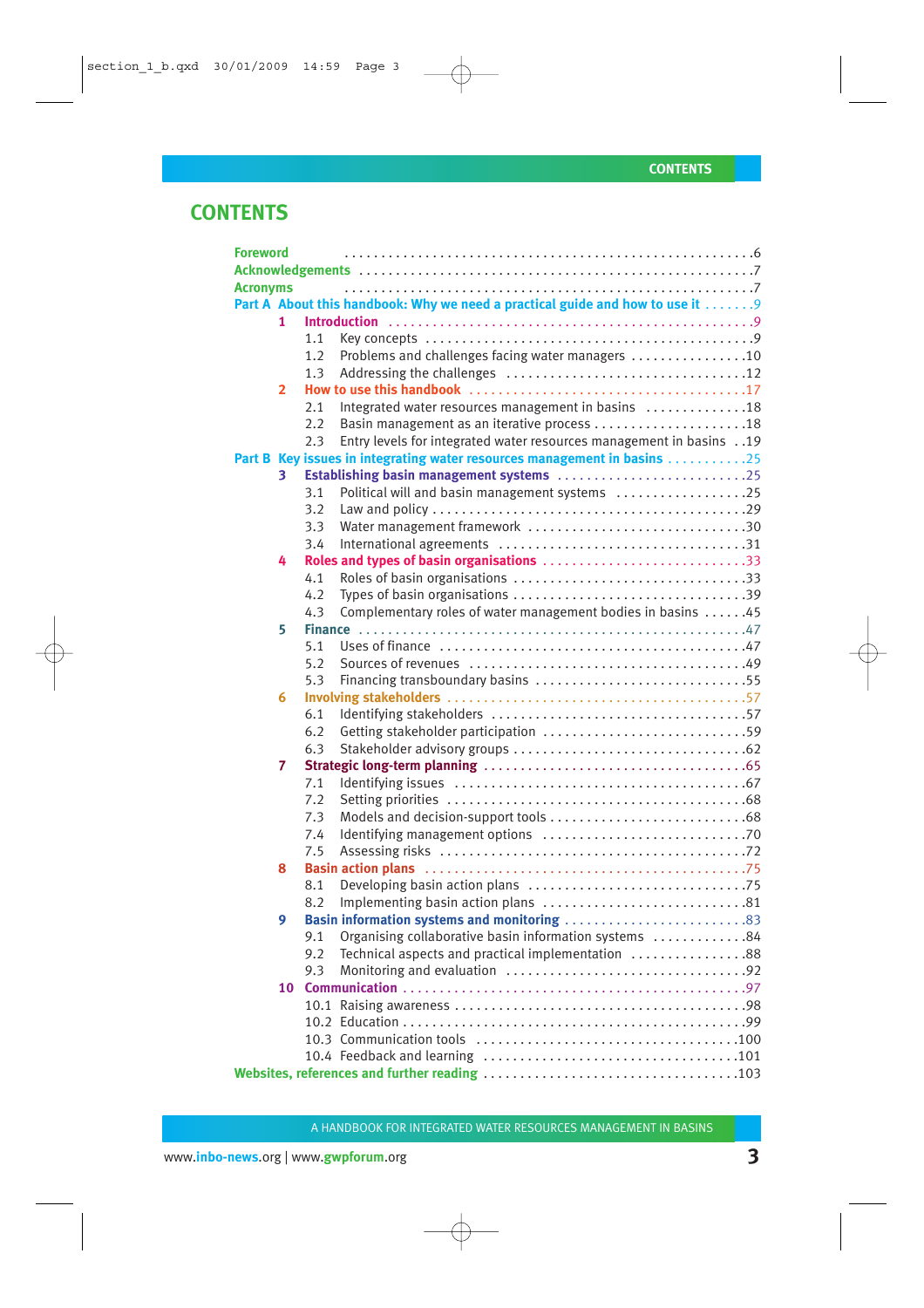## **BOXES, EXAMPLES & FIGURES**

| <b>Box 1.A</b> |                                                                               |  |
|----------------|-------------------------------------------------------------------------------|--|
| Box 2.A        | The learning-by-doing management cycle of planning and implementation 19      |  |
| Box 2.B        |                                                                               |  |
| Box 3.A        |                                                                               |  |
| Box 3.B        | The three dimensions of water management frameworks 30                        |  |
| Box 4.A        | Assigning responsibilities for managing water, regulating water               |  |
|                |                                                                               |  |
| <b>Box 4.B</b> |                                                                               |  |
| <b>Box 4.C</b> | Organisation of water management in basins: some international comparisons 46 |  |
| <b>Box 6.A</b> |                                                                               |  |
| <b>Box 6.B</b> |                                                                               |  |
| Box 7.A        |                                                                               |  |
| Box 7.B        | Setting priorities, evaluating and ranking water resources issues 68          |  |
| <b>Box 7.C</b> |                                                                               |  |
| Box 7.D        |                                                                               |  |
| <b>Box 7.E</b> |                                                                               |  |
| Box 8.A        |                                                                               |  |
| Box 8.B        |                                                                               |  |
| <b>Box 8.C</b> |                                                                               |  |
| Box 9.A        |                                                                               |  |
| <b>Box 9.B</b> |                                                                               |  |
| <b>Box 9.C</b> |                                                                               |  |
| <b>Box 9.D</b> |                                                                               |  |
|                |                                                                               |  |

| Example 1.1 | Senegal River basin: climate variability exacerbates water scarcity 11                |
|-------------|---------------------------------------------------------------------------------------|
| Example 1.2 |                                                                                       |
| Example 1.3 | Africa: incorporating IWRM principles in national policies 13                         |
| Example 1.4 | Brazil: new water management policy and structure 14                                  |
| Example 1.5 |                                                                                       |
| Example 2.1 |                                                                                       |
| Example 2.2 | Mekong River basin: introducing IWRM at local, implementation and policy levels 19    |
| Example 2.3 | 12020 India: starting integrated water resources management at the district level     |
| Example 2.4 | Yucatan Peninsula, Mexico: integrating groundwater resources                          |
|             |                                                                                       |
| Example 2.5 |                                                                                       |
| Example 3.1 | Matanza-Riachuelo basin, Buenos Aires, Argentina: the importance of political will 26 |
| Example 3.2 | Orange-Sengu basin: roadmap for water user dialogue on basin management 27            |
| Example 3.3 | Tisza basin: long-standing co-operation paves the way for dialogues                   |
|             |                                                                                       |
| Example 3.4 | Spain and Portugal: long-standing dialogue on shared basins 28                        |
| Example 3.5 |                                                                                       |
| Example 3.6 | Our Er Rbia River basin agency, Morocco: the legal framework 29                       |
| Example 3.7 | Volta basin: establishing the water management framework 31                           |
| Example 4.1 | Québec: mission and mandates of basin organisations 34                                |
| Example 4.2 | Changjiang Water Resources Commission, China: mission and functions 36                |
| Example 4.3 |                                                                                       |
| Example 4.4 |                                                                                       |
| Example 4.5 | Organisation for the Development of the Senegal River: evolution 38                   |
| Example 4.6 | Organisation for the Development of the Gambia River: lessons from evolution 39       |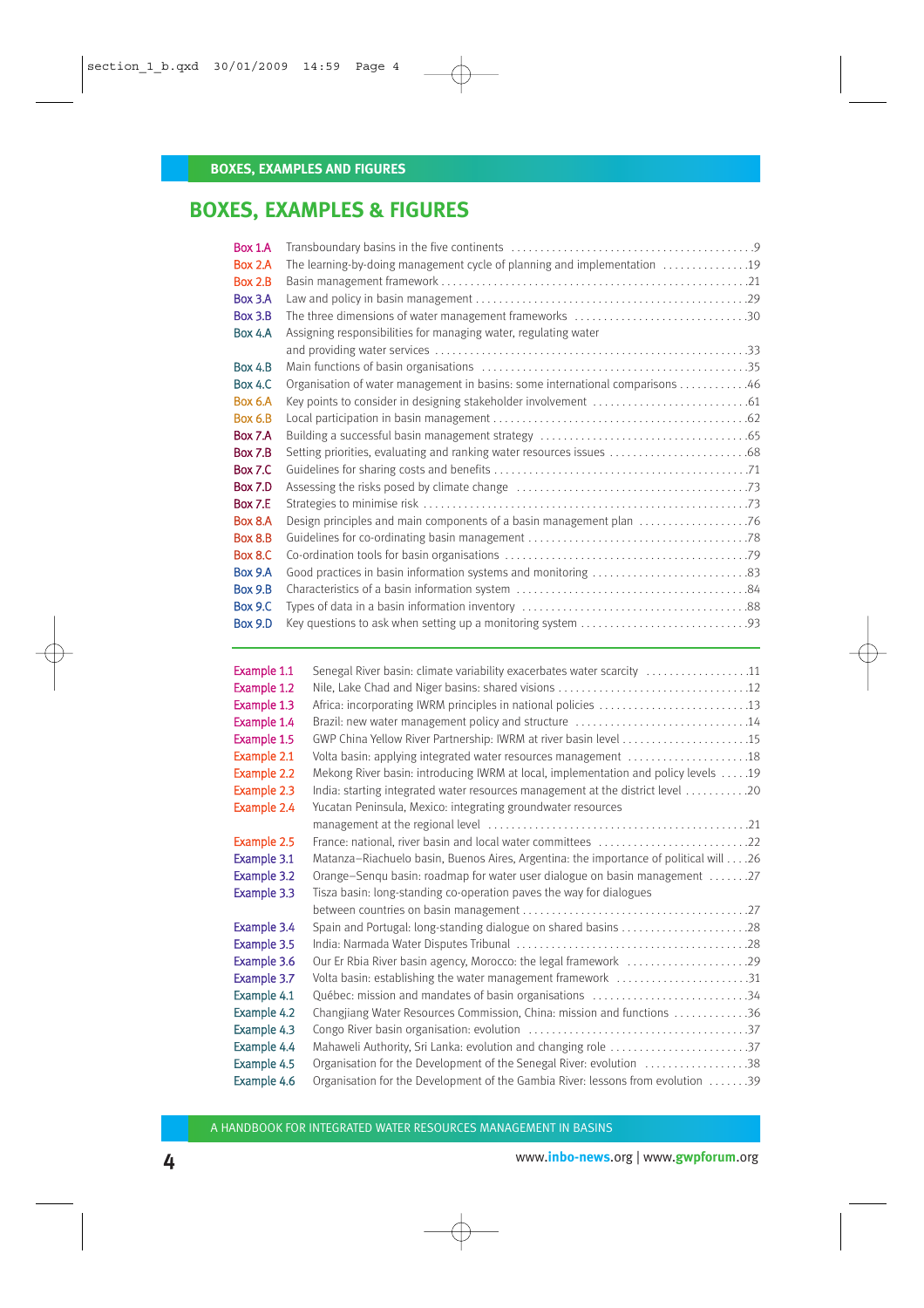#### **BOXES, EXAMPLES AND FIGURES**

| Example 4.7                | The International Joint Commission: a transboundary monitoring,                                                                  |  |
|----------------------------|----------------------------------------------------------------------------------------------------------------------------------|--|
|                            |                                                                                                                                  |  |
| Example 4.8                | Murray-Darling Basin Authority: an authority replacing a commission 41                                                           |  |
| Example 4.9                | Apele Romane, the Romanian National Waters Administration and                                                                    |  |
|                            |                                                                                                                                  |  |
| Example 4.10               | Authority for the Sustainable Management of the Lake Izabal and River Dulce Basin,                                               |  |
|                            |                                                                                                                                  |  |
| Example 4.11               | Committee for the Integration of the Hydrographical Basin of                                                                     |  |
|                            |                                                                                                                                  |  |
| Example 4.12               | Ruhr Association, Germany: a basin association in a highly developed basin 43                                                    |  |
| Example 4.13               | Unidad de Cuenca del Río Peñas Blancas, Instituto Costarricense de Electricidad:                                                 |  |
|                            |                                                                                                                                  |  |
| Example 5.1                | French water agencies: 'polluter/user pays' and 'water pays for water' principles 51                                             |  |
| Example 5.2                | Algerian Hydrographical Basin Agencies: water charges system 52                                                                  |  |
| Example 5.3                | Piracicaba, Capivari and Jundiai River Basin in Brazil:                                                                          |  |
|                            |                                                                                                                                  |  |
| Example 5.4                |                                                                                                                                  |  |
| Example 5.5                | Walloon Region, Belgium: application of the cost recovery principle 54                                                           |  |
| Example 6.1                | Namoi River Valley, Australia: identifying stakeholders in basin management 57                                                   |  |
| Example 6.2                | European Water Framework Directive: stakeholder consultation 59                                                                  |  |
| Example 6.3                | Andhra Pradesh Water Vision: gathering stakeholder input 60                                                                      |  |
| Example 6.4                |                                                                                                                                  |  |
| Example 6.5                | Comitê do Itajaí, Santa Catarina (Brazil): public-private participation 62                                                       |  |
| Example 7.1                |                                                                                                                                  |  |
| Example 7.2                |                                                                                                                                  |  |
| Example 7.3                |                                                                                                                                  |  |
| Example 7.4                | Malta: analysing the cost effectiveness of ways to protect groundwater 71                                                        |  |
| Example 7.5                | Organisation for the Development of the Senegal River: benefit sharing 72                                                        |  |
| Example 8.1                |                                                                                                                                  |  |
| Example 8.2                | Mancomunidad de la Cuenca del Río Jubones, Ecuador:                                                                              |  |
|                            |                                                                                                                                  |  |
| Example 8.3                | The TwinBasin <sup>xn</sup> project: Congo-Amazon twinning agreement 79                                                          |  |
| Example 8.4                | Lagartero river basin, Chiapas, Mexico: social participation 80                                                                  |  |
| Example 9.1                | Joint Danube Survey: a collaborative international water information system 85                                                   |  |
| Example 9.2                | Sabarmati River Basin, Gujarat State, India: development of an information system 86                                             |  |
| Example 9.3<br>Example 9.4 | Mexico: links between national and regional basin information systems 87<br>Online catalogues of data sources for transboundary, |  |
|                            |                                                                                                                                  |  |
| Example 9.5                | Euro-Mediterranean Information System on know-how in the Water Sector 90                                                         |  |
| Example 9.6                | Irtysh River Basin Information System, Russia-Kazakhstan:                                                                        |  |
|                            |                                                                                                                                  |  |
| Example 9.7                |                                                                                                                                  |  |
| Example 9.8                | Africa: performance indicators for transboundary basin organisations 95                                                          |  |
| Example 10.1               |                                                                                                                                  |  |
| Example 10.2               | Queensland, Australia: Brisbane River Basin Healthy Waterways Programme  98                                                      |  |
| Example 10.3               |                                                                                                                                  |  |
| Example 10.4               | Chesapeake Bay basin: virtual information shop front 101                                                                         |  |
| Example 10.5               | Júcar River Basin, Valencia, Spain: information and monitoring 102                                                               |  |
|                            |                                                                                                                                  |  |
|                            |                                                                                                                                  |  |

Figure 1 Diagrammatic representation of macro-, meso- and micro-level natural water resource systems in a basin management framework . . . . . . . . . . . . . . . . . . . . . . . .22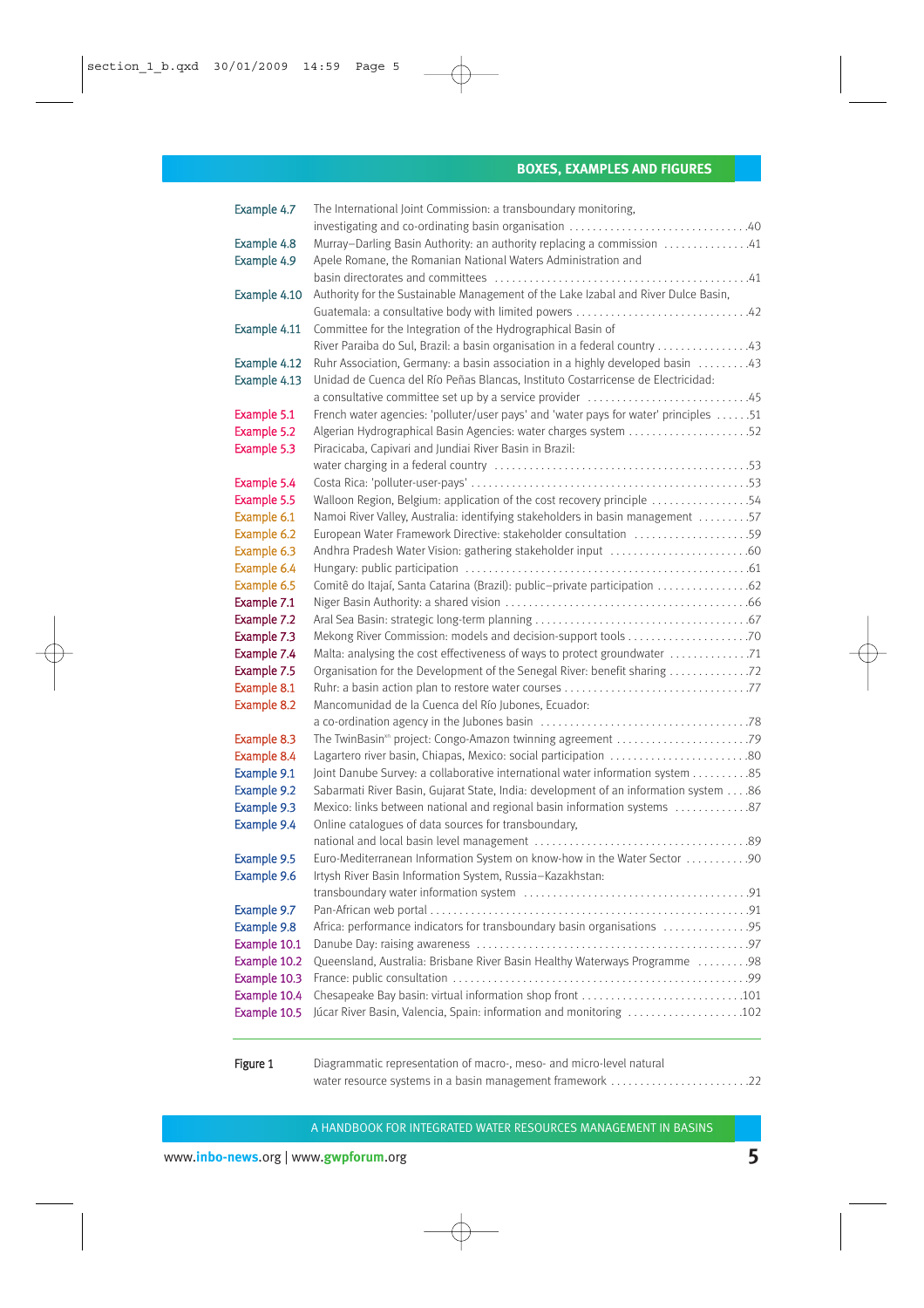#### **FOREWORD**

Water issues touch all segments of society and all economic sectors. Population growth, rapid urbanisation and industrialisation, the expansion of agriculture and tourism, and climate change all put water under increasing stress. Given this growing pressure it is critical that this vital resource is properly managed.

The pressure on water resources highlights the hydrological, social, economic and ecological inter-dependencies in river, lake and aquifer basins. These interdependencies demand more integrated approaches to developing and managing water and land resources. There is a dynamic relationship between basin stakeholders and central governments, who have to work together to ensure the viability of their decisions in meeting sustainable development goals.

To address the multi-faceted nature of water management, many countries are now introducing an integrated approach to water resources management at the national and basin level. This includes improving institutional arrangements and working practices.

To support this process, the Global Water Partnership (GWP) and the International Network of Basin Organizations (INBO) have jointly produced this handbook to provide guidance for improving the governance of freshwater resources. In particular, the focus is on effective implementation of the integrated water resources management (IWRM) approach in lake, river and aquifer basins.

This handbook is written primarily for basin managers and government officials who need to take decisions related to water management. Together, they have to put in place management systems that will mitigate the impacts of natural hazards, supply water for productive purposes (agriculture, industry, energy, transport, tourism, fishing, etc.), supply water for social purposes (health and domestic services) and protect the environment. They must, therefore, manage conflicts on water resource issues between many different users. The handbook is also aimed at non-governmental actors who are involved in basin activities. It provides guidance for integrated water resources management that can be applied in basins regardless of the context (developed or developing countries, humid or arid conditions) or the current state of water governance.

In particular, the handbook:

- **T** articulates the links between challenges and IWRM responses;
- $\blacksquare$  suggests ways of setting up or modernising basin organisations to facilitate the adoption of the IWRM approach; and
- $\blacksquare$  is practical and user-friendly with many examples of experiences in river, lake and aquifer management.

We hope this handbook will help to catalyse positive change for sustainable development. It is one outcome of the collaboration between the GWP and INBO networks to facilitate the adoption of better and more sustainable water resources management. We expect the handbook to be a dynamic document, updated frequently with best practices in water management for basins from all over the globe.

| Letitia A. Obeng                |
|---------------------------------|
| Chair                           |
| <b>Global Water Partnership</b> |
| www.gwpforum.org                |

#### **László Kóthay**

International Network of Basin Organizations www.inbo-news.org

Chair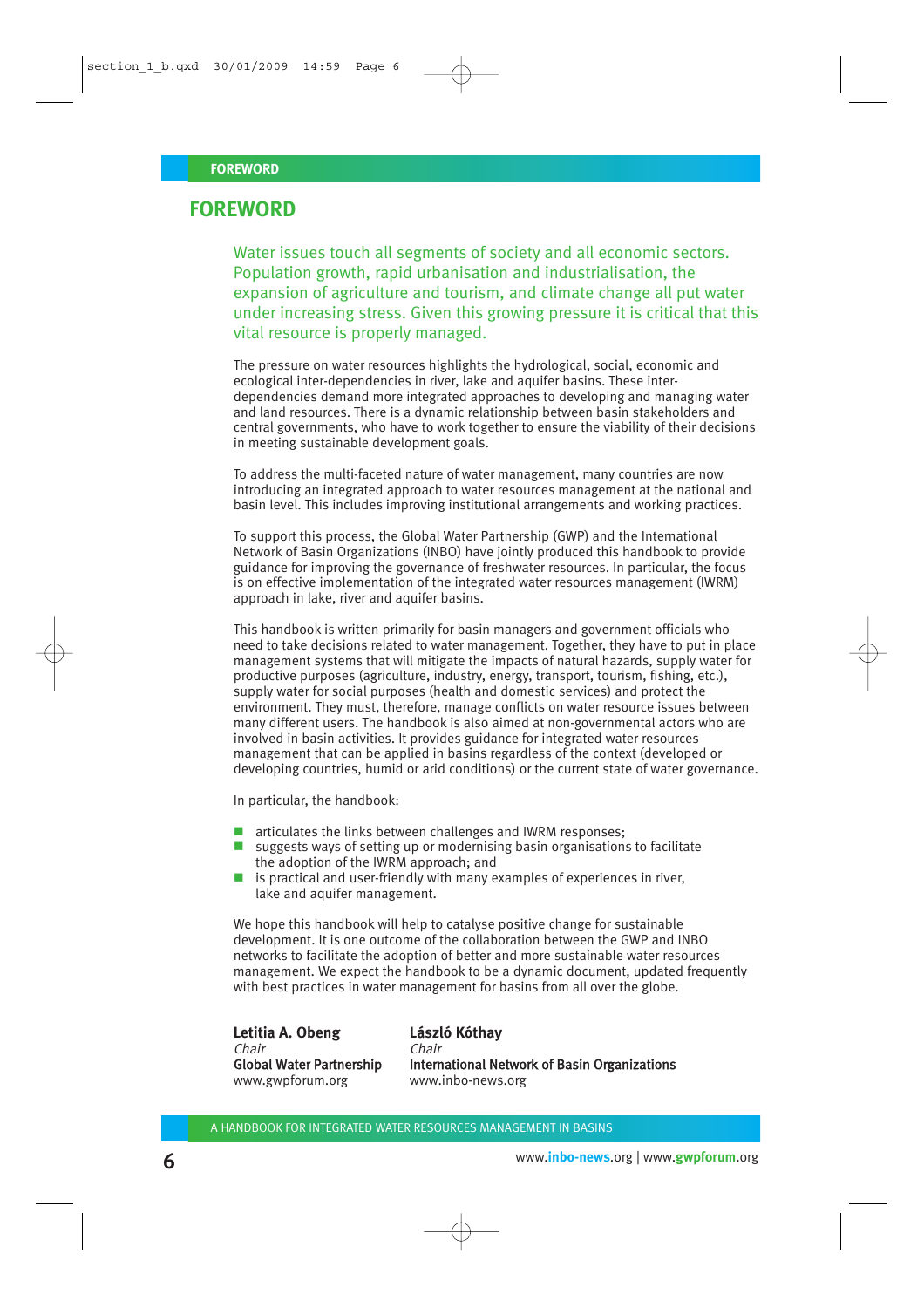### **ACKNOWLEDGEMENTS**

The handbook was developed by a Task Force co-chaired by Jean-François Donzier (INBO) and Martin Walshe (GWP). The Task Force members included: Hartmut Brühl (GWP Technical Committee), Oscar De Moraes Cordeiro Netto (Latin American Network of Basin Organisations), Teodoro Estrela (Mediterranean Network of Basin Organisations), Alan Hall (GWP Senior Advisor), Vadim Sokolov (GWP Regional Water Partnership for Central Asia and Caucasus) and Reginald Tekateka (African Network of Basin Organisations and GWP Southern Africa).

Contributions and comments came from Bruce Hooper (Danish Hydraulic Institute Water & Environment), Madiodio Niasse, Axel Dourojeanni, Axel Julié (GWP), Daniel Valensuela (INBO) and Danka Thalmeinerova (GWP). The GWP and INBO networks supplied practical examples and made valuable comments. Sections of the handbook draw heavily from Hooper (2005), Integrated River Basin Governance: Learning from International Experience, published by International Water Association Publishing.

The handbook was edited by Sandra Child (Scriptoria, www.scriptoria.co.uk). Aurélie Vitry (GWP) provided overall co-ordination and supervision.

GWP and INBO acknowledge that UNESCO is also producing guidelines on river basin management. GWP/INBO and UNESCO are co-ordinating their efforts so that this handbook and the UNESCO guidelines complement each other.

GWP and INBO gratefully acknowledge the grant from the Ministry of Foreign Affairs of France that made the preparation of this handbook possible. The GWP is also supported financially by Canada, Denmark, the European Commission, Finland, France, Germany, the Netherlands, Norway, Spain, Sweden, Switzerland, the United Kingdom and the United States.

The handbook can be downloaded from the GWP website (www.gwpforum.org) and INBO website (www.inbo-news.org), or requested on a CD-ROM from gwp@gwpforum.org and inbo@inbo-news.org.

## **ACRONYMS**

| <b>AMASURLI</b> Autoridad para el Manejo Sustentable de la Cuenca Hidrográfica del Lago |
|-----------------------------------------------------------------------------------------|
| de Izabal y Río Dulce – Authority for the Sustainable Management of the                 |
| Lake Izabal and River Dulce Basin                                                       |
|                                                                                         |
|                                                                                         |
|                                                                                         |
| <b>CADC</b> Commission on the Application and Development of the Convention             |
| CAR Corporación Autónoma Regional - Regional Autonomous Corporation                     |
| <b>CEENBO</b> Central and Eastern Europe Network of Basin Organisations                 |
|                                                                                         |
| River Paraiba do Sul                                                                    |
|                                                                                         |
| International Commission of the Congo-Oubangui-Sangha Basin                             |
|                                                                                         |
|                                                                                         |
| <b>CWRC</b> Changjiang Water Resources Commission                                       |
| DHI Danish Hydraulic Institute Water & Environment                                      |
|                                                                                         |
|                                                                                         |
| <b>EMWIS</b> Euro-Mediterranean Information System on know-how in the Water Sector      |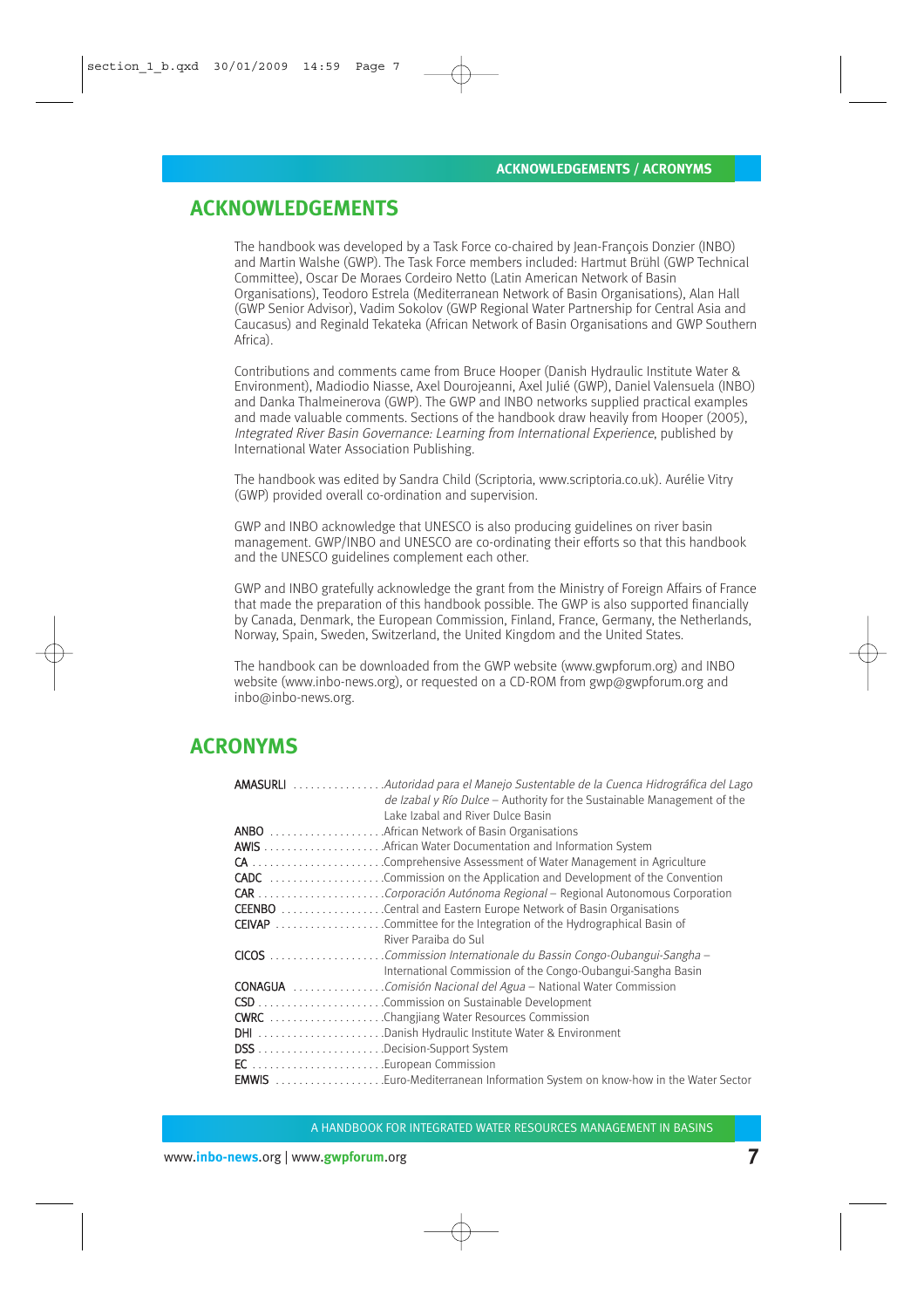|                                        | Europe-INBO European Basin Organisation Group for the implementation of the WFD          |
|----------------------------------------|------------------------------------------------------------------------------------------|
|                                        | GIEBV Gestion Intégrée de l'Eau par Bassin Versant - Integrated Water                    |
|                                        | Management at Basin Level                                                                |
|                                        | GIS Geographic Information System                                                        |
|                                        |                                                                                          |
|                                        |                                                                                          |
|                                        | <b>GWP CACENA</b> GWP Regional Water Partnership for Central Asia and Caucasus           |
|                                        | <b>GWP CEE</b> GWP Regional Water Partnership for Central and Eastern Europe             |
|                                        | GWP China GWP Regional Water Partnership for China                                       |
|                                        | GWP Southern Africa GWP Regional Water Partnership for Southern Africa                   |
|                                        | <b>GWP TAC</b> GWP Technical Advisory Committee                                          |
| <b>GWP TEC</b> GWP Technical Committee |                                                                                          |
|                                        |                                                                                          |
|                                        |                                                                                          |
|                                        | ICWC Interstate Commission for Water Co-ordination                                       |
|                                        | IJC International Joint Commission                                                       |
|                                        | <b>INBO</b> International Network of Basin Organizations                                 |
|                                        |                                                                                          |
|                                        | <b>IWRM</b> Integrated Water Resources Management                                        |
| JDS Joint Danube Survey                |                                                                                          |
|                                        | LANBO/RELOC/RELOB Latin American Network of Basin Organisations - Red Latinoamericana de |
|                                        | Organismos de Cuenca/Rede Latino-Americana de Organismos de Bacia                        |
| LWC Local Water Commission             |                                                                                          |
|                                        |                                                                                          |
|                                        | MDBC Murray-Darling Basin Commission                                                     |
|                                        |                                                                                          |
|                                        |                                                                                          |
| MRA  Malta Resources Authority         |                                                                                          |
| MRC Mekong River Commission            |                                                                                          |
|                                        |                                                                                          |
| NBA Niger Basin Authority              |                                                                                          |
|                                        | NGO Non-Governmental Organisation                                                        |
| NSW New South Wales                    |                                                                                          |
| NWC National Water Committee           |                                                                                          |
|                                        | <b>NWRMP</b> National Water Resource Master Plan                                         |
|                                        | ODA Official Development Assistance                                                      |
|                                        | <b>OECD</b> Organisation for Economic Cooperation and Development                        |
|                                        | OlEau/IOWater Office International de l'Eau - International Office for Water             |
|                                        | OMVG Organisation pour la Mise en Valeur du fleuve Gambie - Organisation for             |
|                                        |                                                                                          |
|                                        |                                                                                          |
|                                        | the Development of the Senegal River                                                     |
|                                        | ORASECOM Orange-Senqu River Commission                                                   |
|                                        | OTCA Organização do Tratado de Cooperação Amazônica - Amazon Co-                         |
|                                        | operation Treaty Organisation                                                            |
|                                        | PCJ Piracicaba, Capivari and Jundiai rivers                                              |
| PP Public Participation                |                                                                                          |
|                                        |                                                                                          |
|                                        |                                                                                          |
|                                        | SDAGE Water Development and Management Master Plan                                       |
|                                        | SDAP Sustainable Development Action Plan                                                 |
|                                        | UCPEÑAS-ICE Unidad de Cuenca del Río Peñas Blancas - ICE Unit for the River Peñas        |
|                                        | <b>Blancas Basin</b>                                                                     |
|                                        | <b>UNESCO</b> United Nations Educational, Scientific and Cultural Organization           |
|                                        |                                                                                          |
|                                        |                                                                                          |
|                                        |                                                                                          |
|                                        |                                                                                          |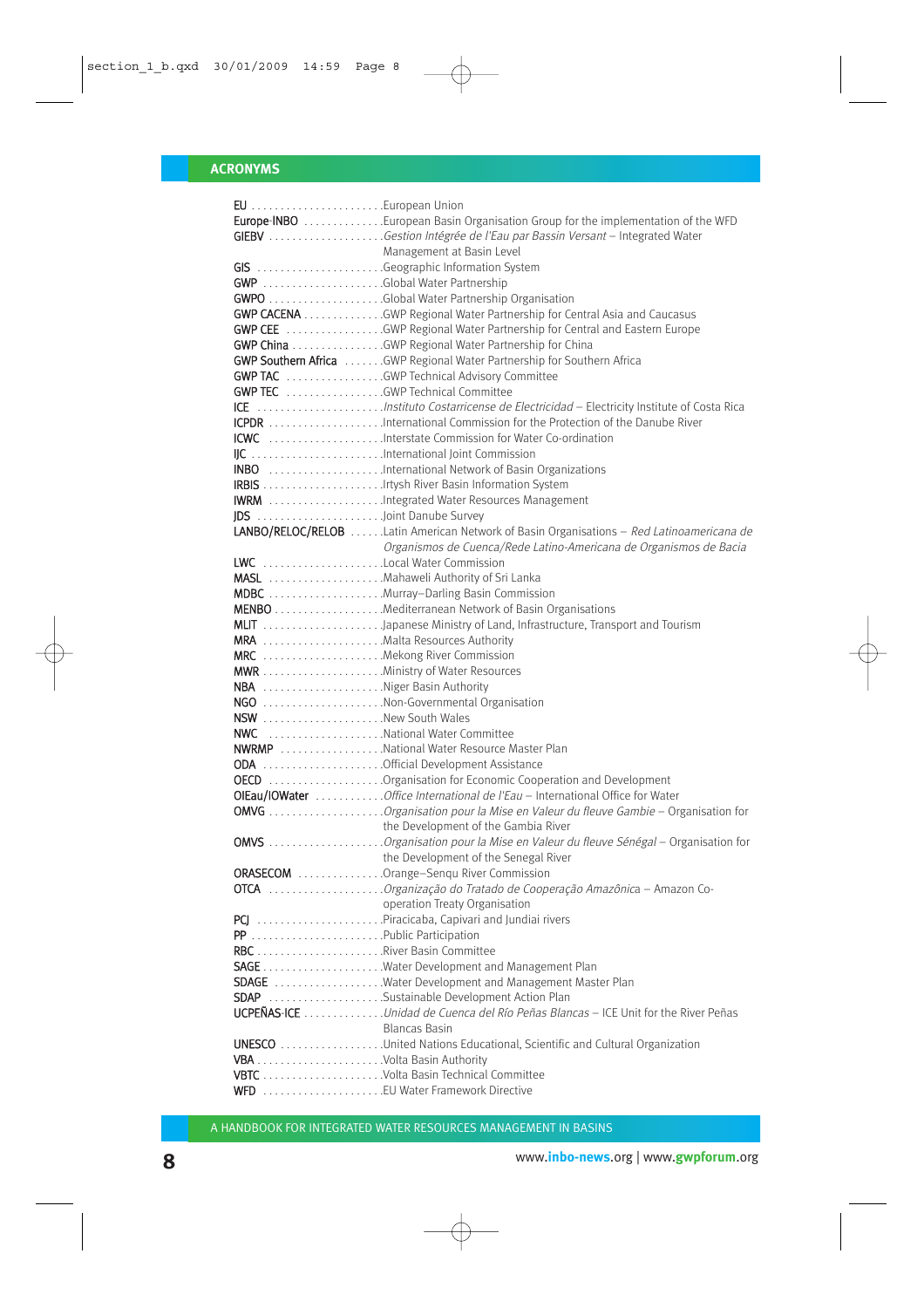## **Part A** About this handbook: Why we need a practical guide and how to use it

## **1 Introduction**

This handbook is written for basin managers, government officials and all their partners involved in water resources management. It provides practical guidance for improving the governance of freshwater resources, in particular through effective application of the integrated water resources management (IWRM) approach in lake and river basins, and aquifers. The handbook complements IWRM efforts already underway or planned at national and international levels.

#### **1.1 Key concepts**

Much academic work has been done elsewhere to examine different concepts regarding both IWRM and basin management. Here our objective is to provide a practical guide to water management in basins and illustrate the guidelines with concrete examples from basins around the world. It is not possible to cover all aspects of such a complex subject and this handbook complements other publications on basin management and IWRM. However, to help the reader we outline some key concepts in basin management and IWRM (see Sections 1.1.1 to 1.1.4 below), not as definitive statements but as a starting point for what follows.

#### **1.1.1 The basin**

The world's useable renewable freshwater resources are found in lakes, wetlands, rivers and aquifers. A river or lake basin is the area bounded by the watersheds of a system of streams and rivers that flow towards the same outlet. In the case of rivers this is generally the sea, but may be an inland water body, such as a lake or swamp. A groundwater basin or aquifer is a discrete body of underground water.

The basin has been recognised as a practical hydrological unit for water resources management. Different disciplines, and different countries, use different terms, such as basin, catchment and watershed, but in this book we use the term 'basin'.

Around the world there are 263 large transboundary river basins (Box 1.A) and hundreds of transboundary aquifers.

| <b>Continent</b> | <b>Number of transboundary basins</b> | Percentage of continental area (%) |
|------------------|---------------------------------------|------------------------------------|
| Africa           | 59                                    | 62                                 |
| Asia             | 57                                    | 39                                 |
| Europe           | 69                                    | 54                                 |
| North America    | 40                                    | 35                                 |
| South America    | 38                                    | 60                                 |
| Total            | 263                                   | 45                                 |

#### **Box 1.A. Transboundary basins in the five continents**

Source: International Network of Basin Organizations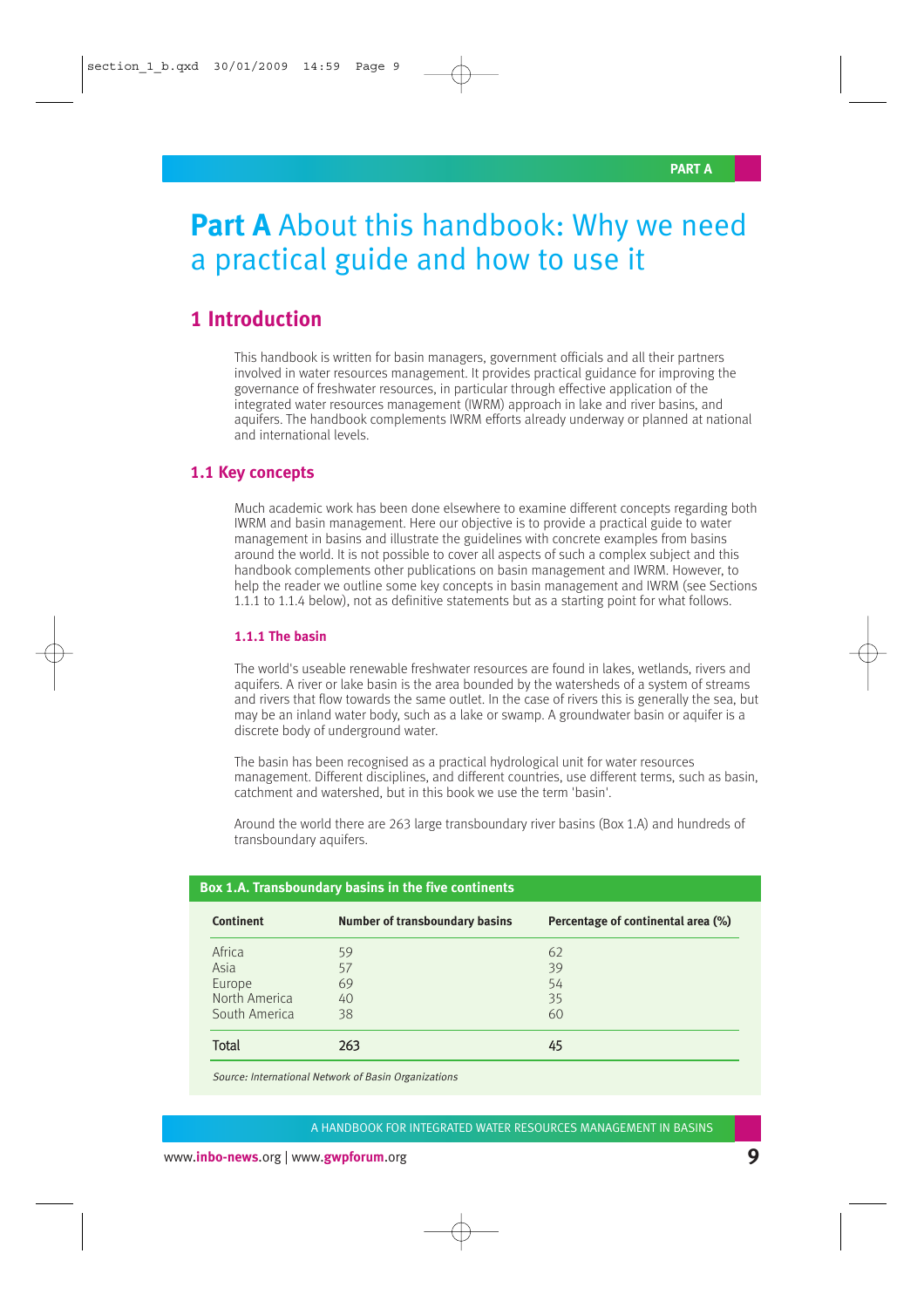#### **1.1.2 The integrated water resources management approach**

The integrated water resources management approach helps to manage and develop water resources in a sustainable and balanced way, taking account of social, economic and environmental interests. It recognises the many different and competing interest groups, the sectors that use and abuse water, and the needs of the environment.

The integrated approach co-ordinates water resources management across sectors and interest groups, and at different scales, from local to international. It emphasises involvement in national policy and law making processes, establishing good governance and creating effective institutional and regulatory arrangements as routes to more equitable and sustainable decisions. A range of tools, such as social and environmental assessments, economic instruments, and information and monitoring systems, support this process.

#### **1.1.3 Basin management**

Policies for the use and protection of water resources in a country are set by national governments. Although the implementation of these policies is effective at many scales, where policies are implemented at the basin scale, there is the opportunity to deliver 'whole basin' solutions and to resolve upstream-downstream (for a river) and region-to-region (for a lake or groundwater resource) controversies. The 'whole basin' approach allows the assessment of impact at a system level. In other words, national policies, as well as international agreements and regional conventions for transboundary waters, are applied to natural basins. The relationship between administering water resources within a country and managing water in basins thus becomes dynamic and more responsive to changing circumstances, whether environmental, social or economic.

#### **1.1.4 Basin organisation**

We use 'basin organisation' as a generic term to refer to all types of institutions that manage basins. These may be formal large or small organisations or just informal groups of people. Basin organisations vary in function and purpose, in accordance with the mandates and legal arrangements used for their establishment. Chapter 4 Roles and types of basin organisations describes the main types of basin organisations. However, as Chapter 4 makes clear, we need to remember that some basin organisations do not fit neatly into these categories. They also evolve as circumstances change.

The handbook is mainly oriented towards strengthening formal basin organisations that have been set up by national laws or international treaties.

#### **1.2 Problems and challenges facing water managers**

Much has been written elsewhere about the water challenges we face. Here, we focus on the main issues relevant to basin management.

It is important to recognise both the positive and negative aspects of water. On the one hand, water is essential to human, animal and plant life. Water supports productive activities, agriculture, generation of hydropower, industries, fishing, tourism, transport, for example. On the other hand, water can be extremely destructive, carrying diseases and flooding vast areas. Insufficient water or prolonged drought can result in widespread death and economic decline. Water can also cause or escalate conflicts between communities in a local or national basin, or in transboundary basins shared by more than one country.

We also need to understand the ways in which society uses and pollutes water, or modifies the hydromorphology of water courses. These change the quantity and quality of water in

A HANDBOOK FOR INTEGRATED WATER RESOURCES MANAGEMENT IN BASINS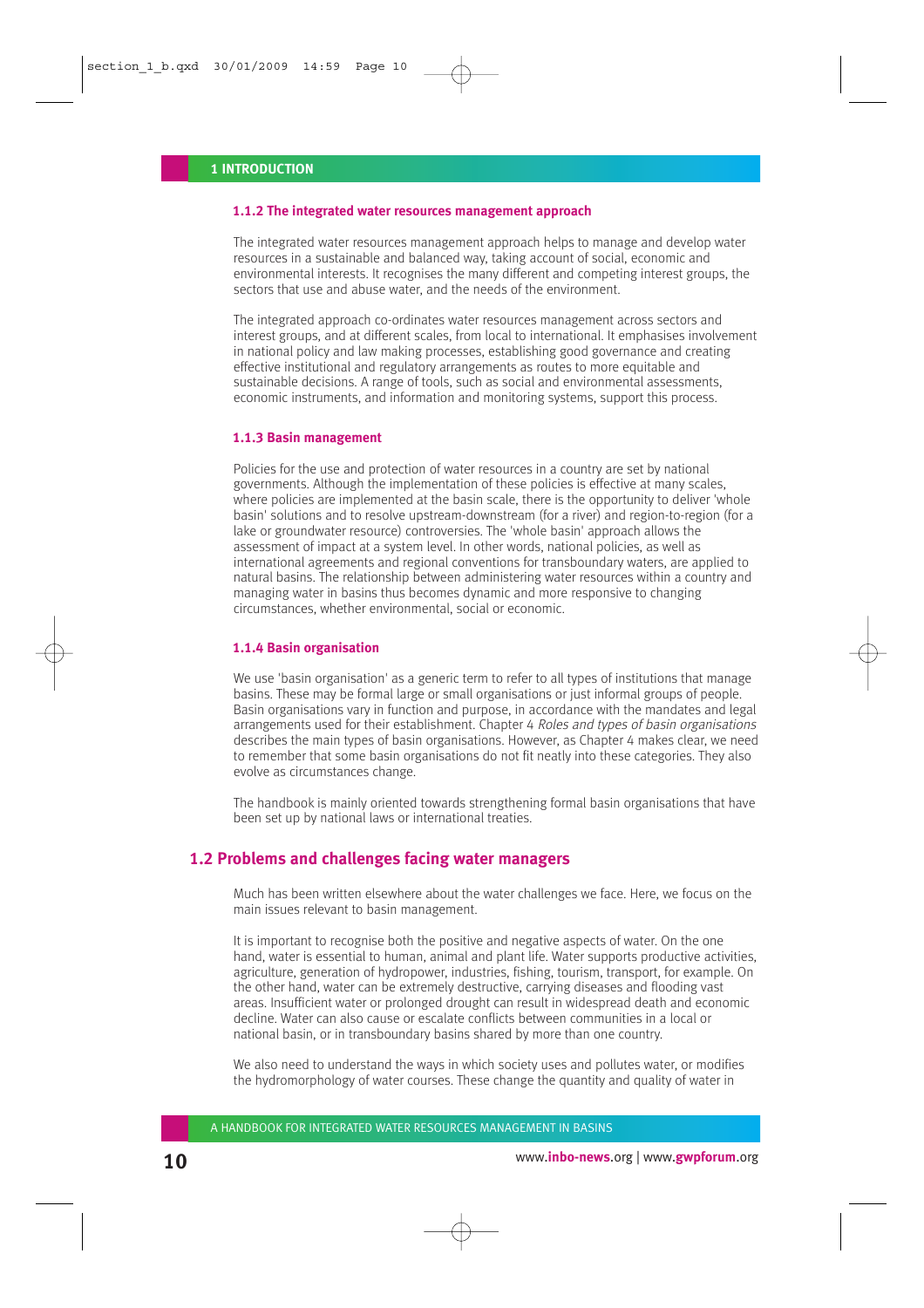ecosystems which, apart form their intrinsic value, provide essential 'natural services' of great value to human well being. In many developing countries there is ongoing degradation of freshwater resources – in terms of both quantity and quality – and of aquatic ecosystems. This means fewer benefits, less life support and more water-related risks and hazards.

Clearly, factors such as population growth, demographic changes, economic development and climate change have a critical impact on water resources. Equally, water resources have a significant impact on production and economic growth, on health and livelihoods, and on national security. As the pressures on water resources grow, it is vital that we manage renewable freshwaters properly. But, managing water is becoming increasingly complex and contentious.

In many regions, managing water has always been a major problem because of the natural variability and uncertainty in weather patterns. With climate change this problem is likely to get worse. In some basins, changes in climate will mean less rainfall and lower river flows, while in other basins climate change will mean more floods. These changes will be exacerbated because of other variations such as population and economic growth, urbanisation and rising demands for food, which increase the demand for water, and degrade water courses and aquifers in basins where water is already scarce. The changes in the Senegal River basin illustrate this only too clearly (Example 1.1).

#### **Example 1.1. Senegal River basin: climate variability exacerbates water scarcity**

Due to climate variability, the annual flow in the Senegal River has fallen and is now a quarter of what it was in the 1950s. Meanwhile the population has grown and there are 30% more people now than there were in the 1950s. People who live in the Senegal basin now have about one fifth of the amount of water resources available per person compared to those who lived there sixty years ago.

Economic growth, efforts to reduce poverty, and demographic and social changes drive demands for water infrastructure to support food production, generate energy, and provide goods and services. Such developments have a big impact on water resources. For many years, it was assumed that there was enough water for these developments and that natural processes would deal with pollution. But, although the construction of irrigation schemes, hydropower dams, navigable waterways and water supplies for homes, tourism and industries have brought huge benefits to millions of people, these developments have also brought enormous changes to the hydrological regimes, ecosystems and landscapes of most of the world's rivers, lakes and aquifers.

As water scarcity increases and hydrological variability becomes larger, dealing with changes brought about by development presents a formidable challenge. The basin manager now faces huge pressures, risks and conflicts in balancing economic development with maintaining healthy water resources. But, in order to progress, poorer regions of the world must develop water infrastructure. The challenge for governments and basin managers is to balance development with sustainability. This means finding smarter ways to develop and manage water resources and finding responses appropriate to the circumstances in each particular basin.

Basin managers also have to address pollution. As towns and cities spread along riverbanks and lakeshores, water pollution from domestic and industrial waste increases. Advances in agriculture mean that farmers use more fertilisers and pesticides, which also increase pollution. The consequences of biological and chemical pollution, and the alteration of river and lake flows and diminution of groundwater tables, can be dire. Rivers become over-rich in nutrients and aquatic weeds proliferate.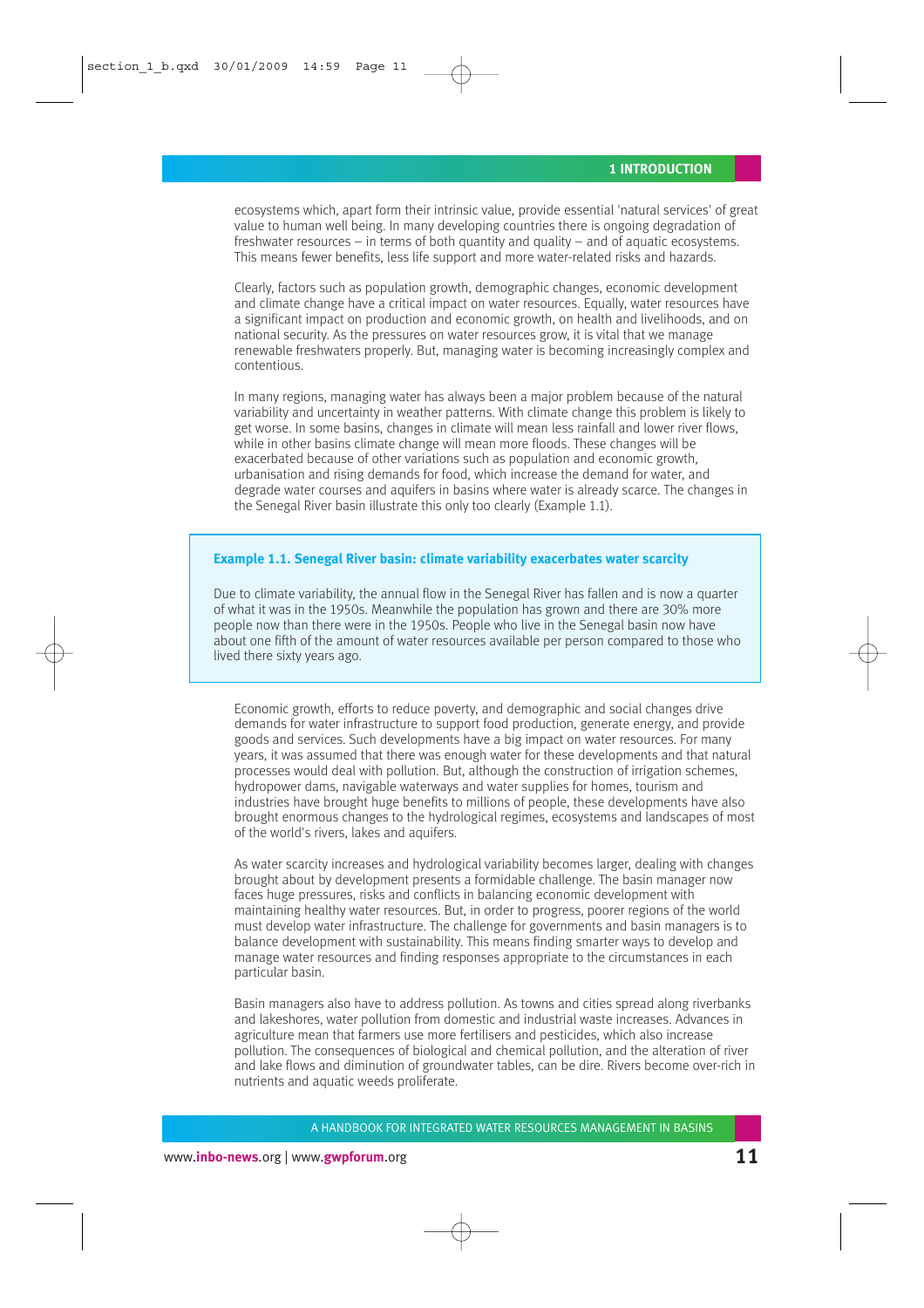This destruction or degradation of ecosystems puts many communities that depend on natural resources at risk. Biodiversity is lost and fisheries decline. Plus, more and more people are becoming exposed to water-related health hazards. Even the most conservative estimates consider that water-related diseases are currently causing between 2 and 5 million deaths every year and this could increase to 59 and 135 million deaths a year by 2020 $^{\rm 1}$ .

However, regions of the world where water resources are already highly developed also face serious challenges. Here, water resources are often overexploited. Basin managers have to manage highly complex interactions between what is happening upstream and what is happening downstream, and the effects on hydrological, biochemical and biological processes. They have to manage both surface and groundwater, and balance management of water for economic activities and the ecological health of rivers, wetlands and lakes. They are also at the centre of debates on inequitable and inadequate sharing of costs and benefits: for example the financial costs of investments and maintenance, costs of adverse social and environmental consequences, and the imbalances in access to the resources generated, such as electricity, irrigated land, and drinking water. These issues challenge not only developed countries but also increasingly challenge water managers in rapidly growing economies and severely water-stressed regions.

The inter-connected nature of water management within a basin directly impacts on communities, administrative regions and political territories (provinces, nations). Those who share a basin are highly inter-dependent. Basin managers must find ways to address these water-related challenges in order to avert problems, such as social unrest, conflict between states, slowing of economic development and degradation of vital resources.

Basins that cover more than one country – transboundary basins – present particular challenges for managers. Historically, transboundary basins have encouraged regional cooperation but, as resources dwindle and demands grow, the potential for conflict over shared waters also grows. To offset this, some basins are using a shared vision approach that incorporates many of the principles of the IWRM approach, for example, the use of participatory processes to consider basin issues in the overall development context of all the riparian states in the basin (Example 1.2).

#### **Example 1.2. Nile, Lake Chad and Niger basins: shared visions**

The Nile Basin Initiative is the result of a 'shared vision' approach that seeks to share the benefits derived from good water resources development and management between the riparian countries rather than focus specifically on sharing the water itself. The Shared Vision Program also builds stakeholders' capacity to participate in managing natural resources across boundaries, share benefits and improve water efficiency in agriculture for example, all of which are consistent with IWRM principles. Similar processes in the Lake Chad and Niger basins have led to the development of long-term action plans built on a shared vision.

#### **1.3 Addressing the challenges**

Many of the challenges facing water managers are not new. But, because the nature and size of the problems differ from one region to another and from one basin to another, the responses vary widely. There is not and there cannot be a blueprint solution to the problems.

However, addressing these challenges usually needs responses in two key areas: responses that address **structural** issues, including data acquisition, infrastructure and operations and

 $1$ Gleick 2002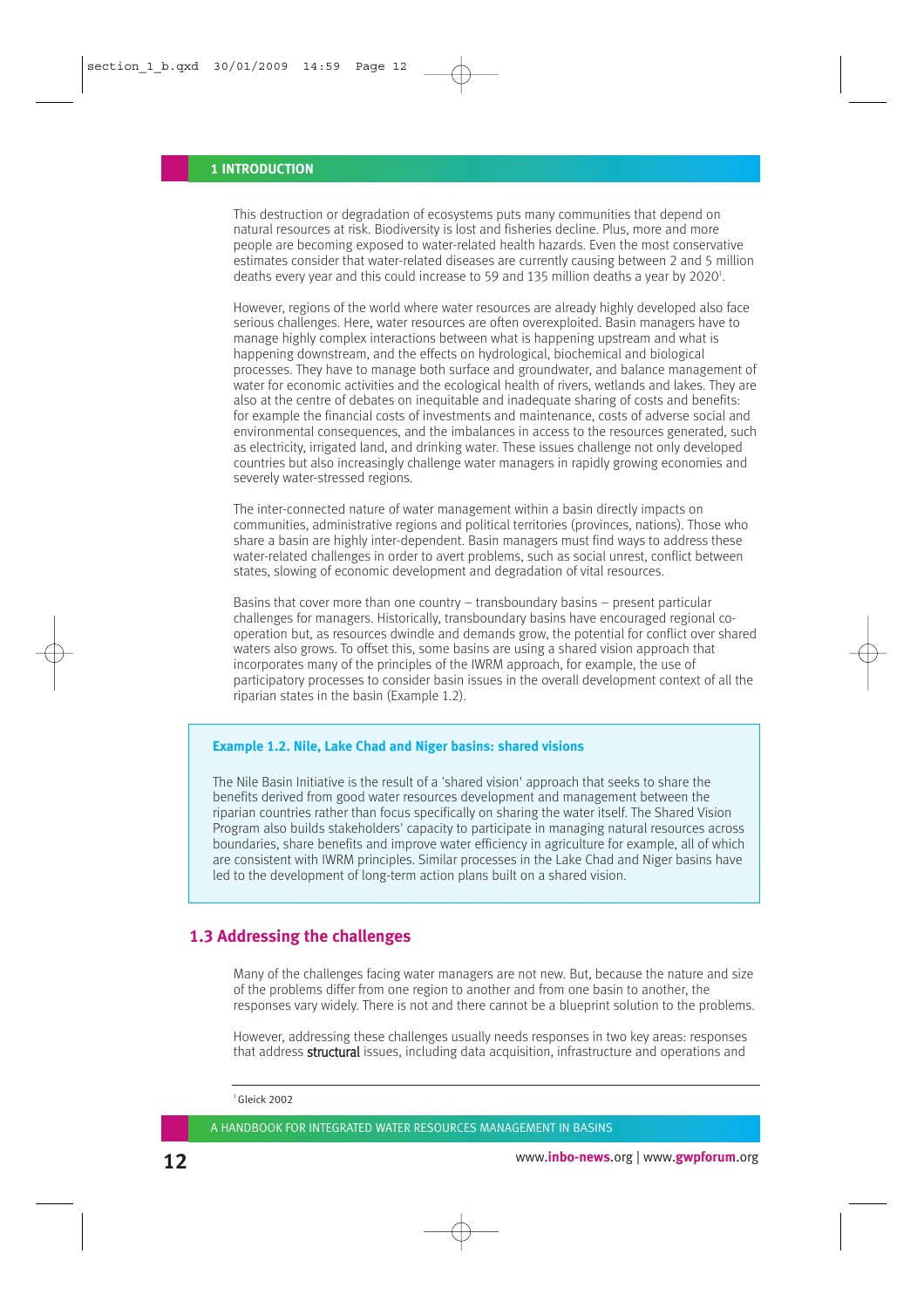maintenance; and **institutional** responses (often called 'soft' interventions) that cover issues such as policies and pricing, or knowledge and information. Both kinds of responses are important and inter-related.

The structural interventions, because they provide services, tend to be visible, politically attractive and high cost. They thus draw most attention. The institutional interventions are low cost, sometimes politically or socially contentious and often less tangible. Unfortunately, they thus have a much lower profile.

In this handbook, we focus on the institutional or 'soft' responses because there is plenty of scientific and technical information already available on structural issues. There is far less information available on institutional issues but it is only by addressing institutional issues that we can ensure that structural interventions are appropriate, sustainable and work as planned, and that they serve those most in need. Devising appropriate institutional responses lies at the heart of the IWRM approach and enables governments and basin managers to make a significant contribution to managing resources equitably and sustainably.

Many institutional responses are being applied (alone or along with structural responses) to address the challenges in basin management. These solutions are based on devising appropriate rules for governance and setting up appropriate organisational structures.

The rules can be international treaties, norms, laws, regulations, agreements, conventions or policies, as well as common practices. The rules define, for example, access to water resources and how they will be used and managed, and may be formal or informal, written, oral or tacitly accepted practices.

Organisational structures include international commissions or authorities, federal or state/province ministries, basin councils, agencies, multi-stakeholder groups, community or professional associations and non-governmental organisations (NGOs). They may be formal or informal.

In the last few decades, many countries have made significant efforts to improve institutional and legal frameworks for water management. National water laws and policies adopted recently have generally taken into account good governance values and IWRM principles, such as participation, gender and equity issues, environment concerns and economic assessments. At the 2002 World Summit on Sustainable Development, many countries made a commitment to develop national IWRM and water efficiency plans (Example 1.3).

#### **Example 1.3. Africa: incorporating IWRM principles in national policies**

In the early 2000s, several countries in Africa integrated the IWRM approach into formal government structures. For example, Ghana set up a Water Resources Commission with a cross-sectoral mandate. The Ghana Water Act (1998), the South African Water Act (1998) and Mali's 2007 Water Code, among others, all take an integrated approach. Burkina Faso completed an IWRM Plan in 2003. Kenya, Malawi, Mali, Senegal and Zambia completed plans in 2008, and Benin, Cape Verde, Eritrea, Mozambique and Swaziland are all in the process of developing similar plans.

The UN-Water global survey of national IWRM plans carried out as part of the 16th session of the Commission on Sustainable Development in 2008, found that 16 of the 27 developed countries and 19 of the 77 developing countries surveyed had fully or partially developed IWRM plans. The report concluded that "there is a good indication that the IWRM approach is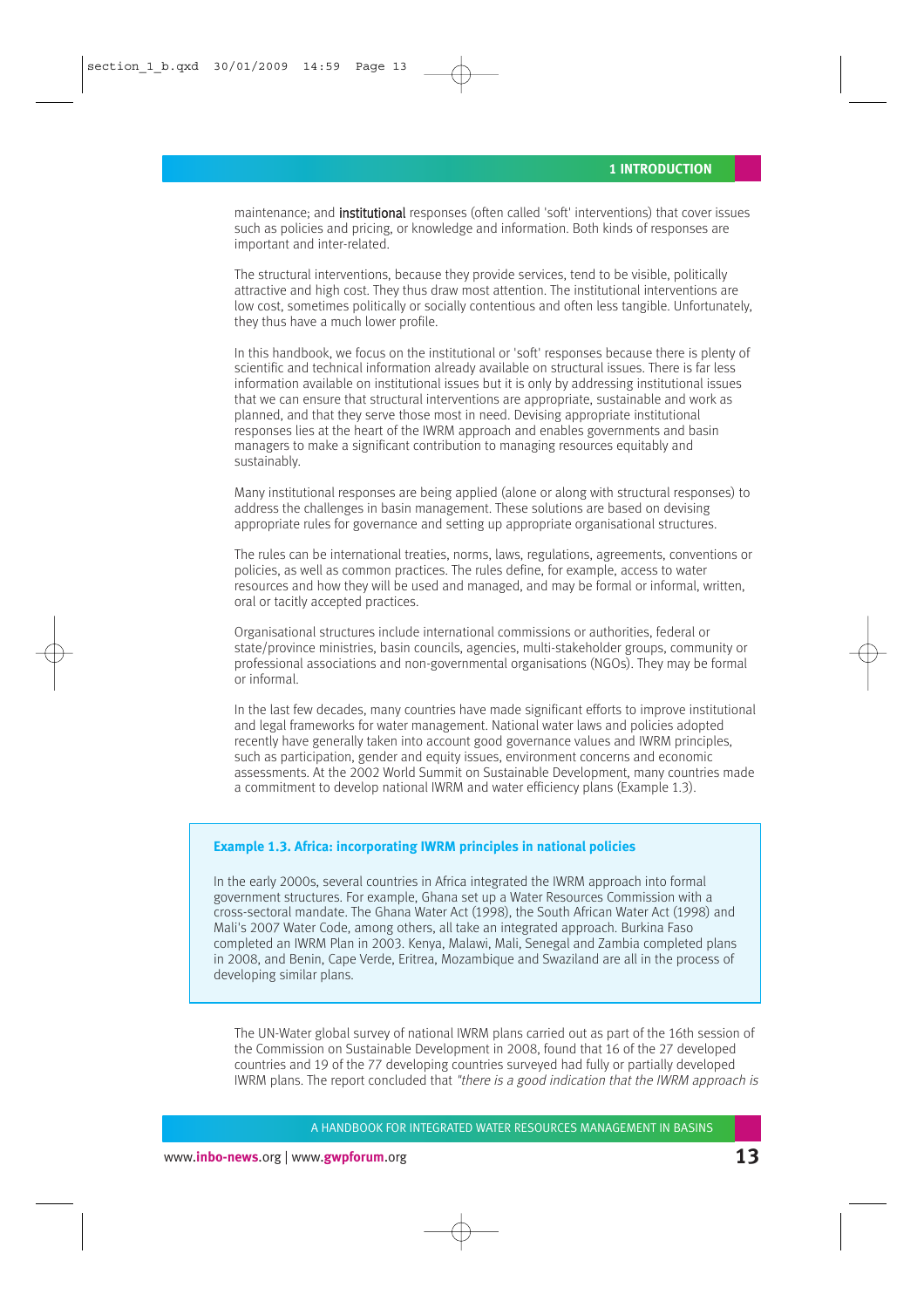being incorporated into national plans and strategies and that tangible benefits are either evident or are likely to be realised in the near future"<sup>2</sup>.

But, now that national IWRM plans are being developed, the challenge is to ensure that they are implemented effectively. In this, basin managers will be at the forefront. They will be working in a variety of contexts as water governance frameworks set up by governments to carry out the plans will differ. Basins entirely within national boundaries will be much simpler to manage than those shared by two or more countries.

Basin-level water management is not new. Some countries, Spain and France for example, have practiced basin water management for decades. Spain has had nine 'Confederaciones Hidrográficas' (Basin Authorities) for more than 75 years and, since 1964, France has had six 'Comités de Bassin' (Basin Committees) and 'Agences de l'Eau' (Water Agencies). In Germany, the Ruhr Association (Ruhrverband), one of 11 river basin organisations in the state of North Rhine-Westphalia, was created as early as 1899, as a voluntary alliance of water works and hydropower producers. International commissions were created many years ago in Europe, for instance for the Rhine, Meuse, Scheldt, Moselle and Sarre rivers, and for Lake Geneva. In the US, the Tennessee Valley Authority was established in 1933. In Australia, the 1992 Murray Darling Agreement mandated the Murray–Darling Basin Commission to take responsibility for co-ordination, planning and sustainable management of water, land and the environment. In 1909, the Boundary Waters Treaty between the governments of USA and Canada established an International Joint Commission for shared waters. In South East Asia, the Agreement on co-operation for the sustainable development of the Mekong River basin was signed in 1995 and led to the establishment of the Mekong River Commission. The Niger Basin Authority and the Lake Chad Basin Commission were established in the early 1960s, while the Senegal and Gambia River Development Organisations were created in the 1970s. Quebec's 2002 National Water Law established integrated water management at the basin level, starting with 33 priority basins. Mexico in 1992, Brazil in 1997 (Example 1.4), and Morocco and Algeria modified their water laws and introduced a basin-oriented management approach. In the European Union, the Water Framework Directive requires all 27 member states to develop basin management plans.

#### **Example 1.4. Brazil: new water management policy and structure**

Since 1997, when Brazil promulgated its National Water Law, the government has put in place a new structure to promote water management in an integrated, decentralised and participatory way. A Water Resource National Council and a National Water Regulatory Agency were created, as well as River Basin Committees at the federal and state levels.

Traditionally, the main responsibility of many basin organisations has been for building infrastructure. However, because of the adverse social and environmental impacts that infrastructure development can have, some governments and funding agencies have adopted policies to safeguard against negative aspects. Because of this, in the late twentieth century funding agencies became reluctant to support such 'infrastructure only' projects.

However, it is possible to minimise negative impacts while optimising the benefits of large water infrastructure projects. But this means considering the impact of infrastructure development on the complex dynamics between society and ecosystems, consulting genuinely with all relevant stakeholders, and paying due attention to equity and sustainability issues.

The critical task for basin managers is to get this balance right in the long term. The way to do it is by taking an integrated water resources management approach. Linking national IWRM

 $2$  UN-Water 2008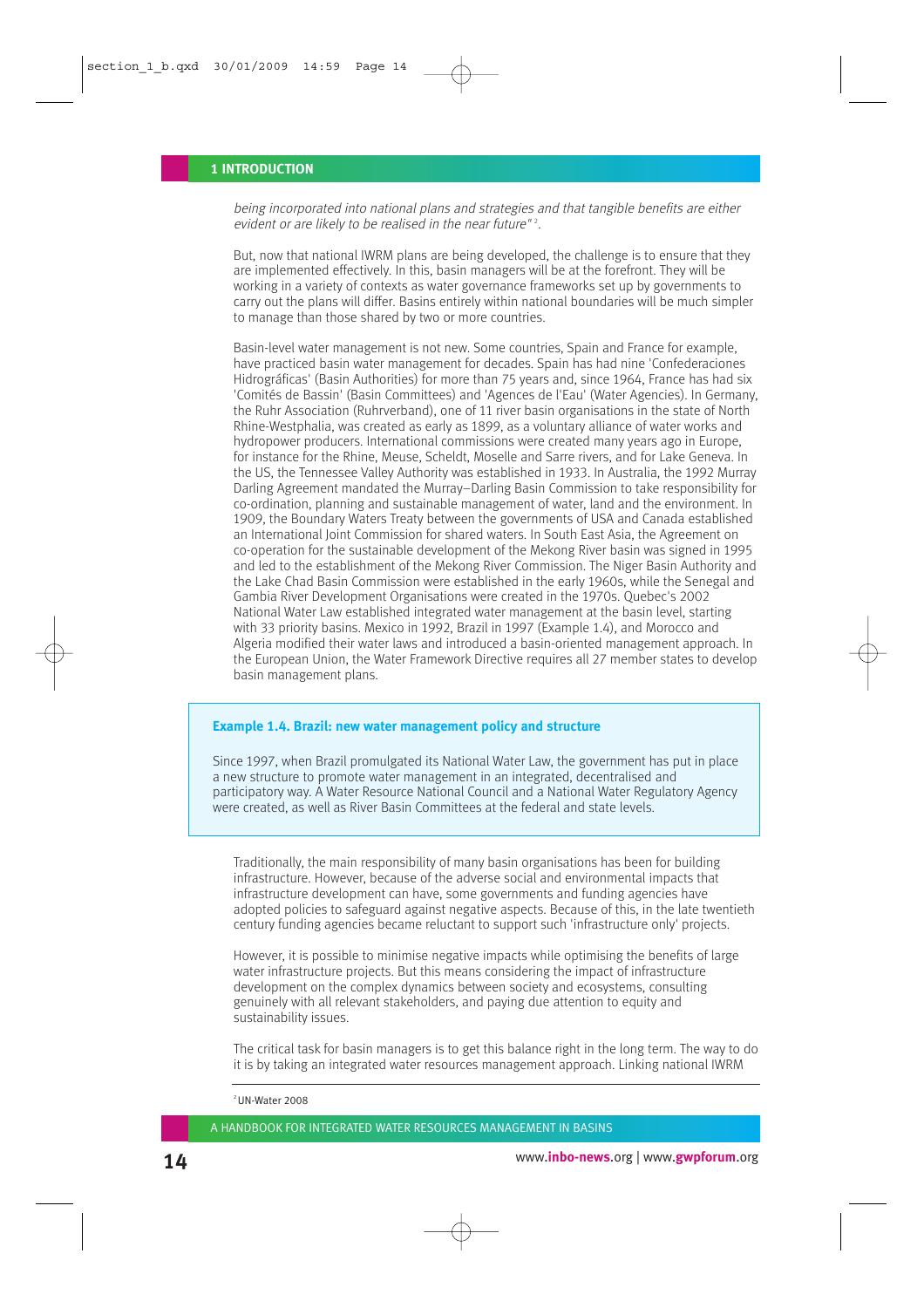policy setting and planning processes with basin management helps lower risks and leads to more sustainability, promoting economic growth and more equitable development while protecting the environment. The integrated approach recognises and tackles the difficult trade-offs that government policy makers and basin managers need to make in the context of the region's or country's overall strategic development aims. The GWP China Yellow River Partnership provides an example (Example 1.5).

#### **Example 1.5. GWP China Yellow River Partnership: IWRM at river basin level**

In response to an invitation by the Ministry of Water Resources, GWP China was established in November 2000. China was reviewing its water law and needed a neutral platform to consider stakeholder inputs and international water law experiences. GWP's participation in this process helped incorporate IWRM in the 2002 China Water Law. Implementing the law, however, is an ongoing process.

Between 2002 and 2008 GWP China established four Water Partnerships in the provinces of Fujian, Hebei, Shaanxi, Hunan and one partnership for the nine Provinces of the Yellow River Basin to bring stakeholders from different sectors and disciplines together.

Since 2006 the GWP China Yellow River Partnership has provided a platform for stakeholders to collectively address the issue of restoring the health of the Yellow River. The Partnership has organised meetings, workshops and dialogues on important issues, and how best to deal with them when implementing the new water law in the River Basin. The meetings included grassroot dialogues with farmers and environmental NGOs for example, on principles of water allocation and water quality demand. The outputs from the consultations between key stakeholders were shared with the Yellow River Conservancy Commission and the Government and helped formulate appropriate policies and legislation.

More information at: http://www.gwpchina.org and http://www.yrra.org.cn (site under construction)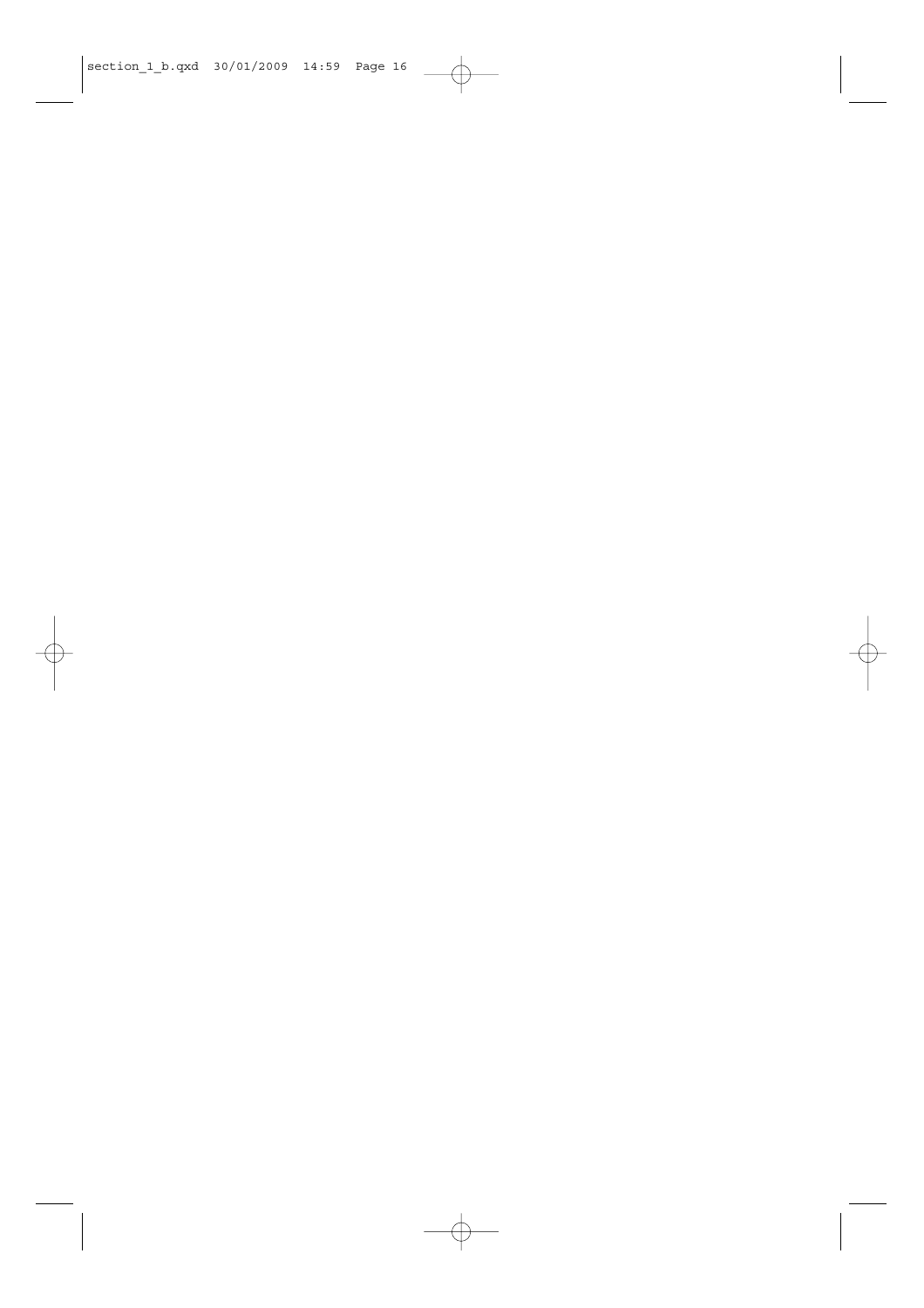## **2 How to use this handbook**

#### **KEY POINTS**

Chapters 3-10 of this handbook respond to some of the questions most frequently asked about integrated water resources management at the basin level:

- What political and legal factors do basin managers need to understand and take into account? Chapter 3 Establishing basin management systems.
- What are the functions and what are the different kinds of institutional and legal arrangements for basin organisations? Chapter 4 Roles and types of basin organisations.
- $\blacksquare$  What are the different ways in which basin organisations and basin management can be financed? Chapter 5 Finance.
- What type, level, structure and frequency of stakeholder involvement should basin managers seek to establish? Chapter 6 Involving stakeholders.
- How should basin managers go about strategic planning? Chapter 7 Strategic long-term planning.
- What do basin managers need to consider in developing and implementing basin action plans, and how can they get feedback on how plans are progressing? Chapter 8 Basin action plans.
- What data and information management systems do basin managers need for integrated water resources management? Chapter 9 Basin information systems and monitoring.
- What are the key communication issues basin managers need to consider? Chapter 10 Communication.

This handbook sets out suggestions, rather than definitive answers, and provides illustrations of how pressing challenges in water resources management in basins are being dealt with in practice. The boxes throughout the book suggest guidelines for good practice (for example Box 2.A, Box 7.D). The examples give actual practices in basins (e.g. Example 1.1, Example 4.6).

Academic publications can be complex and too detailed to be useful to practical managers. Training manuals are good introductions, but they tend to oversimplify complex issues. This handbook tries to bridge the gap and build on existing tools, manuals and guidebooks for applying IWRM at the river or lake basin and aquifer level. It draws heavily on the work initiated by INBO, GWP and others on river basin management.

For the many basins which face, or will soon face, serious water management challenges, and where governance systems are weak, this handbook offers guidelines on establishing appropriate institutional and organisational arrangements. The examples show that it is not a question of applying simple recipes. We need to thoroughly understand the intricacies of how all aspects of water are actually managed at the basin level and work from there. We trust the handbook will also be useful in assessing existing basin governance frameworks and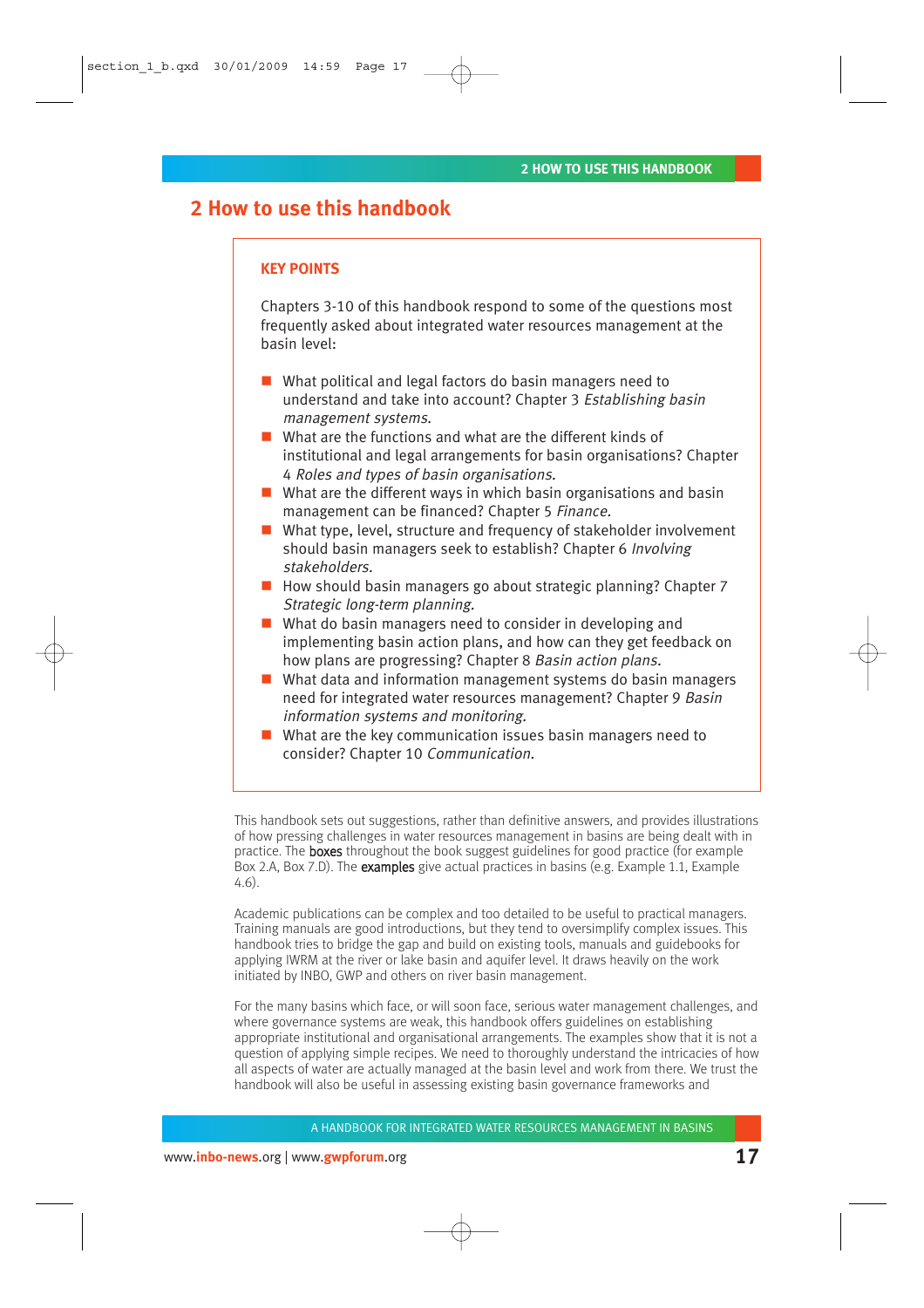#### **2 HOW TO USE THIS HANDBOOK**

identifying areas where improvements are needed, especially in basins where agreements and governance structures, such as water charters and basin committees, have recently been set up.

#### **2.1 Integrated water resources management in basins**

The GWP defines integrated water resources management as a process that "promotes the co-ordinated development and management of water, land and related resources, in order to maximise the resultant economic and social welfare in an equitable manner without compromising the sustainability of vital ecosystems"<sup>3</sup>. At the river or lake basin and aquifer level, IWRM can be defined as a process that enables the co-ordinated management of water, land and related resources within the limits of a basin so as to optimise and equitably share the resulting socioeconomic well-being without compromising the long-term health of vital ecosystems.

The IWRM approach at the national level does not conflict with the IWRM approach at the basin level, in fact, they are complementary. A comprehensive national framework for IWRM is essential for both national and transboundary basin management.

Within the limits of a basin, it is not an easy task to integrate land uses and water management. This is because land management, which covers planning, forestry, industry, agriculture and the environment, is usually governed by policies not connected to water policy and is managed by many different parts of an administration.

Nevertheless, we can draw practical lessons from the experiences of basin managers around the world who are integrating water management in different contexts. This handbook draws together these practical lessons, illustrated where possible with concrete examples, to share what has been learned so far. The Volta Basin is an example of where such efforts are underway (Example 2.1).

#### **Example 2.1. Volta basin: applying integrated water resources management**

The expert team tasked by Volta Basin riparian governments to conceive the Volta Basin Authority (VBA) was explicitly mandated to reflect IWRM and ecosystem management concerns in the design of the basin authority. The convention establishing VBA is being ratified by the Volta Basin riparian countries. (Also see Example 3.7.)

#### **2.2 Basin management as an iterative process**

Policy making, planning and management might be considered as a series of sequential steps in basin management. The first step is to draw up broad policy goals (where we want to get to). The next steps are to specify water management problems to be solved (identify issues), list potential strategies (how we are going to get there), evaluate each of these, select a strategy or combination of strategies, implement the strategy, evaluate the outcomes, learn from these outcomes and revise our plan to make it work better in the future. The steps form a cycle. Of course, in practice this cycle may be interrupted by external forces, but the 'learning-by-doing management cycle' (Box 2.A) helps us incorporate what we learn in the process of planning and managing water and take into account new information as it comes to hand. This means we can adapt how we manage water to changing circumstances, for example political changes, natural catastrophes and changes in demography.

3 GWP TAC 2000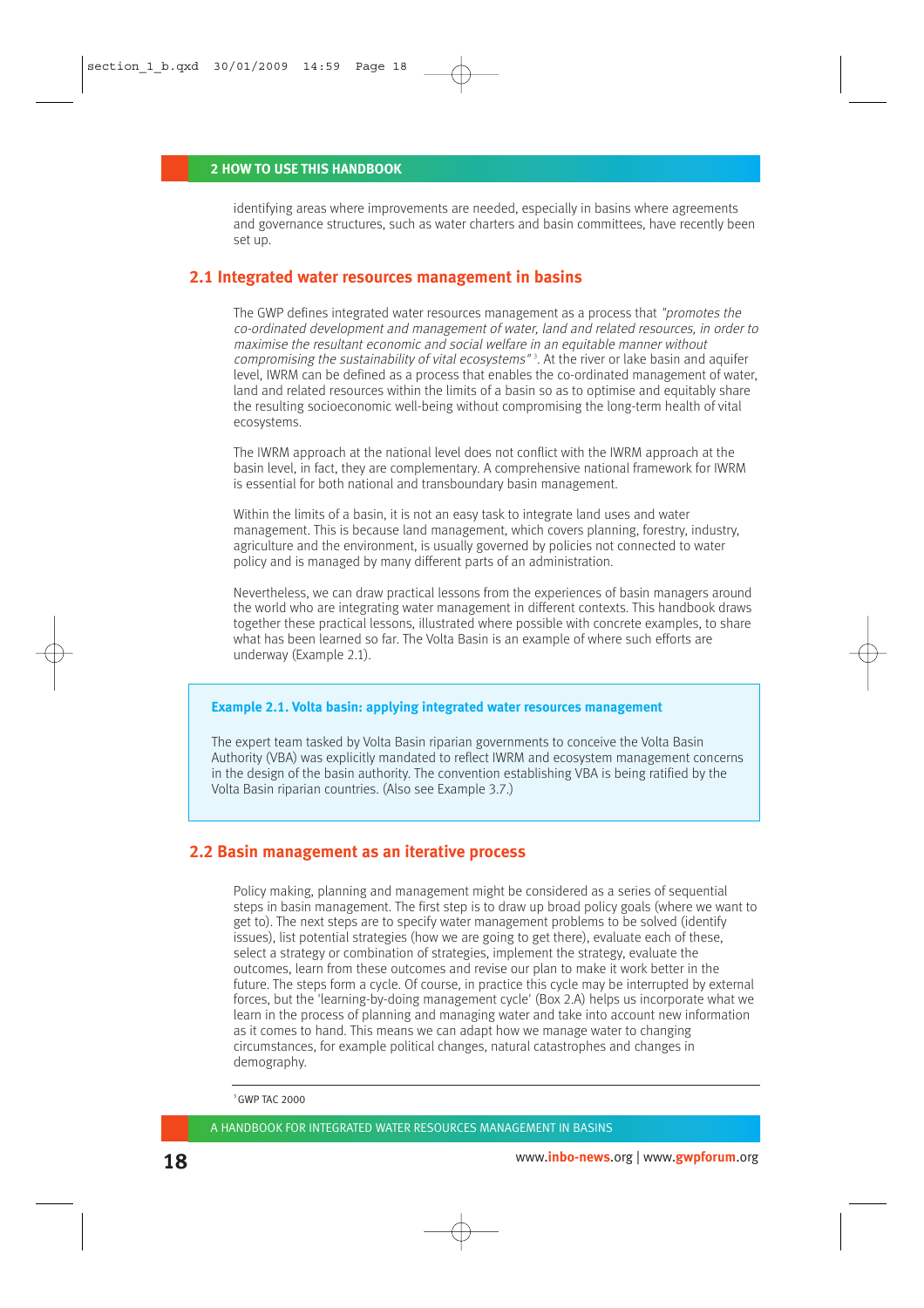



#### **2.3 Entry levels for integrated water resources management in basins**

Basin managers may wonder where to start with an integrated approach, who to target and at what level. A simple and effective way to find out where to target action initially is to identify entry levels:

- 1. Local level (sub-basin plan, local aquifer management plan, local water allocation plan in water user districts, local government plan).
- 2. *Implementation level* (basin or provincial scale management plan).
- 3. Policy level (national and international processes for developing water policies, treaties, and laws).

Example 2.2 illustrates how the current Mekong River basin strategy targets different levels to integrate water resources management throughout the basin.

#### **Example 2.2. Mekong River basin: introducing IWRM at local, implementation and policy levels**

The framework for the Mekong River Commission Strategic Plan 2006-2010 is integrated water resources management (IWRM). One of the key management principles in the Strategy is to engage with stakeholders at local, implementation and policy levels.

#### Local level

The Mekong River Commission (MRC) works with the National Mekong Committees in Lao PDR, Thailand, Cambodia and Viet Nam to foster participation. It does this by educating and raising awareness among stakeholders. The MRC Stakeholder Participation and Communication Plan sets out approaches to engage with a wide range of stakeholder groups at local and national levels.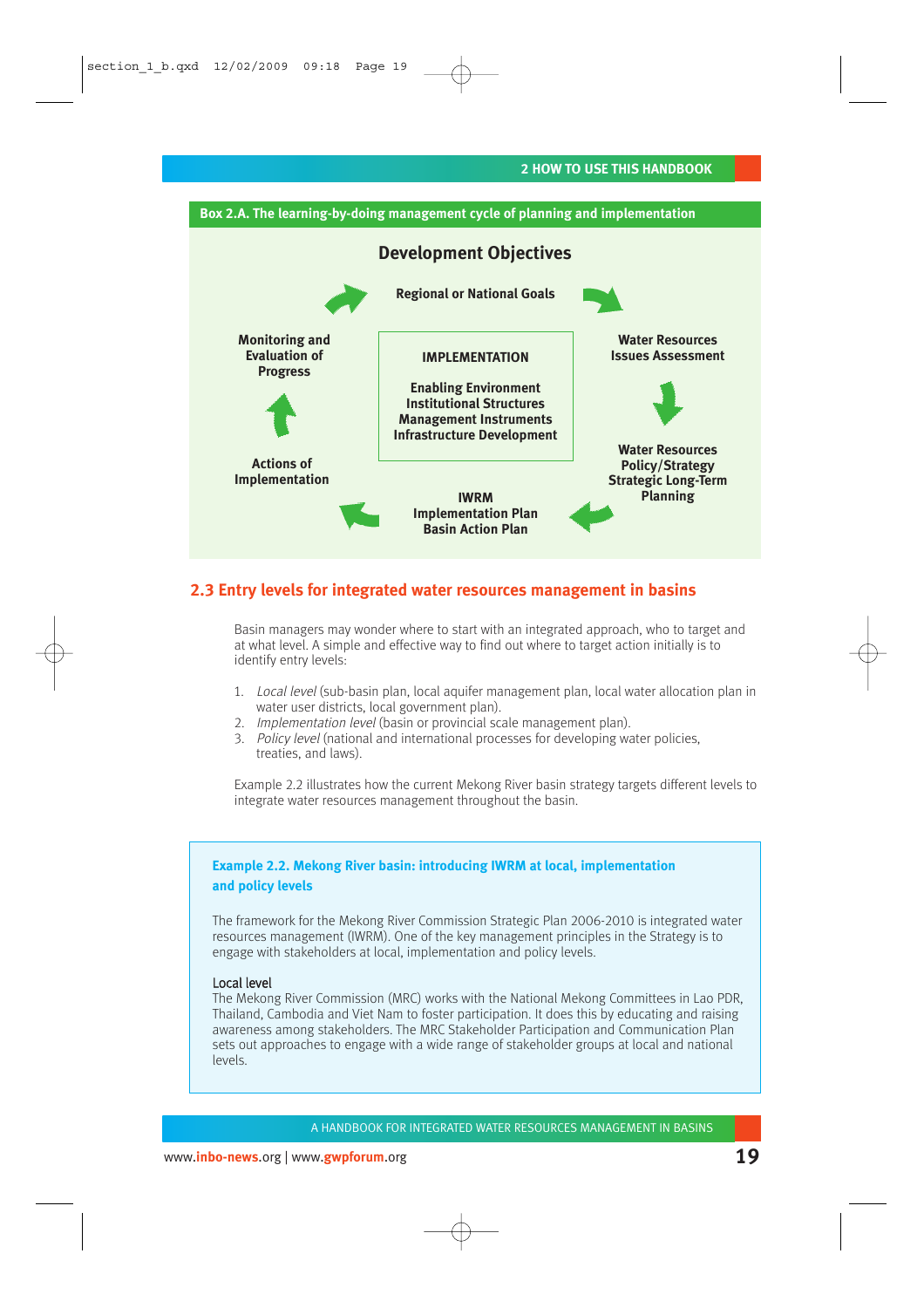#### Implementation level

At the project level, MRC policies allow those who will be affected by a project to influence decisions on project plans, implementation and monitoring.

At the programme level, planning in the Basin Development Programme is participatory. And, to monitor the overall work programme, MRC invites partners (through a formal Memorandum of Understanding) to participate as observers at its Joint Committee and Council meetings. MRC development partners are also actively engaged in MRC decision making through governance meetings.

#### Policy level

Many actors in the Mekong Region wish to contribute to MRC goals and be proactive in policymaking. In 2008, the MRC initiated a regional consultation to come up with general principles for stakeholder involvement at the MRC level and a policy on stakeholder involvement in MRC Governance Bodies. This will broaden political decision making processes and ownership, strengthen regional co-ordination between stakeholders and the MRC, and foster accountability.

More information at: http://www.mrcmekong.org

It is important to recognise, though, that entry levels will depend on the nature of the specific basin (Examples 2.3, 2.4), particularly:

- $\blacksquare$  whether the basin is within one country or several countries;
- $\blacksquare$  the scale of planning and management (transboundary, national, local);
- $\blacksquare$  the stage of development of the basin management organisation;
- $\blacksquare$  the stage of development in the basin, for example as regards the economy, infrastructure;
- $\blacksquare$  the main water management challenges, for example population pressure, sanitation, food production, health, flood and drought protection; and
- $\blacksquare$  the social, economic, political and institutional environment.

#### **Example 2.3. India: starting integrated water resources management at the district level**

In India, District Collectors are Central Indian Government appointees in charge of the governance of a district in a state. At this level, there may be an opportunity for a collector to prepare a district land and water management plan for a basin in the district. This will specify what action will be taken across the basin to integrate water resources management. The actions will harmonise with state and national water policies, an overall basin management strategy, and development, poverty reduction, and health and irrigation efficiency goals at different levels.

We also need to recognise that, where they exist, basin organisations are at different stages of development. They are also constantly evolving as new laws are passed and responsibilities and mandates change. This handbook helps basin managers understand management frameworks. Basin managers can work within these frameworks (Box 2.B, Figure 1) to re-organise existing basin organisations or initiatives to become more focused on the IWRM approach.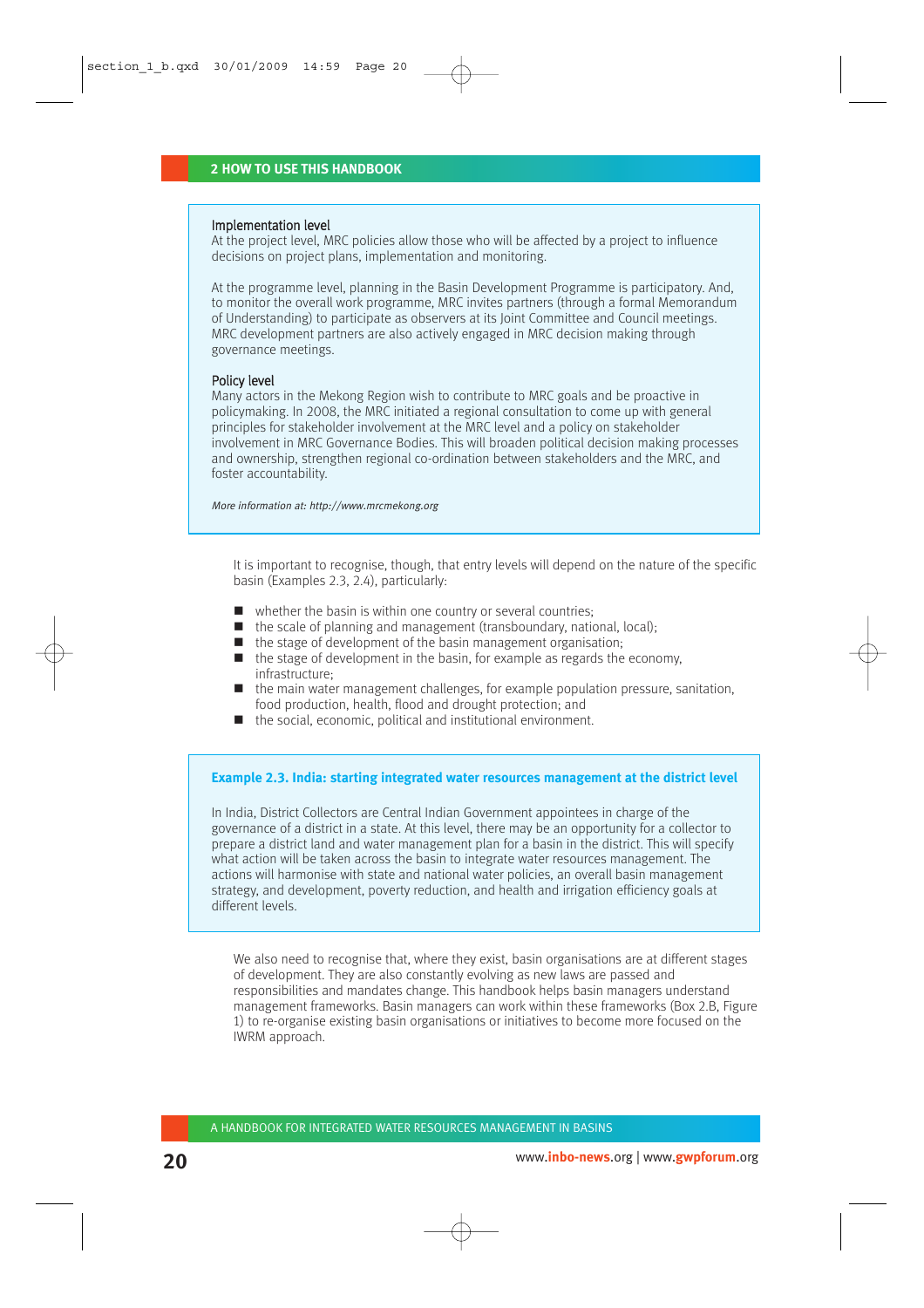#### **Example 2.4. Yucatan Peninsula, Mexico: integrating groundwater resources management at the regional level**

The Yucatan Peninsula is made up of three states, Campeche, Quintana Roo and Yucatan. The Mexican National Water Law 2004 designates the National Water Commission (CONAGUA) as the federal authority responsible for water resources management. The Yucatan Peninsula Basin Organisation represents the Yucatan Peninsula on CONAGUA. The Basin Council, in coordination with stakeholders:

- $\blacksquare$  develops a Regional Action Plan for the Yucatan Peninsula aquifer;
- networks water information systems;
- $\blacksquare$  ensures participation of water users: and

 $\blacksquare$  in co-ordination with the local authorities, has created 42 water culture complexes in municipalities which encourage efficient use of water and discourage pollution.

More information at: http://www.conagua.gob.mx

#### **Box 2.B. Basin management framework**

|                                           | <b>Policy/National</b>                                                                                                    | Implementation                                                                                                                       | Operational                                                                                                                                   |
|-------------------------------------------|---------------------------------------------------------------------------------------------------------------------------|--------------------------------------------------------------------------------------------------------------------------------------|-----------------------------------------------------------------------------------------------------------------------------------------------|
| Type of basin<br>organisation             | Transboundary (e.g.)<br>commission                                                                                        | National, inter-state<br>basin (e.g.<br>commission, authority,<br>association)                                                       | Local (e.g. land and<br>water management<br>group)                                                                                            |
| Basin management<br>strategies and plans  | Transboundary basin<br>management<br>agreement or plan;<br>transboundary<br>compact; national<br>basin management<br>plan | Sub-basin<br>management plan or<br>strategy, large sub-<br>watershed or sub-<br>aquifer or lake<br>management plan                   | Local land and water<br>management plan,<br>storm water<br>management plan,<br>local planning scheme<br>(administered by local<br>government) |
| Level of decision-<br>making              | Highest political<br>decision-making level,<br>transboundary<br>agreements                                                | Province, state,<br>district, territory (or<br>national in small<br>states)                                                          | Village co-operative,<br>farm, factory, forest,<br>local government,<br>water use district                                                    |
| Natural resource<br>system (see Figure 1) | Part of a geographical<br>zone, such as a river,<br>lake or aquifer basin                                                 | Regional or local<br>ecological system of a<br>lake, river valley within<br>a basin, or sub-aquifer<br>within an aquifer<br>province | Areas with relatively<br>uniform ecological and<br>hydrological<br>conditions                                                                 |

Source: Hooper 2005, p.120, adapted from Newson 1992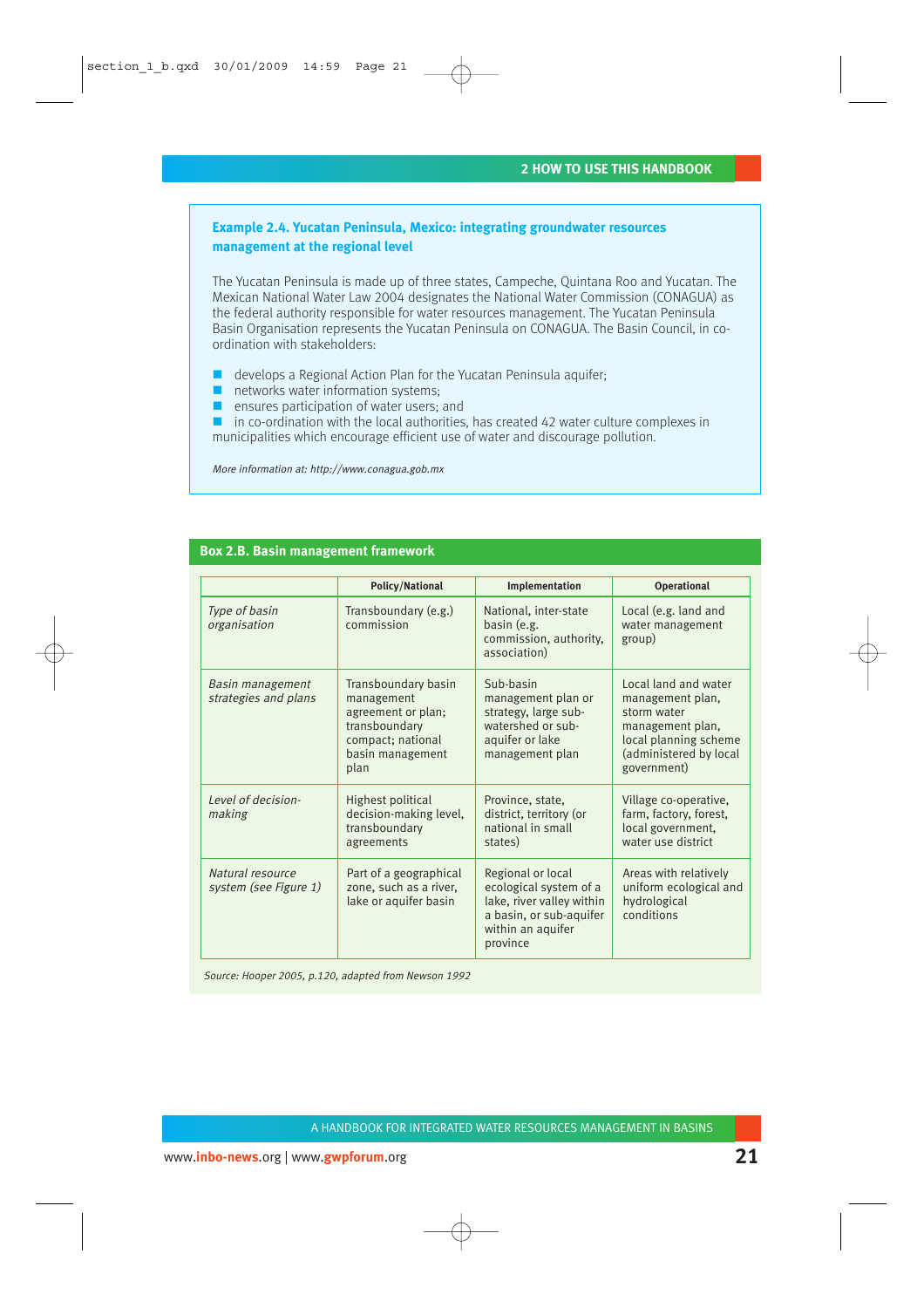**Figure 1. Diagrammatic representation of macro-, meso- and micro-level natural water resource systems in a basin management framework.** A macro-level system deals with part of a geographical zone, such as a river, lake or aquifer basin. A meso-level system deals with a regional or local ecological system of a lake, river valley within a basin, or sub-aquifer within an aquifer province. A micro-level system deals with a relatively uniform ecological and hydrological unit.



Source: Hooper 2005

A key issue is how the basin administration fits with and relates to other administrative levels – national, provincial, district, community. This needs to be resolved in order to avoid duplication and confusion of responsibilities with other administrative bodies.

What is needed is a clear legal framework that specifies the roles and responsibilities, rights and obligations of stakeholders, the levels of decentralisation, and the processes and means for good water governance. Example 2.5 shows how basin organisations in France fit in such a framework.

#### **Example 2.5. France: national, river basin and local water committees**

In France, water resources management and planning is institutionalised at three levels: national, basin and sub-basin.

At national level, a Member of Parliament nominated by the Prime Minister chairs a National Water Committee (NWC). The NWC consists of representatives of water users, associations, local authorities and government administrations, as well as experts and the presidents of the Basin Committees. The NWC is consulted on national water policy and gives advice on draft laws and decrees, reforms and draft government action plans. The 2006 Water Law widened the scope of the NWC and created additional committees for water prices, public water supply and sanitation services, fishing and the water information system.

In each of the six large river basins, a River Basin Committee (RBC), chaired by a local elected official, consists of representatives from local authorities (40%), water users and associations (40%) and the State (20%). The RBC prepares a Water Development and Management Master Plan (SDAGE) for approval by the State. The SDAGE sets the overall strategy and objectives for water management in the basin. It is a legal framework. Any decision likely to affect water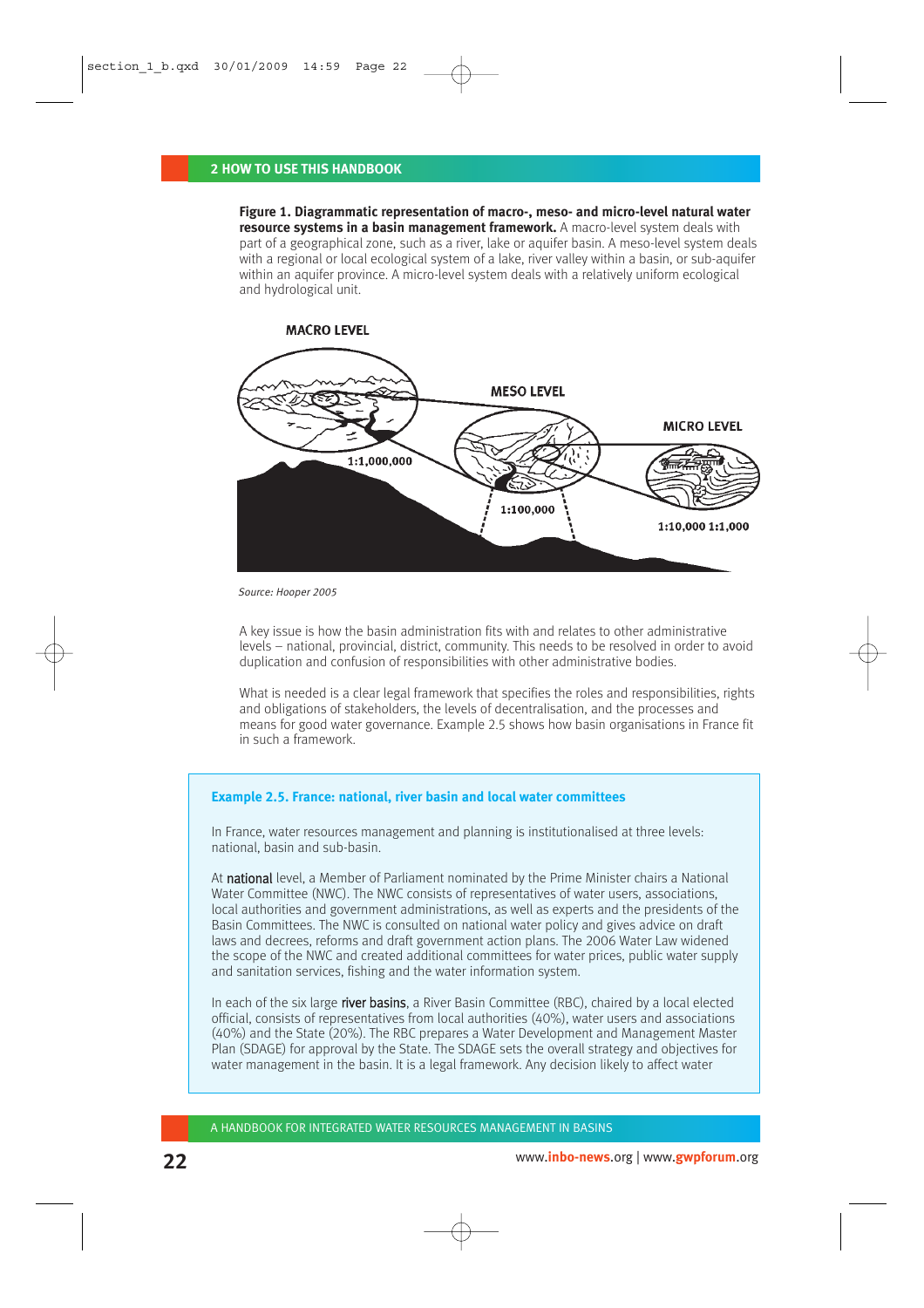resources must be compatible, or made compatible, with the SDAGE. SDAGEs were first developed following the 1992 Water Law. Each has now been revised as a River Basin Management Plan that complies with the European Water Framework Directive.

At the **local** level – tributary, sub-basin or aquifer – Local Water Commissions (LWCs) implement the SDAGE and prepare a Water Development and Management Plan (SAGE). LWCs consist of representatives of local authorities (50%), water users and associations (25%) and the State (25%). A Local Water Commission can implement plans through a Local Public Basin Establishment or other local group. Inter-municipal bodies may also undertake studies or work at the sub-basin scale.

More information at: www.gesteau.eaufrance.fr and http://www.lesagencesdeleau.fr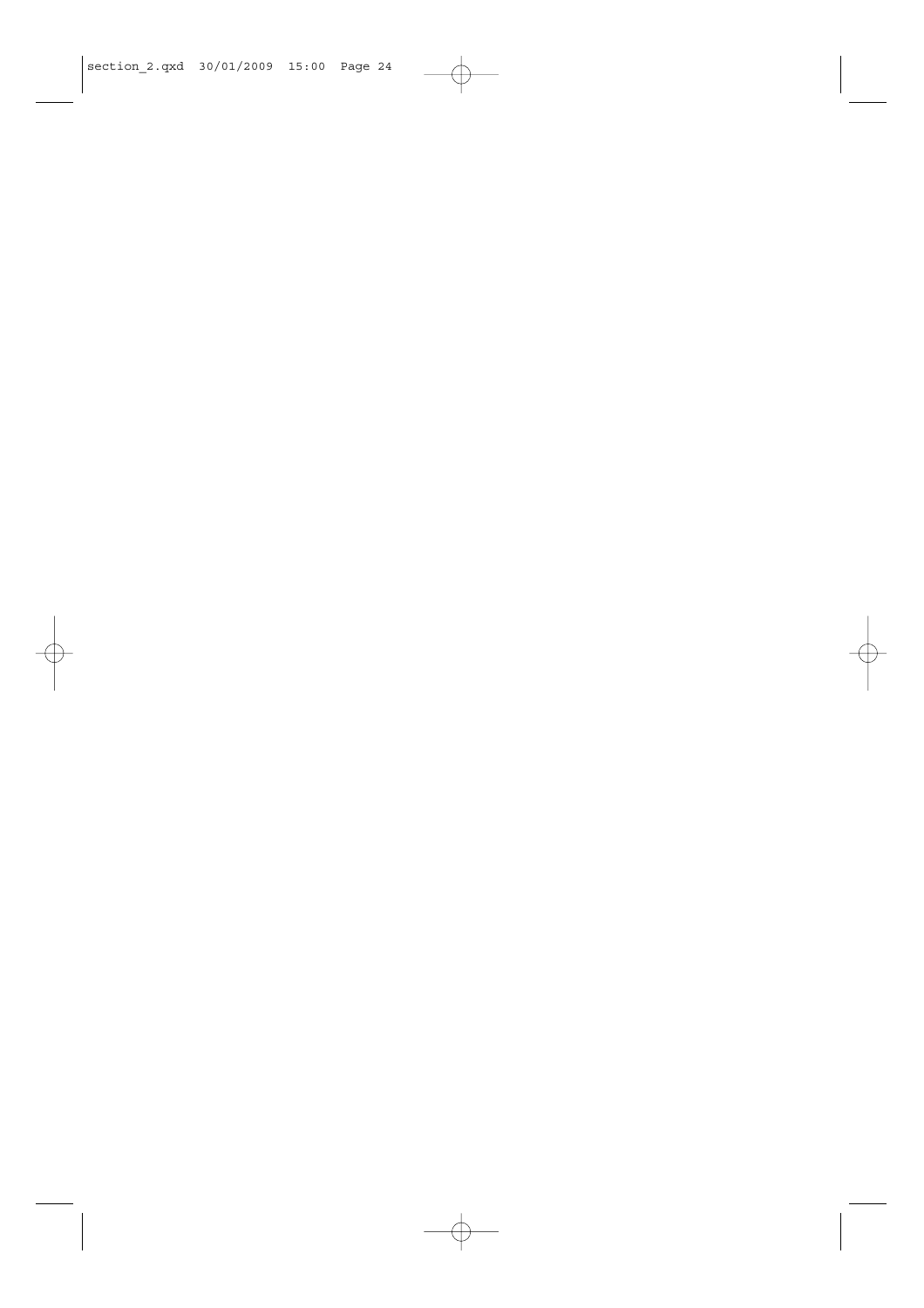## **Part B** Key issues in integrating water resources management in basins

## **3 Establishing basin management systems**

#### **KEY POINTS**

- **Political will, high-level commitment and water user dialogues are** essential in establishing basin management systems.
- Basin management is governed by national water policies and legislation, and international agreements.
- $\blacksquare$  Basin organisations operate within a three-dimensional framework: the enabling environment, institutional arrangements (roles and responsibilities), and management mechanisms.

The management of water resources can be a sensitive political issue. Because of this, basin management needs to have a strong 'voice' in national decision making. This means securing direct lines of communication to ministers and government committees concerned with natural resources management. Links to high levels of government put basin management firmly on planning and economic development agendas. High-level support is key to establishing the legal framework, institutions and management structures that are needed for robust basin management systems.

#### **3.1 Political will and basin management systems**

Where there is political will, it is possible to put in place policies, laws, financing arrangements and stable public institutions for water management. With political will, the rules and regulations, and institutions that manage water are more likely to function effectively, even at times of civil unrest and through changes of government. The importance of political will means that it is critical to work with decision makers – to explain what integrated water resources management is and why it is important – to get this high-level support and commitment (Example 3.1).

Although political leadership matters, an integrated approach cannot work if water management is entirely top down and precludes stakeholder involvement. IWRM implies that those who are interested in, or who will be affected by decisions on water resources, will be involved in basin management and that information will be exchanged freely. Freedom of information is crucial in finding good solutions. Where there is no transparency or accountability, where those affected are excluded, or where corruption is endemic, it is difficult to put the IWRM approach into practice.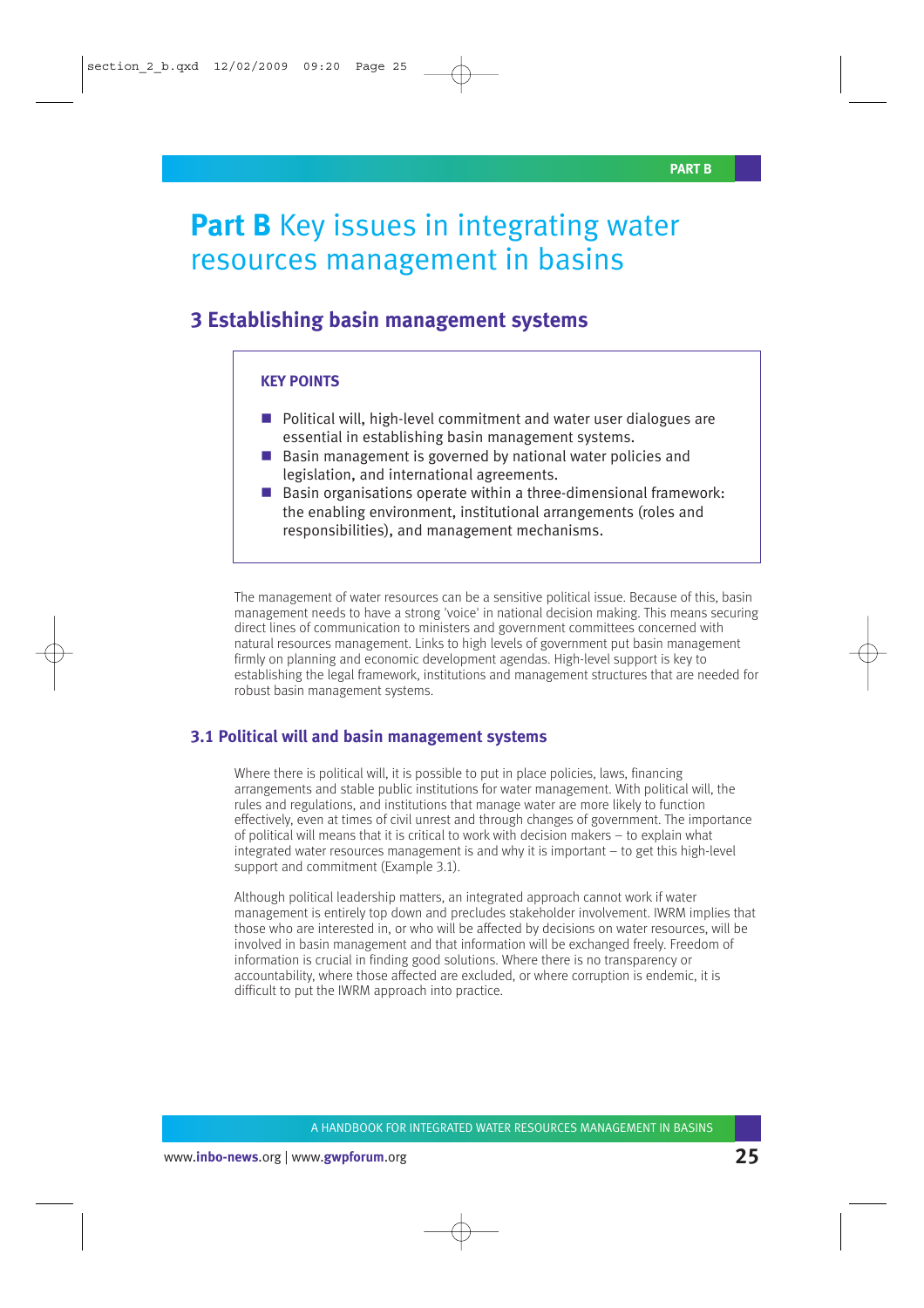#### **3 ESTABLISHING BASIN MANAGEMENT SYSTEMS**

But that does not mean that, in hierarchical societies, the IWRM approach should be abandoned. The answer in these situations is to take a step-by-step approach. For example, the first steps could be for groups of stakeholders to meet (see Section 2.3 Entry levels for integrated water resources management in basins) and find common areas of concern where action is needed. Once issues have been identified, information can be collected and shared, and proposals put forward for endorsement by government.

#### **Example 3.1. Matanza–Riachuelo basin, Buenos Aires, Argentina: the importance of political will**

The Matanza–Riachuelo Basin, in greater Buenos Aires, is densely populated and the most urbanised and industrialised basin in Latin America. Waste discharged directly into the river or the storm drainage system seriously pollutes the groundwater.

A first attempt to tackle pollution by the Matanza–Riachuelo Executive Committee failed and, in 2006, it was replaced by the Matanza–Riachuelo River Basin Authority, which was given new powers. If it is to avoid the failures of the past, it is essential that the Authority uses these new powers to implement whatever plan is developed. Its first task must be to focus political will on the problem, something no one has yet been able to do.

There is reason for modest optimism. A recent decision on a case brought by residents in the basin claiming damages for environmental contamination of the Matanza–Riachuelo River was resolved in their favour. The Argentine Supreme Court determined that the Federal Government, the Province of Buenos Aires and the City of Buenos Aires were liable for existing damage and should prevent future environmental damage in the river basin. The Court ordered the Authority to carry out the responsibilities assigned to it under law to clean up the basin and will hold the Authority liable if it fails to do so. In addition, the Court instructed the National Ombudsman and the NGOs who participated in the case to form a chartered body, which will exercise control over the clean-up plan.

#### **3.1.1 Inter-ministerial co-ordination**

The approach to integration must be both vertical – across different levels of authority – and horizontal – across different water users and affected groups. A key element of horizontal integration is bringing together ministries responsible for activities that impact on water – ministries of finance, planning, agriculture, transport and energy – and those with social or environmental responsibilities – ministries of health and the environment. Within any basin there will inevitably be conflicting demands for water, for example for domestic use, irrigation, environmental protection, hydropower and recreation as well as issues such as pollution or modification in the flow regime.

Ministerial co-ordination bodies, such as cabinet committees, councils of ministers, are useful for co-ordinating actions across portfolios. However, they only work well when ministers are committed and when they are backed up at the highest level (e.g. by the President, Prime Minister). These ministerial co-ordination bodies need to be established so that there are clear lines of reporting both to senior executives in government and to basin organisations, local government and water user organisations.

When the issue affects more than one country, summits or conferences of heads of state may be needed to bring together leaders to discuss and co-ordinate water issues in transboundary basins.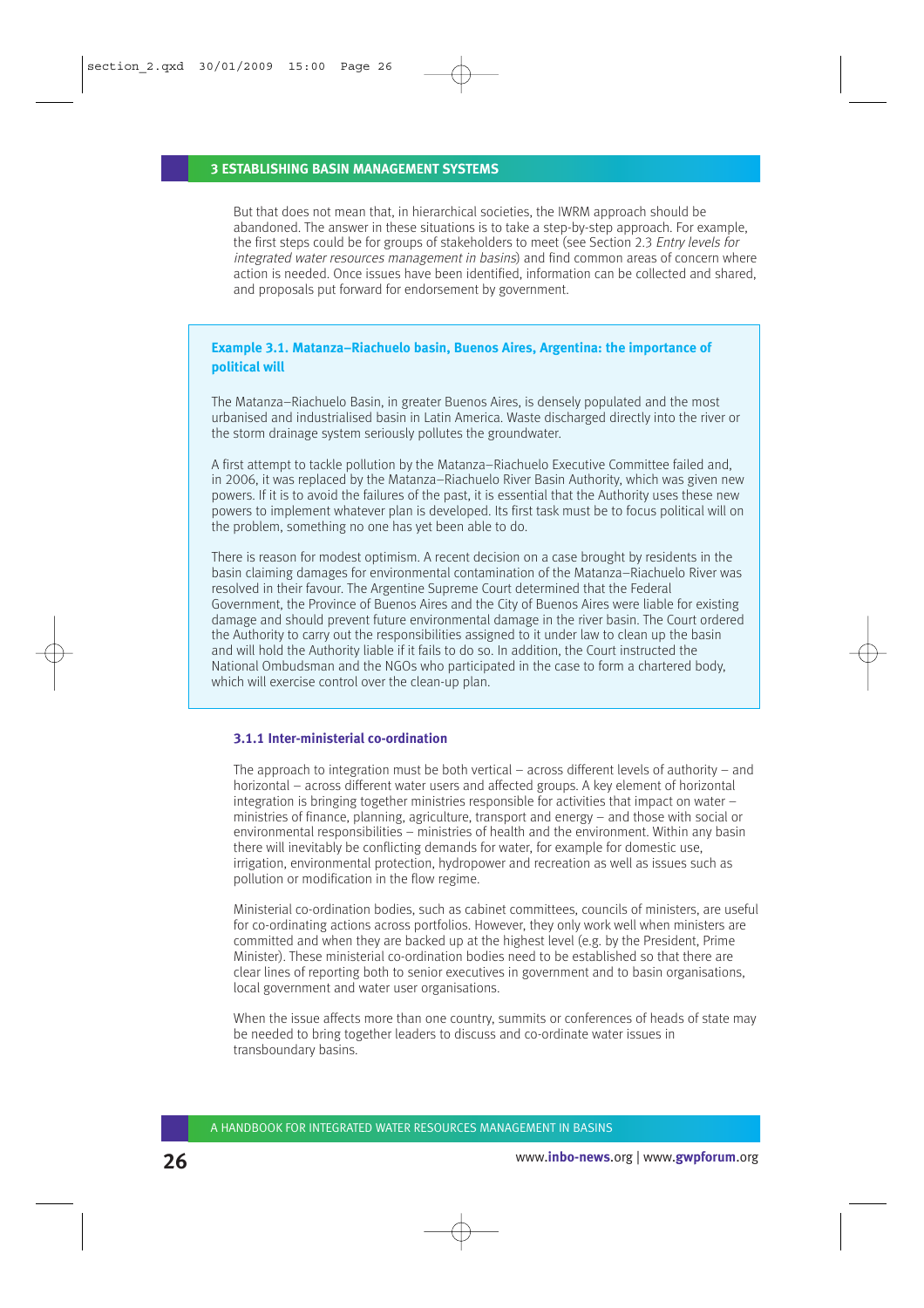#### **3.1.2 Water user dialogues**

Platforms for cross-sectoral and upstream-downstream dialogues are essential for managing water resources (Example 3.2). Chapter 6 *Involving stakeholders* discusses ways to bring appropriate stakeholder representation into setting priorities and basin planning. In transboundary basins, existing international agreements and long-standing co-operation can pave the way for the establishment of co-operative basin governance (Examples 3.3 and 3.4).

#### **Example 3.2. Orange–Senqu basin: roadmap for water-user dialogue on basin management**

The Orange–Senqu basin in southern Africa is shared by Lesotho, South Africa, Botswana and Namibia. The Orange–Senqu River Commission (ORASECOM), established in 2000, recently developed a 'roadmap for stakeholder participation'.

The roadmap sets out how stakeholders in the Orange–Senqu River basin will participate in dialogues with ORASECOM on the co-management and sustainable development of the Basin and its resources to enhance livelihoods. The objectives of the roadmap are to:

- develop and strengthen institutional mechanisms for effective stakeholder participation in the management of the Orange–Senqu River basin;
- build and strengthen capacity in basin forums to effectively participate in decision making, planning and sustainable co-management of the Orange–Senqu River basin; and
- develop and maintain open and effective horizontal and vertical communication between and among the structures of ORASECOM and basin stakeholders by developing accessible, timely and good quality information and dissemination mechanisms to build trust, and improve participation and decision making in the basin.

Members of the Commission defined the core elements of the strategy during an initial threeday workshop. The draft was further developed by representatives drawn from regional research organisations, NGOs and the private sector in each basin state and other countries. Following another workshop, where ORASECOM's technical task team provided further input, the draft was revised and finalised and has been adopted by ORASECOM.

More information at: http://orasecom.org (site under construction)

#### **Example 3.3. Tisza basin: long-standing co-operation paves the way for dialogues between countries on basin management**

There is a long tradition of co-operation between Romania and neighbouring states in transboundary water management through bilateral agreements – Hungary (1986, 2003), Ukraine (1997), ex-Yugoslavia (1955), Moldova (1995) and Bulgaria (1991). These countries now co-ordinate transboundary water management through the International Commission for the Protection of the Danube River (ICPDR).

Now that some riparian countries are members of the European Union, they are revising agreements to meet EU legal directives. The objectives of the revisions are to achieve good water status, to prevent degradation and control pollution, to prevent and limit the transboundary effects of floods, droughts and accidental pollution, to develop systems for monitoring water status and to ensure sustainable use of water resources.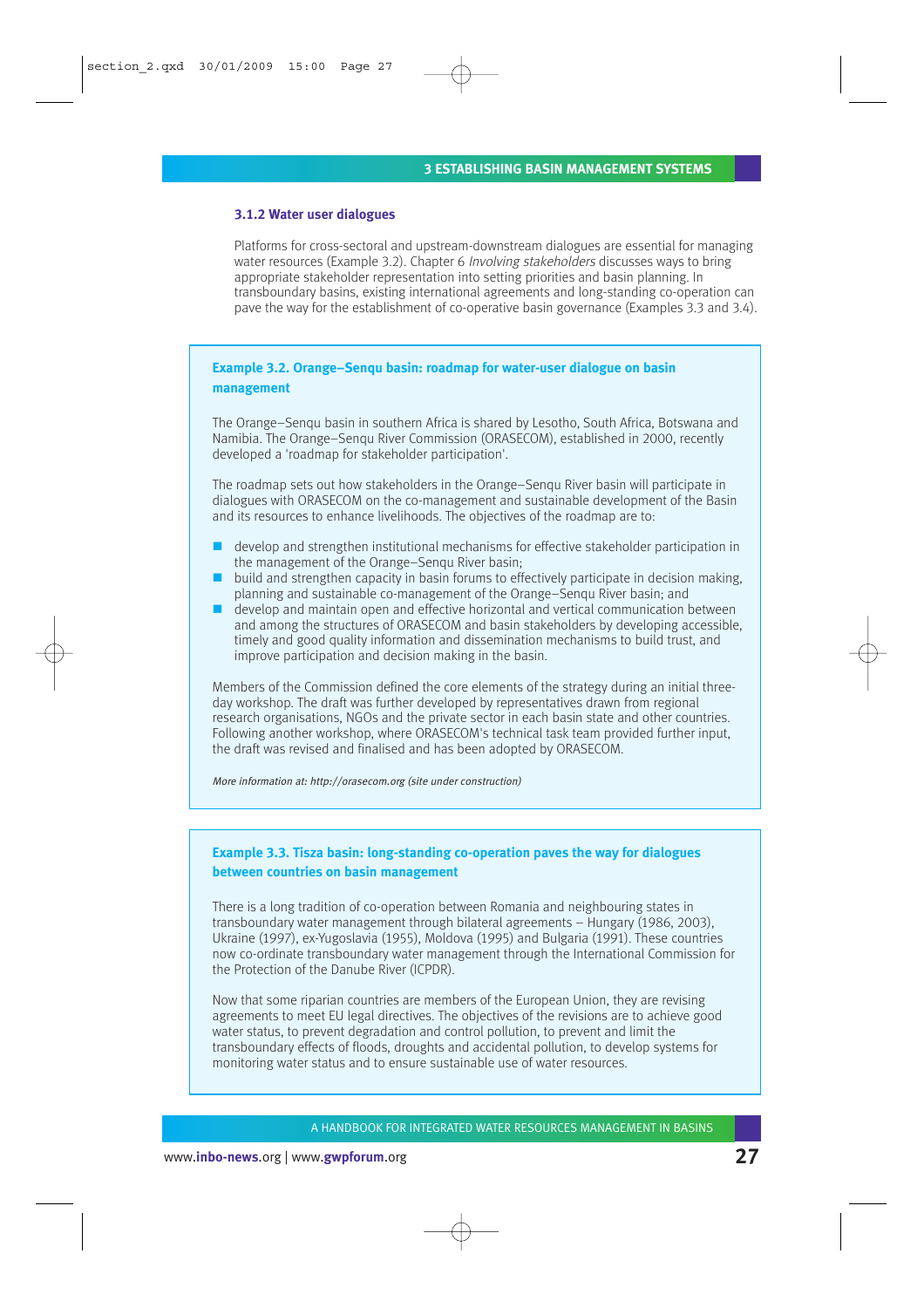#### **3 ESTABLISHING BASIN MANAGEMENT SYSTEMS**

Following the accidental pollution in 1924 of the Tisza, the main tributary of the Danube, cooperation between Hungary and Romania was strengthened. In the Körös–Crisuri sub-basin, the main sub-basin of the Tisza, co-ordination was led by the ICPDR. Bottom-up pooling of the sub-basin plans led to an overall management plan for the Tisza international river basin. These dialogues paved the way for similar arrangements in all Tisza and Danube riparian states.

More information at: http://www.icpdr.org

#### **Example 3.4. Spain and Portugal: long-standing dialogue on shared basins**

Spain and Portugal have a long tradition of bilateral co-operation on the five transboundary basins they share (Miño, Limia, Duero, Tagus and Guadiana). A treaty signed in 1864 established international river boundaries and stressed the importance of using transboundary water resources for the benefit of both countries. Other bilateral treaties and agreements, such as those in 1866, 1906 and 1912, followed the initial agreement.

The Albufeira agreement, signed in 1998 in line with the principles of the Water Framework Directive, seeks to balance environmental protection with the sustainable development of water resources in both countries. The two countries will co-ordinate their respective efforts to manage water in shared basins.

The Albufeira agreement created two equal bodies: the high-level Conference of the Parties, and the decision-making Commission on the Application and Development of the Convention (CADC). In addition, a Permanent Technical Secretariat of the Commission will be set up to ensure that CADC is effective and to co-ordinate the development of integrated plans for the river basins in the next hydrological planning cycle.

More information at: http://www.cadc-albufeira.org

#### **3.1.3 Water tribunals**

In certain, exceptional, cases, tribunals may be set up to deal with dialogues on water that have reached an impasse or on controversial water issues. A tribunal is an independent, but usually temporary body, with judicial or quasi-judicial powers to take major decisions, such as on water sharing, water pricing or modifying river flows. They function as special courts outside national civil and criminal judicial systems. Tribunals examine special problems, make judgements and resolve disputes between countries, states, provinces or water users (Example 3.5). Very few exist purely for basin management. Stakeholders may participate formally at hearings.

#### **Example 3.5. India: Narmada Water Disputes Tribunal**

The Central Government of India set up the Narmada Water Disputes Tribunal in October 1969 to adjudicate in the dispute between States about the Narmada River Valley Development and how water should be shared. The Tribunal sat for ten years and made the final binding Award in December 1979.

The Award specified water allocations to Gujarat, Madhya Pradesh, Maharashtra and Rajasthan, the four Indian States that share the Narmada River basin. The Tribunal also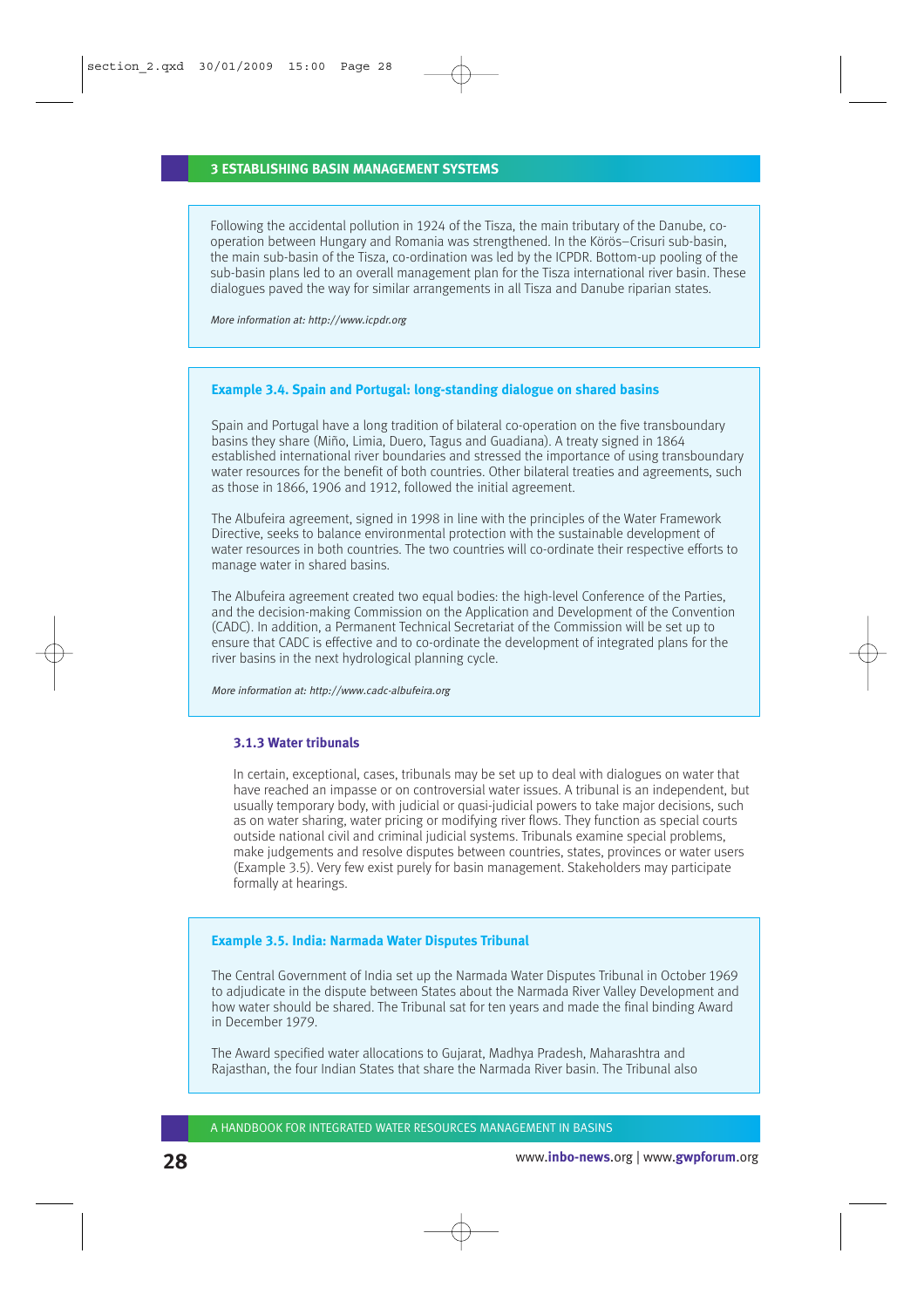determined the height of the Sardar Sarovar Dam and directed the Government of Gujarat to construct the dam. The responsibilities of the Tribunal were very precisely defined. However, as was common at that time, the Tribunal did not involve stakeholders or address social or environmental issues that arose during basin development. If the Tribunal had adopted some of the ideas and integrated approach set out in this handbook, the process may have been more inclusive and had a wider remit.

More information at: http://wrmin.nic.in (Inter-state Water Disputes sub-section)

#### **3.2 Law and policy**

In general, national, provincial and local water laws and policies are the rules of the game that determine how all stakeholders play their respective roles in the development and management of water resources. Basin organisations that have been set up by law have a strong mandate, as do those created within an international convention or treaty for transboundary waters. Laws and water policies that spell out the roles, responsibilities and accountability of both the public and private sectors set the scene – the water management framework – for basin management as part of the existing national administrative systems (Box 3.A, Example 3.6). Basin and national water policy management plans should be harmonised.

#### **Box 3.A. Law and policy in basin management**

Laws and policies establish the framework for water management:

- Clearly identify the functions, structure and funding of basin organisations and basin management.
- Specify management roles and jurisdictions.
- **Ensure fairness and accountability in decision making.**
- **Avoid fragmentation and overlap of responsibilities.**
- **Spell out regulatory and enforcement processes for sharing water, abating water pollution,** protecting ecosystems or fighting against natural hazards, and determining entitlements to water.

#### **Example 3.6. Our Er Rbia River basin agency, Morocco: the legal framework**

Morocco's Water Law of 1995 (Law No. 10-95) establishes the legal instruments for water resources use and conservation. The law calls for the creation of basin agencies. It sets out the legal status and roles of basin agencies, and gives them financial autonomy.

Basin agencies have:

(i) responsibilities for water policing:

- $\blacksquare$  the inventory of water rights and concessions.
- $\Box$  monitoring surface and groundwater quality and quantity,
- $\blacksquare$  issuing new permits and concessions for abstracting water,
- controlling use of water resources.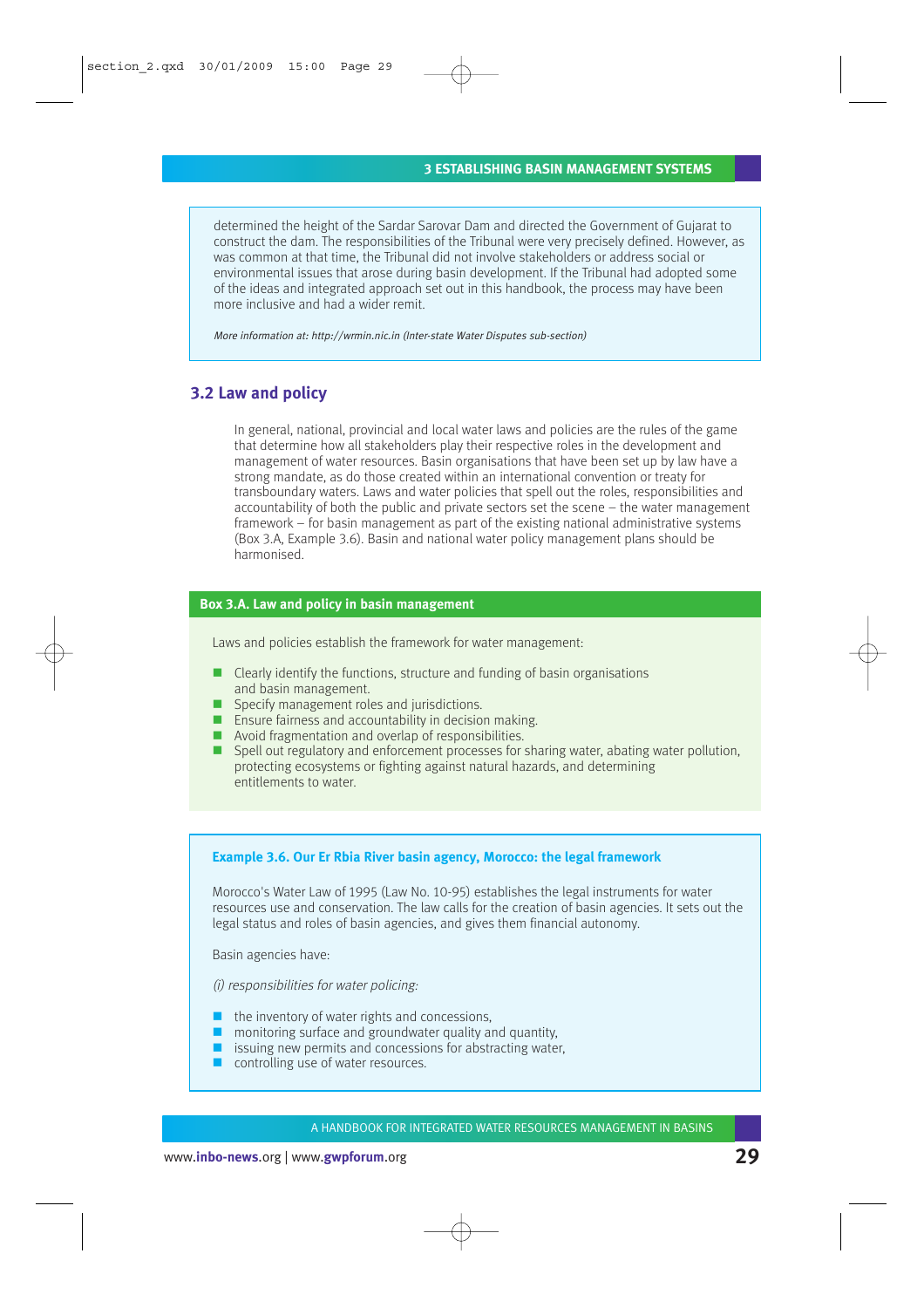(ii) responsibilities for river basin management:

- formulating and implementing the basin development plan which is to be integrated into the national water plan,
- levying pollution and withdrawal fees which will be re-invested in pollution control,
- providing contracting authorities with financial assistance for controlling pollution and improving water resources and flood management.

#### **3.3 Water management framework**

Water management operates in a three-dimensional framework. The three parts of the framework, usually constructed at the national scale, are the enabling environment, institutions and management (Box 3.B). However, not all the elements of such a framework may be in place.

This means that, to begin integrating water management in basins, it is important to get a clear understanding of the water management framework in which decisions about water are made – the national water management framework within a country, or the international water management framework that spans several countries.

| <b>Enabling environment</b>                                                                                                                                                                                                                                                                                                       | <b>Institutions</b>                                                                                                                                                                                                                                    | Management                                                                                                                                                                                                                                                                                                                                                                                                                                            |
|-----------------------------------------------------------------------------------------------------------------------------------------------------------------------------------------------------------------------------------------------------------------------------------------------------------------------------------|--------------------------------------------------------------------------------------------------------------------------------------------------------------------------------------------------------------------------------------------------------|-------------------------------------------------------------------------------------------------------------------------------------------------------------------------------------------------------------------------------------------------------------------------------------------------------------------------------------------------------------------------------------------------------------------------------------------------------|
| Laws and policies<br>Frame water resources<br>management within a<br>country and between<br>countries<br>Water user dialogues<br>Cross-sectoral and<br>upstream-downstream<br>dialogues<br>Basin committee<br><b>Budgets</b><br>Financing organisations and<br>investment<br>Co-operation<br>Within international<br>river basins | Roles and responsibilities<br>Of basin and other water<br>sector organisations at<br>different levels in the<br>government, non-<br>government and private<br>sectors<br>Effective co-ordination<br>mechanisms<br><b>Planning process</b><br>Financing | Structures to<br>Assess water resources<br>(availability and demand)<br>Set up communication and<br>information systems<br>Resolve conflicts in<br>allocation of water<br><b>Establish regulations</b><br>■<br><b>Establish financing</b><br>arrangements<br>Establish self-regulation<br>(voluntary actions)<br>Research and develop<br>Undertake development<br>works<br>Ensure accountability<br>Develop organisational<br>capacity<br>Co-ordinate |

#### **Box 3.B. The three dimensions of water management frameworks**

Not all the elements in a water management framework have to be in place to establish integrated water resources management at the basin level. In fact, in most cases it's unlikely that they will be. Usually, setting up and maintaining a basin organisation is a step-by-step process that works with what already exists and, at the same time, seeks to strengthen elements of the framework that will help the basin organisation function more effectively. Initiatives to set up new basin organisations or change existing ones need to determine to what extent these are, or are not, in place and allocate resources – time and money – to secure the political will to set them up and strengthen them (Example 3.7).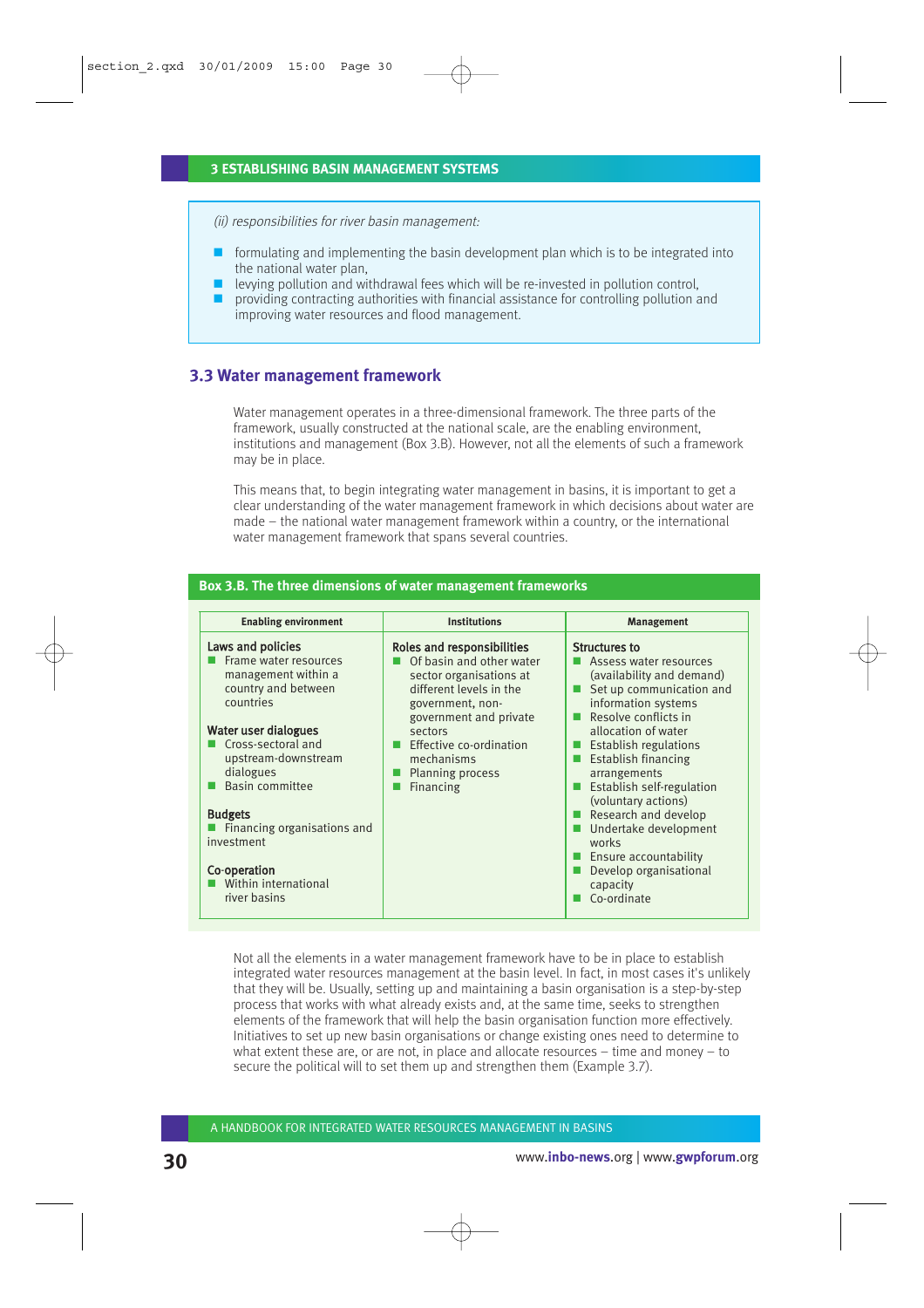#### **Example 3.7. Volta basin: establishing the water management framework**

The six riparian countries of the Volta Basin, Benin, Burkina Faso, Ivory Coast, Ghana, Mali and Togo, set up the Volta Basin Technical Committee (VBTC) in July 2004. This inter-governmental committee was mandated to establish the enabling environment for a Volta transboundary river basin organisation for integrated water resources management. In doing so, the VBTC consulted the Water Resources Co-ordination Unit of the Economic Community of West African States, experts from each member country and the European Union Water Initiative.

The VBTC set out the statutes, organisation chart, human and financial resources, financial mechanisms, inter-country co-ordination systems and planning processes needed to establish the basin authority. These took into account the national strategies for water resources management of the six member states. They also integrated the programmes of external support agencies, such as the African Development Bank, the World Bank, the Fonds Français pour l'Environnement Mondial and other donors, in order to ensure synergy and develop an appropriate action plan.

Where the framework for water management is weak or elements are missing, some of the steps that might be taken are:

- making an inventory of the state of water resources and ecosystems;
- doing an assessment of needs and priorities for intervention;
- making an inventory of the actors involved in the broader water and development sectors who need to be contacted;
- finding ways to share knowledge, data and information;
- finding ways to co-ordinate decision making between levels and actors;
- encouraging dialogue between stakeholders;
- $\blacksquare$  establishing water allocation mechanisms;
- $\blacksquare$  reducing water pollution and restoring ecosystems;
- handling floods and droughts (climate variability); and
- developing financing mechanisms for water management.

#### **3.4 International agreements**

Not only do basin organisations have to comply with national legislation (see Section 3.2 Law and policy), but they also have to comply with international or regional legal agreements. This may apply even for basins that do not span national boundaries, for example with respect to human rights legislation or international standards and norms in health or finance. Basin organisations thus need access to expertise on international law to ensure they understand and comply with international or regional legal agreements where they exist.

There are many agreements on water that involve more than one country. But most are very limited in scope or only include a few of the riparian countries in the basin covered by the agreement. Nevertheless, it is sometimes possible to make considerable progress on water sharing arrangements and good practices without formal legal agreements. Taking a legal approach is only possible once political progress has paved the way.

Perhaps the best known international legal framework for water is the Convention on the Protection and Use of Transboundary Watercourses and International Lakes. This Convention established a framework for co-operation between the 56 member countries of the United Nations Economic Commission for Europe to prevent and control pollution of transboundary watercourses. The Convention is built on three principles: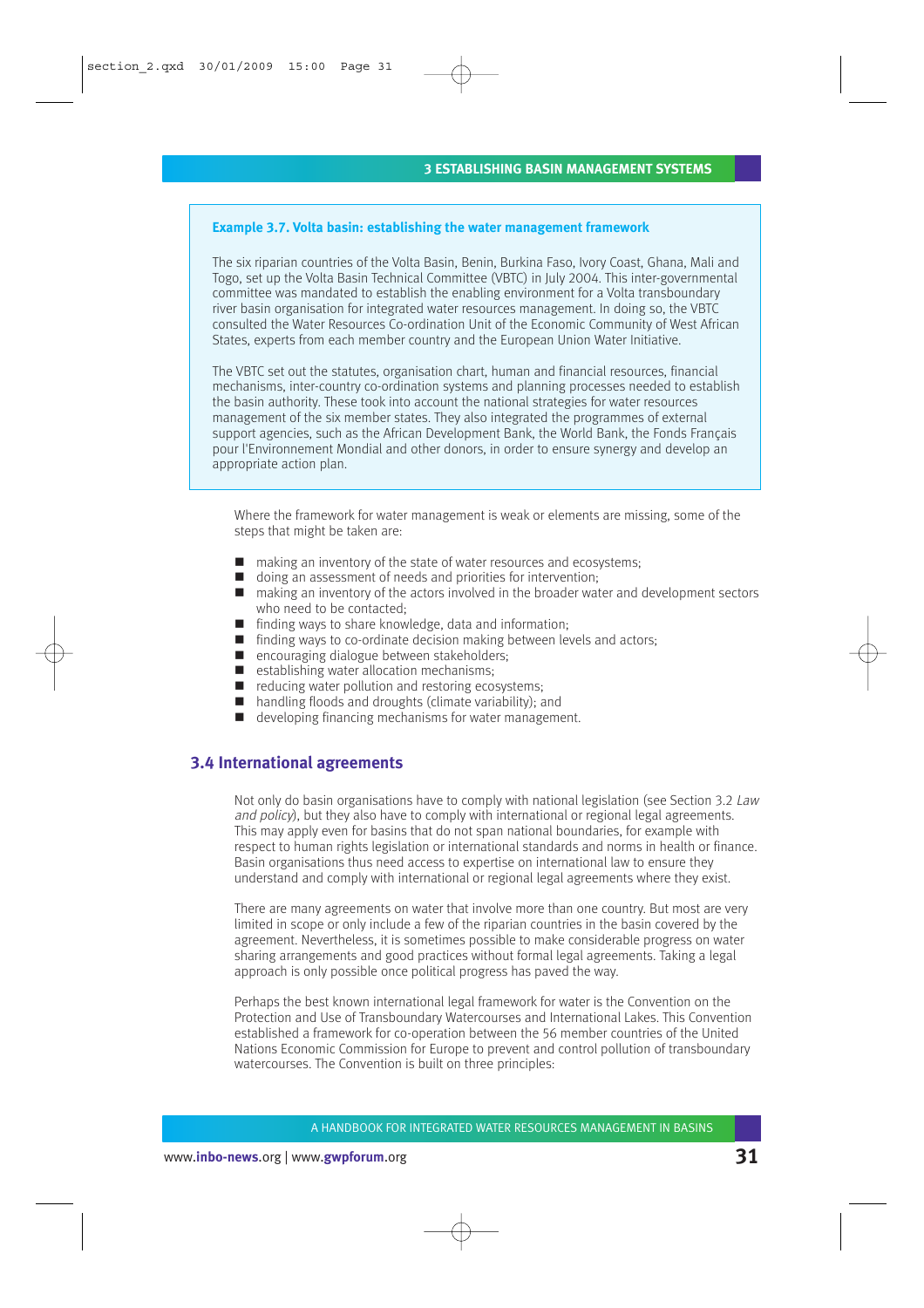#### **3 ESTABLISHING BASIN MANAGEMENT SYSTEMS**

- 1. the precautionary principle: action to avoid the release of hazardous substances must not be postponed, despite the lack of a proven causal link between the substances and the transboundary impact;
- 2. the polluter pays principle: the costs of pollution prevention, control and reduction measures must be borne by the polluter; and
- 3. water resources must be managed so that the needs of the present generation are met without compromising the ability of future generations to meet their own needs.

The Convention requires that states work towards ensuring that transboundary waters:

- are managed in a rational, environment-friendly manner;
- $\blacksquare$  are used in a reasonable and equitable way; and
- ensure conservation and restoration of ecosystems.

The Convention encourages co-operation among the riparian countries through harmonised policies, programmes and strategies to protect transboundary waters. It focuses on water quality. But, although water quality is a key issue for the member states of the UN Economic Commission for Europe it may not be the main priority for developing countries.

Another important international legal framework for water is the UN Convention on the Non-Navigational Uses of International Watercourses which was adopted in 1997. It is the only global treaty universally applicable to international freshwaters. The Convention needs to be ratified or approved by thirty-five states and to date this has not happened. Despite this, the principles of the Convention have been widely applied in developing regional and river basin agreements on water and play an important role in developing relationships between riparian states.

Before such conventions can be negotiated, there needs to be progress on other transnational agreements, as well as good political and administrative relationships. In many parts of the world, regional political or economic organisations, for example the regional UN Commissions and bodies such as the Association of South East Asian Nations, Southern African Development Community, Economic Community of West African States, the Amazon Co-operation Treaty Organisation (OTCA) and Mercosur (Mercado Común del Sur or Southern Common Market), are the best placed to put in place an appropriate political framework so that regional protocols on water can be agreed.

The European Union (EU) has enacted numerous directives relating to water and the environment that apply to all 27 EU member states. The best known is perhaps the Water Framework Directive (WFD) although others are equally important. The EU WFD focuses on the river basin and requires countries to prepare plans for all basins that set out the objectives for the basin and the timescale for achieving the objectives. EU directives are unique to the particular political context in Europe. However, they provide lessons that are useful when preparing agreements in other regions.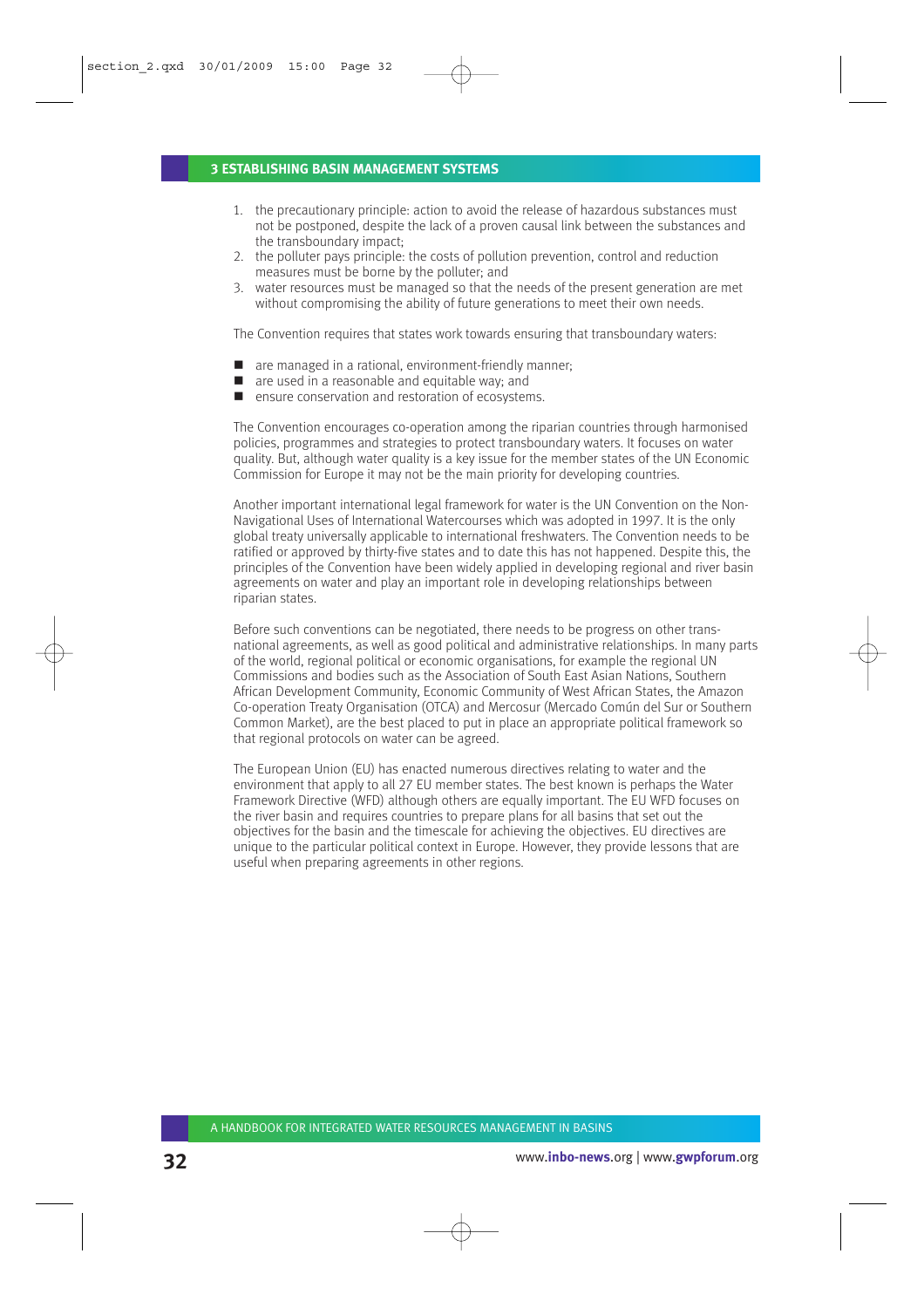## **4 Roles and types of basin organisations**

#### **KEY POINTS**

- $\blacksquare$  The mandate of basin organisations is to be the 'leading voice' on basin water management.
- Basin organisations have three main functions:
	- 1. monitoring, investigating, co-ordinating and regulating;
	- 2. planning and financing; and
	- 3. developing and managing.

This handbook uses the term 'basin organisation' to refer to any formal or informal entity that manages water resources at the basin scale. Basin organisations are set up under different arrangements depending on the aim, the legal and administrative systems, and human and financial resources. They are usually, but not always, formal legal bodies. In some cases less formal arrangements also work. But, whatever the set up, basin organisations must be public sector organisations because water resources management is a public good.

Although formal basin organisations are part of the public sector, for water to be managed effectively, a wide range of stakeholders, community groups, economical sectors, nongovernmental organisations and private enterprise, need to be involved (see Chapter 6 Involving stakeholders).

#### **4.1 Roles of basin organisations**

#### **4.1.1 Mandate**

In essence, basin organisations are umbrella organisations for basin management. Their mandate is to take a 'big picture' perspective and be the leading voice on basin-wide water issues. This means keeping basin constituencies and decision makers in all sectors and at all levels, in both the public and private sector, fully informed and involved.

Basin organisations can take many forms: statutory decision making and/or advisory bodies, management bodies, development entities and regulatory bodies. Frequently, they operate in conjunction with other government agencies and administrative bodies. Responsibilities for managing water, regulating water and providing water services should be assigned to different agencies to streamline operations and ensure accountability (Box 4.A and see Section 5.1.2 Developing and maintaining infrastructure and Chapter 8 Basin action plans).

#### **Box 4.A. Assigning responsibilities for managing water, regulating water and providing water services**

Regulating (government ministry or other government authority):

- develops and implements pricing regulations;
- $\blacksquare$  develops water quality standards and guidelines:
- develops legislation for standards and policies;
- authorises and controls withdrawals and discharges, and works modifying river flows and ecosystems;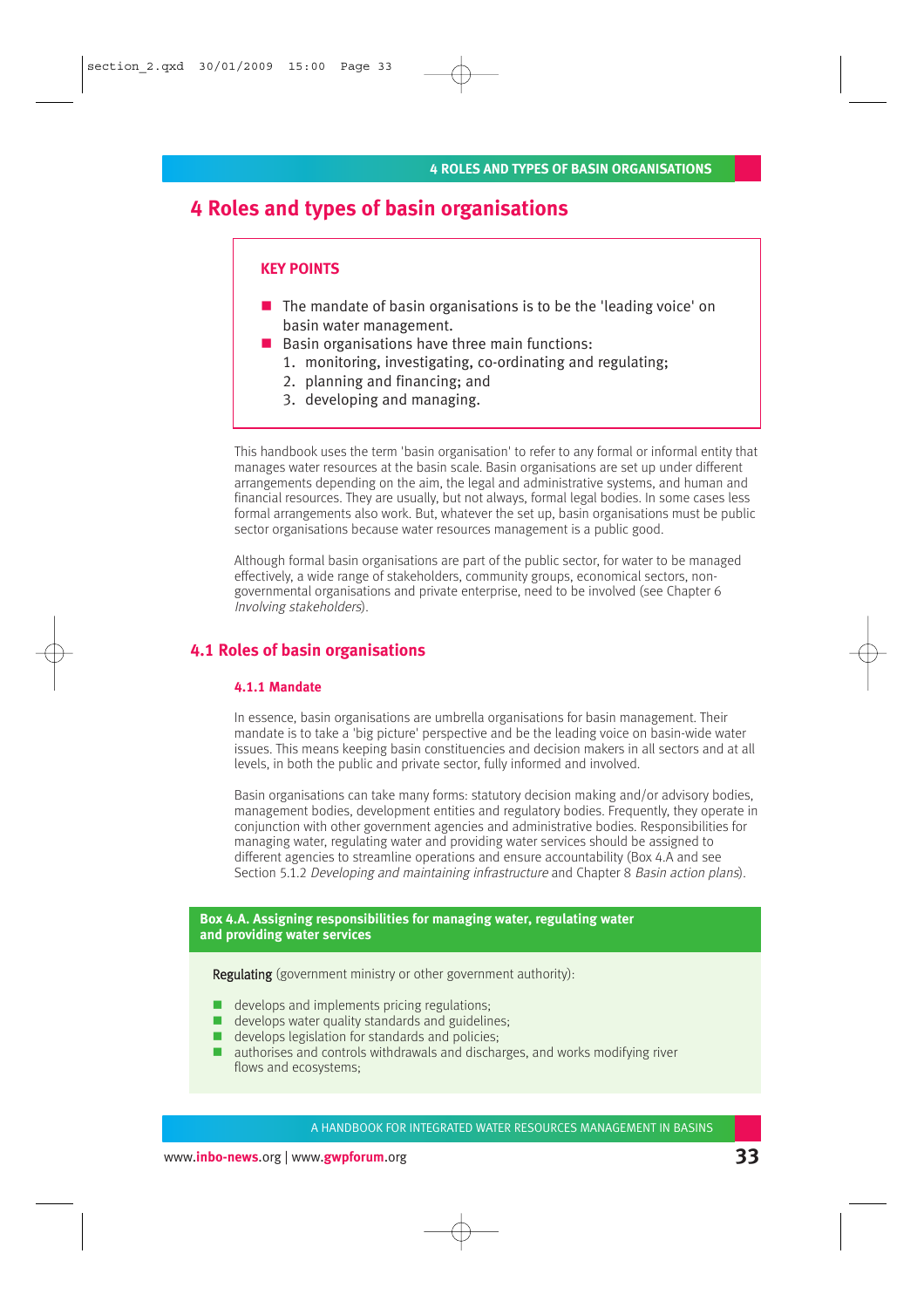#### **4 ROLES AND TYPES OF BASIN ORGANISATIONS**

■ audits the performance of the water sector for compliance with standards.

Managing (natural resources manager or basin management agency):

- undertakes strategic water assessments;
- **develops policies and strategies to comply with regional or national objectives and** standards;
- develops and oversees strategic water research;
- **plans development of water resources;**
- $\blacksquare$  allocates water:
- **finances basin action plans;**
- $\blacksquare$  manages surface water and groundwater quantity and quality;
- co-ordinates inter-agency and community actions;
- $\blacksquare$  develops programmes to build capacity in the water sector;
- **P** promotes public participation and awareness.

Operating services (public, private or public–private utility):

- $\blacksquare$  builds and operates water supply, sewerage, waste water treatment plants, drainage and irrigation systems;
- maintains infrastructure:
- **provides technical advice and assistance:**
- $\blacksquare$  charges for services:
- $\Box$  operates under some form of legal agreement usually with the regulator for operating rights and the resource manager for utilisation of the water resource.

Basin organisations function according to their specific mandate, usually determined at a high level by central government to align with government goals and policies. The mandate very much depends on the reasons the basin initiative was started and reflects the critical issues in the basin (Example 4.1). It is very important to clearly define the boundaries of the mandate (by law for formal organisations), the reporting lines and to spell out who sets the 'rules' for making decisions and participation.

#### **Example 4.1. Québec: mission and mandates of basin organisations**

The Québec Water Policy, adopted in November 2002, created basin organisations for 33 major watercourses to integrate water management at basin level (GIEBV, Gestion Intégrée de l'Eau par Bassin Versant). The basin organisations, as neutral consultation platforms, organise integrated water resources management at the basin level, in order to promote sustainable development.

#### Mission

Their mission is to mobilise local and regional water stakeholders, to co-ordinate actions likely to impact water resources and associated ecosystems, and ensure public participation.

#### **Mandate**

In order to fulfil their mission, basin organisations have the following mandates:

- $\blacksquare$  develop, and update a Water Master Plan through public information and participation;
- $\Box$  sign basin contracts with relevant water stakeholders and monitor implementation;
- $\blacksquare$  inform water stakeholders and the general public of basin issues;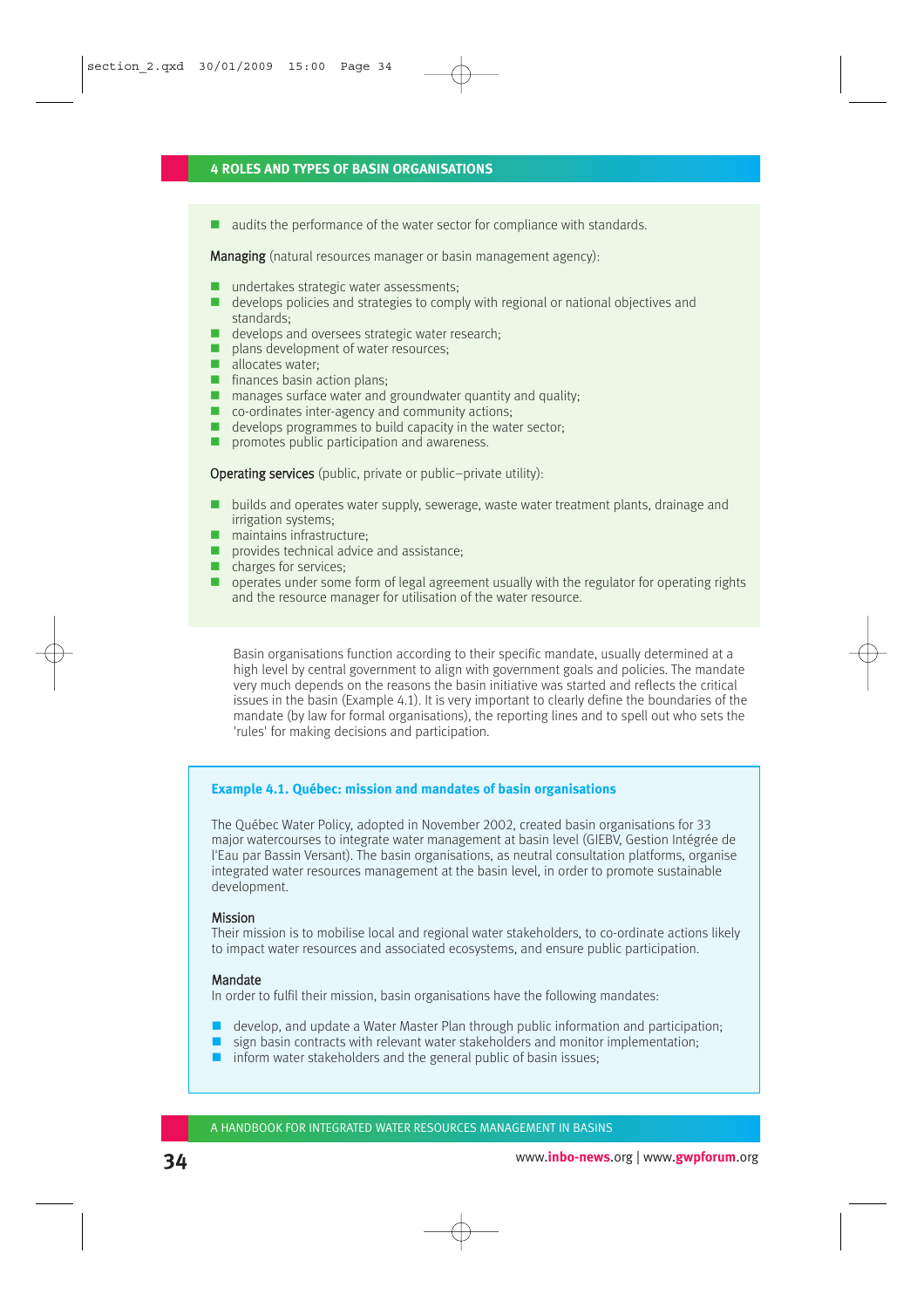participate in the implementation of the St. Lawrence integrated management plan, in order to ensure a solid relationship between the GIEBV and St. Lawrence integrated management.

More information at: http://www.robvq.qc.ca and http://www.mddep.gouv.qc.ca

#### **4.1.2 Core tasks**

Although basin organisations carry out many tasks, they tend to focus on three main areas:

- monitoring, investigating, co-ordinating and regulating,
- planning and financing, and
- developing and managing.

The Comprehensive Assessment of Water Management in Agriculture (CA), together with the Global Water Partnership and the International Network of Basin Organizations has drawn up a list of the main tasks in integrated water resources management in basins in these three areas (Box 4.B). Depending on the purpose for which the basin organisation has been created, and the arrangements for management, it may cover some or all of these functions (Example 4.2). The critical issues from the integrated water resources management perspective are that, in carrying out these tasks, the basin organisation should be flexible, work at all levels and work collaboratively.

#### **Box 4.B. Main functions of basin organisations**

#### Monitoring, investigating, co-ordinating and regulating

- Collecting data Collecting, managing and communicating data regarding water availability, water demand (including environmental requirements), and water quality to support different basin functions.
- **P** Prevention, monitoring and enforcing Monitoring and control of water pollution, salinity levels and ground water extraction – ensuring that they remain within accepted limits; and enforcing relevant laws and regulations to prevent degradation/overexploitation and to restore ecosystems.
- Co-ordinating Harmonising policies and actions undertaken in the basin by state and nonstate actors relevant to land and water management.
- Resolving conflicts Providing mechanisms for negotiation and litigation.

#### Planning and financing

- Allocating water Defining mechanisms and criteria by which water is apportioned among user sectors, including the environment.
- Planning Formulating medium- to long-term plans for developing and managing water resources in the basin.
- Mobilising resources Ensuring financing, for example, by collecting water user fees or water taxes.

#### Developing and managing

- Constructing facilities Designing and constructing water infrastructure.
- *Maintaining facilities* Maintaining water infrastructure.
- **Operation and management Ensuring that dams, navigation and water distribution**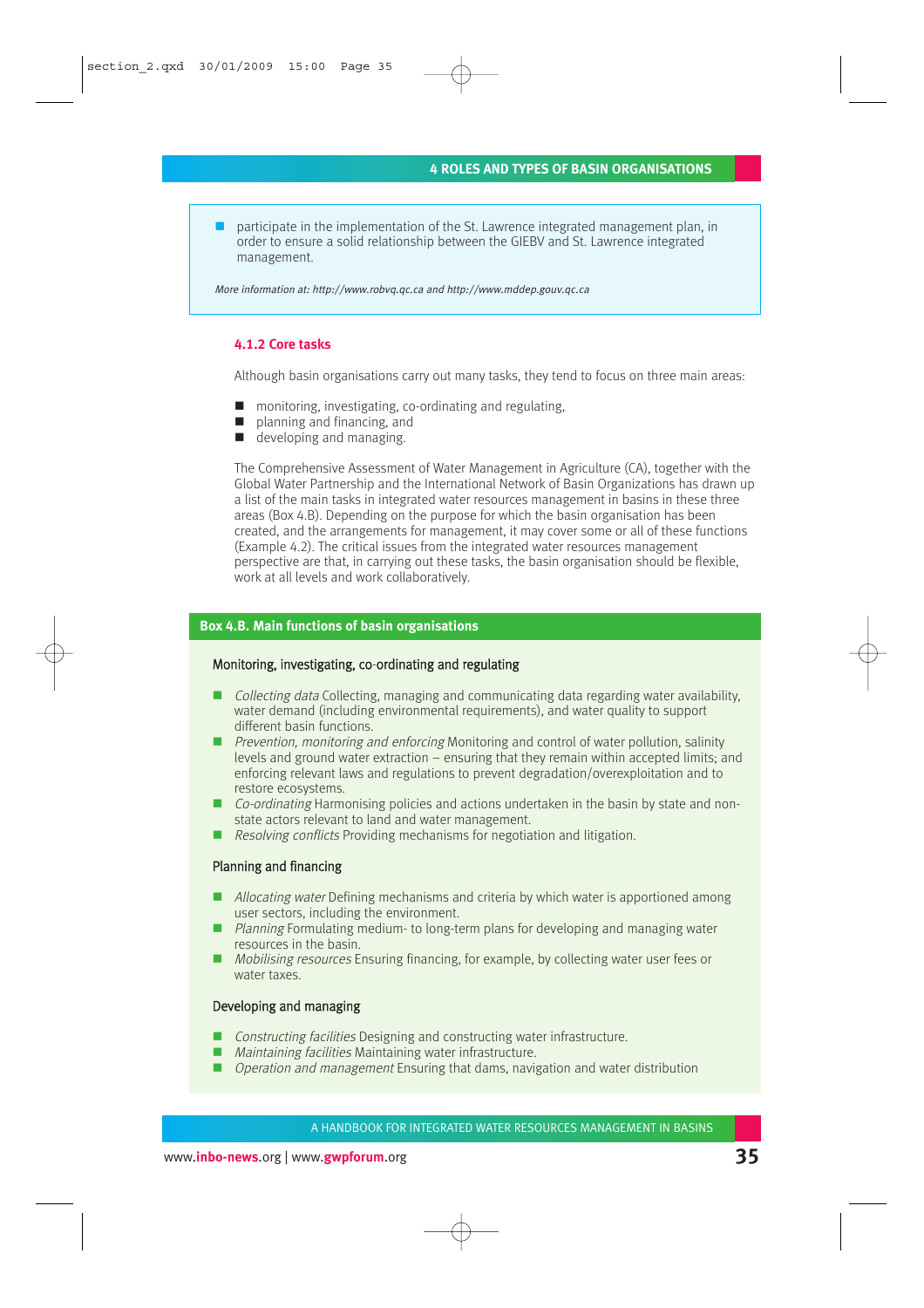#### **4 ROLES AND TYPES OF BASIN ORGANISATIONS**

infrastructure, and wastewater treatment plants are properly operated; that allocated water reaches its point of use; and that surface and ground water are conjunctively managed.

- **Preparing against water disasters Protecting from floods and developing emergency** works, flood/drought preparedness plans, and coping mechanisms.
- **Protecting and conserving ecosystems Defining priorities and implementing actions to** protect ecosystems, including awareness campaigns.

Based on the Comprehensive Assessment of Water Management in Agriculture 2008

#### **Example 4.2. Changjiang Water Resources Commission, China: mission and functions**

The Changjiang (Yangtze) Water Resources Commission (CWRC) is a river basin authority charged by the Ministry of Water Resources (MWR) with water administration in the Yangtze River Basin and other river basins of south-western China. For more than half a century, the CWRC has been responsible for managing the basin, comprehensive basin planning and the Yangtze River Basin Master Plan.

Following a period of extensive infrastructure development, the regulation and development of the Yangtze is entering a new phase. In this context and faced with new tasks and challenges, the CWRC is turning to innovative approaches to "ensure a healthy Yangtze and promote harmony between man and river". It vows to be the voice and steward of the Yangtze, perpetuating a healthy Yangtze for the benefit of the generations to come.

The mission and functions of the CWRC are to:

- organise and supervise the enforcement of Water Law and other relevant laws;
- $\blacksquare$  exercise the water administrative functions as enacted in the Water Law, authorised by the MWR;
- **P** prepare a basin master plan and special-theme plans and oversee their implementation;
- $\blacksquare$  deploy preparatory work and technical review for planned projects;
- $\blacksquare$  integrate water resources management in the basin;
- quide, co-ordinate and supervise flood control and drought relief activities in the basin;
- $\blacksquare$  water resources protection in the basin;
- construct and manage central government funded water development projects;
- unify management of river sand extraction, including supervision, co-ordination and guidance;
- **O** organise implementation of soil conservation in priority areas, including soil loss control, dynamic monitoring, supervision and guidance;
- operate and manage state-owned assets of water projects.

More information at: http://www.cjh.com.cn/eng

#### **4.1.3 Evolution**

Because regional and national contexts change, basin organisations also evolve over time. Basin organisations need to adjust to changes in political direction, administrative reforms, or relations between riparian countries. This may require changes in their governance system and structure, and changes in their mandates, for example. They also need to be able to adapt to emerging issues, such as climate change, ecosystems protection, among others.

Basin organisations very often start as 'commissions', particularly in the case of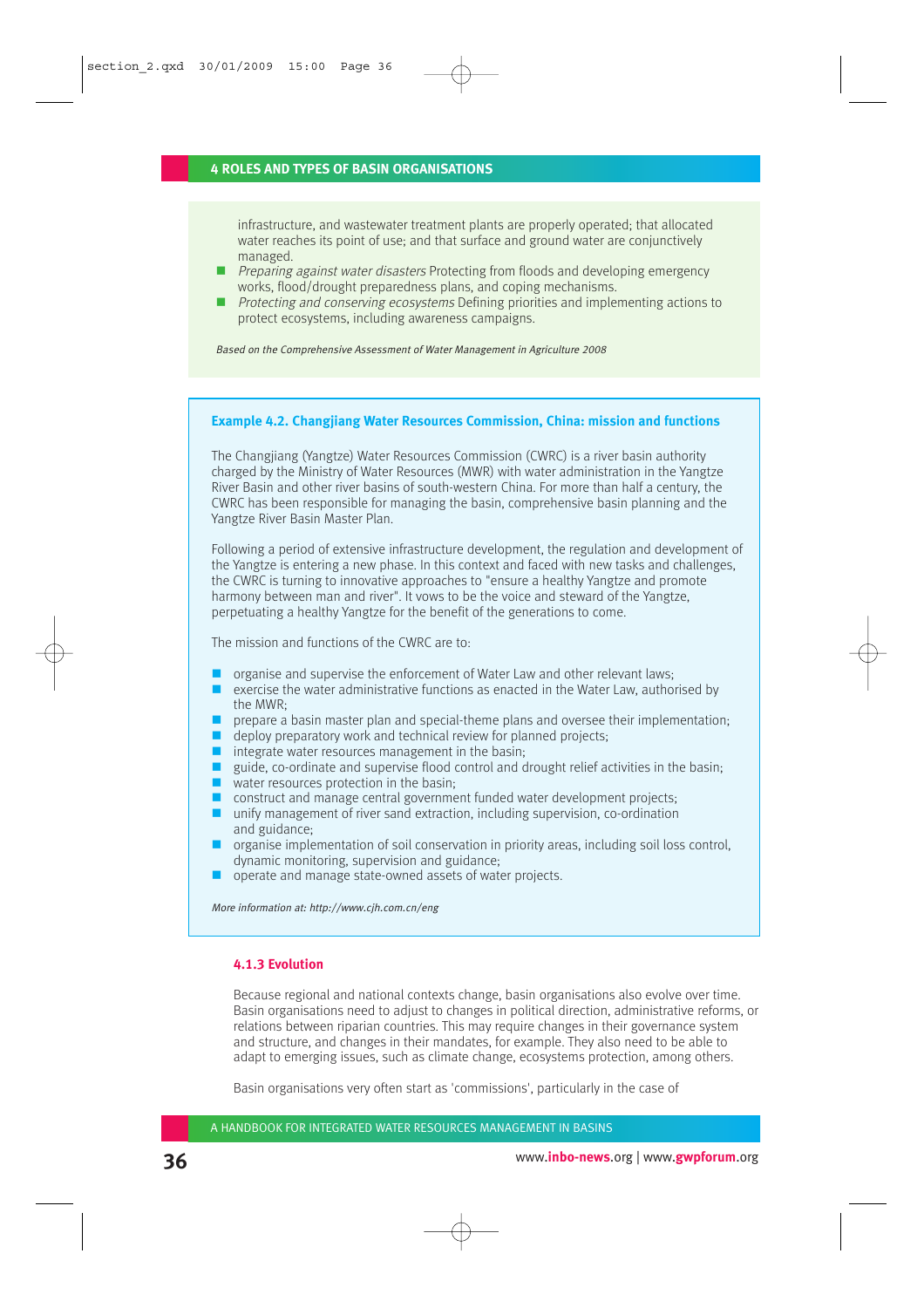transboundary basins. Often they are initially set up to address one or two critical problems rather than all water-related issues, but this may change over time. For example, the need to improve navigation and security on the Congo River triggered the creation of the International Commission of the Congo-Oubangui-Sangha Basin (CICOS) in 1999 by four riparian states. But, since then, the mandate of CICOS has evolved and become much wider. Now it encompasses integrated water resources management in the basin (Example 4.3) and is likely to expand to include other riparian states.

#### **Example 4.3. Congo River basin organisation: evolution**

The International Commission of the Congo-Oubangui-Sangha Basin (CICOS) was created in 1999, by Cameroon, the Central African Republic, the Congo and the Democratic Republic of the Congo, initially to deal with navigation. As a basin organisation, CICOS really got under way in 2004. In 2007, the initial agreement was amended giving CICOS the mandate to integrate water resources management in the basin.

The organisation is currently developing water resources information systems, action plans and management capacity. Angola, at present an observer, and other riparian states are likely to join CICOS. Member states are creating intermediary structures. In addition to the challenges posed by navigation, the Congo basin faces other significant challenges, including managing forest resources and developing infrastructure, such as the Oubangui–Chad transfer and the Inga dam.

More information at: http://www.cicos.info/siteweb

In other cases, organisations initially set up under the umbrella of government may split into several units with some evolving into autonomous institutions (Example 4.4).

### **Example 4.4. Mahaweli Authority, Sri Lanka: evolution and changing role**

The Mahaweli Authority of Sri Lanka (MASL) covers 40% of the island. MASL is responsible for hydraulic infrastructure, water storage, hydropower, regulating water distribution, irrigation, and collecting and processing agricultural products.

The government of Sri Lanka, with support from the World Bank, is reforming the MASL. The reform will distribute and subcontract many tasks, decentralise decision making and bring in charges for water services. The Kala Oya basin (in the northwest) was selected as a pilot basin for the reform. Decision making was decentralised to the Kala Oya Basin Organisation which focuses on environmental issues and involves civil society.

In 2003, an evaluation of the pilot project showed that:

- $\blacksquare$  the draft water law needed modifications to avoid conflicts and dysfunction;
- $\blacksquare$  the responsibilities of each party and the co-ordination mechanisms, particularly the responsibilities and powers of the Basin Committee, should be clearer;
- project planning and programming should focus more on demand regulation, but this is hindered by weak economic indicators;
- communication about the basin organisation activities should be improved.

More information at: http://www.mahaweli.gov.lk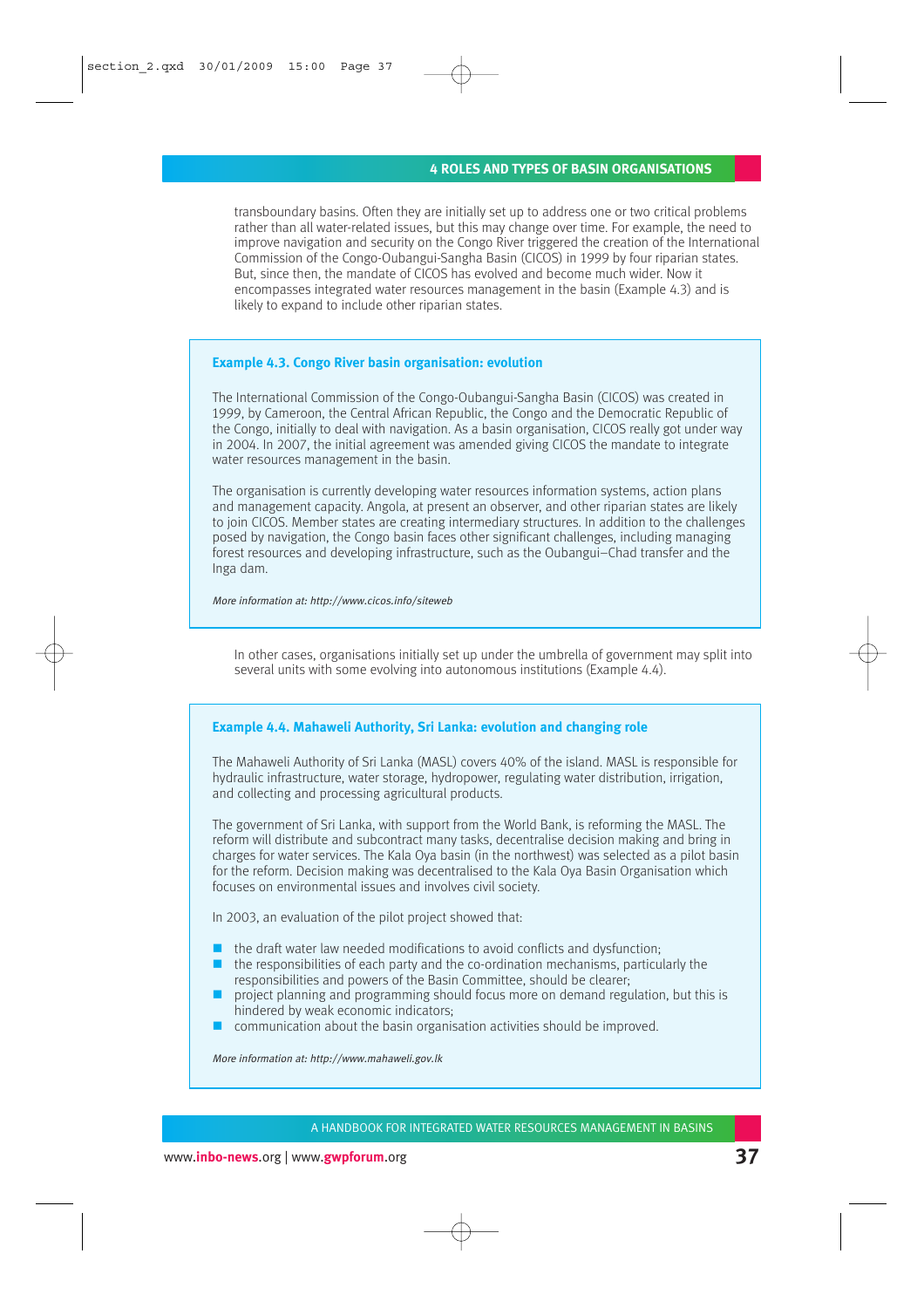Another example of how basin organisations change is the evolution of the French Water Agencies (see Chapter 5 Finance, Example 5.3). These were initially created in 1964 to finance a plan against pollution, and improve sanitation systems. But, since then, their role has changed considerably and they now focus more on environmental issues in planning and decision making within the implementation of the European Water Framework Directive.

Even if the legal status remains the same, the mandate and functions of a basin organisation very often evolve in response to political and administrative reforms, and new challenges. An example of this is the shift in approach in the Organisation for the Development of the Senegal River (OMVS). Since 2002 the OMVS has moved from pure infrastructure development to an approach that takes IWRM into account in developing and managing infrastructure (Example 4.5).

### **Example 4.5. Organisation for the Development of the Senegal River: evolution**

When the Organisation for the Development of the Senegal River (OMVS) was created in 1972, the major concern was to develop infrastructure to address water stress resulting from a cycle of droughts, develop agriculture, reduce the cost of hydro-electricity and open up Mali by improving navigation. At that time, OMVS was mainly dedicated to infrastructure 'development', although it played an important role in sharing costs and benefits between riparian countries.

In 1998, the Programme for the Mitigation and Monitoring of Environmental Impacts drew attention to the lack of management and the risks this involved. The Observatory of the Environment was created in 2000, as a tool to support basin management.

In 2002, the Conference of Heads of States and Governments, meeting in Nouakchott, highlighted the need for an integrated basin management approach. The Observatory of the Environment therefore became the Observatory of Sustainable Development, shifting its focus from management of shared resources to the management of information and data for sustainable development. It is expected that a Water Development and Management Master Plan will be developed at basin level. Part of the plan will be for integrated water resources management programmes at the local level.

In 2006, Guinea joined the initial members, Mali, Senegal and Mauritania, and became a member of OMVS.

Today, OMVS is both an agency that constructs the infrastructure necessary for the sustainable development of the basin and one that functions as an integrated water resources management agency.

More information at: http://www.omvs.org

Basin organisations are usually set up to deal with issues which are not, or not fully, covered by other institutions. Collecting and exchanging information and data have often been entry points for developing initial basin structures. In many cases, even well-established basin organisations did not initially involve stakeholders. Since then, this has become more common practice and they have had to set up mechanisms to improve public participation.

At a transboundary level, the catalysts for basin co-operation have been the need to resolve conflict, to guarantee free navigation, to deal with floods, and the need to co-operate in designing and constructing infrastructure (Example 4.6). Then, when decision makers become aware of the value of involving stakeholders, the mandate of basin organisations broadens. Sometimes there is also a change in the scope of the basin organisation, for example in transboundary basins which expand as more countries become members.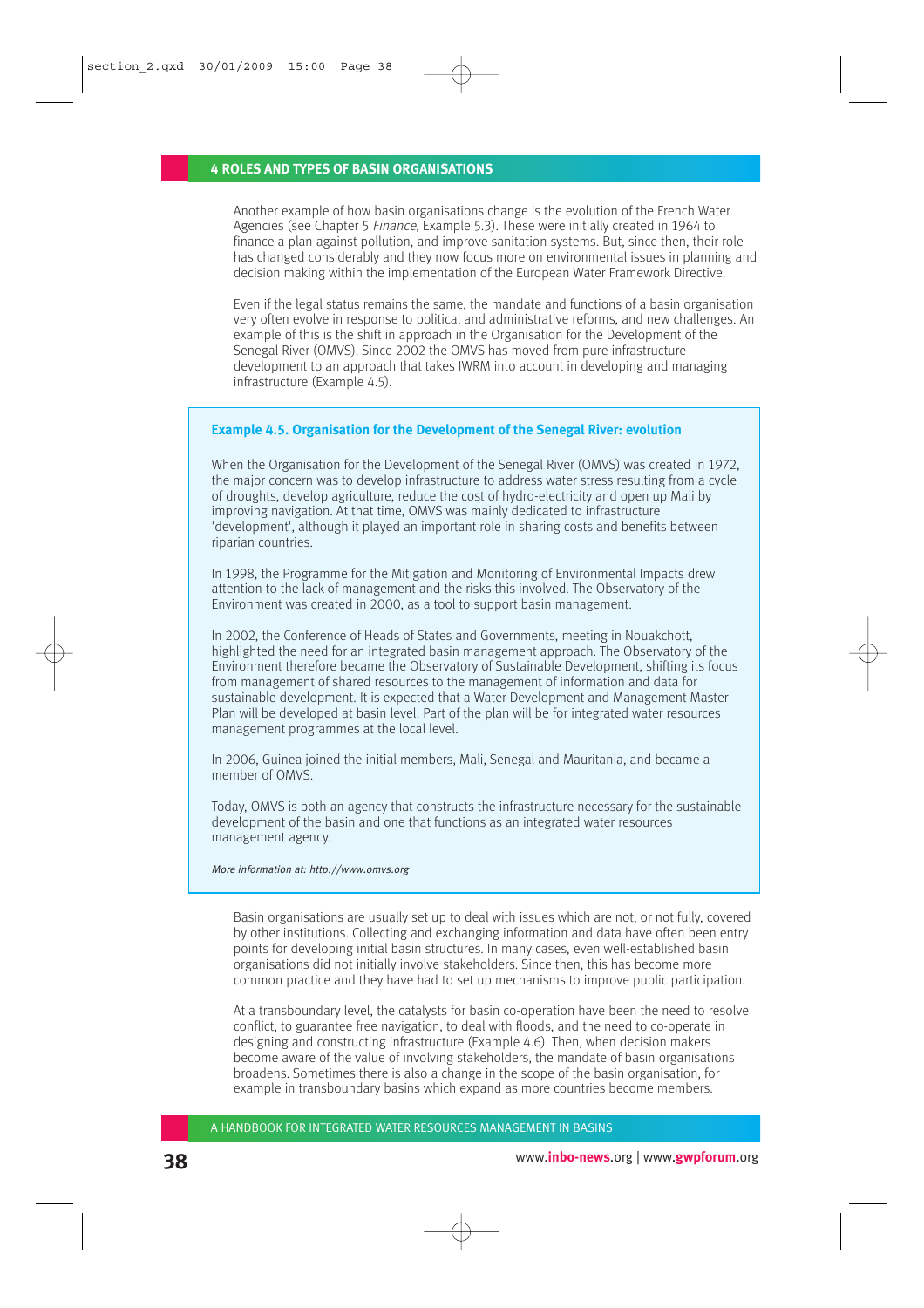# **Example 4.6. Organisation for the Development of the Gambia River: lessons from evolution**

The Organisation for the Development of the Gambia River (OMVG) was created in 1978 by Senegal and Gambia to develop and enhance the water resources of the basin and integrate socioeconomic development of member states.

The programme initially dealt with the development of infrastructure on the Gambia river (bridges and dams) and set up a large High Commission. For more than ten years, OMVG was not very active, and had no concrete outcomes. In 1991 member states, with a new wish for regional integration, agreed to reform the High Commission, dramatically cut staff – reducing from 40 to 10 – and change the mission of OMVG.

In 1997, OMVG started two projects: building a bridge and two hydropower dams on the Gambia river.

Feasibility studies for the hydropower dams are complete and the African Development Bank is working to mobilise funds. Donors have committed to provide almost 60% of the investment needed.

Several lessons can be learned from the evolution of the OMVG:

- $\blacksquare$  strong political will is indispensable if co-operation in shared basins is to be effective;
- $\blacksquare$  the experience of others is always useful, as long as the recipe is adapted to the context of the particular basins; and
- constant dialogue between states with different linguistic and administrative cultures is essential if courageous decisions are to be made, both for institutions and programmes.

OMVG now feels the need to move forward by implementing an integrated management approach that will:

- optimise the use of natural resources in order to secure food for the population;
- improve livelihoods: and
- **E** achieve energy autonomy while paying more attention to the conservation of the environment.

# **4.2 Types of basin organisations**

There are many types of basin organisations and, as the examples in this section show, the terms used to describe them vary from country to country. Basin organisations may be created afresh, but are more likely to evolve from existing entities to fit local needs and practices. The institutional set up of basin organisations will depend on local legal systems and leadership styles, so that what is called a basin council in one country may be different in form and function from what is called a basin council in another. Again, the examples illustrate this point well.

Below is a short summary of the different types of basin organisations that are commonly found around the world. The key distinguishing features are whether the basin organisation is a formal government body enshrined in law, a temporary official arrangement but with limited legal powers, or an informal or non-governmental body with no legal powers. Other distinguishing features are in the functions of basin organisations: whether they own dams, canals, water ways, hydroelectricity power plants, dykes and irrigation works and build, operate and maintain such water infrastructure, or, whether the basin organisations are only responsible for soft water management tasks.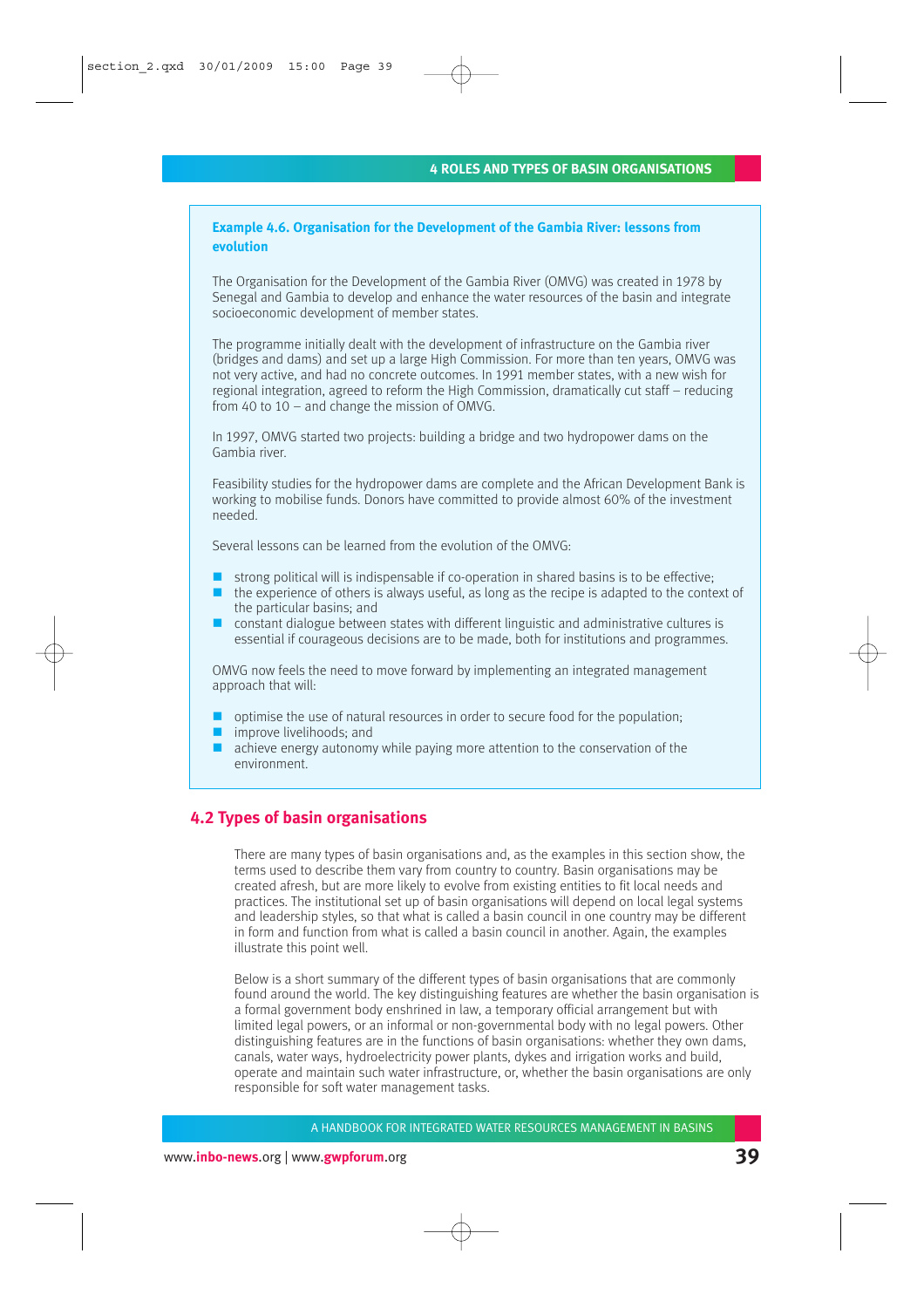The cost of running a basin organisation will depend on its mandate and institutional set up and this has to be considered when deciding what type of institutional structure is needed (see Section 5.1.3 Operations of the basin organisation).

### **4.2.1 Basin commissions or authorities**

For many decades, international commissions or authorities for transboundary basins and aquifers have been created by bilateral or multilateral treaties, or conventions between riparian countries. Basin commissions may be solely advisory – providing guidance, educating and monitoring – but may also oversee activities and work to fulfil the goals of a government charter or international agreement (Example 4.7).

# **Example 4.7. The International Joint Commission: a transboundary monitoring, investigating and co-ordinating basin organisation**

Established by the 1909 Boundary Waters Treaty, the International Joint Commission (IJC) helps the governments of the United States and Canada to prevent and resolve transboundary disputes, primarily regarding water and environmental issues. The IJC undertakes investigations, and advises and licenses certain works in boundary and transboundary waters. The IJC also brings emerging transboundary issues to the attention of the governments for early action.

The IJC works through boards of control, investigative and surveillance boards, advisory boards, task forces and accredited officers. These, created by the IJC, also assess environmental quality in the Great Lakes and other transboundary watersheds and identify emerging transboundary air quality issues.

The Boundary Waters Treaty provides that the Canadian and US governments may refer questions or matters of difference to the IJC. In these cases the IJC usually appoints an investigative board or task force to examine the facts and advise.

More information at: http://www.ijc.org

Commissions are normally established by formal government statements or rulings and may or may not have a permanent secretariat. They often define common rules (e.g. for navigation) and, when necessary, decide on allocations of the available resources between the categories of uses, regions and (for transboundary basins) for the riparian countries. They may also coordinate flood and drought prevention, and measures to reduce pollution, and prepare and implement multi-year plans to co-ordinate and reinforce activities at the basin level.

In America and Africa, these commissions and authorities may own water infrastructure and hydropower plants. In the European Union, international commissions are co-ordinating the implementation of the Water Framework Directive in riparian EU member states. In federal countries (e.g. Brazil, Australia), such commissions can be established by the central government and states, provinces or regions to co-ordinate policies and activities on a shared river or aquifer.

Similarly, representatives of different ministries concerned with water resources may come together under a national commission to co-ordinate various activities on the same river or aquifer, and to exchange information or data. In some cases, if a different mandate is needed to address new policy directives, the government may change the statute so that a commission becomes an authority (Example 4.8).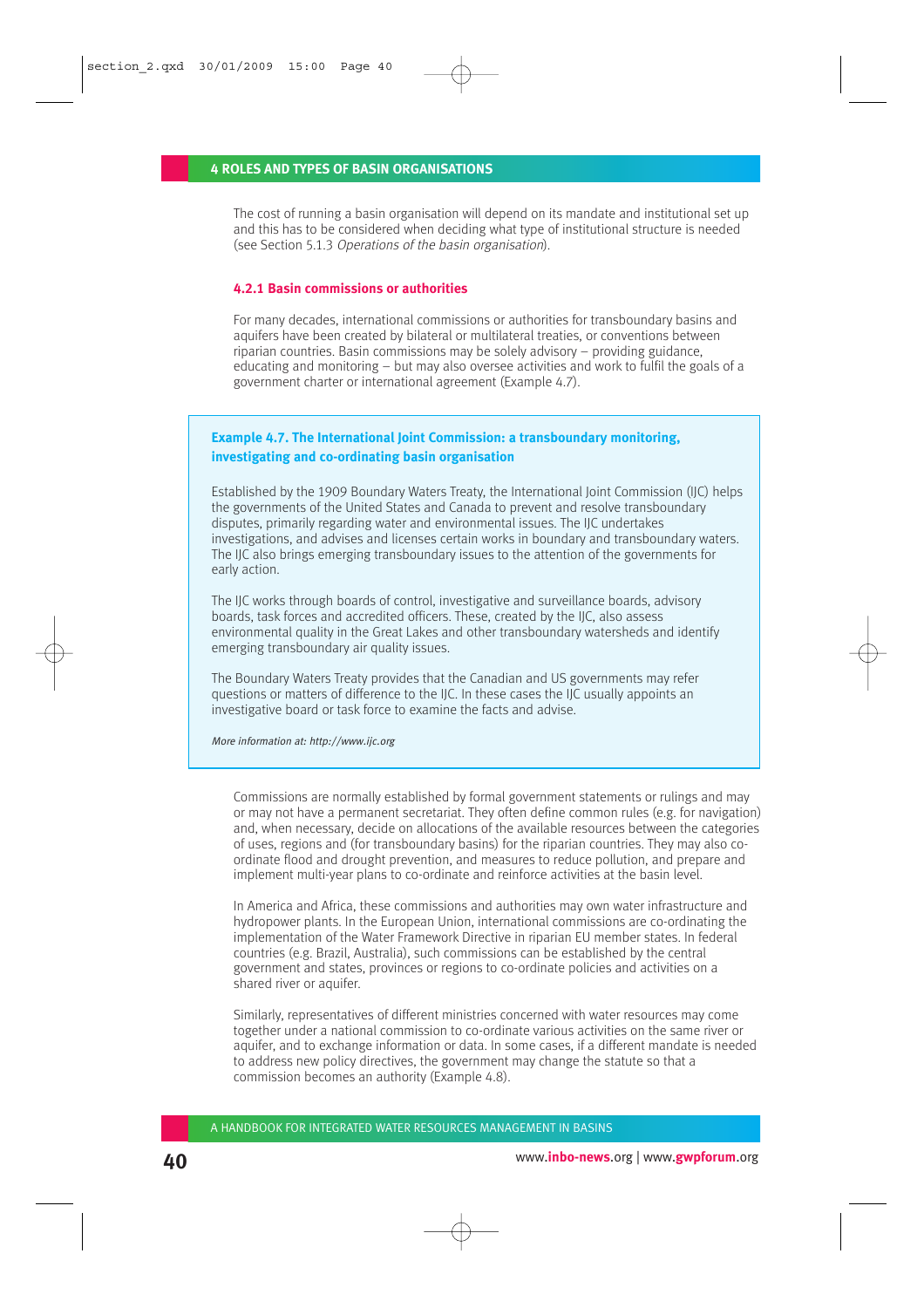### **Example 4.8. Murray–Darling Basin Authority: an authority replacing a commission**

In 1986 Australia's five States and the national government established the Murray–Darling Basin Commission (MDBC). The MDBC was a platform for consultation on joint management of natural resources in the basin and powers remained within the States. In 2008, the MDBC was replaced by the new Murray–Darling Basin Authority which has stronger, centralised powers. The new Authority has jurisdiction over a large basin  $(1,061,469 \text{ km}^2)$  and will ensure the Basin's water resources are managed in an integrated and sustainable way, by:

- **P** preparing a Basin Plan for adoption by the (national) Minister, including setting sustainable limits on water that can be taken from surface and groundwater systems across the Basin;
- $\blacksquare$  advising the Minister on the accreditation of state water resource plans (these were previously accredited by each State or Territory);
- developing a water rights information service which facilitates water trading across the Murray–Darling Basin;
- $\blacksquare$  measuring and monitoring water resources in the Basin (previously the role of the States and Territory);
- gathering information and undertaking research; and
- $\blacksquare$  engaging the community in the management of the Basin's resources.

The new Authority will set limits on the amount of water (both surface and groundwater) that can be taken from Basin water resources as a whole and for individual water resources. It will identify risks to basin water resources, such as climate change, and strategies to manage those risks. Compliance requirements will be specified for State water resource plans as well as environmental objectives, watering priorities and targets for basin water resources. A water quality and salinity management plan will be developed and rules set for trading water rights.

More information at: http://www.environment.gov.au/water/mdba/index.html

### **4.2.2 Basin directorates or agencies**

A basin directorate or agency makes planning decisions and has statutory responsibilities. They may set and enact regulations, or have authority to give consent for developments and are usually founded on civil service principles to serve the public with some autonomy within a national legal framework (Example 4.9). They may have an arbitration role, which the interested parties refer to for decision making on any conflict that arises. They are usually in charge of carrying out tasks for medium-term planning and for collecting taxes on water abstractions and discharges to finance or support the investments needed to achieve set objectives. In some cases they can also be responsible for water policy, studies, data collection or production, information sharing and public awareness (Examples 4.10 and 4.11).

# **Example 4.9. Apele Romane, the Romanian National Waters Administration and basin directorates and committees**

The Romanian National Waters Administration (Apele Romane) is the national authority in charge of water resources management and development. It is an autonomous legal entity under the Ministry of Environment and Sustainable Development. It has overall responsibility for water resources management in Romania, including compliance with international and EU legislation.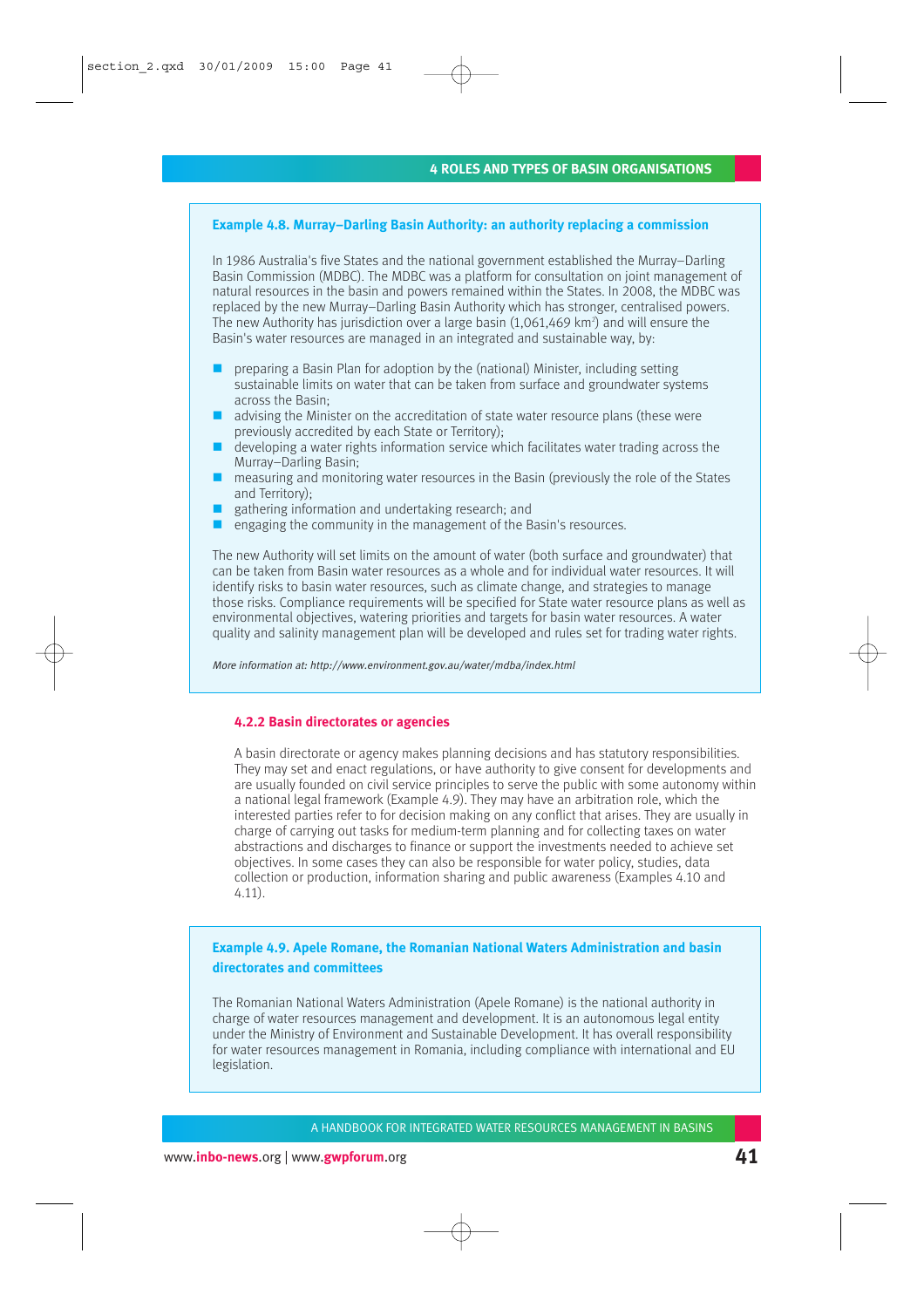Under the Apele Romane there are eleven Basin Directorates, organised as basins and groups of basins, and the National Institute of Hydrology and Water Management. Basin Directorates are responsible for the implementation of the national water strategy in their basin territory. Basin Committees were established at the level of each Water Directorate through a 1996 Water Law modified and amended in 2004. The rules regarding their organisation and operation were approved by the Government in 2000. The Basin Committees include representatives of the Ministries in charge of the environment and health, municipal and county authorities, water users, NGOs and Apele Romane.

### Functions of the Basin Directorates:

- elaborate, monitor and review the River Basin Management Plan;
- $\blacksquare$  implement the EU Directives to achieve a 'good status' for all water bodies;
- $\blacksquare$  develop and maintain water infrastructure:
- **E** ensure development of water infrastructure in the national public interest, new water and flood protection works;
- $\blacksquare$  monitor water quality and quantity;
- $\blacksquare$  provide water management services according to demand;
- notify, authorise and control water use:
- protect against floods;
- warn water users and local administration authorities about accidental water pollution.

#### Functions of the Basin Committees:

- agree on integrated water management plans and develop programmes for water management works;
- $\Box$  agree on plans to prevent accidental pollution;
- **P** propose revisions of water management norms and standards:
- $\blacksquare$  establish special norms for wastewater discharges;
- $\blacksquare$  recommend priorities concerning water management investments;
- $\blacksquare$  ensure information collection, analysis and sharing.

More information at: http://www.rowater.ro

# **Example 4.10. Authority for the Sustainable Management of the Lake Izabal and River Dulce Basin, Guatemala: a consultative body with limited powers**

The Government of Guatemala created the Authority for the Sustainable Management of the Lake Izabal and River Dulce Basin (AMASURLI) in 1998 to protect the tourist attractions of Lake Izabal and the Dulce River. AMASURLI is a basin organisation within the Ministry of the Environment, but with representation from other public agencies, municipalities and the private sector. Decisions made by AMASURLI are not binding. It is a consultative body with very limited powers.

AMASURLI provides a platform for discussing a wide range of management issues, including agriculture, fishing, mining, water pollution, extension of the farming frontier and navigation.

More information at: http://www.marn.gob.gt/dependencias/amasurli.html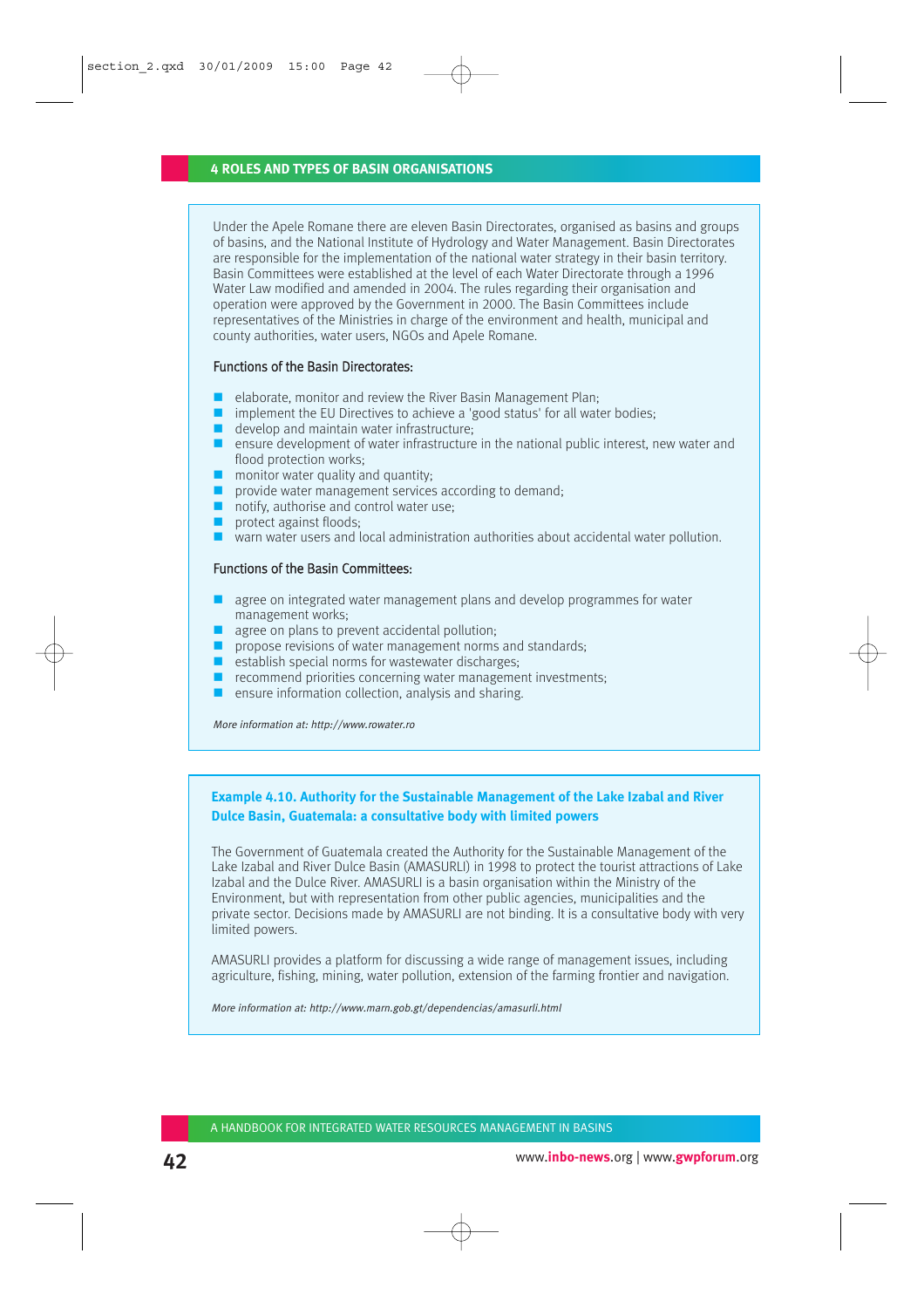# **Example 4.11. Committee for the Integration of the Hydrographical Basin of River Paraiba do Sul, Brazil: a basin organisation in a federal country**

The Paraiba do Sul river basin, in the southeast of Brazil, covers approximately 55,500 km². The basin spans parts of the states of Sao Paulo, Rio de Janeiro and Minas Gerais, and 180 municipalities – 88 in Minas Gerais, 53 in Rio de Janeiro and 39 in Sao Paulo.

The population of the basin is about 5.5 million. In addition, a basin transfer provides water to 8.7 million more people in metropolitan Rio de Janeiro. About 10% of the Gross Domestic Product of Brazil depends on water from this basin.

The Committee for the Integration of the Hydrographic Basin of River Paraiba do Sul (CEIVAP) is made up of 60 members, three from the Federal Government and 19 from each state in the Paraíba do Sul river basin. The 57 state members represent:

- **Water users**  $(40\%)$ **:**
- public federal, state and municipal institutions  $(35\%)$ ; and
- civil organisations (25%).

Since 1997, CEIVAP has:

- pioneered implementation of water use charges in Brazil;
- **a** approved the River Basin Plan, including a Program of Investments (to invest USD15) million received from water use charges and USD38 million from other sources), to restore water quality and improve water availability in the basin;
- **Created the Water Agency for the basin; and**
- $\blacksquare$  implemented environmental education and social mobilisation programmes in municipalities.

More information at: http://ceivap.org.br

### **4.2.3 Basin associations or councils**

A basin council may be a formal or informal group, comprising government officials, parliamentarians, NGO workers and lay people who get together to discuss water management issues. Councils are usually set up to advise government. A council, unlike a commission, which is also a body of experts, has no regulatory powers. Basin associations (Example 4.12) or councils (also called syndicates) often exist alongside the formal administration and represent different categories of users, NGOs or local community groups. Such associations or councils can have a variety of roles, for example providing advice, raising awareness, educating and stimulating ownership of basin natural resources management and promoting exchange of information. They can also play a watchdog role. They are sometimes set up to solve a specific problem or for a specific basin. For more on this type of basin organisation see Chapter 6 *Involving stakeholders*.

### **Example 4.12. Ruhr Association, Germany: a basin association in a highly developed basin**

The Ruhr is a major tributary of the Rhine River. The Ruhr Association is a self-governing body, subject to North Rhine-Westphalia state law. The 543 members of the Association include cities, municipalities and counties located in the basin, industries and small- and medium-size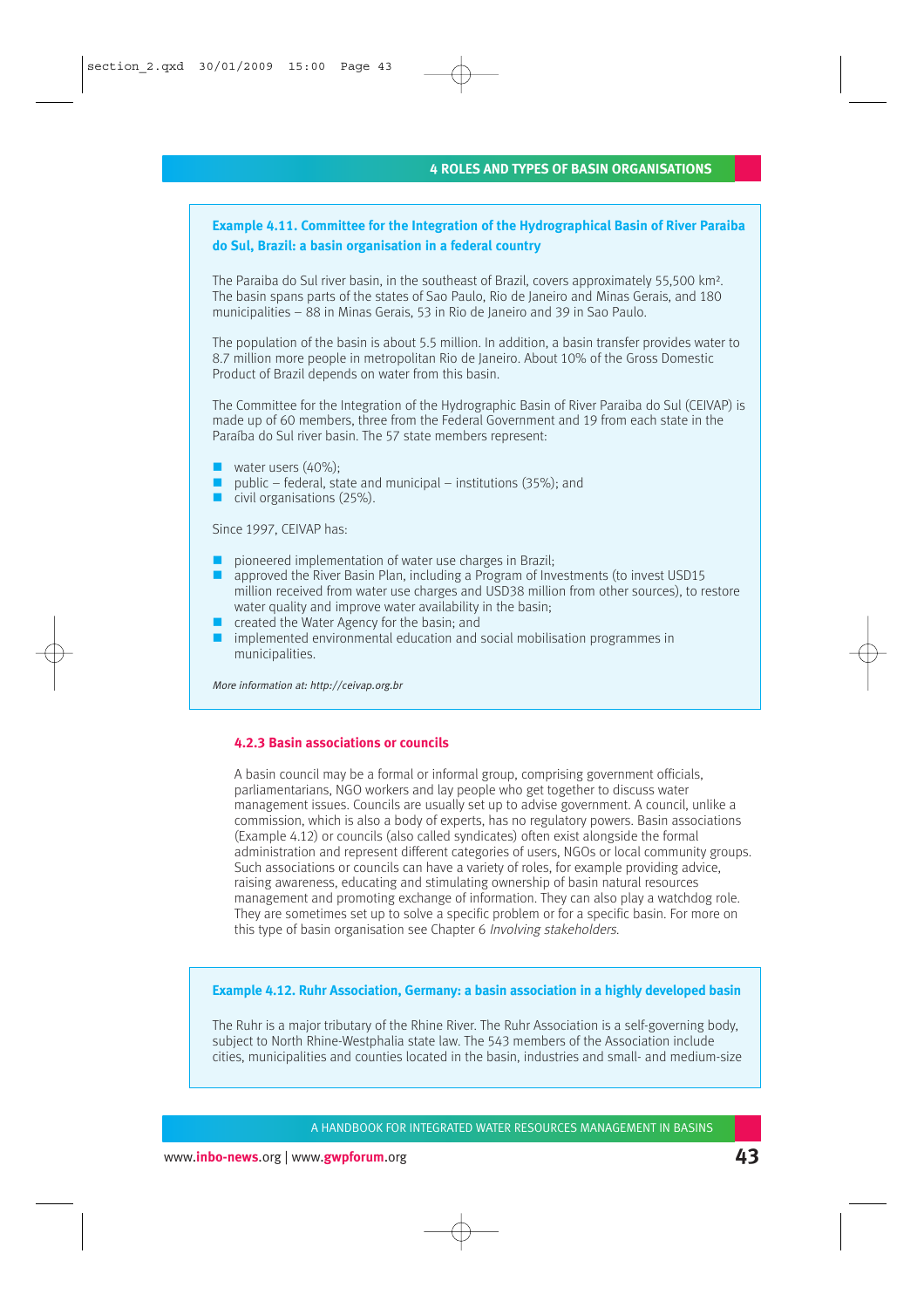enterprises, companies and others, such as owners of hydropower plants. Members pay a subscription fee.

The Association serves a population of 5.2 million people and manages a wide range of infrastructure from wastewater treatment plants to reservoirs, pumping stations and hydropower plants. No new infrastructure is envisaged and plans are oriented towards environmental measures, operation, preventive maintenance and repair. The main tasks lie in restoring water courses to redress the negative effects of over-development of infrastructure. For example, plans include actions to restore fish migration presently hampered by about 1,200 river structures (see Example 8.1).

The decision-making bodies of the Ruhr Association are the assembly of associates, the supervisory board and the executive board. The assembly is made up of 152 delegates selected from the members. The supervisory board has 15 members and exercises supervisory authority. The executive board is the legal representative of the association and takes care of day-to-day operations.

The Ruhr Association Act sets water charges. The structure of the Association means that:

- $\blacksquare$  Being a state controlled but self-administered body guarantees full participation in the accomplishment of tasks and gives sovereignty over fees.
- As the Association is responsible for the Ruhr catchment area, it can orient its work towards natural conditions, unhampered by community boundaries.
- **The supra-regional organisation generates cost-saving synergy effects in the operation of** its plants.
- The Association can use municipal loans and other credits from the state of North Rhine-Westphalia.

More information at: http://www.ruhrverband.de/ruhrverband\_en/html/index.html

### **4.2.4 Corporations or companies**

In addition to the types of basin organisations described above there are also corporations or companies that build infrastructure within a basin. These companies are usually granted a fixed-term concession by government to build infrastructure and manage it for a specified period. Generally they provide services, bulk water and can levy charges for uses, such as navigation, flood control, irrigation and hydropower production. They are not basin management organisations. In general they have a private statute so they do not have a stewardship role in water resources management because this could result in a conflict of interest and might not be in the interests of the public. They may, however, set up committees to consult with stakeholders (Example 4.13). To ensure an integrated approach and to address policy and management responsibilities in the public interest, a separate government body would have to be mandated to regulate such corporations or companies as they would be considered as water users rather than basin organisations.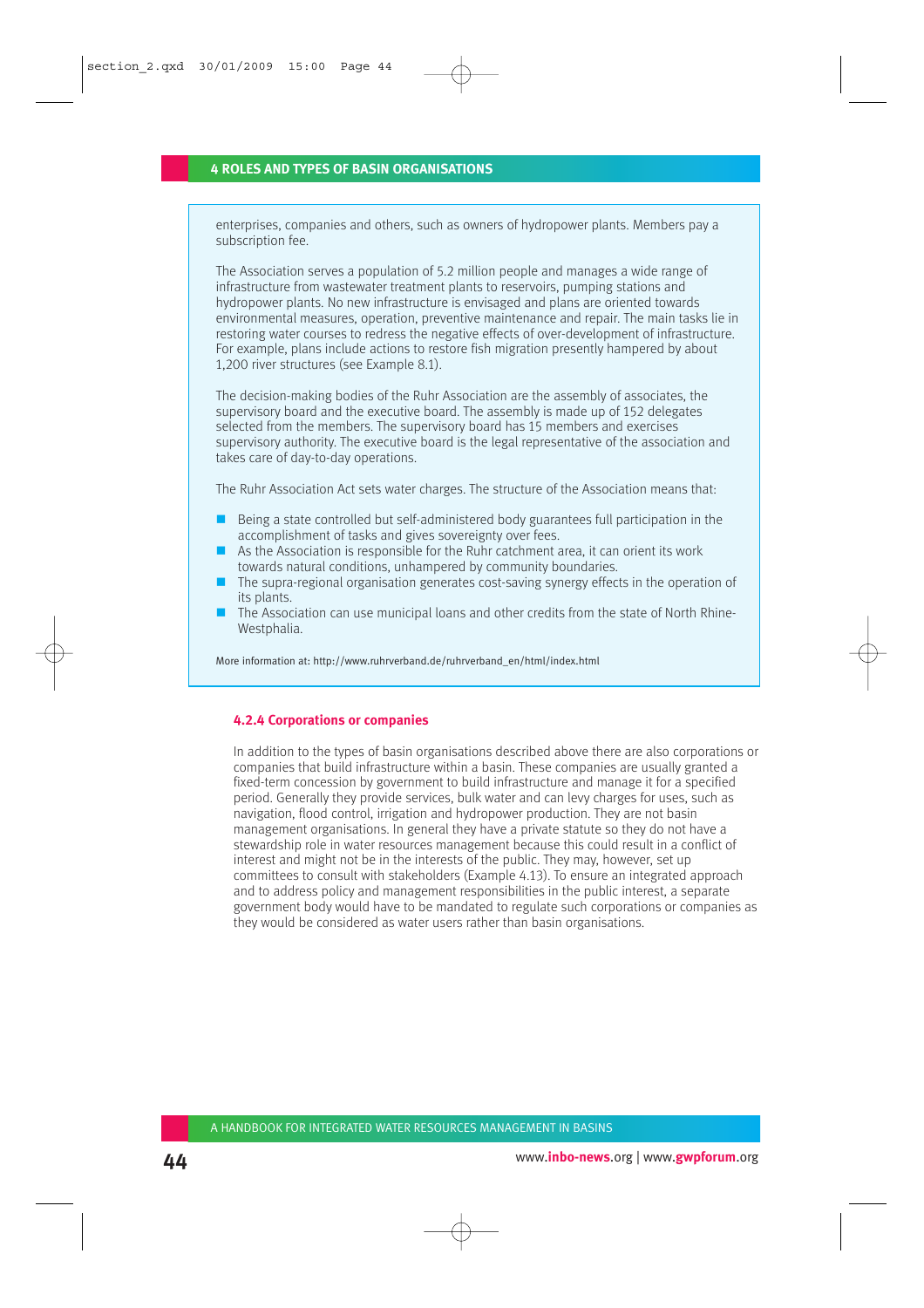# **Example 4.13. Unidad de Cuenca del Río Peñas Blancas, Instituto Costarricense de Electricidad: a consultative committee set up by a service provider**

The Electricity Institute of Costa Rica (ICE) is the monopoly public electricity supplier. ICE set up Unidad de Cuenca del Río Peñas Blancas (UCPEÑAS) to carry out its environmental policies. To do this UCPEÑAS modernises management practices, undertakes studies, formulates river basin plans and develops supporting activities in conjunction with stakeholders in the basins concerned.

Although there is consultation with ministries, municipalities and non-government organisations in the basin, executive power is clearly with ICE and, therefore, it is not a neutral body. There are inter-ministerial agreements and agreements with the municipalities and other stakeholders, but there is no representative committee.

The main task of UCPEÑAS is to reduce, as far as possible, the environmental disruption caused by the release of water from the Peñas Blancas reservoir, a very popular tourist destination. The negative effects of flushing have undeniably been reduced. Studies carried out by UCPEÑAS have improved knowledge of the ecology and of the agricultural economy of the basin and, if applied, will lead to more environmentally sustainable development of the basin.

More information at: http://www.grupoice.com/esp/ele/manejo\_cuencas/penas.html

# **4.3 Complementary roles of water management bodies in basins**

Different kinds of basin organisations may work in the same basin but play complementary roles. For example, in the Rhône basin in France, the International Commission for the Protection of Lake Geneva (France/Switzerland), the Rhône Basin Committee and Water Agency (for planning, financing and implementation of the European Water Framework Directive) and the National Rhône Company (Compagnie Nationale du Rhône, for dams, dykes, hydropower, navigation, and bulk water) work together. In such cases, the role and mandate of each organisation must be clearly defined by national laws and international treaties.

Box 4.C gives some examples of the organisation of water management in basins in five countries.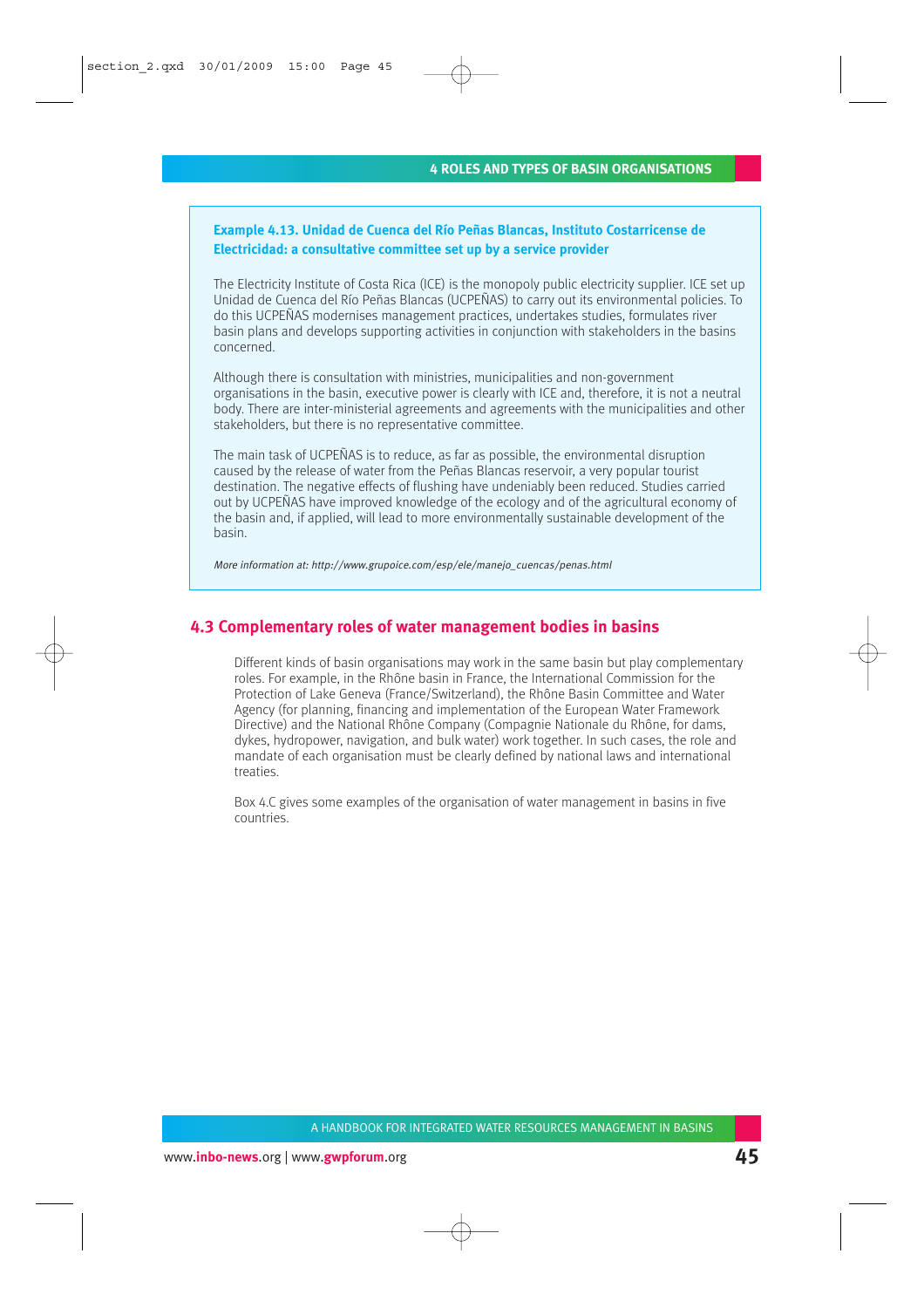### **Box 4.C. Organisation of water management in basins: some international comparisons**

| <b>Functions</b>                                                      | <b>France</b>                         | Spain                                              | <b>Brazil</b>                                       | Mexico                                    | <b>Morocco</b>                                                           |
|-----------------------------------------------------------------------|---------------------------------------|----------------------------------------------------|-----------------------------------------------------|-------------------------------------------|--------------------------------------------------------------------------|
| Water policing<br>- authorisation<br>(discharges,<br>withdrawals)     | State services                        | <b>RBO</b><br>(Confederation)                      | Federal or<br>State services                        | <b>National Water</b><br>Commission       | <b>RBO</b><br>(Hydrographical<br><b>Basin Agencies)</b>                  |
| Registry<br>of users                                                  | <b>RBO</b><br>(Water Agency)          | <b>RBO</b><br>(Confederation)                      | RBO (Basin<br>Committee and<br><b>Water Agency)</b> | <b>National Water</b><br>Commission       | <b>RBO</b><br>(Hydrographical<br><b>Basin Agencies)</b>                  |
| Strategic long-<br>term planning<br>(master plan)                     | RBO (Basin<br>Committee)              | <b>RBO</b><br>(Confederation)                      | RBO (Basin<br>Committee)                            | <b>RBO</b><br>(Basin Council)             | <b>RBO</b><br>(Hydrographical<br><b>Basin Agencies)</b>                  |
| Manage<br>concessions to<br>big developers<br>(raw water<br>sales)    | Private<br>developers                 | <b>RBO</b><br>(Confederation)                      | Private<br>developers                               | <b>National Water</b><br>Commission       | <b>RBO</b><br>(Hydrographical<br><b>Basin Agencies)</b>                  |
| Water charges<br>(pollution,<br>abstraction),<br>basin action<br>plan | <b>RBO</b><br>(Water Agency)          | <b>RBO</b><br>(Confederation)                      | <b>RBO</b><br>(Water Agency)                        | <b>RBO</b><br>(new basin<br>organisation) | <b>RBO</b><br>(Hydrographical<br><b>Basin Agencies)</b>                  |
| Drinking water<br>supply and<br>sanitation<br>(community)             | <b>Municipalities</b>                 | Municipalities<br>and<br>Autonomous<br>Authorities | <b>Municipalities</b><br>or State                   | <b>Municipalities</b><br>or State         | <b>Municipalities</b><br>and Drinking<br><b>Water National</b><br>Office |
| Irrigation<br>(community)                                             | Developers and<br><b>Associations</b> | <b>Associations</b>                                | State or<br><b>Associations</b>                     | <b>Associations</b>                       | Morocco<br>Agricultural<br>Development<br>Office                         |
| Monitoring,<br>data                                                   | State services                        | <b>RBO</b><br>(Confederation)                      | Federal                                             | <b>National Water</b><br>Commission       | <b>RBO</b><br>(Hydrographical<br><b>Basin Agencies)</b>                  |
|                                                                       | <b>Water Agency</b>                   |                                                    | <b>Basin Agency</b>                                 |                                           |                                                                          |
|                                                                       | Various<br>(private)                  | Autonomous<br>Authorities                          | State $+$<br><b>Municipalities</b>                  | <b>State</b>                              | <b>Various</b><br>(private)                                              |

RBO: River Basin Organisation

*Source: International Network of Basin Organizations*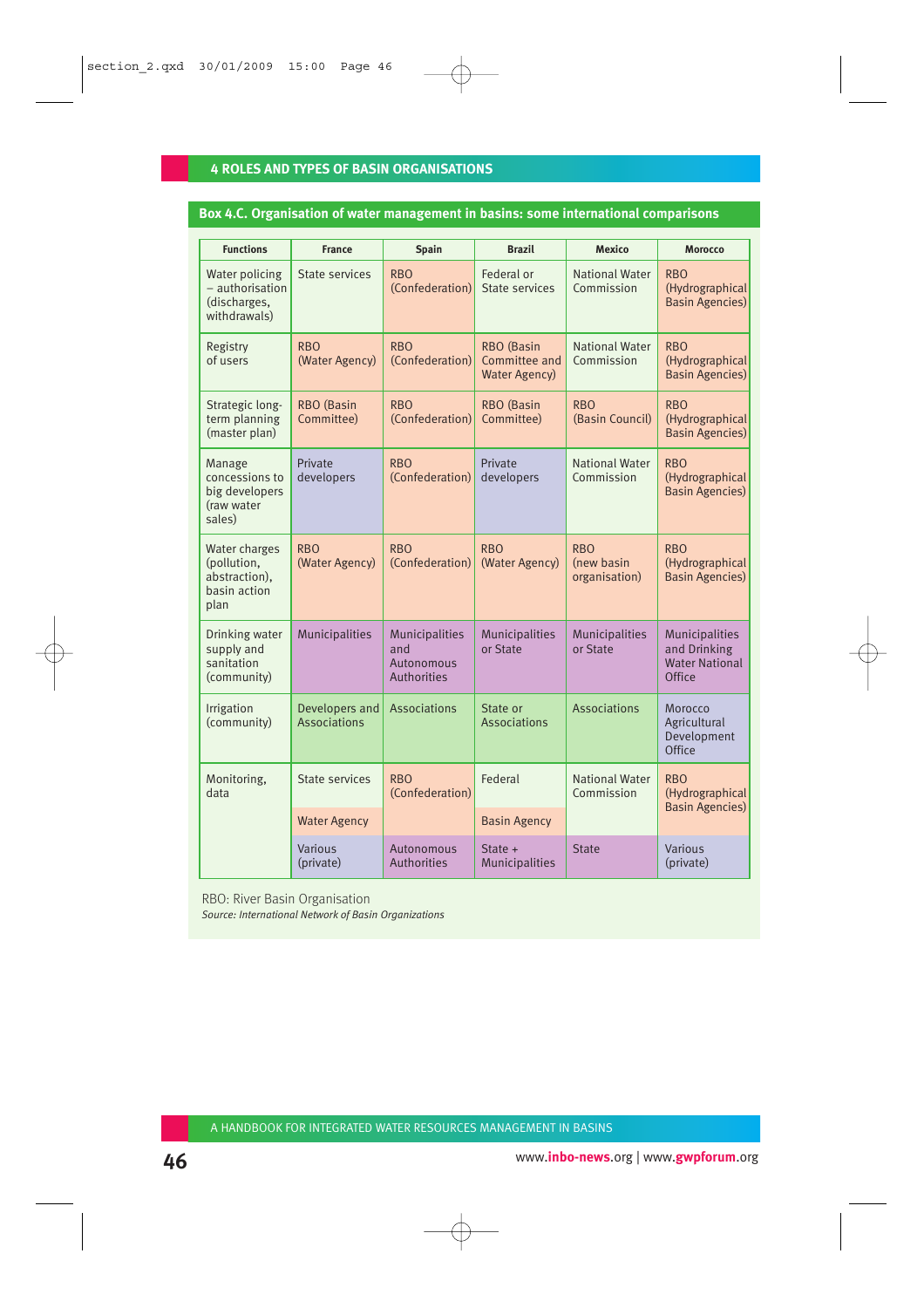# **5 Finance**

#### **KEY POINTS**

- Basin management systems need adequate, reliable and sustained financing.
- $\blacksquare$  Financing supports three main functions:
	- 1. stewardship of the resource,
	- 2. developing and maintaining infrastructure, and
	- 3. operating the basin organisation.
- $\blacksquare$  There are three basic sources of revenues:
	- 1. taxes,
	- 2. tariffs (and other charges), and
	- 3. transfers.

Before setting up a basin management system, the funds required for its operation must be quantified and sources of funds identified. The type of basin management system that is to be established has to be adequately funded so it can fulfil its purpose. Although this may seem obvious, too often a basin organisation is set up with unrealistic objectives compared with the funding allocated. Indeed, the finances for basin management are often given scant consideration. This builds under-performance into the basin management system.

Most basin organisations have limited financial autonomy and depend heavily on allocations from central government budgets. These allocations often fluctuate from year-to-year and according to other government priorities. But basin management is a 'public good'. So, irrespective of whether or not a formal basin organisation exists, governments would still have to fund development and management of water resources. Basin management should not duplicate, but should co-ordinate the activities of other agencies, or address new functions not yet implemented. This means funds must be clearly allocated to specific functions.

Developing and implementing an appropriate financing system, based on 'polluter-pays' and 'user-pays' principles, is one of six founding principles of the International Network of Basin Organizations and is a key element of the IWRM approach as defined by the Global Water Partnership.

# **5.1 Uses of finance**

Financing for basin management covers three distinct areas:

- 1. Stewardship of the resource,
- 2. Developing and maintaining infrastructure, and
- 3. Operations of the basin organisation.

#### **5.1.1 Water stewardship**

An integral part of a basin action plan is the financial plan that sets out exactly how implementation of the plan will be funded – where the money will come from and what it will be spent on. Without a financing strategy, a basin action plan is useless. But, securing funds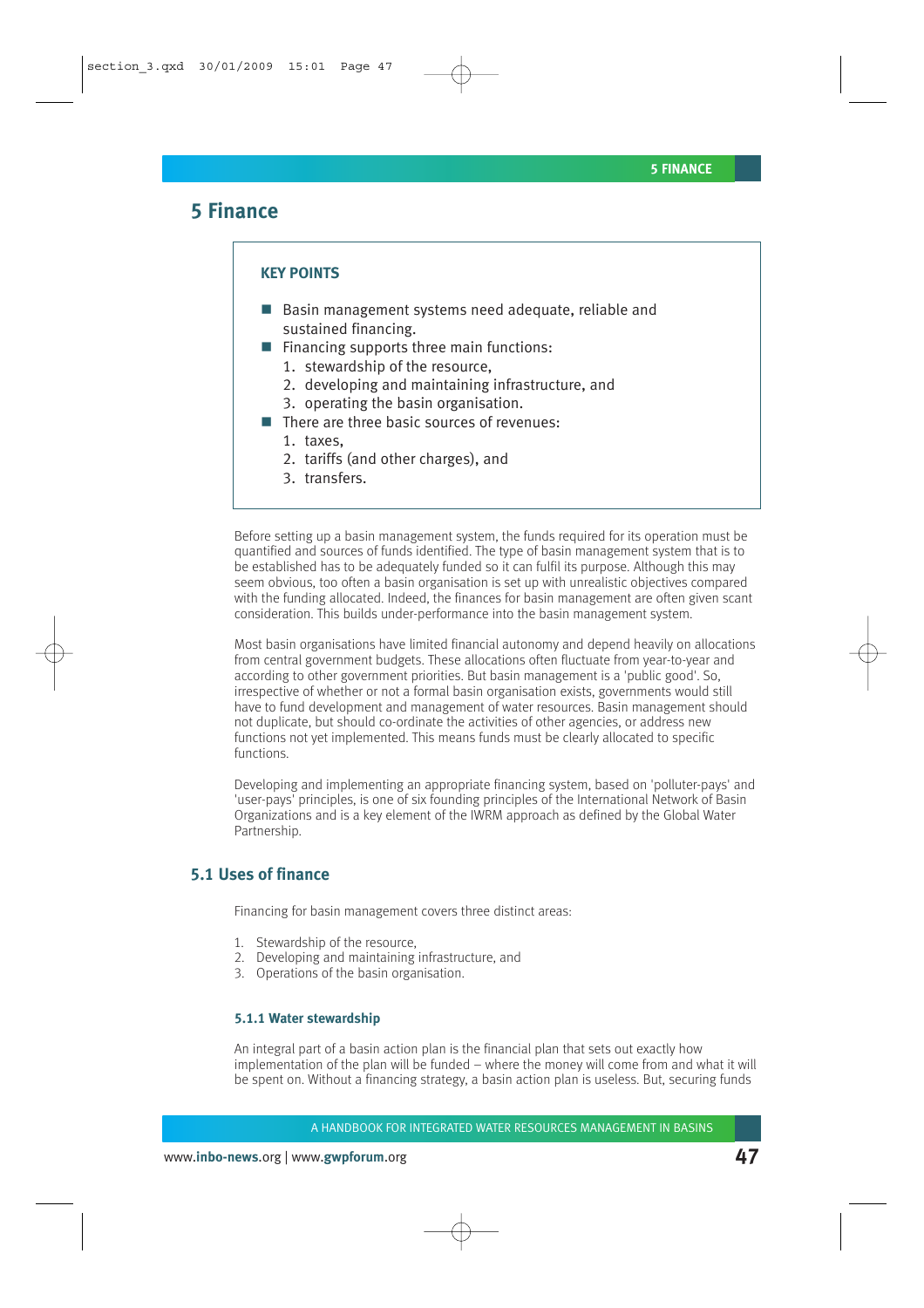takes time. Finalising a plan before finding the funds to implement it will almost certainly mean that the plan is out-of-date and may even have to be abandoned by the time funds have been raised. Experience has shown that when plans state where funds are going to come from and how they will be spent they are more likely to be implemented successfully than when plans fail to do this. Identifying financing also provides a reality check during development of the plan.

Finance is needed for two aspects of water stewardship. First, financing for institutional or non-structural activities (often referred to as 'soft' interventions) that make things happen – oil the wheels of progress. Such activities are the essence of an integrated approach to water resources management. Activities that oil the wheels include addressing governance, including mechanisms for accountability and transparency, policy and planning processes, law making, participation, monitoring, collection of water charges, data collection and analysis, research, capacity development, awareness raising and communications activities.

Second, financing is needed for the routine tasks and maintenance – collecting hydrological and other data, land management, river restoration, preventing invasive vegetation and pollution, sediment management – that must be done to keep the basin healthy.

These water stewardship activities require secure long-term financing. Basin organisations must cost these activities and include them in medium and long-term – five or six year – financial strategies, as well as in annual budgets.

### **5.1.2 Developing and maintaining infrastructure**

Finance for essential water infrastructure can be either for:

- 1. developing and managing water resources, such as building storage dams and dykes for flood/drought protection, basin management (including land/soil management), preventing pollution and protecting the environment; or
- 2. **providing water services**, such as hydropower, irrigation systems, domestic and industrial water supplies, wastewater treatment and navigable waterways for river transport.

The distinction between developing and managing water resources and providing water services is important when considering the role of the basin organisation. Responsibility for the former – infrastructure related to managing the resource – is clearly a public good. However, the latter – service infrastructure – can be, and often is, provided by a range of public and private organisations, from inside or outside the water sector, and earns income for the provider. The role of the basin organisation in relation to service infrastructure thus has to be clearly demarcated or there may be duplication and confusion with other roles. For example, if the basin organisation builds an irrigation system and, at the same time, assesses the impact of the irrigation system on water resources and the environment, there is a clear conflict of interest.

Of course, there are instances where this distinction is blurred and objectives are 'bundled' together: when a multi-purpose dam serves both to prevent floods and store water for irrigation, or where basin management is combined with hydropower development for example. The point here is for basin organisations to understand such issues and, where possible, avoid conflicts of interest.

The basin organisation will face dilemmas if it manages 'regional development' funds to provide infrastructure for services whilst, at the same time, receiving a budget from the public purse for stewardship of the basin. Inevitably, the latter role will be compromised. To avoid such conflicts, as we noted in Chapter 4 Roles and types of basin organisations, these functions should be separated. Separating the responsibilities will minimise governance failures and corrupt practices, and reduce risks (see Box 4.A Assigning responsibilities for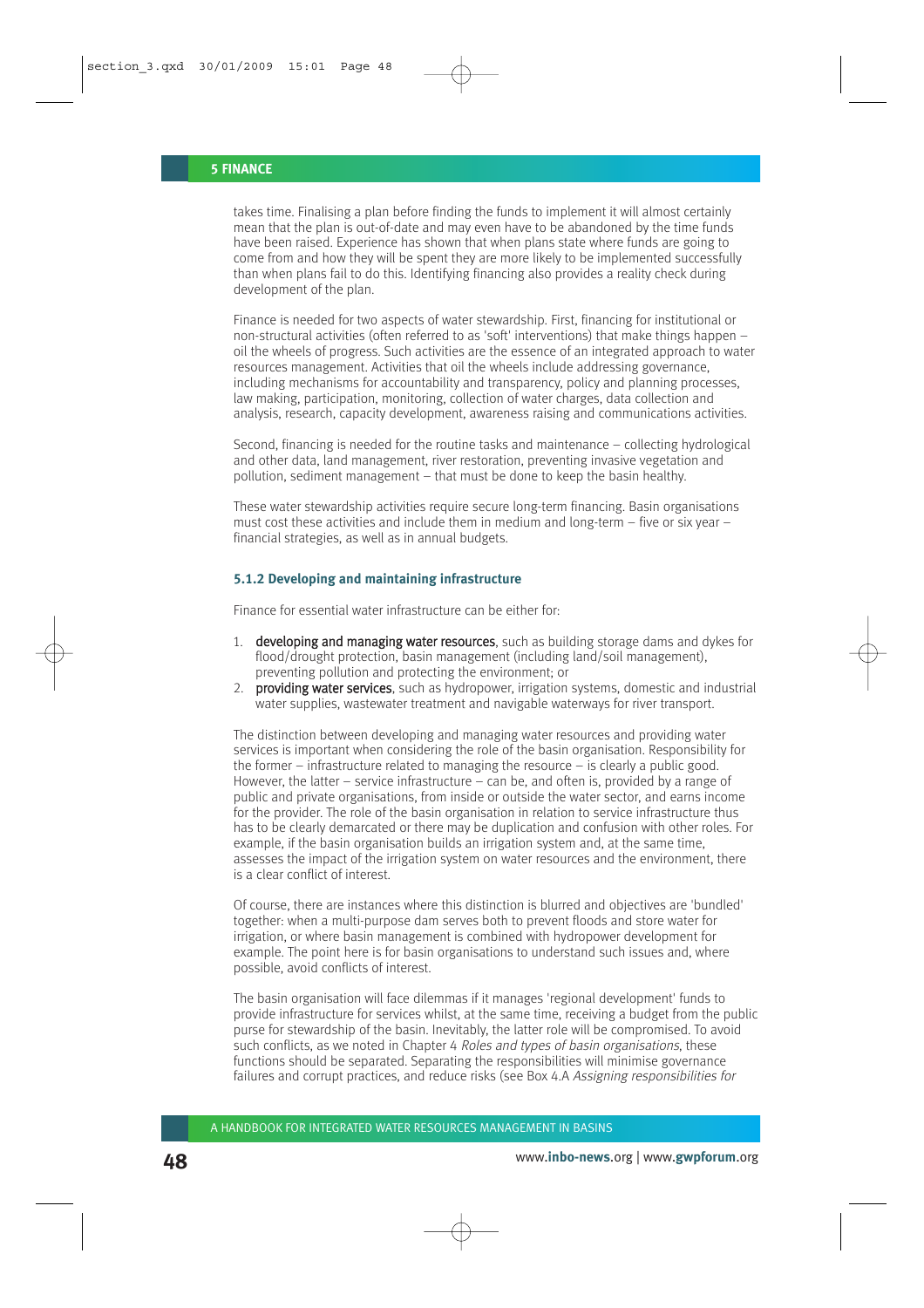managing water, regulating water and providing water services). If the basin organisation is responsible for providing services, then the stewardship role is better assigned to a higher public authority.

The basin organisation is likely to be one of many actors involved in providing infrastructure and will need to work with the other actors. Cost-sharing mechanisms may need to be agreed to ensure an integrated approach. Inter-basin transfer schemes pose special financing issues. Sharing costs between basins has political implications and will probably need to be resolved at the national or regional level.

In some countries, basin organisations are authorised to receive and manage grants from donors or take loans from banks (local and international). In other countries, all financing must pass through the central government. In either case, if basin organisations are seeking external donor financing, they should meet with donors during the planning stages of any programmes with a view to securing a commitment in principle, and addressing any donor requirements as early as possible.

In the case of infrastructure projects, funds have to be identified and allocated not only for construction, but also for ongoing operating and maintenance costs once construction has been completed. If the basin organisation is to be responsible for operating and maintaining the infrastructure then these costs have to be factored into long-term operating budgets (see Section 5.1.1 Water stewardship).

### **5.1.3 Operations of the basin organisation**

Whatever the form of the basin organisation it will need an operating budget. This may be quite small for a basin committee that meets infrequently, but can be significant for a large basin authority responsible for programmes involving infrastructure. Budgets must cover administration, financial management and auditing, human resources and capacity development of staff.

Budgets must also include sums for essential equipment, such as computers and field instruments, modelling and geographic information systems (GIS) software and vehicles. Provision for maintaining and replacing equipment should be included. Often basin managers cannot fulfil their responsibilities because their operating budgets are inadequate.

Administrative costs can be significant. Funds allocated must be used cost-effectively to minimise losses and avoid criticisms of profligate use of public funds. In setting up a basin organisation the size of the budget allocated for administration may be a deciding factor in determining the role a basin organisation can realistically play – as opposed to the role it could ideally play. Funds may also be needed to reform institutions in line with new policies to strengthen or reform basin management.

# **5.2 Sources of revenues**

Because basin management is a public good it will mainly be funded from public sources. There are only three sources of funds: taxes, tariffs (in the form of charges, tariffs and fees) and transfers (the three Ts)<sup>4</sup>. All funds have to come from a combination of these sources. (Water markets are not considered here as they are complex and rarely used worldwide.) Importantly, funds have to be administered within a clear legal framework and accountability enforced by transparent external audit.

4 OECD 2009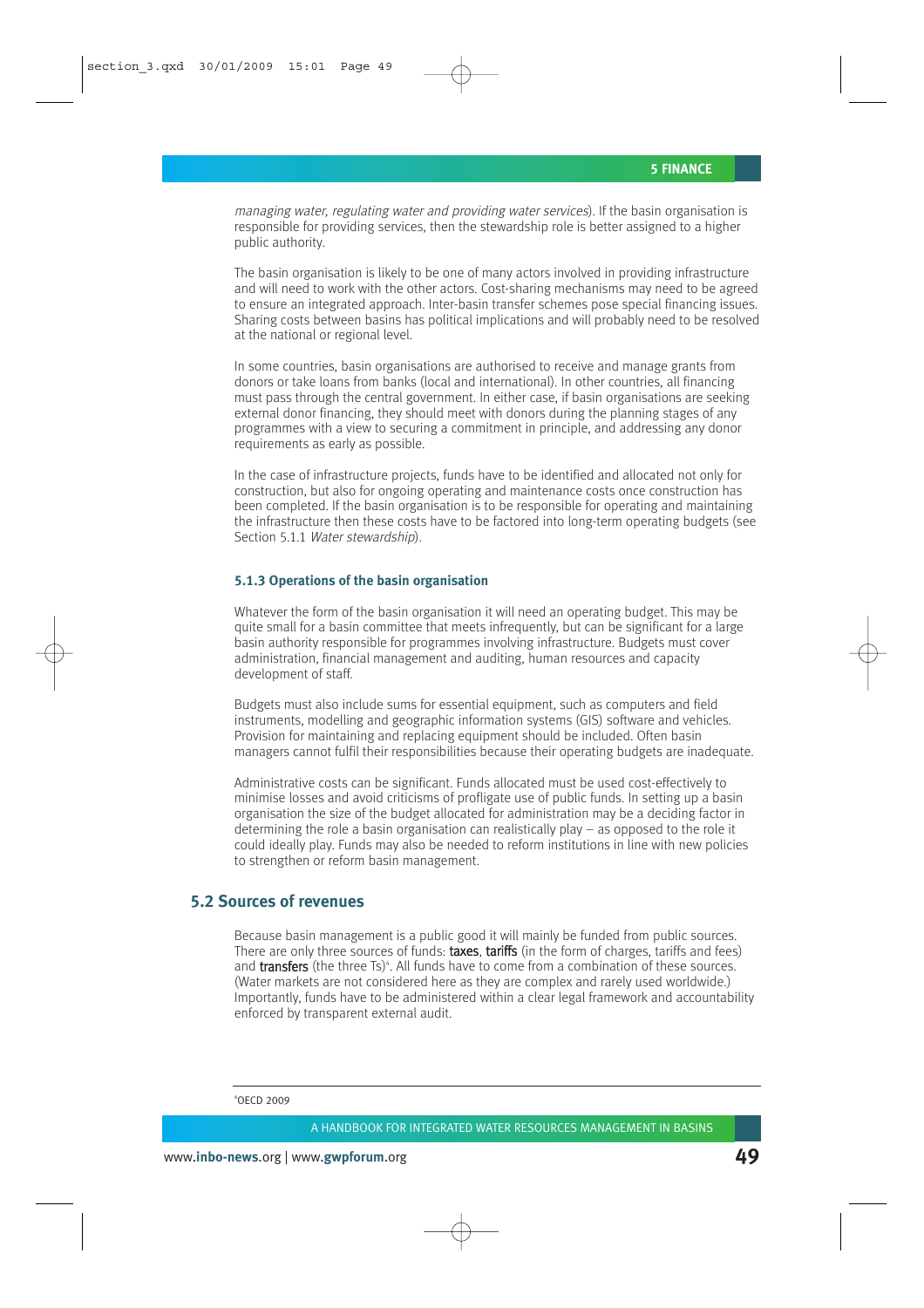### **5.2.1 Taxes**

Taxes are an indirect source of funds and may be raised in many different ways from citizens and businesses. Central governments make allocations from tax revenues to basin organisations. Sometimes local governments also allocate some of their tax revenue to basin organisations. For example, the Corporación Autónoma Regional (CAR) in Cundinamarca, Colombia, and other Colombian CAR receive a percentage of the land ownership taxes paid to local government in the basin. The basin organisation thus competes with other public organisations for resources. This means the case for budget allocations must be sound.

Taxes can also take the form of special levies. Taxes levied directly on the water sector are not necessarily allocated back to the water sector. National, state, regional or even municipal governments may allocate the revenues from water taxes to anything from schools and roads to water infrastructure and water management. Tariffs, on the other hand, are dedicated charges that may only be used for specific purposes stipulated by laws or regulations.

### **5.2.2 Tariffs**

The sums governments allocate to basin management from central budgets are seldom sufficient to cover all basin management costs. Increasingly, costs have to be recovered directly from citizens and businesses that benefit from the services provided by the basin organisation.

#### 5.2.2.1 Charges

Users often pay charges directly to central government and payments are recycled through budget allocations to the basin organisation. However, in these cases, there is a risk that central government will use the revenues for other purposes rather than plough them back into water management. Although unpopular with finance ministries, it is preferable that service charges are paid directly to the basin organisation. To do this, basin organisations will need to have statutory powers to raise revenue in this way as well as the requisite safeguards and financial oversight. The agreement with central or regional government must clearly state that charges for specific services or special levies earmarked for water resources management will be made and retained by the basin organisation.

France and Spain have national water laws that set out such charges, or 'redevances'. Water agencies or 'confederaciones' can directly determine charges at basin level. The charges are mainly levied on withdrawals and discharges and apply the 'polluter-user-pays' principle (Example 5.1).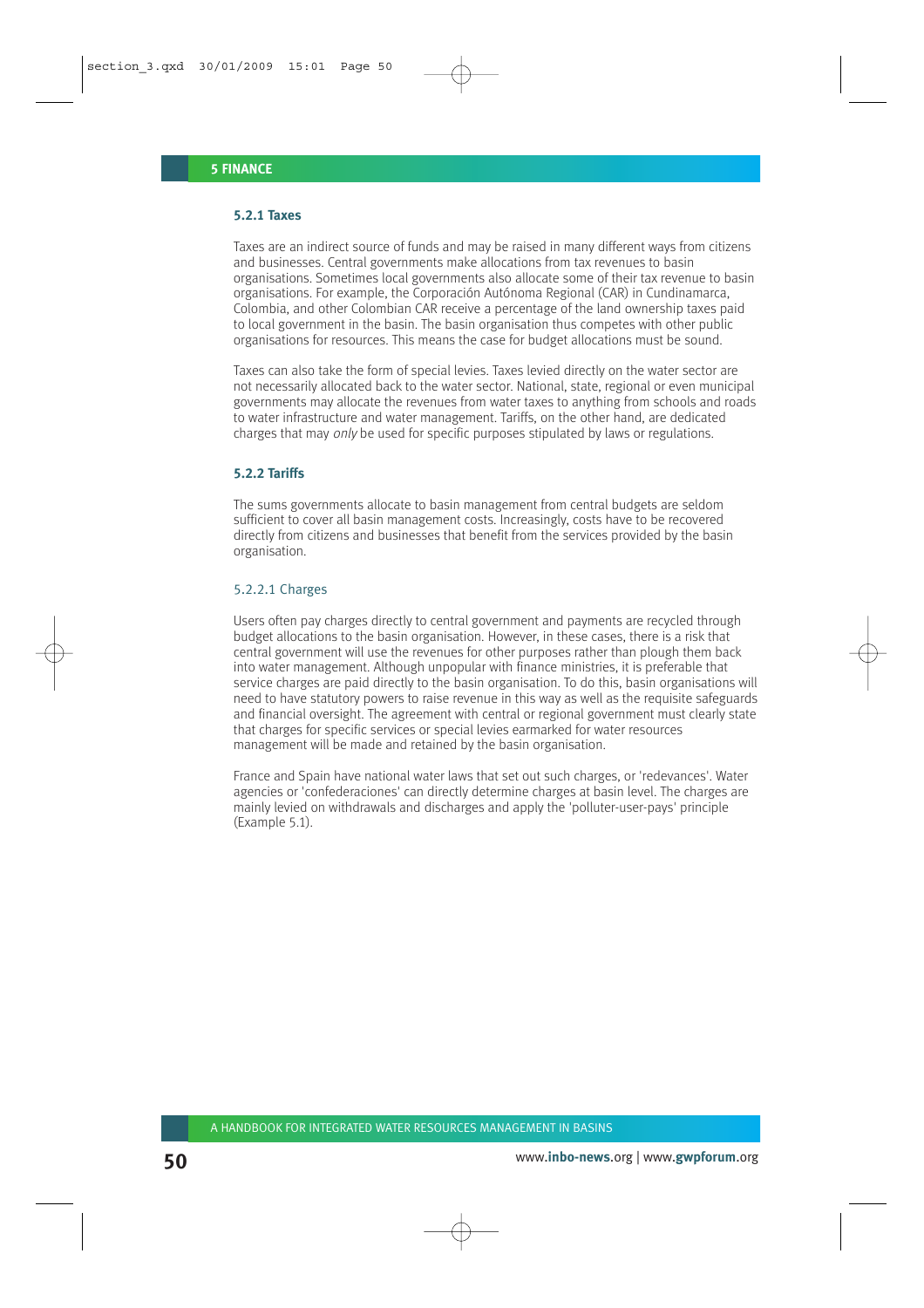**Example 5.1. French water agencies: 'polluter-user-pays' and 'water-pays-for-water' principles**

The 1964 French Water Law (modified in 1992 and 2006) set up a Water Agency in each of the six main river basins in France. The Water Agencies are administrative public institutions with civil status and financial autonomy.

Agencies are financed on the 'polluter-user-pays' principle. Each Agency levies water charges ('redevances') on withdrawals and discharges that affect water quality and modify the water regime. For industries, the charges are calculated according to the type of industry and the amount of pollution they produce. For domestic users, the charges are calculated for each community according to both permanent and seasonal populations, and are collected from users together with payments for metered water consumption.

The rates are determined by each Agency and are adapted according to the priorities and quality objectives defined for each basin. They must be approved by the Basin Committee, a multi-stakeholder platform composed of representatives from the State, local governments and users (industrialists, large regional developers, farmers, water supply and sanitation companies, fishermen, and associations for the protection and conservation of the environment).

Based on the 'water-pays-for-water' principle, 90% of the funds collected by the Water Agencies are then reallocated as loans and subsidies to local communities, industries, farmers and other groups to:

- abate pollution (construct, extend or improve purification plants and waste water collection systems, introduce cleaner production processes, etc.);
- develop and manage surface water and groundwater; and
- $\blacksquare$  restore and maintain the aquatic environment.

Ten percent of the funds collected go to cover the costs of the Water Agency and River Basin Committee. For the current six-year action plans the funds collected will amount to  $\text{\textsterling}11.6$ billion, which will support basin investments or water resource activities to the value of  $\epsilon$ 10.2 billion.



**The 'polluter-user-pays' principle**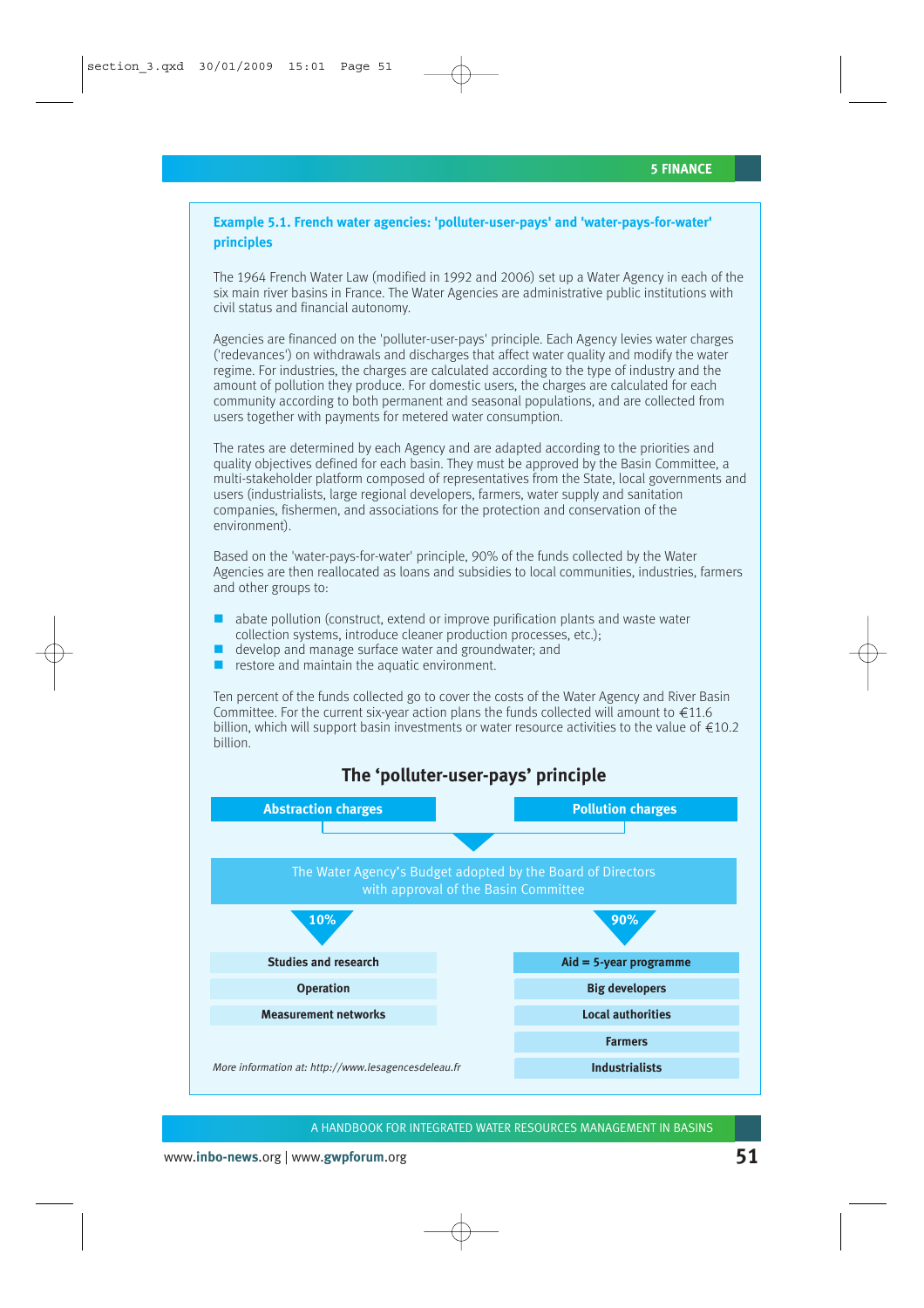| Transparency of costs and 'polluter-pays' principle |                                                                                                 |                                                                                                                                      |  |  |
|-----------------------------------------------------|-------------------------------------------------------------------------------------------------|--------------------------------------------------------------------------------------------------------------------------------------|--|--|
| Costs                                               | <b>Definition</b>                                                                               | Example                                                                                                                              |  |  |
| Direct cost                                         | Capital costs                                                                                   | Principal and interest, depreciation                                                                                                 |  |  |
|                                                     | Operating costs                                                                                 | Wages, electricity, maintenance of<br>equipment, analyses of the quality<br>of water                                                 |  |  |
| Environmental cost                                  | Costs of the damage to the<br>environment caused by a given<br>activity                         | Contamination of an aquifer,<br>destruction of wetlands                                                                              |  |  |
| Resource cost                                       | Value of the alternative foregone by<br>choosing a particular activity<br>(= opportunity costs) | Cost of electricity that could have<br>been produced if water would be<br>available instead of being pumped<br>for <i>irrigation</i> |  |  |
| $Sum = full cost$                                   |                                                                                                 |                                                                                                                                      |  |  |

Other countries, including Algeria, Morocco, Mexico, Brazil, Romania and Bulgaria, are introducing similar charges (Example 5.2). In Brazil, the charging system was adapted from that used in France and modified to suit the federal system in the country (Example 5.3).

### **Example 5.2. Algerian Hydrographical Basin Agencies: water charges system**

The principle of charging industries for water use is well established in Algeria. It was initially introduced in the 1980s based on the idea that private use of a good then considered a state property (public water) needed to be paid for.

With the adoption of integrated water resources management principles in the first half of the 1990s, the charges, introduced by the 1996 Finance Law, and reinforced in the 2007 Finance Law, reflected an important change. Charges to pay for integrated water resources management were extended to all sectors. While these laws introducing charges have not, or have only very partially, been implemented, they have led to:

- $\Box$  a better understanding of industrial withdrawals, as well as of obstacles to implementing a charging system;
- **P** progress in organisational modalities to calculate charges and in procedures to collect them; and
- acquisition of information related to accounting: recovery costs, yield, reasons for non-payment.

More information at: http://www.abhahs.com (Algiers/Hodna/Soumman)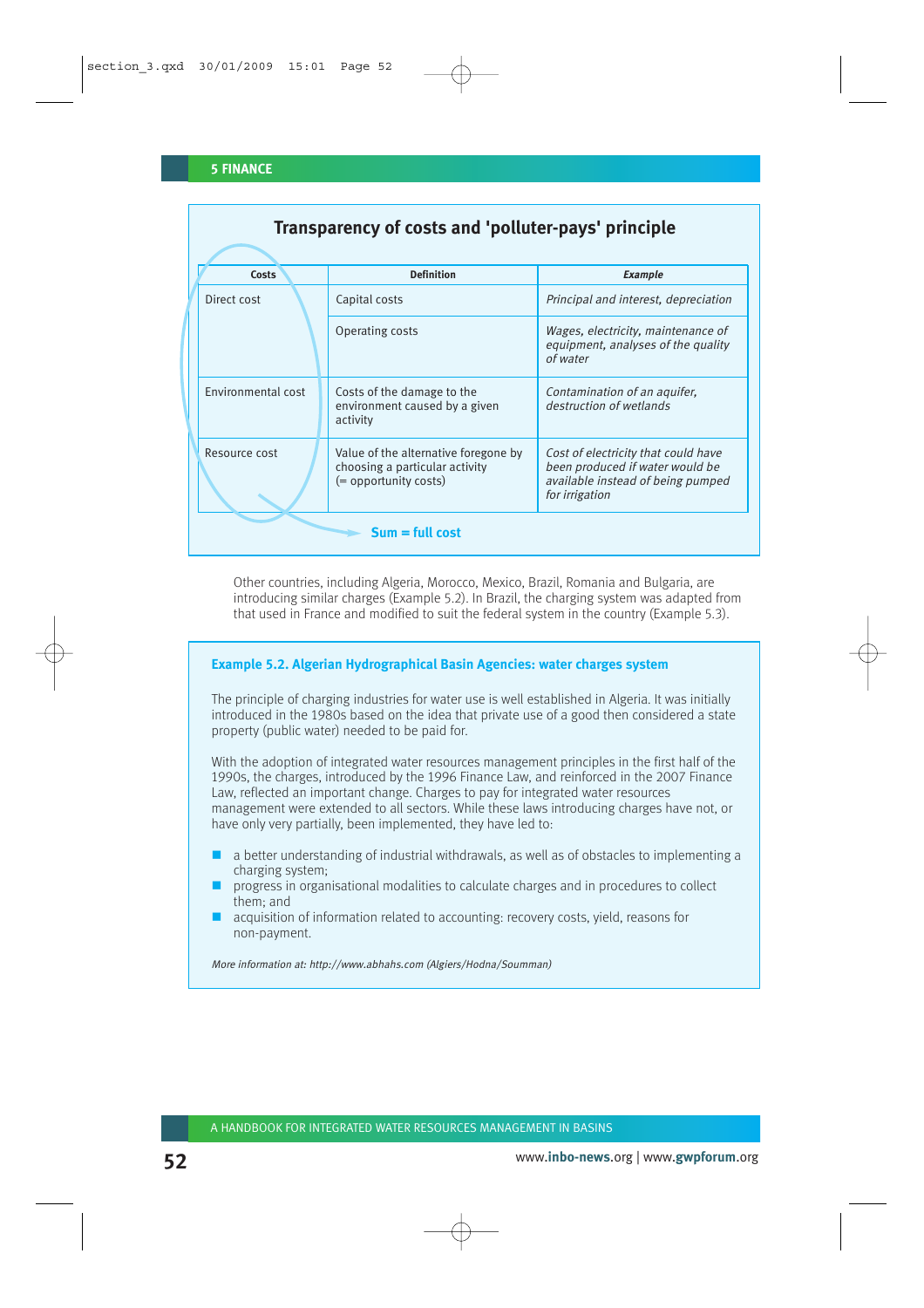# **Example 5.3. Piracicaba, Capivari and Jundiai River Basin in Brazil: adapting water charges to a federal system**

The Piracicaba, Capivari and Jundiai River Basin (PCJ) in Brazil covers an area of 15,320 km<sup>2</sup>. Approximately, 92% lies in the State of Sao Paulo and 8% in the State of Minas Gerais.

In October 2005, after more than a decade of discussion, the PCJ River Basin Committee approved a water use charge. Charges are collected from water users – sanitation and water supply utilities, industries, and farmers – who extract and consume water and discharge sewerage into the rivers and groundwater in the basin. The system of charges was initially applied to the federal rivers, but, is now being applied to rivers in the State of Sao Paulo. The River Basin Committee decided that the same charges will apply to both federal rivers and state water bodies.

The charges are USD5 per 1,000 cubic meters of water extracted, USD10 per 1,000 cubic meters of water consumed, USD50 per ton of discharge, and USD7.50 per 1,000 cubic meters transferred to another basin.

The water use charges:

- $\blacksquare$  recognise that water is an economic good and give an indication of its real value;
- $\blacksquare$  stimulate the rational use of water; and
- $\Box$  collect resources to finance programmes and interventions set out in the Hydrographical Basin Plan.

All financial resources collected are used by the Water Agency to restore water quality and improve water availability in the basin according to strategies established in the River Basin Plan and approved by the Committee.

More information at: http://www.comitepcj.sp.gov.br/

Licences, 'canones' or 'water rights' are another form of charging (Example 5.4). They are tools to regulate water use. Basin organisations should require water users, including municipal authorities and utilities whether public or privately operated, to pay for licences to extract water. Likewise, wastewater discharge into a river or lake should require a licence. Nonconsumptive uses of water, such as mining, navigation and energy production, should also require a licence. Basin organisations should make sure they have the legal power to charge users for these services and retain the revenue to invest in basin management.

Revenues from fines for pollution may also be given to basin organisations to clean up polluted areas and prevent further pollution.

### **Example 5.4. Costa Rica: 'polluter-user-pays'**

The Costa Rica Environmental Waste 'Canon', 2005, is based on the principle that those who contaminate should pay. Payments are calculated according to the quantity of waste generated.

A second 'canon', the Environmentally Adjusted 'Canon', 2006, recognises that water is a public good, and promotes the efficient use of the water resources. It includes two components: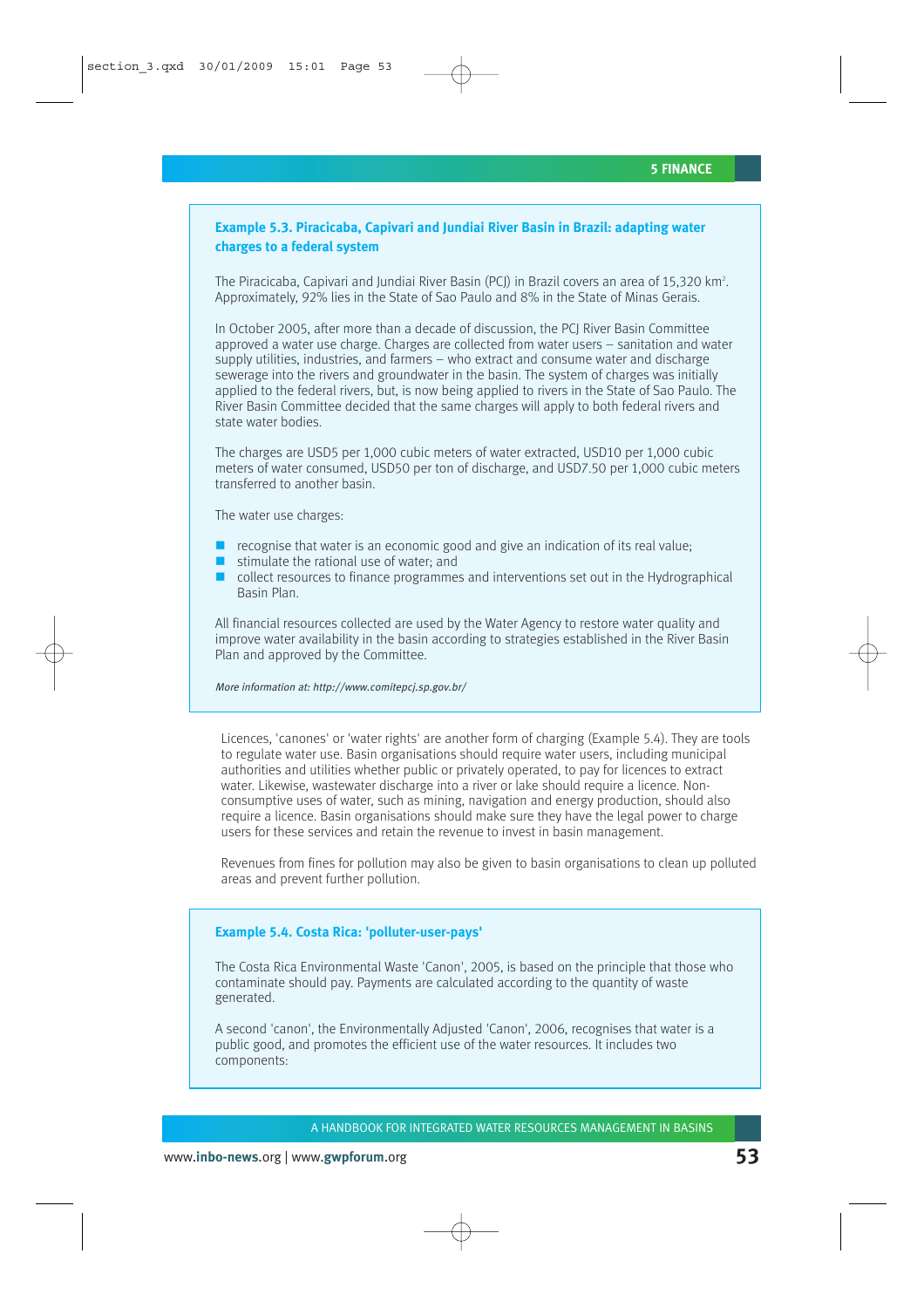- $\Box$  payments for the right to use water resources for activities such as agriculture, industry, tourism, human consumption, trade; and
- $\Box$  payments for environmental water services to cover the costs of conservation and the costs of restoration of ecosystems.

More information at: http://www.drh.go.cr

### 5.2.2.2 Tariffs and fees

Tariffs and fees paid by users for services should at least cover all operating costs and should also cover renewal costs and the costs of managing water resources for the benefit of citizens (Example 5.5). Tariff rates for different customers may vary based on their ability to pay. Income from fees may be put into a 'solidarity fund' which can be used to balance the needs of upstream and downstream users, and to subsidise poorer social groups.

#### **Example 5.5. Walloon Region, Belgium: application of the cost recovery principle**

The European Water Framework Directive (WFD) requires Member States to establish a cost recovery pricing system by 2010 to promote effective use of water resources and ensure that each sector (households, industries, agriculture) contributes appropriately to financing water services. Systems should be based on the 'polluter-pays' principle, amongst others.

To comply with WFD, the Walloon Region established a new legislative framework and reformed water pricing. Water pricing now takes into account all the costs, from protection of water intakes to wastewater treatment. In accordance with the 'water true-cost' principle there are no longer any subsidies. A single pricing structure is applied to all Walloon users (households, farmers, industries and administrations) based on 'services true-cost', 'water supply true-cost' and 'sanitation true-cost'.

The Walloon Region also improved transparency in water services by introducing citizen regulation of water prices and by standardising the accounting systems of water resources operators.

More information at: http://environnement.wallonie.be

Because customers are often widely spread geographically, systems to collect payments can be costly and complicated, especially if the total revenue is small. One way to bring down costs is to include basin management fees as a component of the fees charged for other services, for example electricity, as people are more willing to pay for electricity than they are for water. Another way is to arrange for a component of the fees collected by the other party to be used by them to carry out a water management task. For example, hydropower companies may be willing to pay for maintaining a basin upstream to ensure adequate flows to a reservoir.

### **5.2.3 Transfers**

Transfers include grants, and charitable and voluntary contributions. Grants include bi- and multi-lateral funds, such as official development assistance (ODA). One remarkable example is the Water Financing Program of the Asian Development Bank that includes the introduction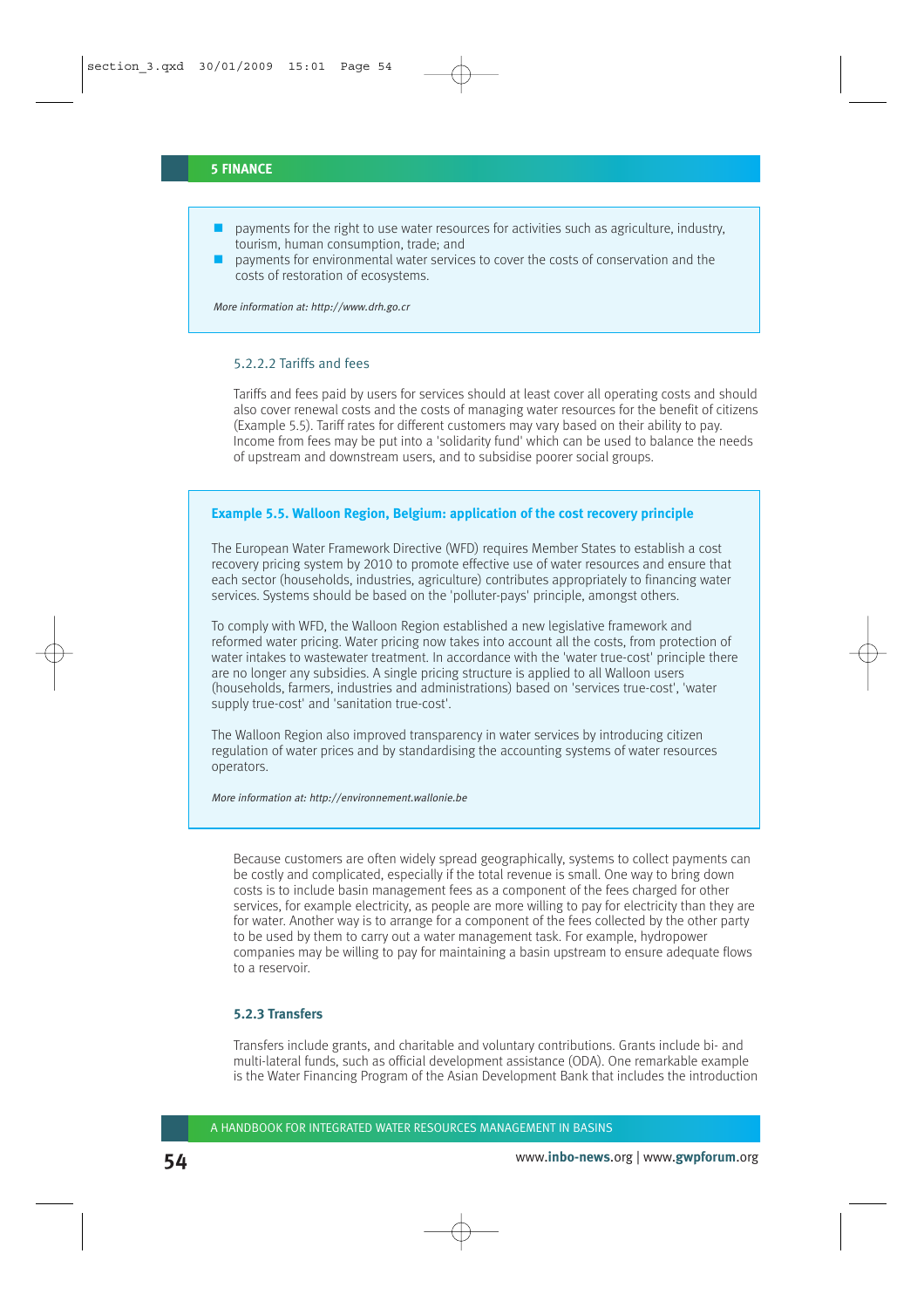of IWRM in 25 river basins<sup>5</sup>. Concessionary loans from international financing institutions, such as the World Bank or regional or bilateral development banks, include a grant element, but they are best treated as a repayable source of funds (see Section 5.2.4 Repayable sources of finance). These funds are usually directed to central governments. Developing countries also often receive general budget support – donor aid transferred directly to the central treasury. To benefit from a share of these types of funds – as budget allocations or loans – basin organisations will need to present proposals to central government as well as discuss proposed spending with donors during planning. This means making sure that water resources management is a priority in national development plans and poverty reduction strategies.

Discussions on financing often focus on ODA and donor funding. But the funds from these sources are modest for all but a few developing countries. Moreover, with donor funds increasingly channelled through central treasuries as direct budget or sector support, there is often very little available for directly funding of national basin organisations and their programmes. In contrast, many transboundary basin organisations or international commissions in developing countries receive a significant amount of grants or loans from ODA.

Because there is often very little direct funding available, it is important not to overlook the funding available from non-governmental sources. Many charities, NGOs and volunteers contribute cash or in-kind resources for specific projects, such as environmental restoration, monitoring water quality and maintaining ecosystem habitats. However, these funds remain modest compared with other sources.

#### **5.2.4. Repayable sources of finance**

The three basic sources of revenue (discussed in Sections 5.2.1-5.2.3) constitute a cash flow for the basin organisation which can be used to raise further repayable forms of finance, particularly loans. Large, solvent basin organisations in some countries may also be in a position to raise bond finance, usually with the backing of state or central government. There may also be scope for raising equity (risk finance) for infrastructure projects, such as multipurpose dams and, in some cases, new irrigation schemes.

# **5.3 Financing transboundary basins**

Financing for basins shared by more than one country is a special case. Up to 40% of the world's population live in basins shared by two or more countries. Extraction and pollution of water resources in one country directly impacts other countries in the basin. Similarly flood and drought management activities can have significant impacts upstream or downstream, affecting other countries in the basin. This poses challenges in allocating costs for transboundary basin management.

Regional bodies, such as the European Union and the Southern African Development Community, and multi- or bi-lateral agencies, such as the Global Environmental Facility, may provide funds for managing transboundary basins. Countries sharing a basin may agree to allocate budgets and make transfers to the transboundary basin organisation under a legal cost-sharing agreement or treaty (see Section 7.4.1.2 Sharing costs and benefits and Example 7.5). Infrastructure projects may also generate revenues but, in these cases, there need to be checks and balances to ensure that those responsible for the infrastructure do not influence, unduly, decision making in the basin organisation.

<sup>5</sup> See www.adb.org/water/WFP/basin.asp for more information.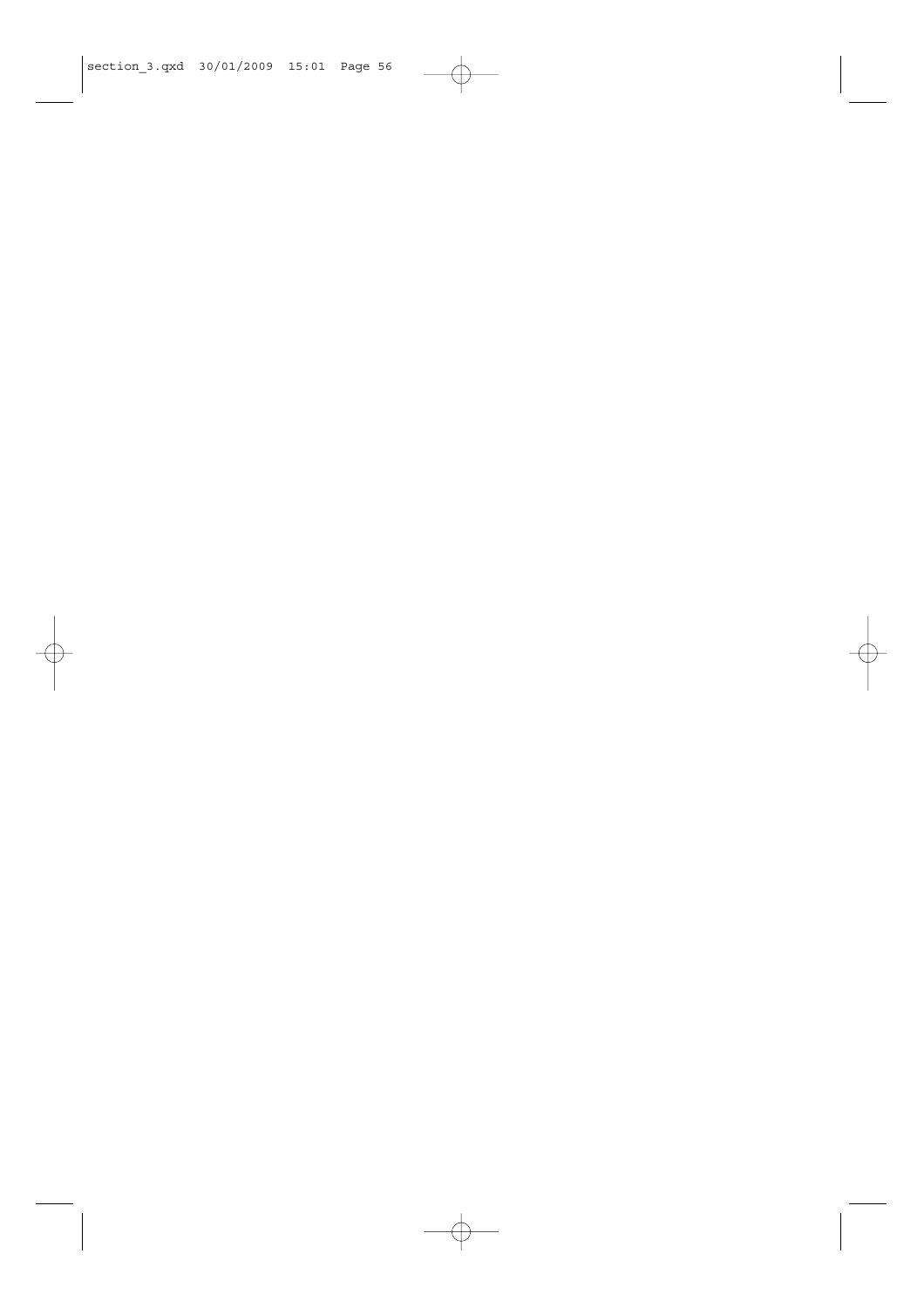# **6 Involving stakeholders**

#### **KEY POINTS**

- **E** Ensure key stakeholders are represented in basin management.
- Distinguish between information, consultation, participation and empowerment.
- Carefully consider the balance between informing all and involving a few.
- **Ensure administrative processes do not jeopardise real participation.**
- **Ensure participation is transparent.**
- $\blacksquare$  Boost ownership of basin action plans by establishing and maintaining community participation.
- **E** Ensure financing for involving stakeholders is adequate.
- **E** Ensure communication between those managing local action plans, heads of government water agencies and heads of basin organisations.
- $\blacksquare$  Develop the capacity of disenfranchised groups so they can participate in planning and implementation at appropriate levels.

# **6.1 Identifying stakeholders**

Basin management requires a clear understanding of stakeholders: who is involved in making decisions on water and land resources management in a basin and who will be affected by those decisions. Once this is understood, ways of getting the right mix of stakeholders involved at appropriate levels of basin management can be organised.

To identify who is involved and who is affected it is useful to draw up a matrix of stakeholders, and their roles and responsibilities. This can be a useful first step in understanding decision making at different levels in basin management (Example 6.1).

## **Example 6.1. Namoi River Valley, Australia: identifying stakeholders in basin management**

In the Namoi River Valley, basin managers faced a complex range of issues on floodplain management, salinity management and soil erosion on agricultural land. They drew up a 'stakeholder matrix' that identified the types of stakeholders and the kinds of economic activities they pursue in the basin.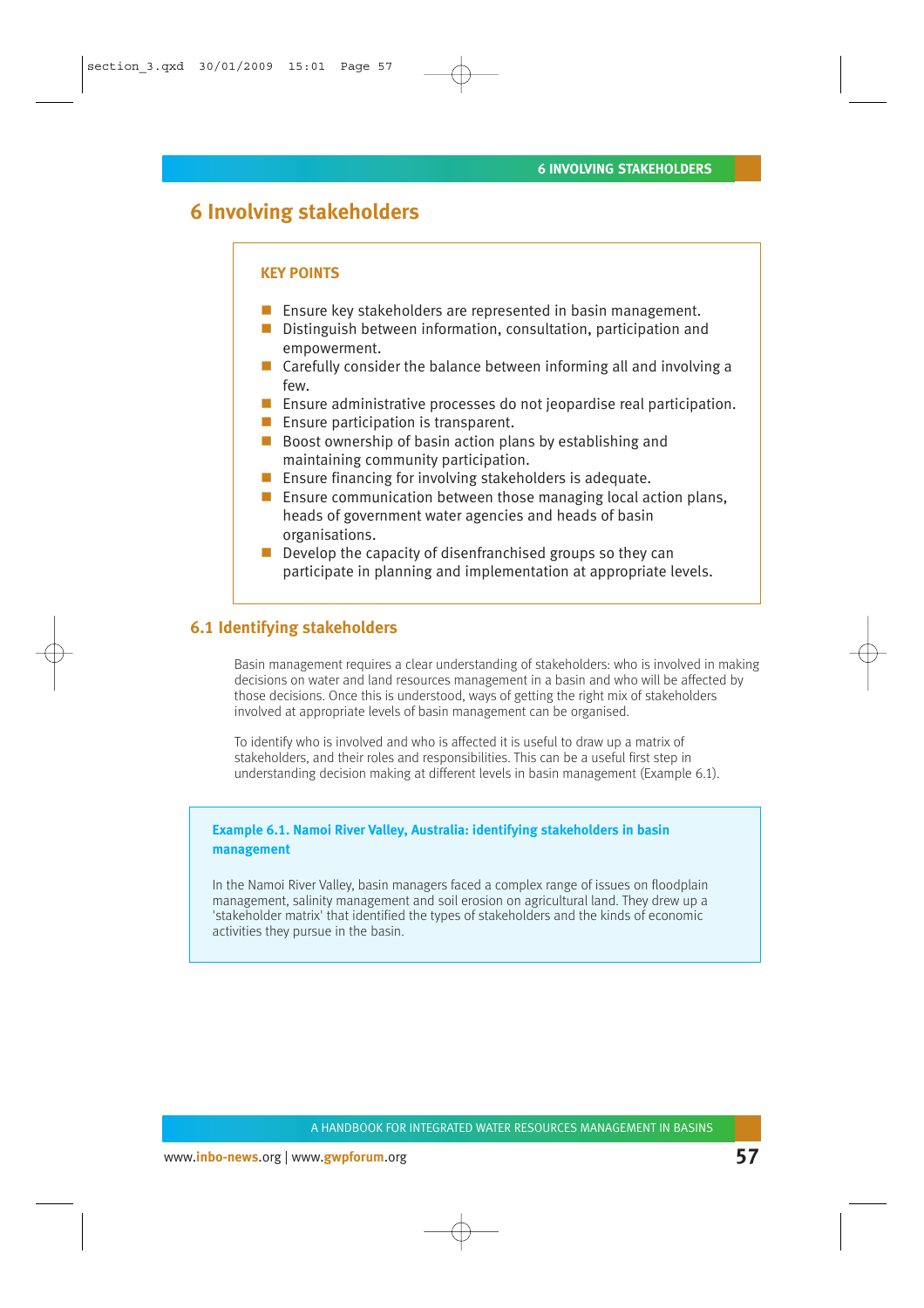| <b>Scale</b>                       | <b>Private</b>                                                                                                                                                                                                                                                                                                                                                                                                                                                                                                                                                                                                                                                                               | <b>Public</b>                                                                                                                                                                                                                                                                                                                                                                                                                                                                                                                                                                                                                                                                                                                |
|------------------------------------|----------------------------------------------------------------------------------------------------------------------------------------------------------------------------------------------------------------------------------------------------------------------------------------------------------------------------------------------------------------------------------------------------------------------------------------------------------------------------------------------------------------------------------------------------------------------------------------------------------------------------------------------------------------------------------------------|------------------------------------------------------------------------------------------------------------------------------------------------------------------------------------------------------------------------------------------------------------------------------------------------------------------------------------------------------------------------------------------------------------------------------------------------------------------------------------------------------------------------------------------------------------------------------------------------------------------------------------------------------------------------------------------------------------------------------|
| Local<br>(operational)             | <b>Farmers and graziers</b><br>estimated at 165 families<br><b>Rural businesses</b><br>■ several farmers operate off-farm<br>business ventures;<br>suppliers and extension services<br>(supply agrochemicals, farm<br>machinery, irrigation equipment<br>and fertilisers; includes<br>consultants and advisers);<br><b>u</b> transport (private stock and grain<br>transport companies).<br><b>Land Care Groups</b><br>groups supported by government<br>grants, but mainly locally owned<br>and organised by farmers.                                                                                                                                                                       | Agricultural extension agents<br>extension services of resource<br>management agencies, primarily<br>Departments of Agriculture,<br>Conservation and Land<br>Management (limited, and<br>decreasing);<br>consultants (provide independent<br>agronomic and on-farm financial<br>advice; based within the region);<br>shire officials;<br>■ three shires (Gunnedah, Quirindi,<br>Murrurundi Shire) influence land<br>ownership transfers, collect land<br>taxes, and require local<br>environmental management plans.                                                                                                                                                                                                         |
| Regional/State<br>(implementation) | <b>Businesses</b><br>banks (includes agricultural<br>development banks, loan<br>services):<br>■ wholesalers:<br>services (supply agrochemicals<br>and fertilisers);<br><b>u</b> transport (private stock and grain<br>transport companies).<br>Agricultural extension and technical<br><b>officers</b><br>chemical companies;<br>private consultants.<br>Organisations<br>Regional Development Board<br><b>Private grower organisations (NSW</b><br>Farmers, Grains Council of<br>Australia).<br>Media<br>local and regional newspapers,<br>television and radio stations (profile<br>major resource management issues;<br>influence changes in attitudes; market<br>products and services). | State officials (agricultural extension<br>and technical officers)<br>nincludes Conservation and Land<br>Management, Department of Water<br>Resources, Department of<br>Agriculture, Environment Protection<br>Authority, National Parks and<br>Wildlife Service, State Rail, State<br>Forests, Rural Lands Protection<br>Board:<br>$\blacksquare$ includes some regional policy and<br>planning by government.<br>Regional basin management<br>organisations<br>■ North West Total Catchment<br>Management Committee;<br>■ Liverpool Plains Land Management<br>Committee;<br>Academics:<br>social, economic and biophysical<br>research scientists from local and<br>regional universities, and research<br>field stations. |
| National<br>(strategic/policy)     | <b>National businesses</b><br>banks (national policy affects<br>borrowing capability, interest<br>rates);<br>■ wholesalers (impact on product<br>values and input costs);<br>services (provide consultancy<br>services);<br>transport (provide national<br>infrastructure).                                                                                                                                                                                                                                                                                                                                                                                                                  | <b>Philanthropic organisations</b><br>■ Australian Conservation<br>Foundation:<br>Inland Rivers Network.<br>п<br>Officials and programmes in federal<br>organisations<br>■ Murray-Darling Basin Commission;<br>■ Land and Water Resources<br><b>Research and Development</b><br>Corporation;                                                                                                                                                                                                                                                                                                                                                                                                                                 |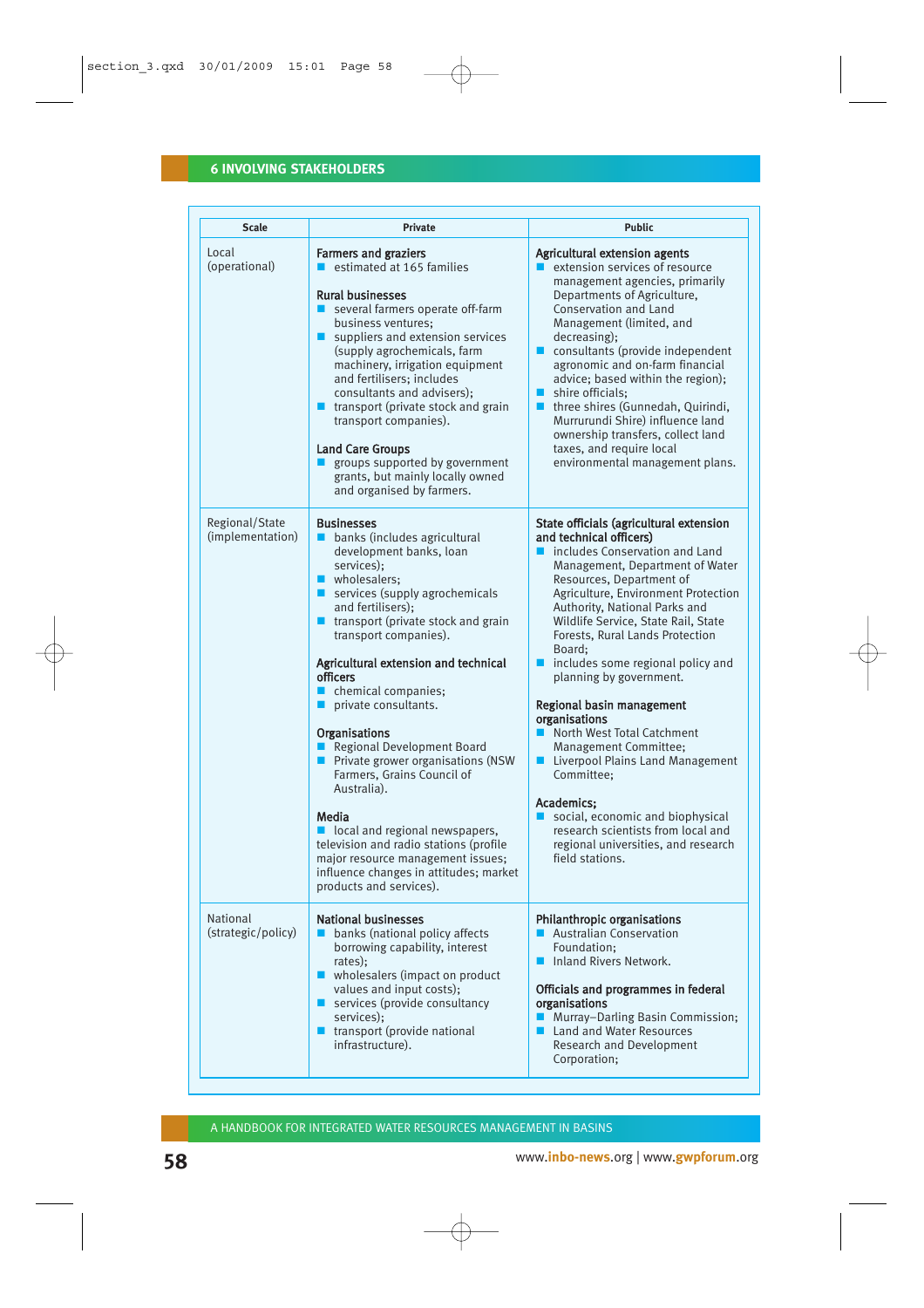| <b>Scale</b>                     | <b>Private</b>                                                                                                                                                                                                                                                                                                                | <b>Public</b>                                                                                                                                                                                                                                                                                                                                                                                                                                                                                                                                                                                                                                                                              |
|----------------------------------|-------------------------------------------------------------------------------------------------------------------------------------------------------------------------------------------------------------------------------------------------------------------------------------------------------------------------------|--------------------------------------------------------------------------------------------------------------------------------------------------------------------------------------------------------------------------------------------------------------------------------------------------------------------------------------------------------------------------------------------------------------------------------------------------------------------------------------------------------------------------------------------------------------------------------------------------------------------------------------------------------------------------------------------|
|                                  | <b>Organisations</b><br>Private grower organisations (NSW<br>Farmers, Grains Council of<br>Australia);<br>organic farming organisations.<br>Media<br>national newspapers, television<br>and radio stations (profile major<br>resource management issues;<br>influence changes in attitudes;<br>market products and services). | ■ Rural Industries Research and<br>Development Corporation;<br>National Landcare Program;<br><b>National Dryland Salinity</b><br><b>Service</b><br>Management Program.<br>Media<br>as for private stakeholders<br>(includes ABC TV and Radio).                                                                                                                                                                                                                                                                                                                                                                                                                                             |
| Global<br>(strategic/<br>policy) | International agribusinesses<br>none thought to be influential,<br>although much agricultural<br>produce is exported through<br>national organisations to<br>international markets:<br>global markets influence local<br>farming practices (e.g. planting<br>decisions).                                                      | <b>Academics and researchers</b><br>$\blacksquare$ none thought to be influential,<br>although several international<br>researchers will use the Liverpool<br>Plains as a comparative field site<br>for research.<br><b>Treaties</b><br>federal government requires states<br>П<br>and regions to comply with<br>national policies derived from<br>international agreements, such as<br>the General Agreement on Tariffs<br>and Trade and the Asia-Pacific<br>Economic Co-operation, and global<br>environmental initiatives including<br><b>Ecologically Sustainable</b><br>Development treaties.<br><b>Philanthropic organisations</b><br>$\blacksquare$ none thought to be influential. |

# **6.2 Getting stakeholder participation**

There are many ways to involve stakeholders in basin management, both formally and informally. Stakeholder involvement depends on the mandate of the basin organisation (see Section 4.1.1 Mandate) and stakeholders (Example 6.2).

### **Example 6.2. European Water Framework Directive: stakeholder consultation**

One of the objectives of the European Water Framework Directive (WFD) is to make water policy more transparent through the active participation of all stakeholders. According to article 14, Member States must "encourage the active involvement of all interested parties in the implementation of [the] Directive, in particular in the production, review and updating of the river basin management plans".

The Directive calls on Member States to "ensure that for each river basin district, they publish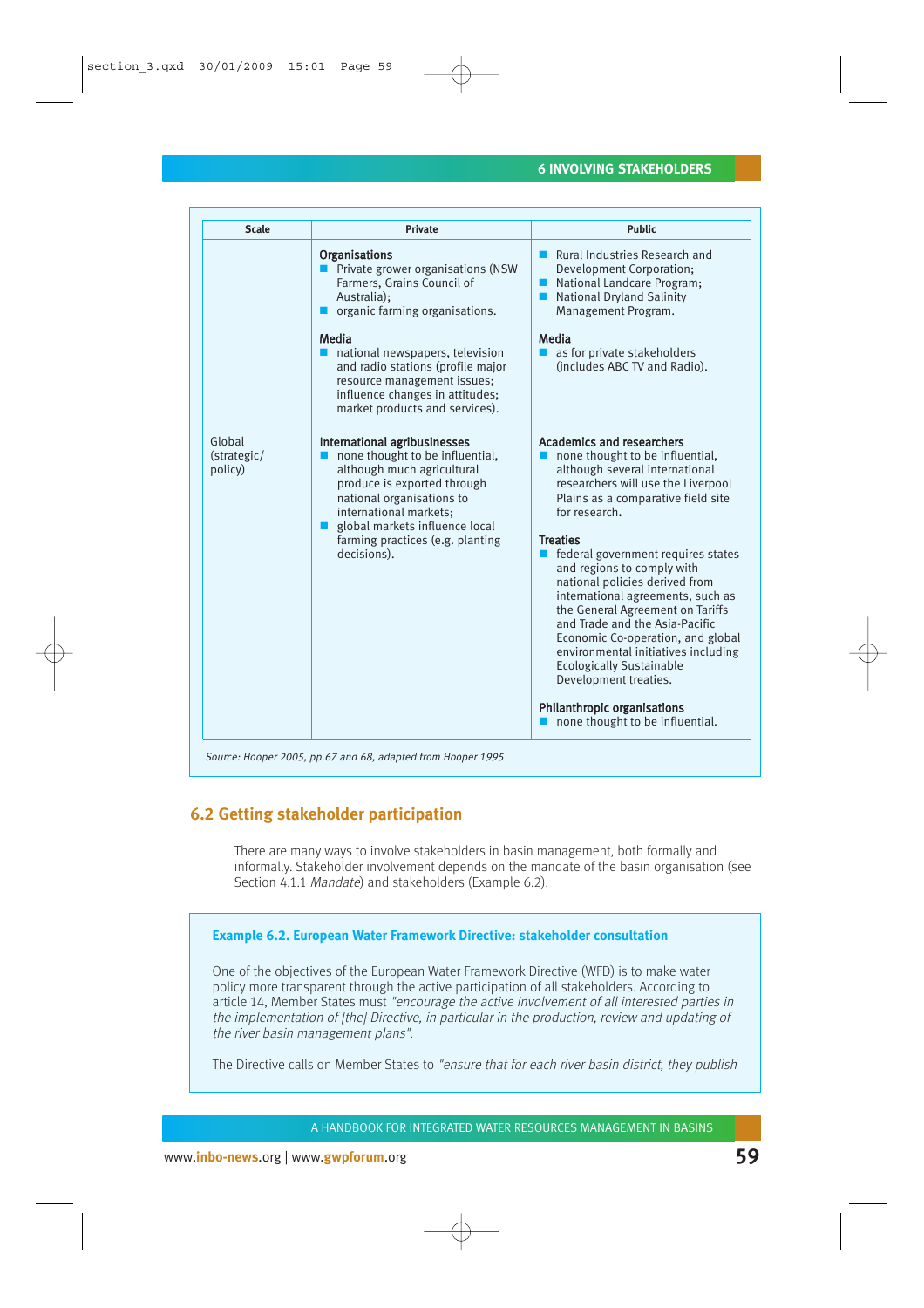and make available for comments from the public" the timetable and work programme, the identification of the main water issues in the district, and the draft river basin management plan.

The Directive provides the framework for public consultation, but each Member State of the EU implements the Directive in its own way. Good public information is a pre-requisite to public consultation.

To ensure consistency between districts, most countries set up a national framework. In international river basins, countries often establish co-ordination mechanisms and, in some basins, the riparian countries adopt a common strategy for public participation. Their experience shows that consultation should be as local as possible and take a bottom-up approach at the basin and sub-basin scale.

The first public consultations generated a better understanding of public expectations. The experiences of Member States showed that water is of great public interest. It was also shown that raising the awareness of decision makers and senior administrators at local, regional and national levels is essential. Communicating appropriately, using simple language tailored to the general public, proved crucial. Most important of all, decision making processes must be transparent. There must be ways to explain the decisions made and to account for the results.

More information at: http://europa.eu/scadplus/leg/en/lvb/l28002b.htm http://ec.europa.eu/environment/water/water-framework/index\_en.html

Methods to involve stakeholders depend on many factors: how often stakeholders need to be involved, the kind of society, the nature of information the basin organisation needs from them, the type of representation that is appropriate, the political value of engaging pressure groups and access to the basin organisation and decision makers. Taking part in village meetings, 'town hall' meetings, surveys of basin stakeholders' opinions and basin advisory groups, are just some of the ways stakeholders can be encouraged to get involved. The development of the Andhra Pradesh Water Vision is a good example of how one government involved village stakeholders (Example 6.3).

### **Example 6.3. Andhra Pradesh Water Vision: gathering stakeholder input**

In the development of the Andhra Pradesh Water Vision in India, stakeholder 'water messages' were collected from over 600 people in village meetings. A local non-government organisation that specialises in collecting 'local voices' gathered the opinions of people who normally have very little, if any, access to government decision makers. This made sure that the voices of groups in remote locations were heard. The material gathered in this way was a key input to the Andhra Pradesh Water Vision.

But the process was limited, in that it was a 'one way' process. The Government needs to put more effort into communicating what will happen once the Water Vision gets underway. This has not really happened, so the danger is that the people who participated may become frustrated and wonder about the value placed on their input.

But, stakeholder participation can be time-consuming and costly, and may not have clear outcomes. There has to be a balance between informing all and involving a few. To avert or minimise these problems, procedures for involving stakeholders need to be designed thoughtfully and implemented carefully. The GWP ToolBox indicates key points to consider when designing stakeholder involvement (Box 6.A).

A HANDBOOK FOR INTEGRATED WATER RESOURCES MANAGEMENT IN BASINS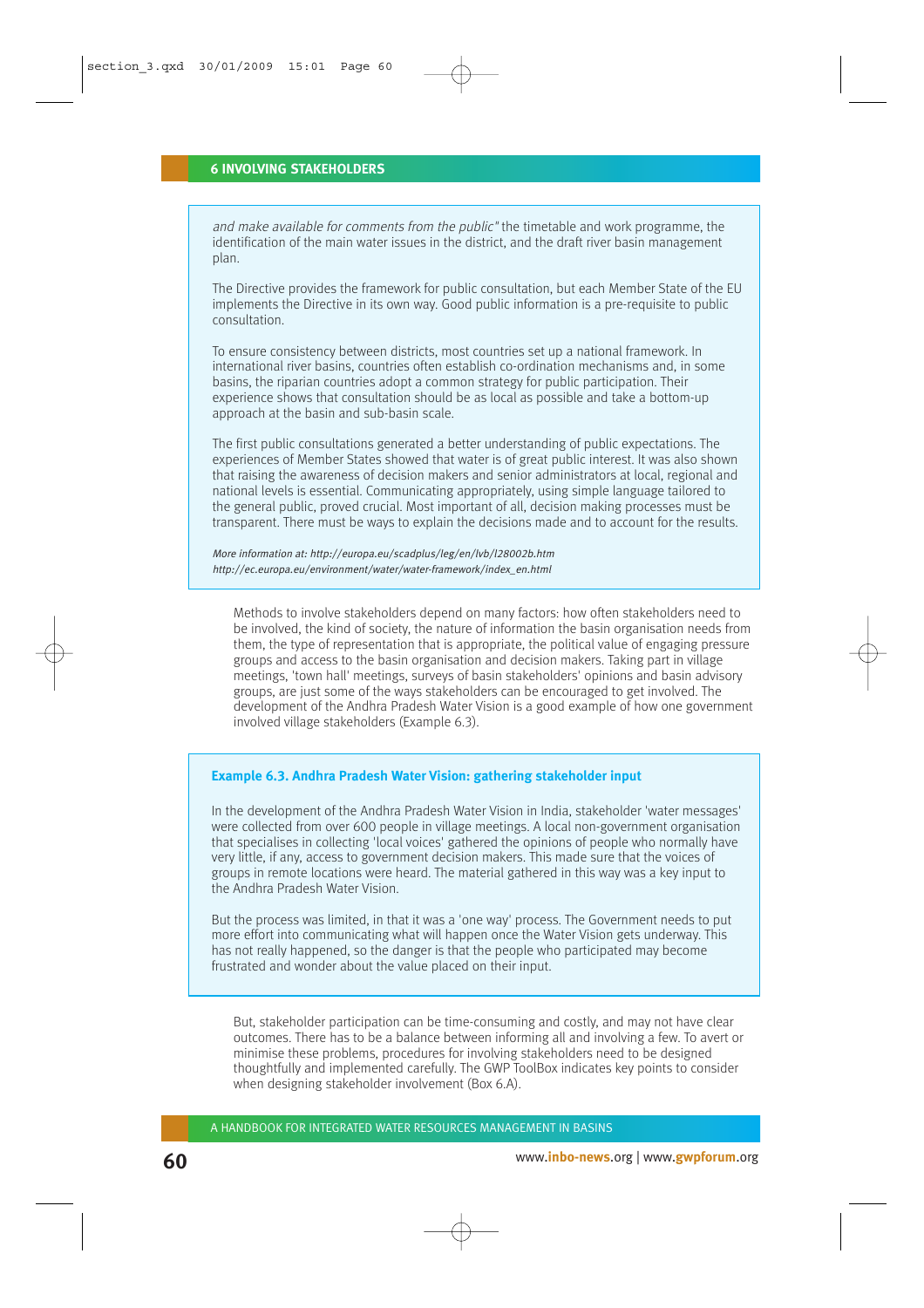### **Box 6.A. Key points to consider in designing stakeholder involvement**

- **Ensure all relevant groups of water users are represented.**
- $\blacksquare$  Avoid 'capture' of the process by minority or particularly articulate groups.
- Subsidise if necessary to ensure a 'balance' of public and private participation.
- **E** Establish 'rules' to resolve disputes.

#### Source: GWP ToolBox

In addition to setting up ways to involve stakeholders there is also a need to be specific about the scope of any consultation, what decision processes each group of stakeholders are going to be involved in and how these decisions are to be made (Example 6.4, Box 6.B). 'Stakeholders' is a very general term and it would be wrong to give the impression that they 'make decisions'. Rather than 'making decisions' they are 'involved in decision-making processes'. Specifying who decides what helps identify any gaps in the basin-wide decisionmaking process. It is important to fill these gaps to ensure that decision making is adequately co-ordinated.

### **Example 6.4. Hungary: public participation**

The first Public Participation (PP) strategy for river basin management in Hungary was developed in 2006 based on the Danube River Basin PP Strategy. The strategy stresses that river basin management plans must harmonise with all other development programmes that affect water resources management.

The strategy was piloted in the Upper Tisza during the first half of 2007 on the four major interest groups: central and local government organisations, NGOs, water users, professionals and academia. To ensure meaningful public involvement, the PP strategy recommended establishing the following bodies:

- twelve Sub-Committees of existing Regional Water Management Councils,
- **Factor Sub-Catchment Water Management Councils,**
- a National Water Management Council.

These bodies are charged with canvassing public opinion and input to develop the River Basin Management Plan. Each body supervises the PP process at their own level and, following review and amendment, endorses or returns the plans for further improvement. The National Water Management Council is responsible for advising the minister on adoption of the plan.

The core composition of the councils is: 40% representatives of governmental organisations, 20% representatives of NGOs, 20% representatives of water users and 20% representatives of professionals and academia.

Other members of the national and sub-catchment committees may be included to ensure bottom-up representation. Legislation is being modified to establish the councils.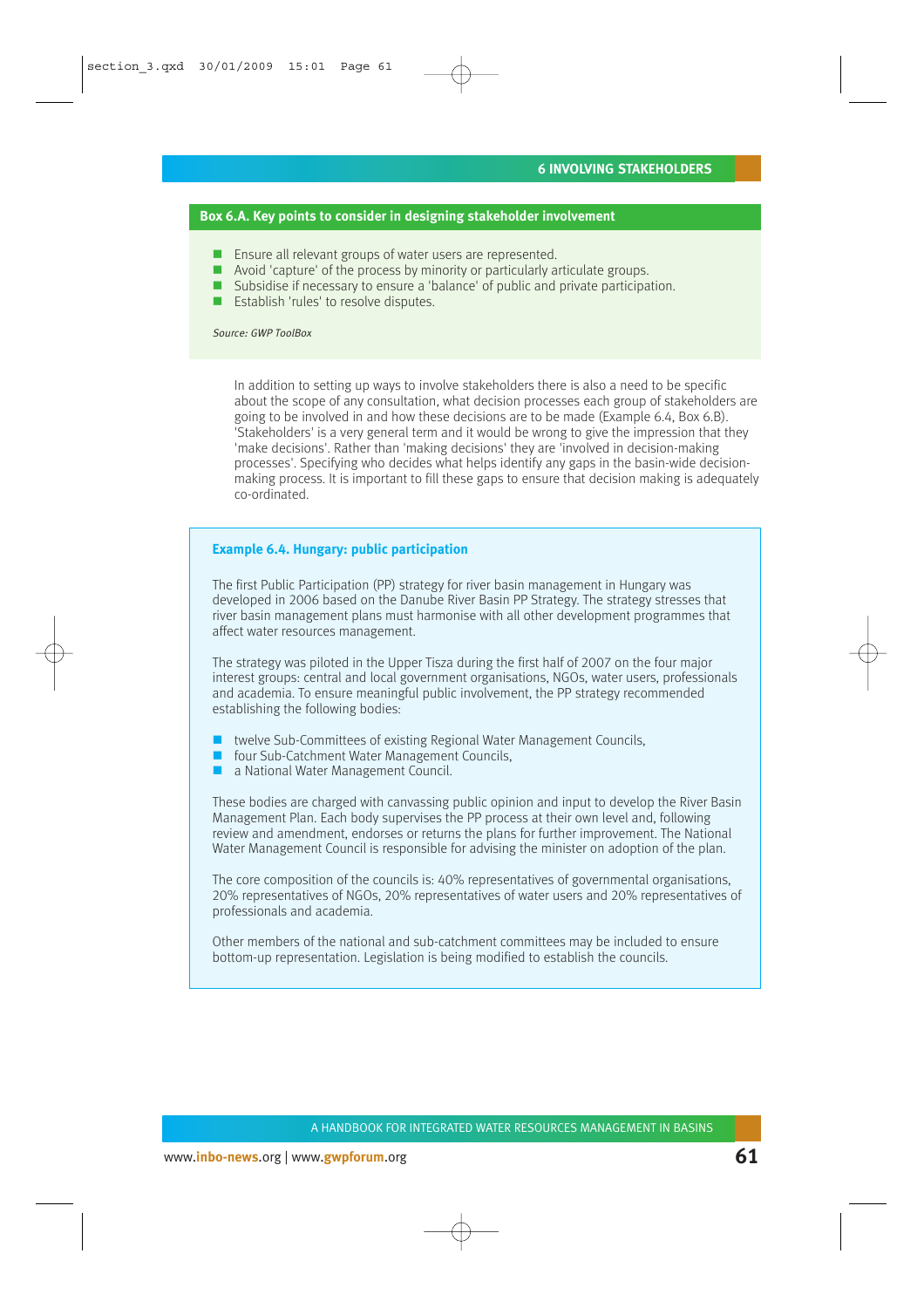### **Box 6.B. Local participation in basin management**

- Agree on customary 'rules' rather than regulations (it is meaningless to set up regulations for water use when there are vast numbers of small-scale users who are not linked with public institutions).
- $\blacksquare$  Make sure sub-basin management plans specify how local water resource management decisions are made (consensus, voting, for example).
- **Spell out a 'quality assurance' procedure to ensure that local decisions harmonise with the** overall basin management plan.
- Advise local government organisations to enact zoning mechanisms, control pollution, and use planning tools to manage local natural resources, consonant with overall basin management goals (by training, changing attitudes and through co-ordination mechanisms, such as statutory planning powers).

# **6.3 Stakeholder advisory groups**

An independent group, such as a stakeholder advisory group that advises on key water issues, can make basin management more effective. Stakeholder advisory groups are government-private sector-community groups made up of representatives of basin landowners, relevant state government agencies, local government councils, local water supply authorities and other utilities, economic sectors such as agriculture and energy, and other groups with an interest in land and water management.

The role of the advisory group is to advise the basin organisation on major basin problems and possible solutions. The group can voice local concerns, provide local knowledge, help quantify and prioritise issues, as well as identify options to address these issues and provide a reality check on how options are likely to work in practice. Another important role is to advise on developing and implementing a monitoring system.

Workshops and field trips can help both stakeholders and basin organisations appreciate the array, size and extent of land and water resources issues in basin management, as well as how local actions impact other parts of the basin. The advisory group may be supported by a technical committee that advises on the engineering, ecological, economic and social aspects of management.

There are also many opportunities for the private sector to be involved in basin management, especially at the local level. Some ways of doing this are through joint ventures and projects, and cost-sharing arrangements. Private sector water utility providers are the obvious partner for these types of arrangements. However, such arrangements in emerging economies and low-income countries need to be sure of representation by the informal water sector and private sector groups, as well as local organisations and agencies (Example 6.5).

### **Example 6.5. Comitê do Itajaí, Santa Catarina, Brazil: public–private participation**

The Comitê do Itajaí, established in 1996 in the Santa Catarina region of Brazil, is an example of a bottom up organisation for integrated water resources management. Local institutions, including municipalities, industrial and commercial organisations and universities, came together initially to solve flood problems. This led to the setting up of a Water Resources Management Committee for the basin.

The Committee is formally recognised by the state government as a partner of the State Water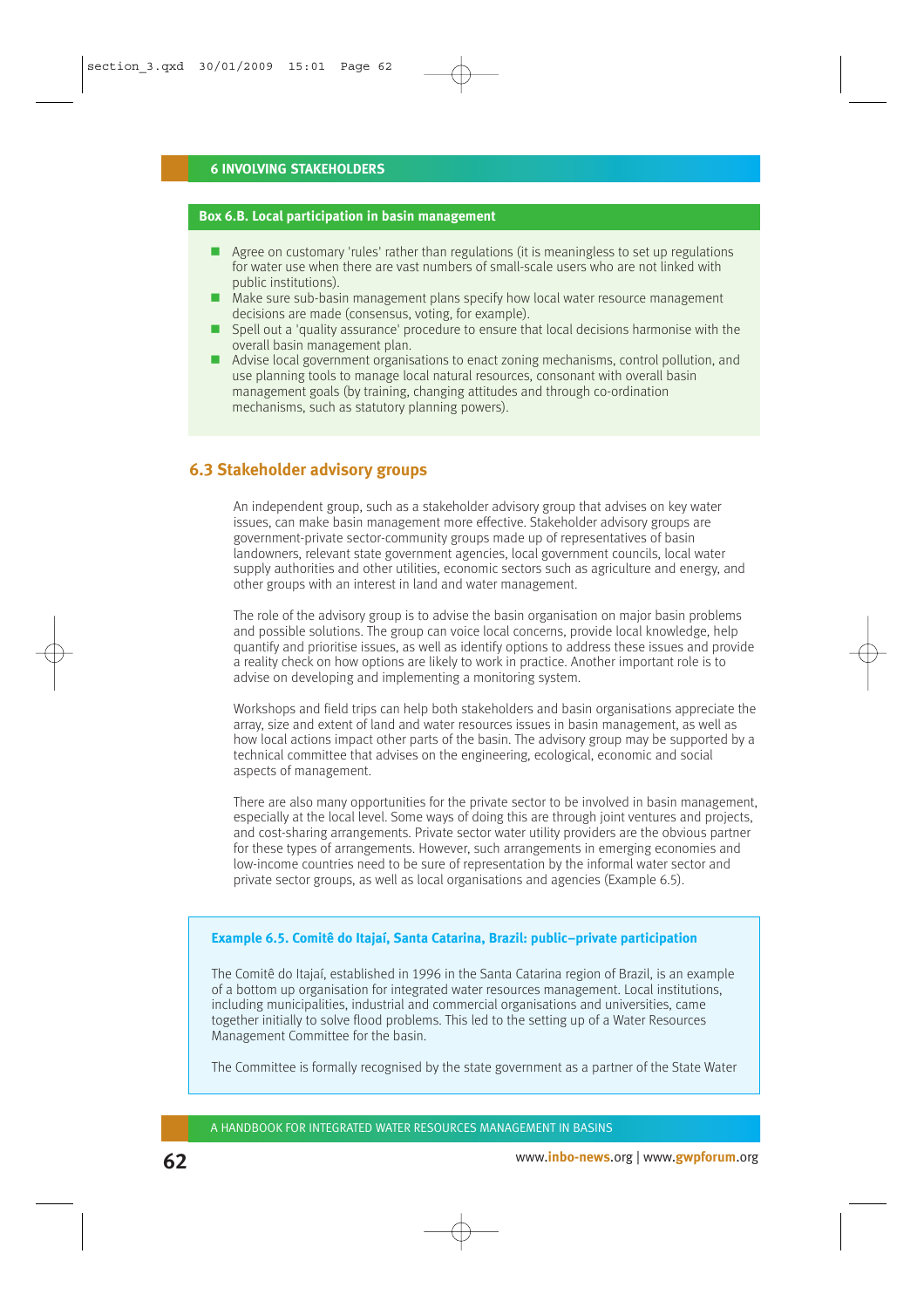Resources Council. It is charged with management of the water resources of the Itajaí basin, coordinating the actions of responsible agencies in the basin and supervising implementation to meet the planned goals. In addition, it has been given the authority to set charges for water use.

The Committee is a public–private partnership with 50 members: 10 representing federal and state agencies, 20 representing water users, 10 representing the municipalities, and 10 representing non-governmental organisations. A governance system has evolved with a General Assembly that appoints senior management and approves the water management and flood management plans. The Committee reports to and communicates with the general public through an annual Water Week. This includes events in each municipality in the basin.

Public participation has built support and co-operation from the population in the basin as well as developing consensus among those involved in the public and the private sectors. The main results obtained so far by the Committee include:

- $\Box$  study of water demand and availability in the basin and a survey of almost 9,000 water users;
- $\blacksquare$  approved criteria for concessions;
- $\blacksquare$  recovery of more than 600 hectares of forest;
- $\blacksquare$  increase in the number of municipal councils with environmental activities and promotion of municipal sanitation;
- greater clarity about environmental questions and their relationship to water resources;
- greater public involvement and participation throughout the basin.

More information at: http://www.comiteitajai.org.br

Many decisions in basin management will involve trade-offs, with both winners and losers. The participation of stakeholders means that an optimum – rather than a perfect – solution is more likely to be reached. Stakeholder advisory groups can also encourage the design of mitigating measures for the few who may be disadvantaged for the benefit of the many.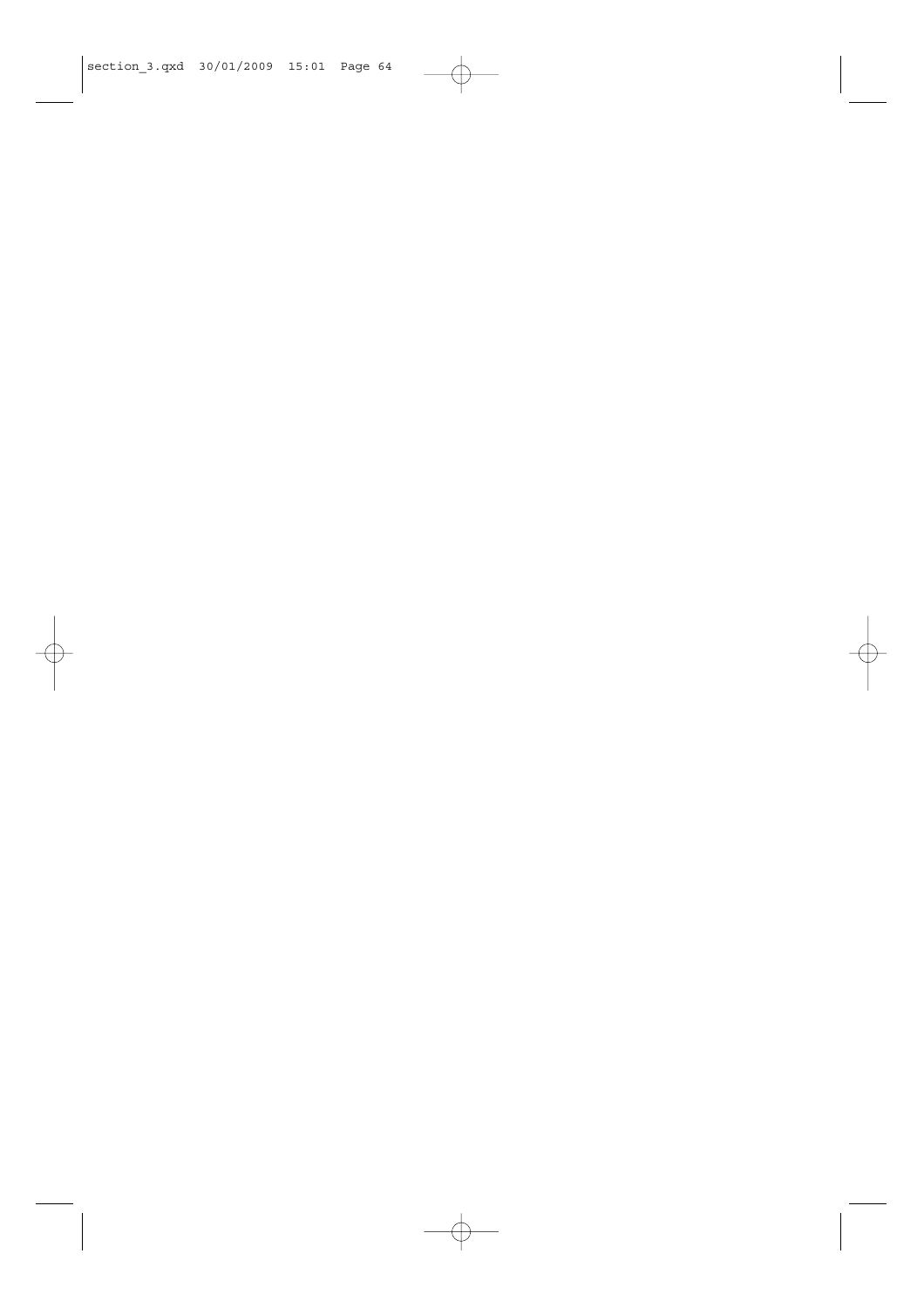# **7 Strategic long-term planning**

### **KEY POINTS**

- Strategic planning involves setting long-term goals for water management in a basin.
- $\blacksquare$  In developing the strategy, key areas to cover are issues, priorities, management actions, costs and benefits, and risk assessment.
- Strategic basin planning links basin level actions to regional and national development goals, policies and planning processes.
- $\blacksquare$  The strategic plan needs to be flexible enough to adjust to new information and changing circumstances as they emerge.

The **basin management strategy** sets out the long-term goals and aspirations for water resources management, and how these goals are to be realised. A strategy usually covers a ten to twenty-year period. The strategy determines the overall directions for basin management and is the basis for developing detailed three- to six-year basin management plans or action plans (see Chapter 8 Basin action plans). Sometimes plans can be derailed by unforeseen events or changes in political priorities or personalities. It is therefore advisable to build some resilience into the plan to cope with such external shocks or pressures.

The strategy should take into account the following baseline information at national level, or regional level in the case of transboundary basins:

- water management policies and institutional frameworks;
- context, type, scale and severity of water and land resources management problems;
- general and water-related development goals;
- evel of economic development of the basin;
- capacity of water managers and institutions to manage natural resource problems; and
- $\blacksquare$  financial resources available during the strategic period.

Although strategies are a management tool, they are best developed with the involvement of the full range of stakeholders (see Chapter 6 Involving stakeholders). Box 7.A gives guidelines for building a successful basin management strategy.

In some countries, a legal framework for basin long-term planning has been established. In the European Union, the Water Framework Directive requires the 27 member states to develop a basin management plan for each European international and national basin before 2009.

### **Box 7.A. Building a successful basin management strategy**

- $\blacksquare$  Have a clear view of the actual situation of water resources in the basin.
- Agree on goals and targets.
- **Propose scenarios to be discussed with stakeholders.**
- Co-ordinate priorities and actions of all stakeholders.
- Lay down a framework for making decisions.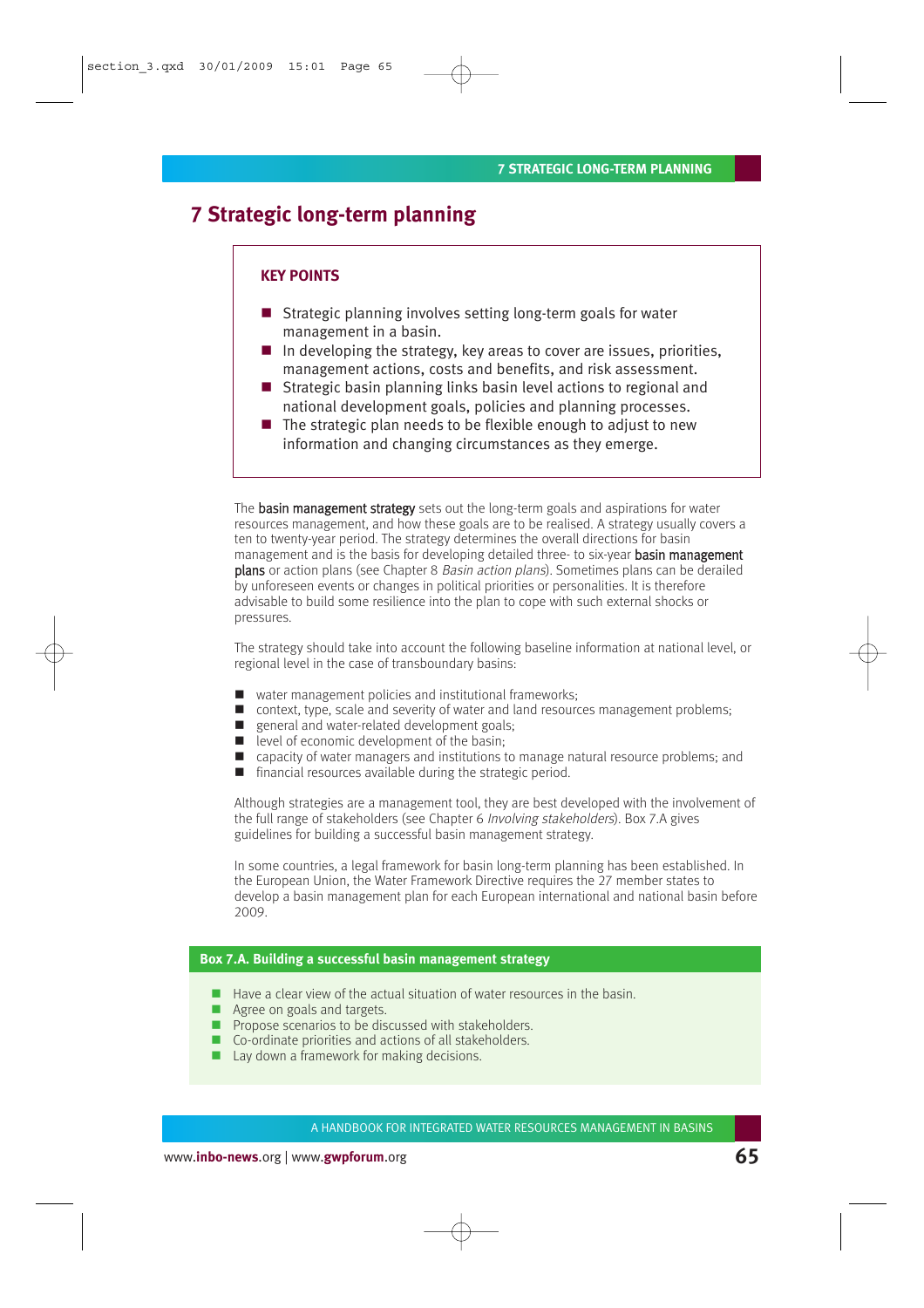### **7 STRATEGIC LONG-TERM PLANNING**

- Link the basin strategy to broader development goals, and national and regional development planning processes.
- Anticipate the need to strengthen capacity and fund capacity building.
- Involve and gain the support of stakeholders, including women and the poor.
- Allocate human and financial resources to the strategic planning process.
- $\blacksquare$  Set a timetable with milestones and targets.
- $\blacksquare$  Make sure the strategy includes funding requirements and funding sources.
- **Put in place monitoring and evaluation systems that feed back into the planning process.**

Adapted from GWP TEC 2004

There are five main elements in developing a basin strategy. These may or may not be taken in sequence depending on circumstances:

- 1. identifying the issues;
- 2. setting priorities;
- 3. identifying management options;
- 4. analysing costs and benefits; and
- 5. assessing risks.

For each element, it is necessary and good practice to organise dialogue between stakeholders and consult with interested parties and/or the general public.

The outcome of the strategic planning process should be a clear statement of the 'vision' of a basin organisation or basin initiative setting out unambiguous goals and explaining how, when and where the goals will be achieved (Example 7.1).

#### **Example 7.1. Niger Basin Authority: a shared vision**

In 2003, the nine member states of the Niger Basin Authority (NBA), Benin, Burkina Faso, Cameroon, Chad, Ivory Coast, Guinea, Mali, Niger and Nigeria, formulated a "clear and shared Vision" for the Niger Basin. The vision is to create an enabling environment for co-operation based on a Sustainable Development Action Plan (SDAP).

The Declaration of Paris on the "principles of management and good governance for sustainable and shared development of the Niger Basin" was signed in April 2004 by the nine Heads of State and Government.

The EU Water Facility provided funds to NBA to:

- draft a Water Charter:
- make the Sustainable Development Action Plan consistent with national and regional integrated water resources management processes; and
- **P** prepare investment programmes and methods for implementing projects.

With the formulation of the SDAP, the development of the investment programme at the end of 2007, and the Summit of the Heads of State and Government and Roundtable of Donors held in 2008, the NBA will be able to achieve practical and lasting outcomes for Niger Basin users and citizens.

More on the NBA at: http://www.abn.ne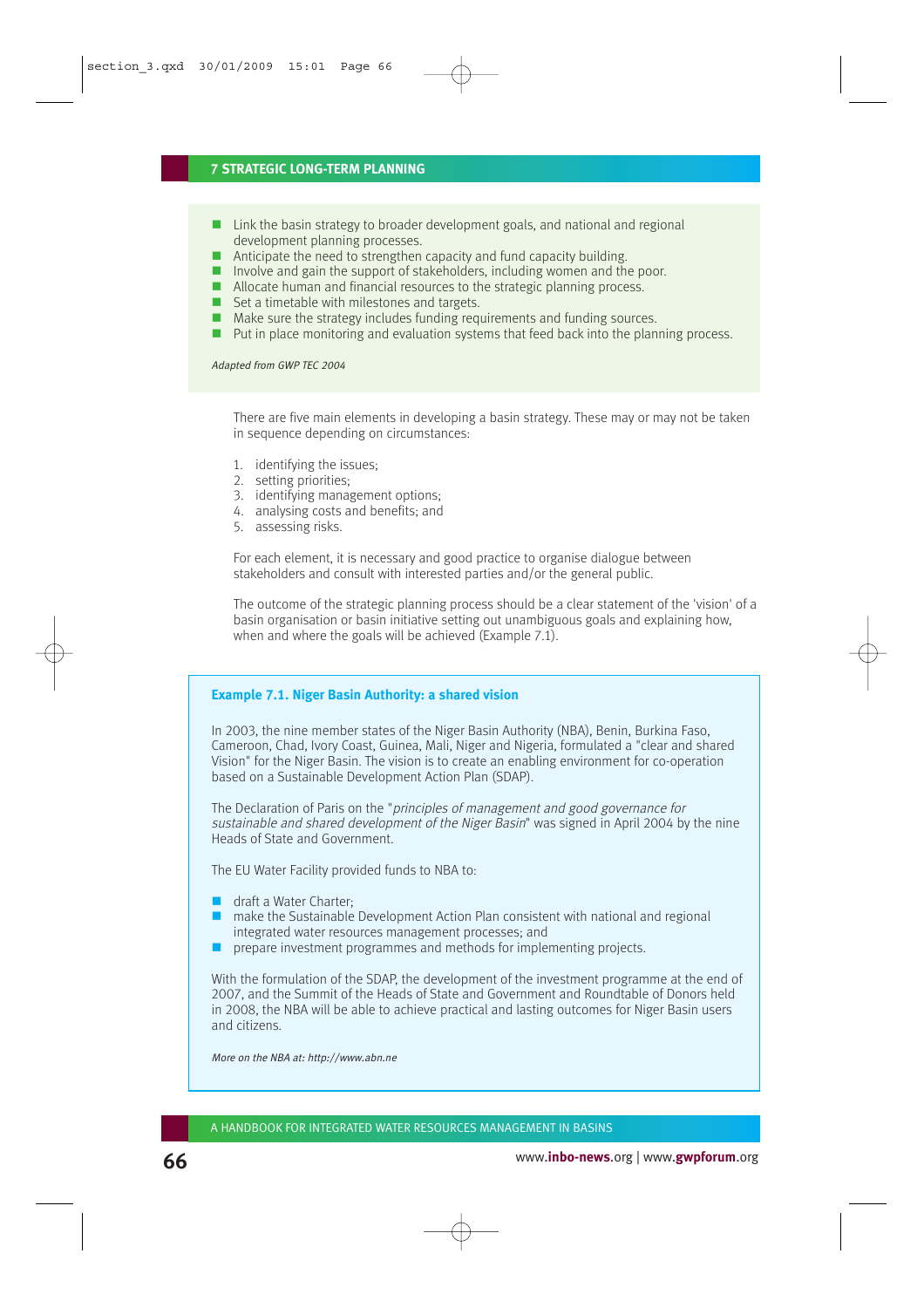The strategy document should preferably take the form of a formally approved official management plan indicating how the initiatives of all stakeholders involved (public and private) will be co-ordinated and specifying the rules and regulations that will be implemented in the basin. The statement should be made easily accessible to all stakeholders in a format that can be understood by all.

# **7.1 Identifying issues**

The first step in developing a strategic plan is to get a clear idea of the water and land resource management issues and ongoing activities in a basin. One useful method for identifying issues is scoping, but other methods, such as initial impact assessment, can also be used. The objective is to gain an overview of the issues, how critical they are, who they affect and the chances of being able to achieve results in the short term. Example 7.2 describes how countries sharing the Aral Sea Basin are working out a basin strategy.

### **Example 7.2. Aral Sea Basin: strategic long-term planning**

During the Soviet period, the Aral Sea Basin was managed as an integrated economic unit. With independence the integrated economic system broke down. As countries began to define their own economic priorities they became acutely aware that their respective goals conflicted. These conflicting goals set the scene for intense competition for water.

In February 1992, Kazakhstan, Kyrgyzstan, Tajikistan, Turkmenistan and Uzbekistan signed an agreement on Co-operation in the Joint Use and Protection of Water Resources of Interstate Significance, recognising that they had a common interest in the Aral Sea and forming an Interstate Commission for Water Co-ordination (ICWC). This subsumed the two existing basin water organisations (Amudarya and Syrdarya). The ICWC formulated the strategy for water developments:

#### Regional approach to ownership and sustainability

- Ensure the stability and the security of the countries of the region.
- **Promote closer regional co-operation within Central Asia.**
- $\blacksquare$  Build upon achievements already made in the countries.
- Make donor assistance conditional upon regional co-operation.
- **Encourage regional political and financial commitment.**
- Allow strong leadership of regional institutions by locals, not donors.

#### Creative approaches to negotiation

- Apply issue-linked strategies, for example, water for energy, water for the environment.
- Offer incentives to constituencies who may lose from co-operation.
- Carry out basic dispute resolution functions: information flow, fair treatment and sustainable processes.
- **Allow local solutions to transboundary activities.**
- **Encourage publication of water management costs as a step towards setting new** financial mechanisms.

#### Network and authority for managing programmes

- Commit to co-ordination and knowledge sharing.
- Make conflict prevention measures integral to programmes and projects.
- Support existing institutions in cross-sectoral activities.
- $\blacksquare$  Encourage co-operation with global knowledge networks.

More information at: http://www.cawater-info.net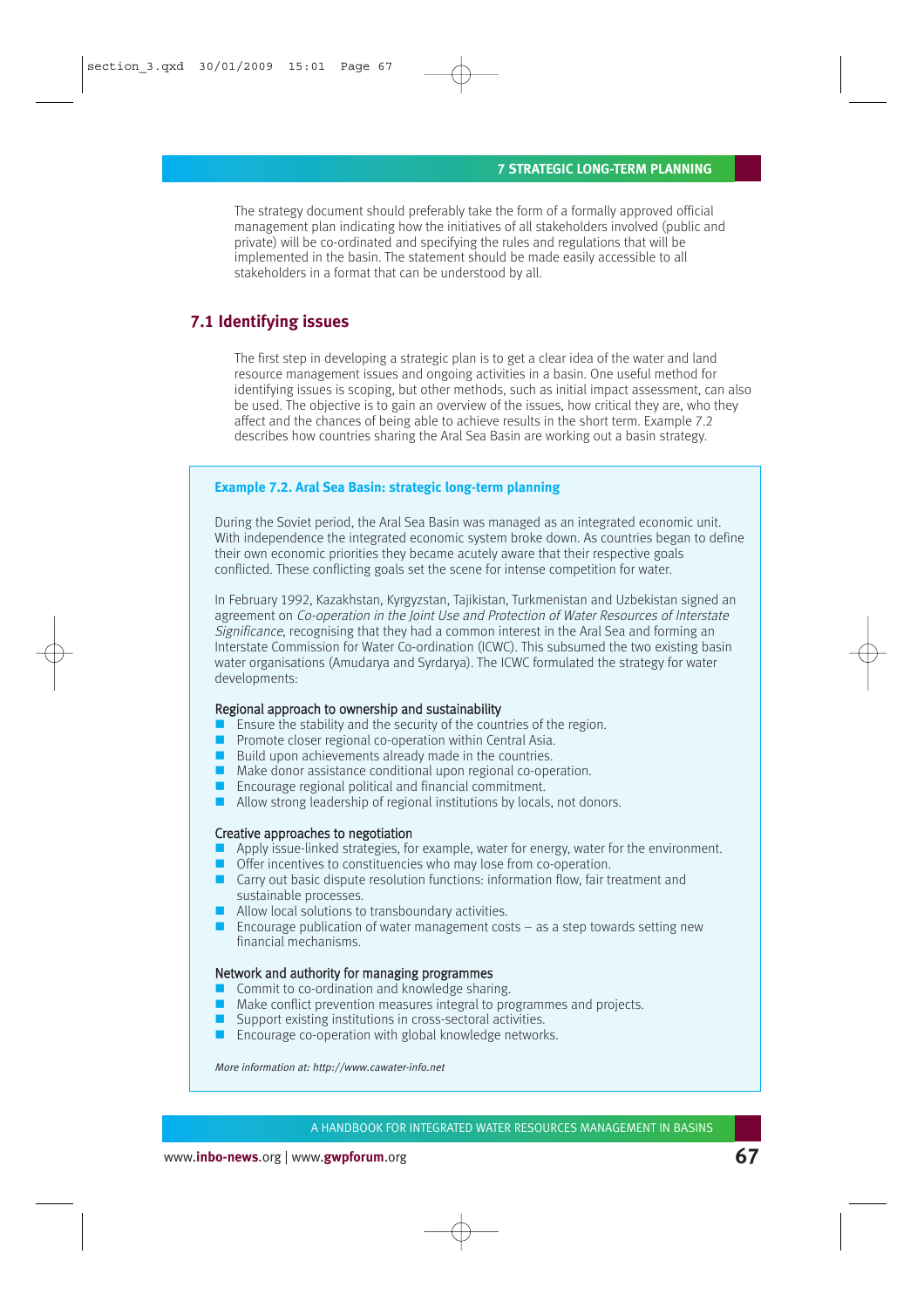#### **7 STRATEGIC LONG-TERM PLANNING**

Scoping is a way of making sure all aspects of an issue are considered. Basin managers can do this in many ways, through stakeholder workshops, surveys, or by asking for reports from different groups, for example. Putting the results of the scoping exercise together will define the scale and extent of the problem, the range of issues to be addressed, the environmental policies and regulations that affect the issue and will probably indicate possible management solutions. Defining problems in this way helps basin managers and stakeholders map out the boundaries of the problem in terms of what is within the power of basin management to change and what is outside their authority. When done upfront, scoping is useful both for making strategic long-term plans and for developing short-term action plans.

The matrix method is another way of assessing and prioritising the importance, scope and the context of water management issues with respect to the overall basin. Derived from the screening and ranking methods used in rapid impact assessments for environmental assessments, it helps in ranking different issues against each other (Box 7.B).

### **Box 7.B. Setting priorities, evaluating and ranking water resources issues**

- $\Box$  Specify and prioritise natural resources management issues clearly and within national planning and development goals.
- Specify how each issue will be addressed in the planning process.
- Check each priority issue against the constraints and opportunities of the basin's hydrology.
- Relate priorities to financial resources.
- Do what is most pressing first!

# **7.2 Setting priorities**

Once the issues have been identified the next step is to set priorities. Often it is better to tackle the more feasible development and resource management problems first, rather than to attempt to resolve more complex problems or address all problems simultaneously. Models and decision-support tools can be helpful in setting priorities (see Section 7.3 Models and decision-support tools below).

Importantly, local priorities must be integrated with regional and national priorities for water management, linking them to overall integrated water resource management strategies and plans.

These priorities will also reflect the financial resources available to address the issues. By picking the 'low hanging fruits' first a basin organisation can quickly achieve substantial gains and credibility with the basin's stakeholders.

# **7.3 Models and decision-support tools**

Advances in computer technology, particularly geographic information systems (GIS) and decision-support systems (DSS), have significantly improved the basis for decision making in river basin management in many countries. These tools are particularly useful for setting priorities and developing management options. However, it is important to recognise that such tools are a means to an end and complement, rather than replace, skilled well-trained managers and consultation processes.

Models and decision-support tools draw on data sets in basin information management systems (see Chapter 9 Basin information systems and monitoring). GIS integrate and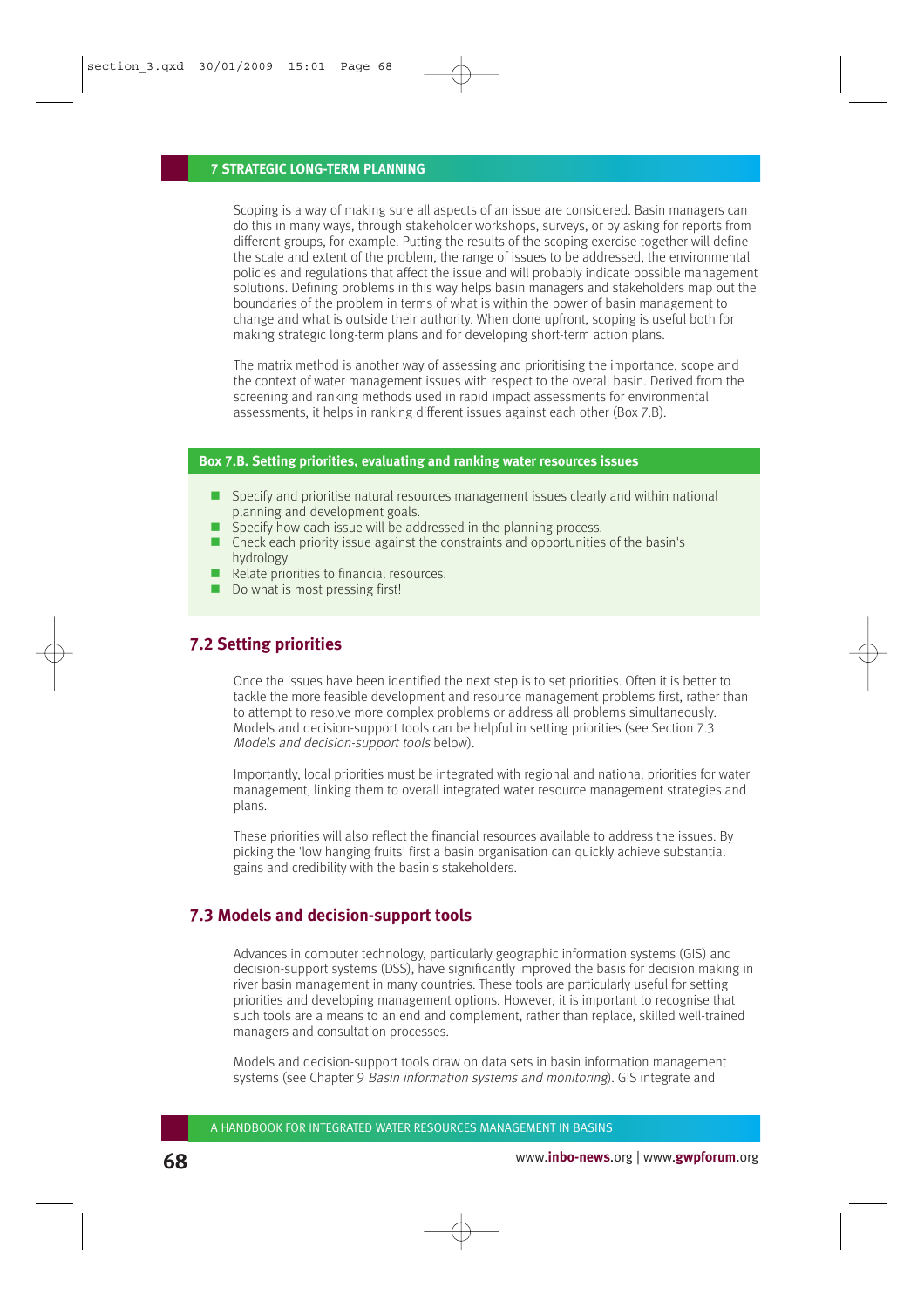analyse data sets, for example ecological and environmental data, and present the results spatially. DSS look at different scenarios and show what happens when parameters are changed. These tools can be used by groups or individuals in offices, workshops or, when they can be accessed on the Internet, even in the home. Another advantage of these tools is that they promote transparency.

### **7.3.1 Geographic information systems**

Geographic information systems are widely used in developed countries to organise geographically-referenced data about the basin – electronic atlases in other words. Most systems allow users to search, for example, by land type, land use, management options, settlement patterns, land ownership or planning zones. Many are user-friendly, available on the Internet and include different kinds of visualisation technologies that display the results of decision-support models.

#### **7.3.2 Decision-support tools**

Decision-support tools are useful in predicting the outcomes of alternative plans and programmes. They are usually, but not necessarily, computerised systems. They assist in dayto-day operational and long-range strategic decision making. Where more complex decision models are required, expert systems can play an important role in predicting outcomes. Expert systems are commonly used for on-going management problems. But, they can also be used to develop different scenarios for policies and management plans, for example for irrigation districts with rising water tables, strategies for tree planting and land-use options for highland river basins.

#### **7.3.3 Models**

Modelling tools are useful for integrating social, economic and biophysical data – usually in a geographic information system – and displaying management options. Groups of users – basin managers, industrialists, farmers, agri-business managers, water user associations, government agency policy makers, local committees, government planners – can interrogate models to see what the impacts of different water management practices would be. Users can often just point-and-click on a map.

Models can illustrate important concepts, for example that aquifers or lakes take a long time to recover from pollution or degradation and that prevention is much more effective than trying to restore them. Models are also useful for indicating solutions. For example, models of water quality management options might show that water quality is more important in some parts of a basin than in others. Based on these models, basin managers might decide that, where water quality is important, people might be more willing to pay for water quality management – or change the way they manage water – than where water quality is not so important.

Optimisation and simulation models are other ways of examining certain problems. Optimisation simplifies problems, for example, by aggregating spatial descriptions of a particular problem. Simulation models can then be used to generate, for example, dynamic scenarios (Example 7.3). Such models are only tools to facilitate, and not to replace, dialogues between decision makers.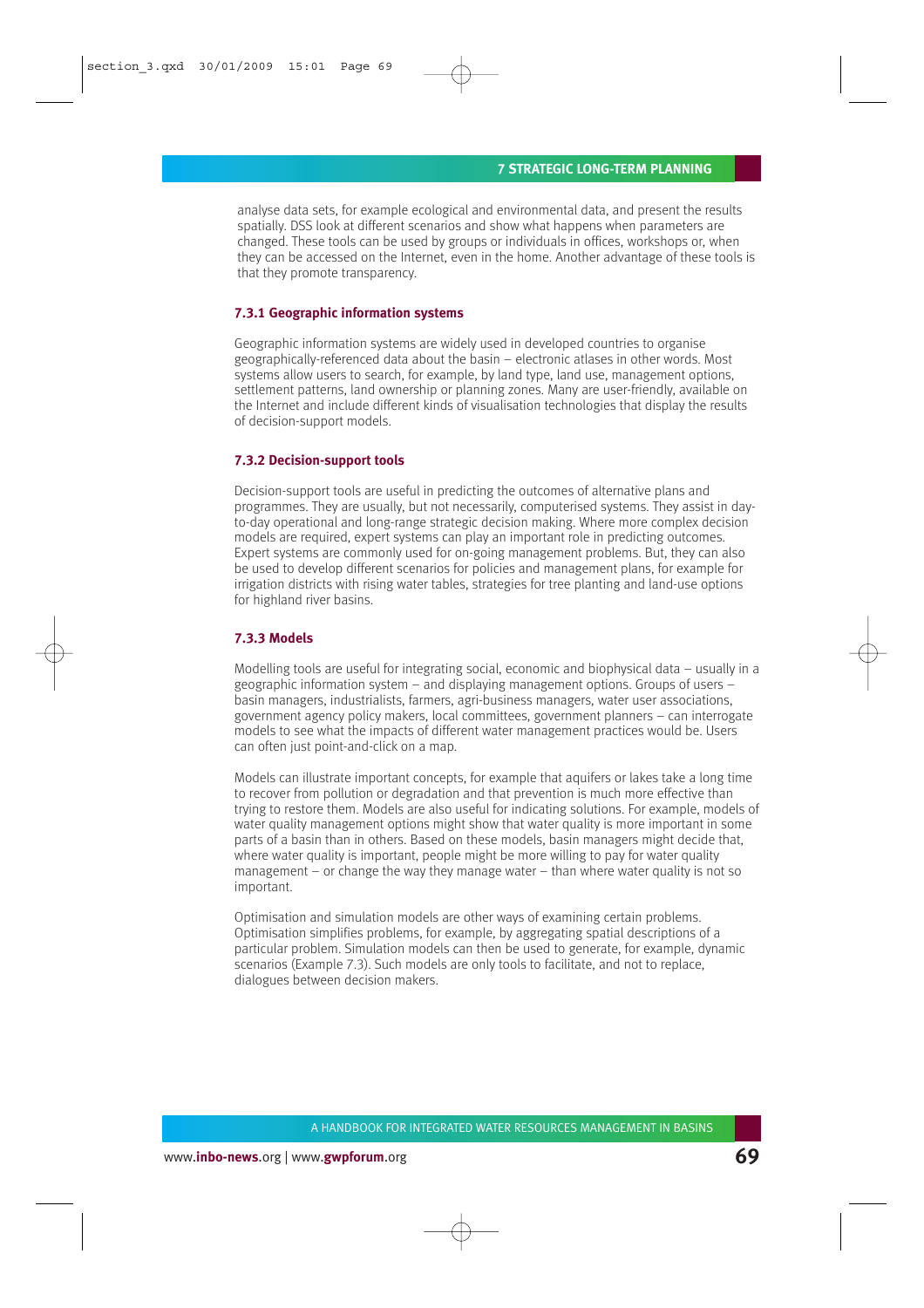### **Example 7.3. Mekong River Commission: models and decision-support tools**

A Decision-Support Framework has been developed by the Mekong River Commission (MRC) as an analytical tool for assessing the magnitude of changes and impacts caused by natural and man-made interventions. This tool helps to build trust among member countries. It shows the behaviour of the river system under a range of interventions. The model can be used for a number of years (hydrological data is available since 1985 in the Lower Mekong Basin) or a single year or season. Simulations enable planners to look at what might happen to a range of socioeconomic and environmental indicators.

The choice of socioeconomic issues that are assessed will depend on how the planners structure their analyses. This in turn depends on the data that is available. Environmental indicators have been identified in relation to the transboundary issues identified by the four basin member states.

More information at: http://www.mrcmekong.org

# **7.4 Identifying management options**

Once priorities for basin management have been agreed, the next step is to determine what management action is necessary to address these priorities. In this step, identifying and targeting action needs to take place at several levels:

- at the **local** level, for specific farms, properties or neighbourhoods, municipalities and industries, tourism areas, or fragile ecosystems, such as site management plans;
- at the sub-basin level, where there are cross-cutting issues which require a broader scale of management, such as storm water management plans, pollution control;
- at the whole basin level, where government and other institutions need to take action, on for example cost-sharing, tax incentives, laws to abate pollution, poverty reduction, building the capacity of water user groups.

At the local level, the best management options will be targeted at farmers, producer organisations, local government planners, provincial government resource managers, extractive industries and manufacturing industries, nature conservation managers and recreation managers. The options need to complement sub-basin management plans and the overall basin management plan. Co-ordination mechanisms, such as national planning legislation, are needed to link bottom-up and top-down action.

Importantly, the strategy should show how basin action plans will be financed (see Chapter 5 Finance). Weighing up costs and benefits is a critical part of developing the basin strategy and deciding on the best options. This also means identifying who will benefit and who will be disadvantaged.

### **7.4.1 Using economic analysis tools**

Once water management options have been identified, the next steps are:

- $\blacksquare$  to select the most cost-efficient set of options regarding selected priorities, that is the set of actions that will address the priorities (objectives) at the lowest cost;
- $\blacksquare$  to assess the costs and benefits of the selected set of options (and how these costs will be divided between different sectors).

To do this, economic analysis tools, such as cost-effectiveness analysis and cost–benefit analysis, can be used.

A HANDBOOK FOR INTEGRATED WATER RESOURCES MANAGEMENT IN BASINS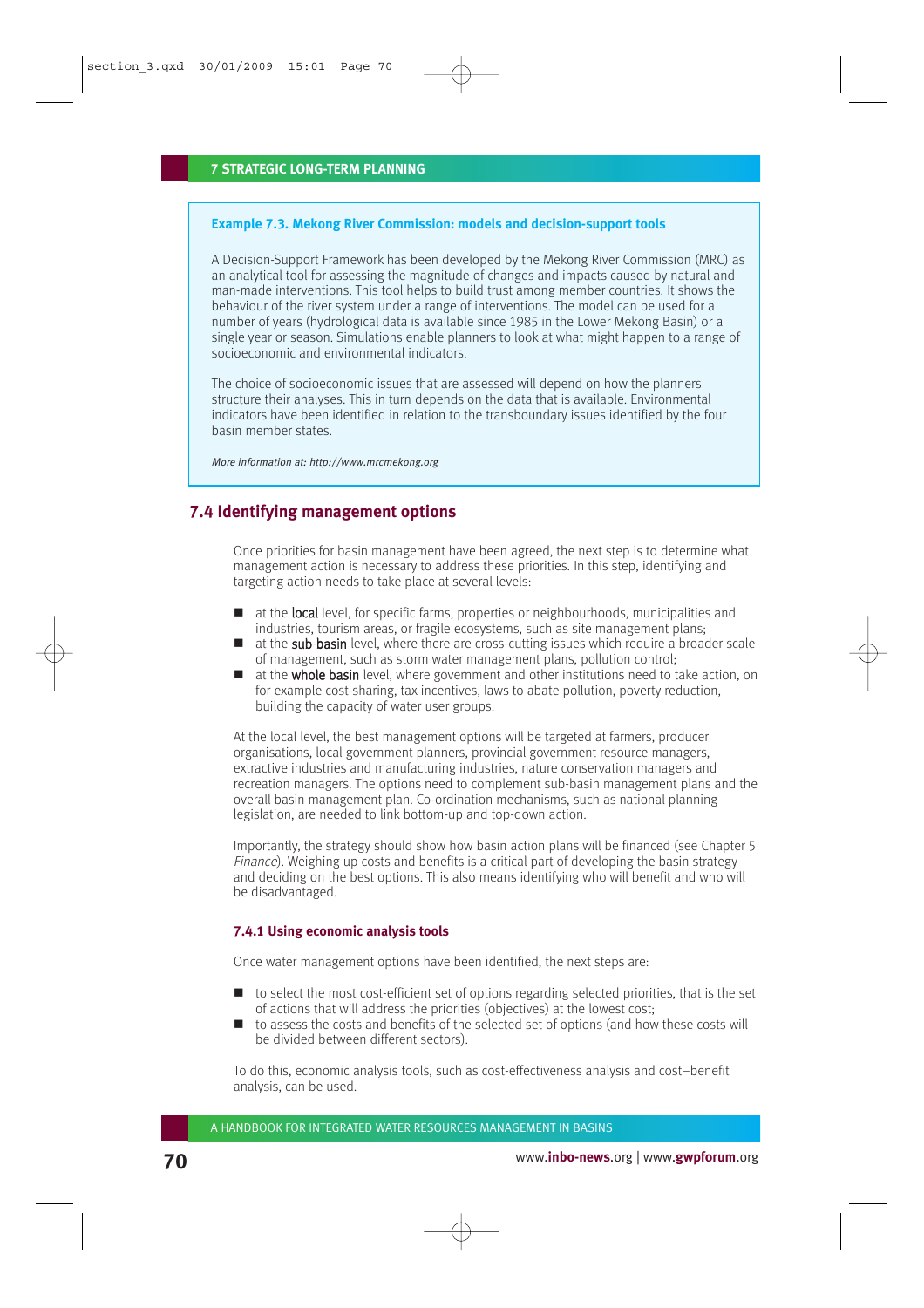#### 7.4.1.1 Tools to analyse cost effectiveness

To achieve the objectives set as priorities, there may be several alternatives (options). Costeffectiveness analysis examines the costs (i.e. investment, operating costs) and benefits of each alternative. This gives basin managers a ranking of the options according to the ratio of cost to effectiveness (Example 7.4).

### **Example 7.4. Malta: analysing the cost effectiveness of ways to protect groundwater**

The Malta Resources Authority (MRA) developed an inventory of measures likely to help protect groundwater through reducing abstractions. The MRA considered a wide range of options (including the reverse osmosis of sea water) and ranked each option according to a cost-effective ratio that compared the cost of implementing the option (capital, operation and administrative costs) with the expected volume saved or created, as shown below. This costeffectiveness analysis helped to decide which measures should be included in the programme to implement the European Water Framework Directive (WFD). The analysis helped the Maltese water authorities to decide on measures with a high potential for saving water versus the development of reverse osmosis (with high and increasing energy costs).

It also generated a strong economic argument that could be put forward in dialogues with water stakeholders and the public consultations required by the European WFD.

### Ratio of cost to volume of water expected to be saved

| Distribute water saving devices to households:             |
|------------------------------------------------------------|
| Develop water saving practices for the agriculture sector. |
| Abstraction taxes for industry:                            |
| Abstraction taxes for households:                          |
| Abstraction taxes for agriculture:                         |
| Increase rainwater harvesting livestock farms:             |
| Increase rainwater harvesting in industry.                 |
| Increase rainwater harvesting for 3 star hotels:           |
|                                                            |

 $-2.50$  MTL/m<sup>3</sup>  $+ 0.01$  MTL/m<sup>3</sup>  $+$  0.10 MTL/mv  $+$  2.50 MTL/m<sup>3</sup>  $+ 4.80$  MTL/m<sup>3</sup>  $+ 5.00$  MTL/m<sup>3</sup>  $+ 6.50$  MTL/m<sup>3</sup>  $+22.00$  MTL/m<sup>3</sup>

MTL: Maltese Lira, approx.  $\text{\textsterling}2.3$ More information at: http://www.mra.org.mt

#### 7.4.1.2 Sharing costs and benefits

Benefit sharing focuses on the value derived from water use and ecosystems. It takes into account water quality and risks, rather than the more contentious and less useful allocation of specific amounts of water to different parties (Box 7.C).

### **Box 7.C. Guidelines for sharing costs and benefits**

- Quantify the benefits and costs of water management.
- **Address equity.**
- $\blacksquare$  Link the size of water allocations to the benefits derived.
- Work out multiple benefits step-by-step before making agreements on water sharing and who pays.
- Define benefit shares initially at a sub-basin level then aggregate them up to the whole basin (including across international borders).
- Use a third party to promote sharing arrangements, such as funding agencies (World Bank) or environmental organisations.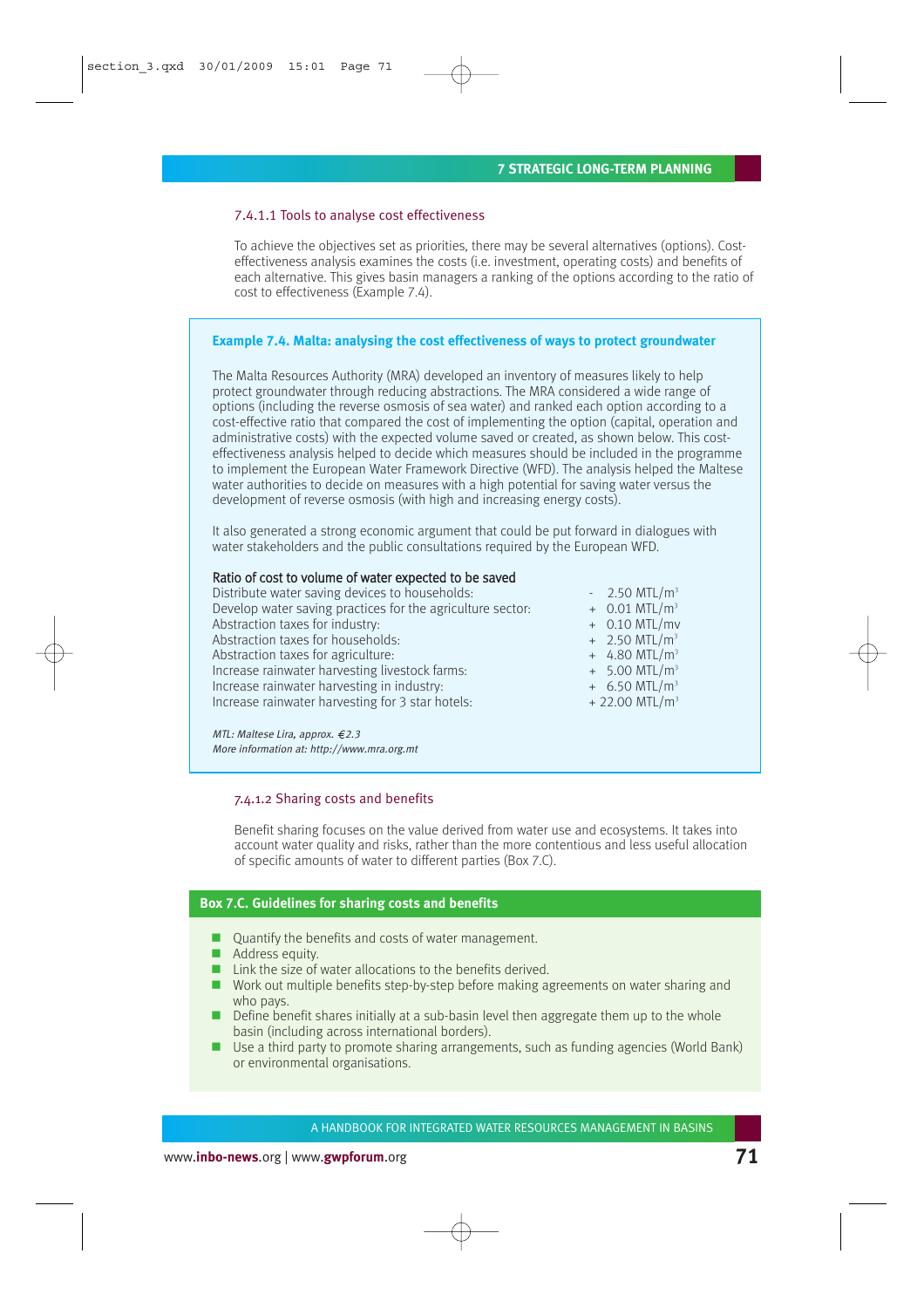- Recognise the link between water policies and transboundary water issues.
- Monitor, evaluate and report to all riparian parties to promote learning and build consensus.

Source: Qaddumi 2008

Benefit sharing in the Senegal Basin is an example of how the costs and benefits of major water infrastructure projects can be shared (Example 7.5). The concept of value derived from water use is applicable in a wide range of economic, social, political and environmental uses, between recreation or biodiversity and commercial fishing for example.

#### **Example 7.5. Organisation for the Development of the Senegal River: benefit sharing**

The Organisation for the Development of the Senegal River (OMVS) has had strong political support for more than thirty years at the highest level (the supreme governing body of the organisation is the Conference of Heads of State and Government). This political support is based on a benefit sharing system between riparian states and the implementation of concrete activities in favour of regional development.

Two major hydraulic infrastructure projects (the Manantali dam in Mali and the Diama dam on the Senegal-Mauritania border) and an energy distribution network will stimulate regional development.

In the early 1980s the OMVS received loans and grants from various funding agencies to finance this major infrastructure programme. The contribution it would make to irrigation, energy production and navigation was calculated as well as the overall benefits to each member country.

| <b>Benefit</b>                                | Mali              | Mauritania        | Senegal          |
|-----------------------------------------------|-------------------|-------------------|------------------|
| Irrigation<br>Energy production<br>Navigation | 11%<br>52%<br>82% | 31%<br>15%<br>12% | 58%<br>33%<br>6% |
| Overall                                       | 35%               | 23%               | 42%              |

The debt repayment is shared pro rata among the three countries according to the benefits that will accrue to each.

More information at: http://www.omvs.org

# **7.5 Assessing risks**

One of the key issues in developing long-term basin management strategic plans is to assess risks, such as those posed by floods, droughts or other natural disasters, and to devise measures to alleviate these risks. For example, it is becoming increasingly important to plan for the risks posed by changes in climate (Box 7.D).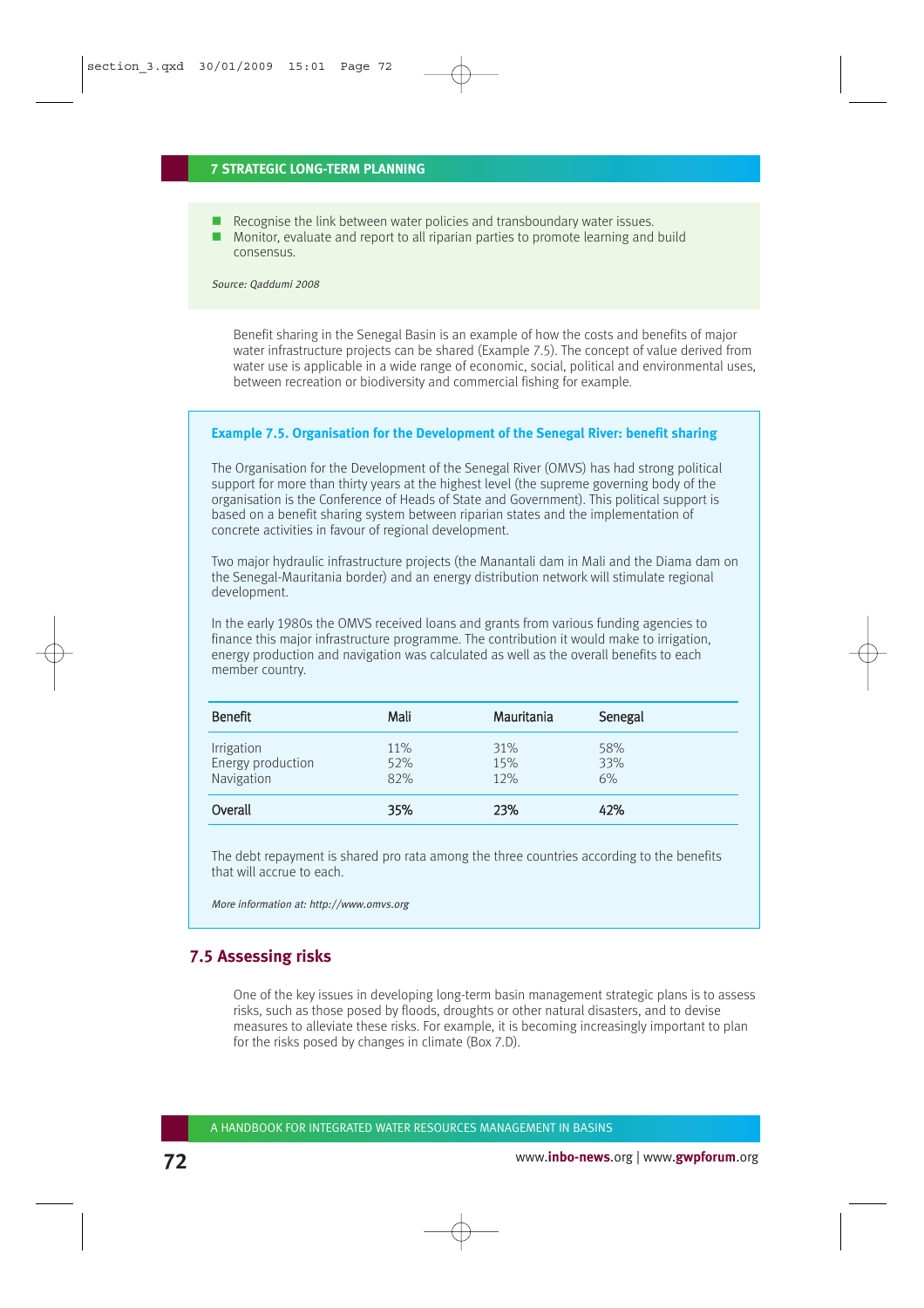#### **Box 7.D. Assessing the risks posed by climate change**

- Develop water footprints under different climate change scenarios.
- Develop procedures to rapidly update water management strategies and plans with the latest hydrological data and changes in water use, and present these as water footprint scenarios.
- Use risk assessment to evaluate water resources management options under different climate change scenarios.

Because more and more data is becoming available and models of climate change are constantly being updated, basin organisations need to make sure that their strategic plans are not set in stone, but can take this new information on board and 'auto-adapt'. Planning systems need to be set up so that new data and information can be fed in immediately as it becomes available. In this way, basin management strategies can be rapidly adapted to new predictions. There are usually no simple technical fixes for some of the scenarios and basin managers will usually need to mix hard and soft strategies in their plans to minimise these risks (Box 7.E).

### **Box 7.E. Strategies to minimise risk**

Hard strategies – infrastructure and technology:

- **thaditional water storage systems;**
- **flood proofing:**
- storage management;
- $\blacksquare$  early warning systems;
- $\blacksquare$  integrated water systems and supply security;
- **WATER WATER THE VALUE AND MATER**

Soft strategies – institutions, technologies and management systems:

- demand management:
- $\blacksquare$  efficient technologies:
- $\blacksquare$  establishing a culture of conservation;
- **n** managing water scarcity through trade;
- integrated flood management;
- $\blacksquare$  land use planning:
- **E** education and communications.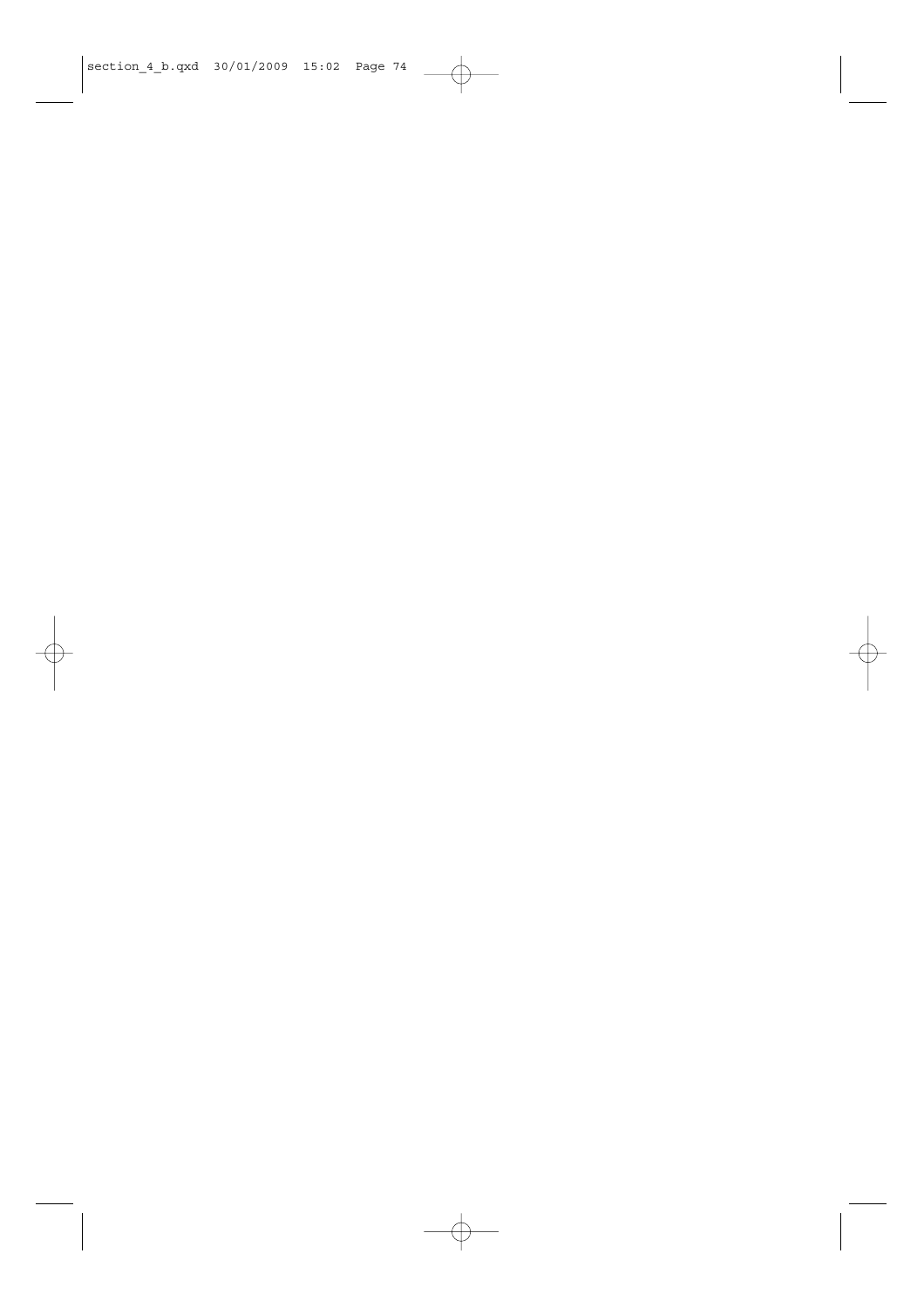# **8 Basin action plans**

### **KEY POINTS**

The basin action plan:

- Sets out the goals, objectives and actions to be taken in the short term (3 to 6 years) to implement the long-term strategy.
- Details the resources needed to implement the plan and the sources of financing.
- Spells out how actions will be co-ordinated.
- States how regulations will be enforced under current legislation.
- Specifies cost-sharing arrangements.
- $\blacksquare$  Spells out how management outcomes will be reported to stakeholders.

One of the critical tasks in basin management is to develop (and then implement) the basin action plan. This involves setting up procedures to identify options for water resources management and decide which options to use, and then implementing those options. It also involves 'adaptive learning' or making sure that, as the plan is implemented, the lessons learned are fed back into the planning process (see Section 2.2 Basin management as an iterative process, Box 2.A The learning-by-doing management cycle of planning and implementation). All this must be done with the participation of the basin's water stakeholders.

This Chapter outlines procedures for developing a basin action plan and harnessing ownership through involvement of stakeholders. Chapter 9 Basin information systems and monitoring should be read in conjunction with this Chapter as it discusses the role of information in formulating and implementing basin action plans.

## **8.1 Developing basin action plans**

The basin action plan sets out the goals, objectives and programmes for managing water resources for a specific period, usually between three and six years. This plan is brokered by decision makers in the basin – government agencies, local authorities, municipalities, private firms, farmers, individuals and community organisations – and 'signed off' by the basin organisation. The agreed plan will specify responsibilities for action, how costs will be shared, lines of accountability and channels for exchanging and distributing information. The plan will most likely contain a mix of infrastructure, maintenance and non-structural tasks such as changes to laws and procedures, regulations, pricing, institutional development, training and other 'soft' interventions – it is not a wish list of projects.

The action plan is the basin organisation's blueprint for water management across the basin (Box 8.A). The GWP Toolbox provides useful principles for developing a basin management plan. The plan should clearly identify who does what but it is important to understand that the basin organisation itself will not undertake all the tasks in the plan (see Section 4.1 Roles of basin organisations). The role of the basin organisation is to co-ordinate the various tasks carried out by others. For example, a plan to reduce pollution in a basin might require a combination of actions by local councils, waste disposal industries, farmers, local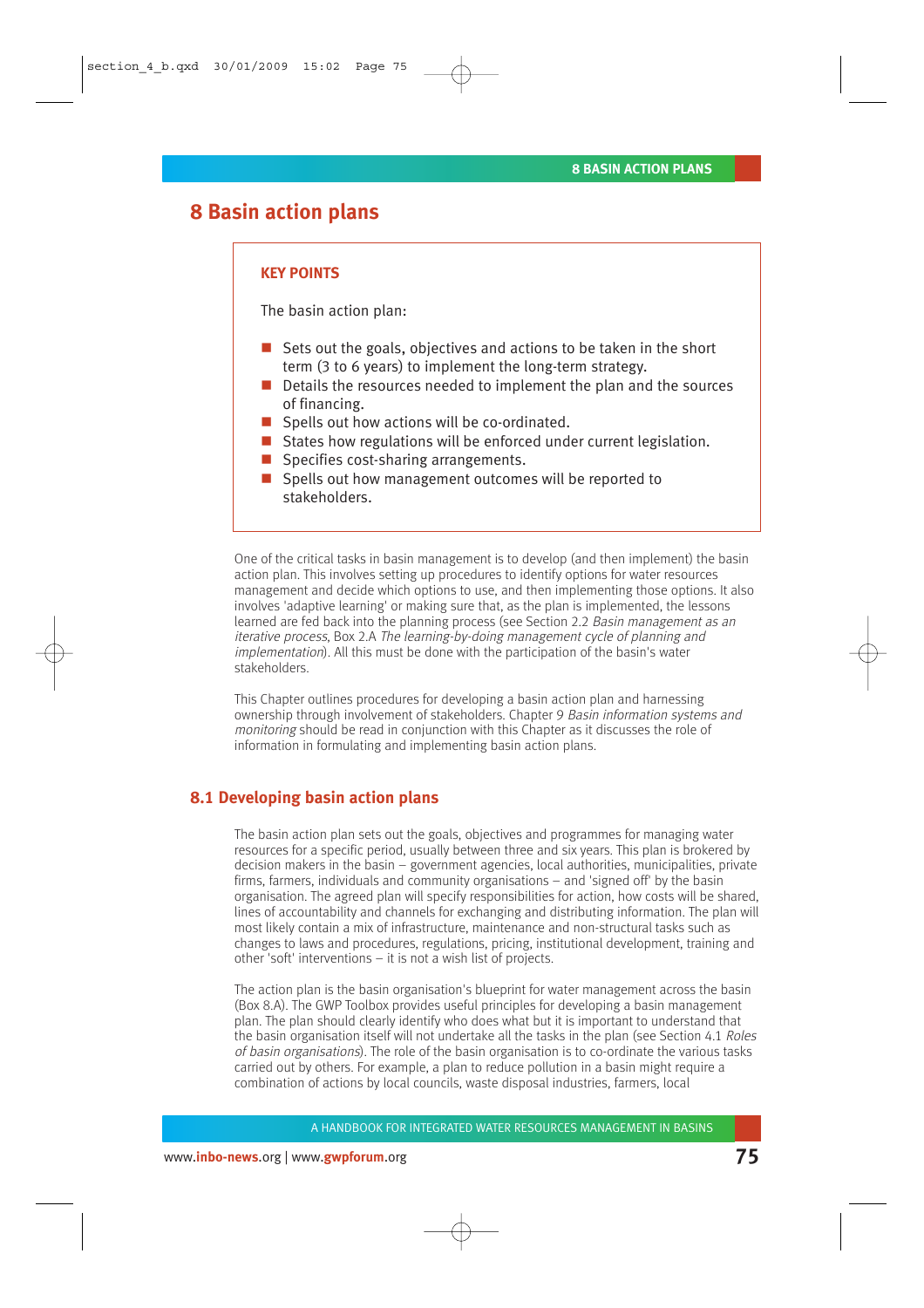#### **8 BASIN ACTION PLANS**

government planners, government resource managers, extractive and manufacturing industries, nature conservation managers and recreation managers. In this case, the task of the basin organisation would be to co-ordinate action and get agreement on who will be responsible for doing what, and where and when they will do it.

#### **Box 8.A. Design principles and main components of a basin management plan**

#### Design principles

- Define the boundaries of the basin (river basins or sub-basins, aquifers, lake basins; national or transboundary).
- Establish operational rules which reflect the technical and biophysical characteristics of water ecosystems.
- Ensure collective-choice arrangements that engage village and district stakeholders as well as neutral government water policy people in decision making.
- **Monitor the outcomes of planning and policies through water audits.**
- **Employ graduated sanctions.**
- Build in conflict resolution mechanisms.
- Develop clearly defined property rights.
- Separate the role of water provider from that of the regulator, to avoid conflicts.
- Develop both demand management and supply management options, and encourage water-use efficiency through non-regulatory and regulatory mechanisms, particularly to increase efficiency in irrigated and dryland areas.

#### Main components of an action plan

- $\Box$  Description of the state of basin natural resources, trends, and how changes will be monitored.
- **Inventories of land use, ecosystems, current water availability and demands, pollution** sources.
- Assessments of aquatic and terrestrial ecosystem needs, vulnerability to floods, droughts or extreme meteorological events, implications of changing land use.
- Analyses of *stakeholders*, stakeholder needs and mechanisms for participation.
- $\blacksquare$  Analyses of *priority* issues.
- Basin and sub-basin goals, both short- and long-term.
- $\blacksquare$  Water allocation and water quality objectives.
- **Benefit shares.**
- Water-related development *scenarios*, assessments of future water demand, risk assessments.
- Strategy, measures and action *plans* for the achievement of goals, including sub-basin management plans and implementation guidelines.
- **Financing arrangements for water use and management, including details of cost-sharing** programmes for projects and other actions.
- Responsibilities and schedules for implementation.
- Details of the *monitoring* programme.
- **Appendices describing particular basin management issues, areas and management** techniques, and specific studies such as of areas of environmental significance.

The basin management plan should be developed in such a way that it cannot be put on the shelf and ignored. To ensure this doesn't happen a reporting and accounting system should be built into the plan. For example, national and transboundary basin management plans should stipulate what should be reported to national governments and how often these reports will be made. The basin organisation should also be audited by an independent authority. The audit should examine the outcomes of the basin management plan and, if warranted, recommend changes to improve outcomes in the future.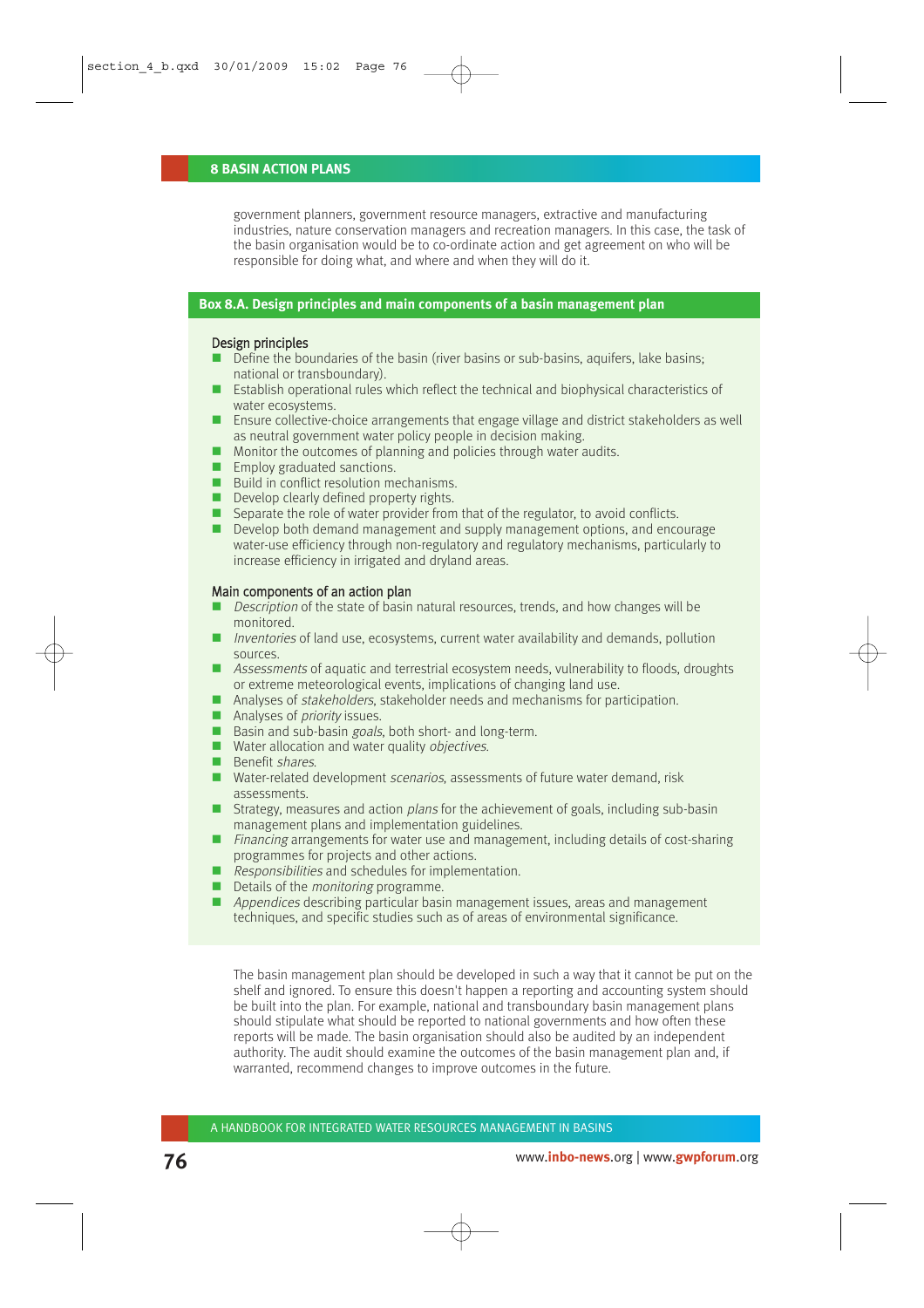A practical way of making basin management plans dynamic documents is to ensure they are updated as new information emerges (audits, new scientific discoveries, stakeholder inputs) so that they respond to changing circumstances. A basin management plan must be a living document which managers use, update and adapt as they put the plan into practice. For the plan to be successful, stakeholders and the general public must become involved. Lessons learned as projects and programmes get underway must be fed back into the plan so that successes can be repeated and mistakes avoided.

Example 8.1 describes a basin action plan to restore water courses in the highly developed Ruhr basin. The GWP Toolbox has many examples of other basin action plans: the Mountain-River-Lake integrated development programme, Jianxi, China (#118), the Tsurumi River Basin Water Master Plan, Japan (#302), the River Basin Plan for Midden-Holland, the Netherlands (#165) and the Danube River Basin (#219). The European Water Framework Directive Common Implementation Strategy also provides guidance documents for developing basin action plans. These are available on the Water Information System for Europe website<sup>6</sup>.

#### **Example 8.1. Ruhr: a basin action plan to restore water courses**

The basin action plan of a fully developed river basin, such as the Ruhr basin, wilI be fundamentally different from the basin action plan for a basin that is just starting to develop or is less developed.

The Ruhr Association Water Quality division manages 77 wastewater treatment plants, 540 storm water storage facilities, 5 reservoirs, 107 pumping stations and 3 hydropower plants. The Water Quantity division manages 8 dams and reservoirs with an overall storage capacity of  $464$  million m<sup>3</sup>, 7 re-pumping stations and 13 hydropower plants. No major new infrastructure needs to be built. The action plan is, therefore, oriented towards operation, preventive maintenance and repair, and restoring water courses to their natural condition.

The action plan for repairing the negative effects of existing infrastructure and restoring water courses means taking measures to allow fish to migrate. This means dealing with about 1,200 structures that prevent fish migration, such as dams, weirs and sills, along 1,870 km of the basin's watercourses.

The plan for the next 5 to 10 years concentrates on clearing migration routes along the main river and its larger tributaries, as well as in smaller watercourses in certain sub-basins, to allow fish to bypass weirs and sills. An example of a specific project in the plan is the construction of a fish pass to bypass a hydropower plant at the Harkortsee reservoir near Dortmund.

More information at: http://www.ruhrverband.de/ruhrverband\_en/html/index.html

#### **8.1.1 Co-ordinate action**

To implement the basin plan, a basin organisation must co-ordinate the actions of many parties with different roles and responsibilities. Take irrigation for example: for irrigation water to get to the farmer, the actions of the reservoir manager, the water distribution manager, the farmers themselves and perhaps the environmental regulator, if there is one, need to be co-ordinated. But the responsibilities for these actions often lie with different government departments or, especially in developing countries, even outside government jurisdiction. Frequently, the links in the 'action' chain may not communicate with each other. In large basins, some links in the chain may not even be aware of the existence of the others, let alone co-ordinate with them. What happens then is that agencies develop discrete local solutions that do not take into account impacts and improvements across the basin. To avoid

6 http://water.europa.eu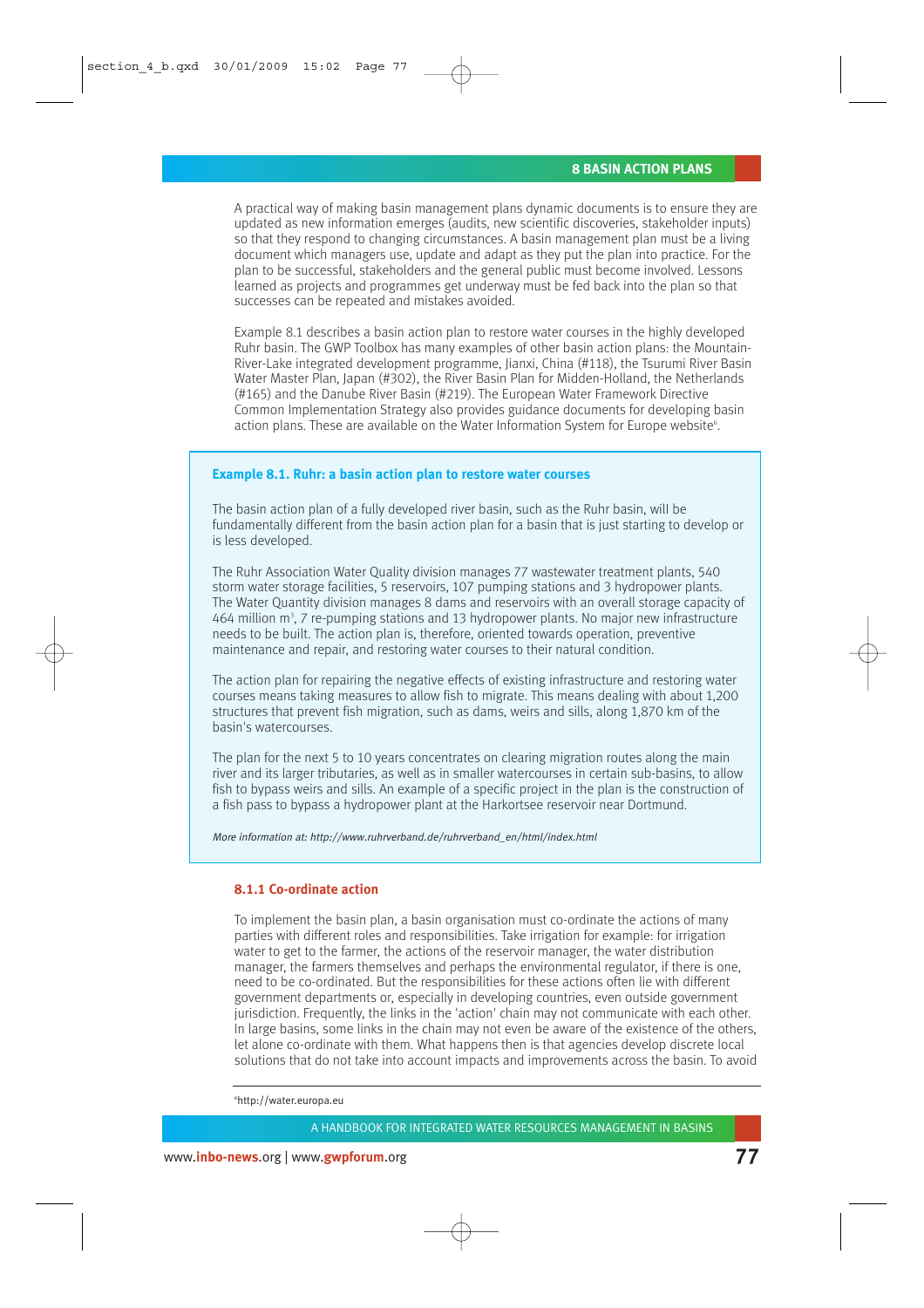#### **8 BASIN ACTION PLANS**

this fragmentation, basin managers need to build co-ordination into the basin plan (Box 8.B). They also need to ensure that the people assigned to carry out tasks have the capacity to work in teams, and plan across sectors and disciplines. This may mean working to strengthen skills and capabilities (Example 8.2).

Where basin councils or committees exist they can play a strategic role in co-ordinating basin action plans. This role is stronger where such councils or committees have been set up by law.

#### **Box 8.B. Guidelines for co-ordinating basin management**

- Encourage a 'learn by doing' approach and create ways of learning from past experiences.
- Establish 'rules' for co-ordination (who is involved), whether it is binding or permissive (what can be done) and the basis for involvement (law, policy, informal agreement).
- $\blacksquare$  Establish integrated action across all natural resource issues in the basin.
- Ensure basin-wide planning procedures balance all user needs, enhance water quality, provide protection from water related hazards, ensure agreement on commitments within the basin, and monitor agreements.

## **Example 8.2. Mancomunidad de la Cuenca del Río Jubones, Ecuador: a co-ordination agency in the Jubones basin**

The Mancomunidad de la Cuenca del Río Jubones is a basin agency, created by local governments, provinces and municipalities, to co-ordinate and manage the water resources of the Jubones basin. The agency aims to evolve and take on more activities. These include identifying common development strategies for the basin with an emphasis on integrated water resources management and aligning provincial and municipal development plans with basin plans. The agency encourages community management of natural resources, the protection of water sources and ensuring food security.

A key task of the basin agency is to educate and train municipal staff and members of Subbasin Committees in development and water basin management. The agency will also introduce environmental education in schools, again with the emphasis on an integrated approach.

The measures to boost information and knowledge will strengthen the capacity of municipal staff in municipalities that are members of the Mancomunidad to make decisions about environmental protection and develop appropriate measures.

#### More information at: http://www.cuencadeljubones.gov.ec

Many basin managers struggle to find the best way to co-ordinate the actions of government agencies and other stakeholders. Box 8.C gives examples of some useful co-ordination tools. Basin managers need to select those that they believe will get political and administrative support and can be readily used. A good route is to try what appears to be a viable option and evaluate its effectiveness through trial and error. But basin managers can also learn from experiences in other basin organisations. Twinning arrangements between similar basin organisations encourage learning and sharing of what works and what doesn't (Example 8.3).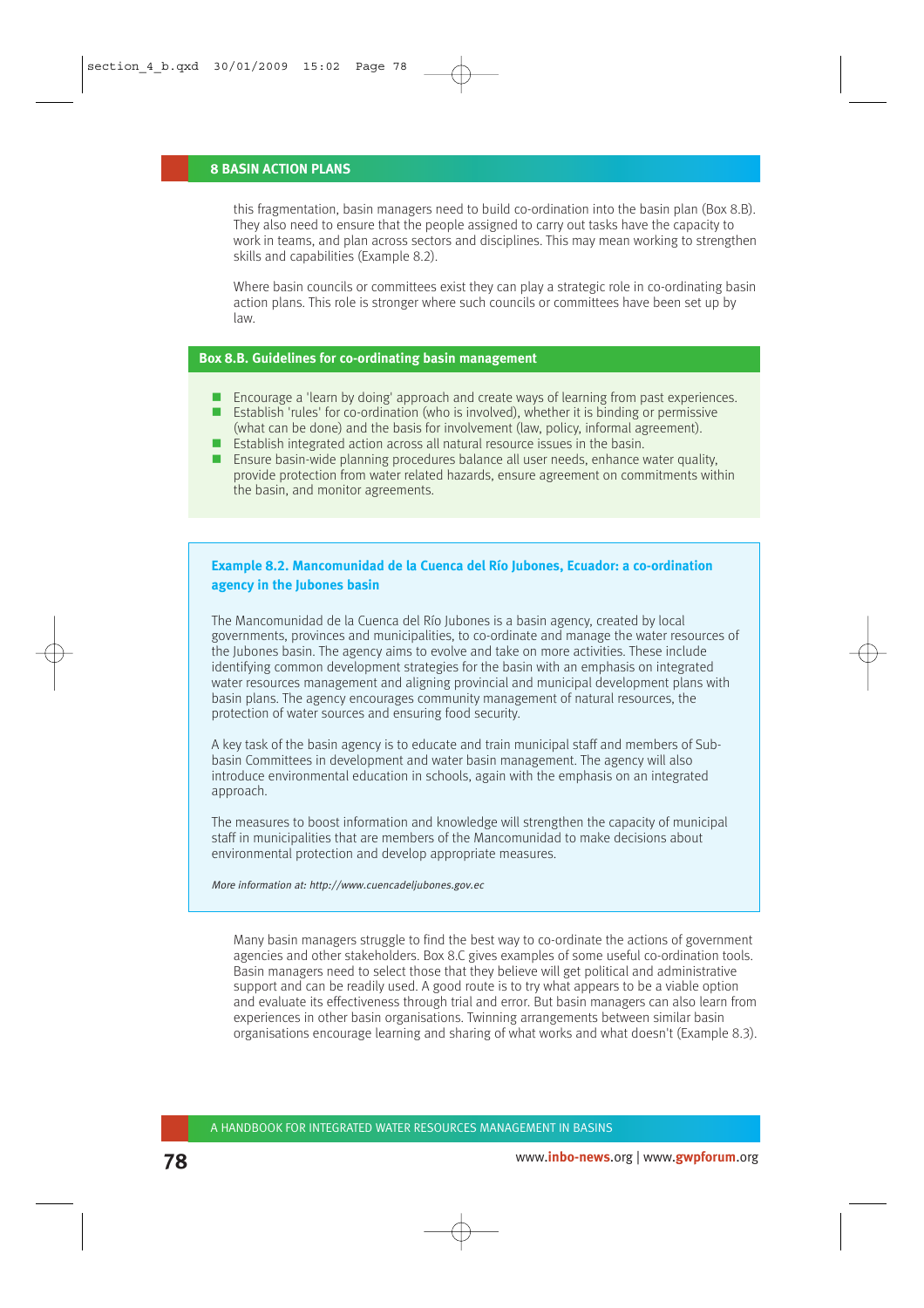### **Box 8.C. Co-ordination tools for basin organisations**

| Tools for joint planning and management                                                                                                                                                                                                                                                                                                                                                     | Tools for resolving conflict                                                                                                                                                                                                                                                                                                                                                                          | <b>Tools for communicating</b>                                                                                                                                                                                                                                                                   |
|---------------------------------------------------------------------------------------------------------------------------------------------------------------------------------------------------------------------------------------------------------------------------------------------------------------------------------------------------------------------------------------------|-------------------------------------------------------------------------------------------------------------------------------------------------------------------------------------------------------------------------------------------------------------------------------------------------------------------------------------------------------------------------------------------------------|--------------------------------------------------------------------------------------------------------------------------------------------------------------------------------------------------------------------------------------------------------------------------------------------------|
| Joint forecasting or scenarios.<br>Joint models or jointly used<br>geographic information<br>systems.<br>Co-location of personnel or<br>creation of common<br>jurisdictional boundaries.<br>Joint review of plans or<br>environmental impact<br>statements.<br>Formal review of clearance<br>procedures.<br>Supervisory oversight.<br>Joint budgeting process.<br>Co-ordination committees. | Additional research or analysis.<br>Interpersonal or inter-group<br>communication.<br>Appeal to higher authority,<br>outside party, third party<br>(facilitation, mediation).<br>Special meetings of committees<br>or other groups such as Basin<br>Councils or Committees.<br>Negotiation/bargaining within<br>the group.<br>Community advisory<br>committees.<br>Transboundary water<br>agreements. | Information and data sharing<br>procedures.<br>Common database or data<br>gathering.<br>Regular communication<br>(newsletters, e-mail).<br>Scheduled meetings.<br>Intranet for joint development<br>of plans, papers.<br>Informal communication, social<br>occasions, word of mouth<br>networks. |
| Joint staffing or joint staff work<br>groups.<br>Joint reviews of permits or<br>common standards for review.<br>Joint planning process<br>(including environmental<br>impact assessments).<br>Cost-sharing arrangements for<br>financing basin management<br>works.<br>Joint plans of action (projects,<br>programmes, policies).                                                           | Village meetings and tribal<br>customary law.                                                                                                                                                                                                                                                                                                                                                         |                                                                                                                                                                                                                                                                                                  |

Source: Hooper 2005, p.52, adapted from Margerum and Born 2000, Margerum and Whitall 2004

## **Example 8.3. The TwinBasin<sup>xn</sup> project: Congo-Amazon twinning agreement**

The TwinBasin<sup>xn</sup> project brings together the two largest river basins in the world, the Amazon Basin and the Congo Basin, to share their experiences under a twinning arrangement. The water resources of each basin are shared by several countries. Each basin has an established inter-governmental organisation responsible for promoting integrated water resources management.

The International Commission for the Congo-Oubangui-Sangha Basin (CICOS) was recently created by four riparian countries to manage a basin which has not been studied or managed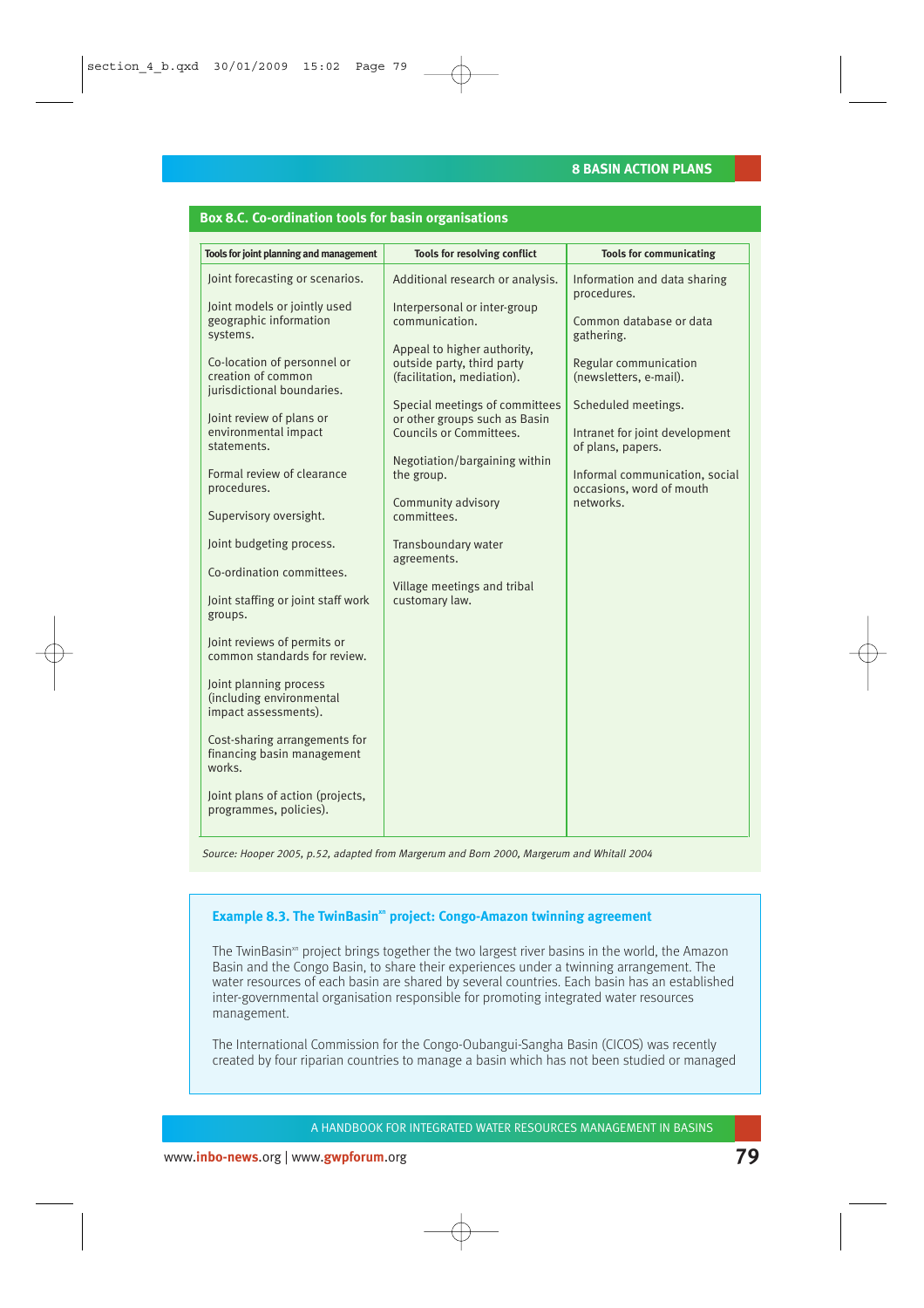for the last forty years. The Amazon Co-operation Treaty Organisation (OTCA) on the other hand was established by the eight Amazonian countries to promote the sustainable development of the basin, following establishment of the Amazon Co-operation Treaty in 1978. Both CICOS and OTCA are working towards regional integration.

The politicians of the countries in these two basins are aware of the importance of reconciling conservation and use of natural resources with development objectives. The two organisations are aware of the threats of human interventions on fragile ecosystems and how these could adversely affect renewable water resources and the poor in the two basins.

Through the TwinBasin<sup>xn</sup> project, supported by the European Commission and coordinated by INBO and IOWater, OTCA and CICOS are jointly addressing the institutional, technical, economic, financial and social issues related to the use, management and protection of water resources. Institutional organisation, monitoring, sharing water resources between various uses, planning, mechanisms for users' participation, prevention and mitigation of extreme events, public awareness and ecotourism are all covered under the twinning arrangement.

More information at: http://www.twinbasin.org

#### **8.1.2 Co-ordinate at grass roots**

In many countries, both in developing and developed economies, there is both formal and informal jurisdiction over the water sector. In the informal sector, the way forward may be to start at the grass roots, for example by getting stakeholders together to seek solutions and agree on 'rules' for water resources management (Example 8.4). These rules, or ways of doing business, don't have to be laws but can be community practices or other accepted norms. In countries where local and regional planning capacity is well-developed, local planning laws may be the way to co-ordinate local, sub-basin water management.

#### **Example 8.4. Lagartero river basin, Chiapas, Mexico: social participation**

The Lagartero sub-basin lies on the coastal plain of Chiapas State, Mexico. Social participation in the integrated basin management programme involved dialogues, community-based workshops with water users, and governmental and non-governmental institutions to seek solutions for sustainable management and development of the basin's natural resources and reduce threats to water availability.

To formalise participation the Lagartero River Basin Committee was created in 2003 with support from the National Water Commission (CONAGUA). The Basin Committee is an auxiliary body of the Chiapas Coast Basin Council, created under the Mexican National Water Law. Social participation facilitated the co-ordination of activities. The participative planning process developed nine plans for the Conservation of micro-valleys, an Ecological Plan for the Region and a Citizens' Action Plan for Natural Disasters.

More information at: http://www.conagua.gob.mx

#### **8.1.3 Use decision-support tools**

In developing an action plan various tools can be used to evaluate options. This is discussed further in Section 7.3 Models and decision-support tools.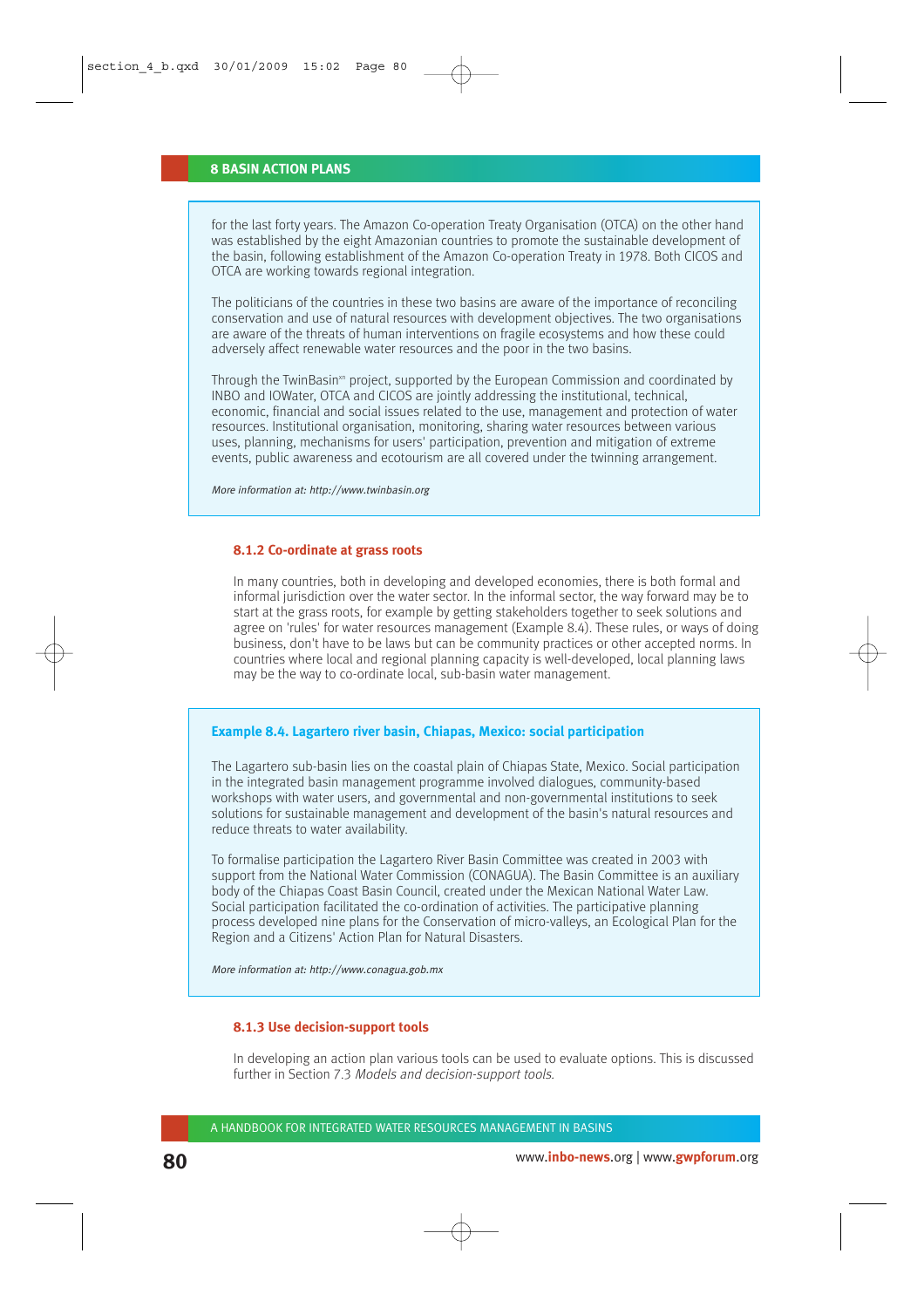#### **8.1.4 Finance implementation of the plan**

Financing a basin action plan is critical to its implementation and long-term sustainability. The plan should be fully costed and the financing strategy should identify sources of finance (see Section 5.2 Sources of revenues). Annual work plans and budgets should also be developed to accompany the plan so that implementation begins immediately after the plan is approved.

## **8.2 Implementing basin action plans**

#### **8.2.1 Share information**

Water is everybody's business. It's vital that information about the basin management plan and how it is being implemented is shared with stakeholders. In countries with good access to the Internet, websites (see Section 10.3.1 Websites) linked to the basin information system allow stakeholders to keep up to date on successes and failures as and when they wish. These kinds of systems not only encourage a two-way flow of information, but also expand the array and formats of information in the basin information bank. For example, resource managers, as well as uploading conventional reports, can post video or audio anecdotes. Often, users can access detailed data and information on trends and the results of environmental audits just by clicking on interactive maps. In most countries access to the Internet is very limited and more traditional techniques have to be used. In many rural areas, or where there is a high level of illiteracy, radio and local meetings are important sources of information and these should be used by basin organisations to share information and inform the public.

#### **8.2.2 Get feedback**

In implementing plans it is important to provide a feedback loop to ensure lessons learned are taken on board by the basin organisation and used to improve management. This encourages a continuous cycle of renewal and improvement in basin management (see Section 10.4 Feedback and learning).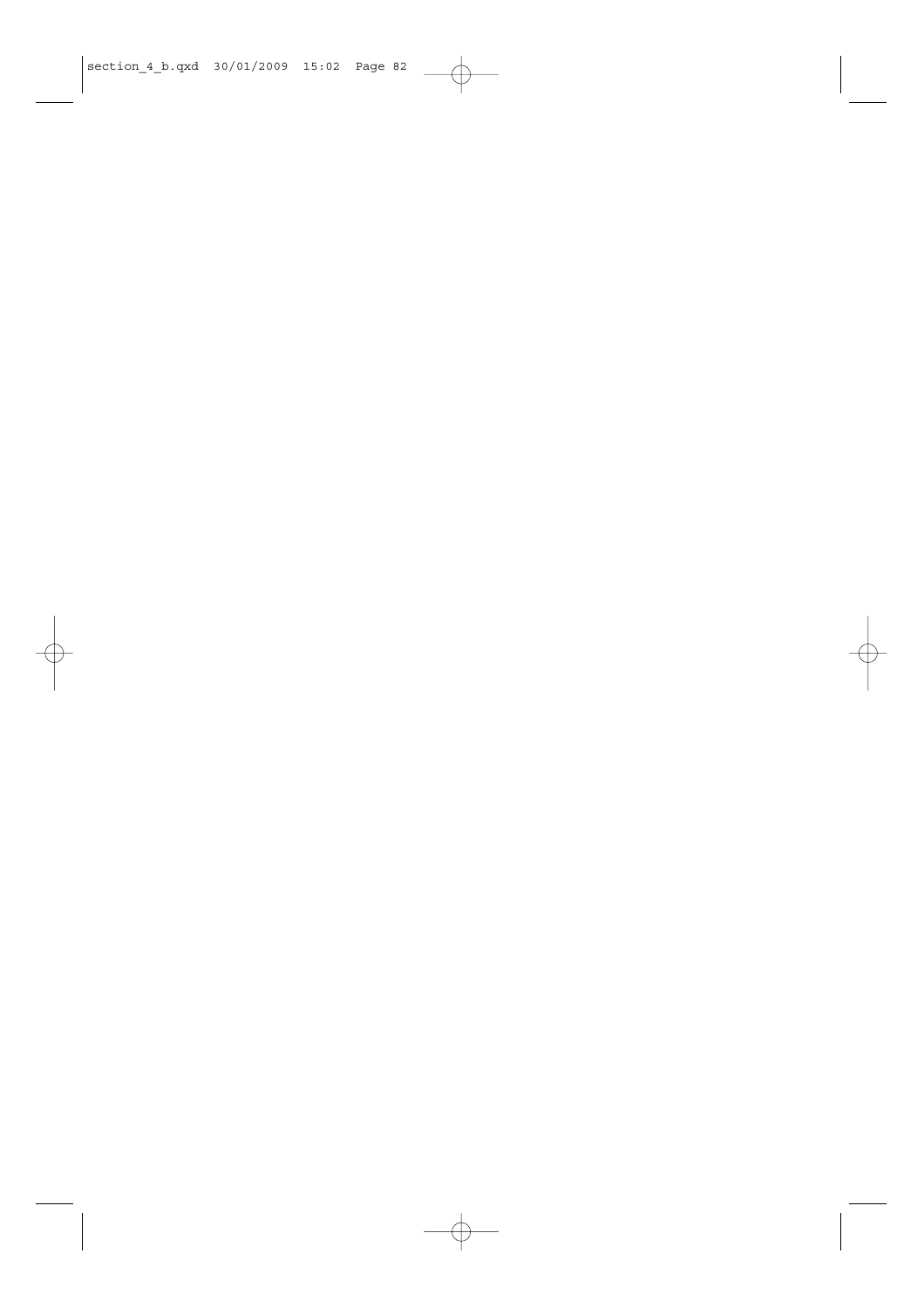# **9 Basin information systems and monitoring**

#### **KEY POINTS**

- Make sure there is an interactive, accessible, affordable, appropriate and equitable basin information system.
- Collect and organise a comprehensive set of physical, biological, social and economic data and information on the basin.
- Make sure data and information relate to the basin management strategy and action plan.
- Ensure stakeholders can access and use the data and information in ways which suit their needs.
- Use geographic information systems and other user-friendly means to present the status of basin resources and monitor changes.
- Set up a basin monitoring programme that co-ordinates information from regional, state, national and local levels, and public, private and non-government organisations.

Easy access to information on the status of water resources and ecosystems and the trends in water use and pollution underpins successful water management. Water resources managers need to be able to get hold of reliable, up-to-date and relevant information when they need it and in a form that they can use.

Data and information is often dispersed, heterogeneous and incomplete, and is rarely comparable or suited to objective decision making. Many public, parastatal and even private organisations produce and manage data but lack the means and guidelines to exchange, assemble, standardise, summarise and capitalise on the data they and others have.

So, basin water information systems must enhance existing data and information systems. They must benefit all stakeholders and support water resources management. Setting up a basin water information system means working on two fronts: first on institutional and organisational issues, and then on the technical issues associated with building an information system.

Ideally, basin water information systems and monitoring programmes should be set up in parallel. The basin information system can then be organised to generate data and indicators on water resources and water use that will allow effective assessment of water management (Box 9.A).

## **Box 9.A. Good practices in basin information systems and monitoring**

- Recognise that basin information systems are an important tool for water resources management.
- **I** Identify information needs.
- Make sure that information is freely accessible to all stakeholders (open shop policy).
- Develop a network of partners and working groups to facilitate the collaboration of institutions in basin water data management.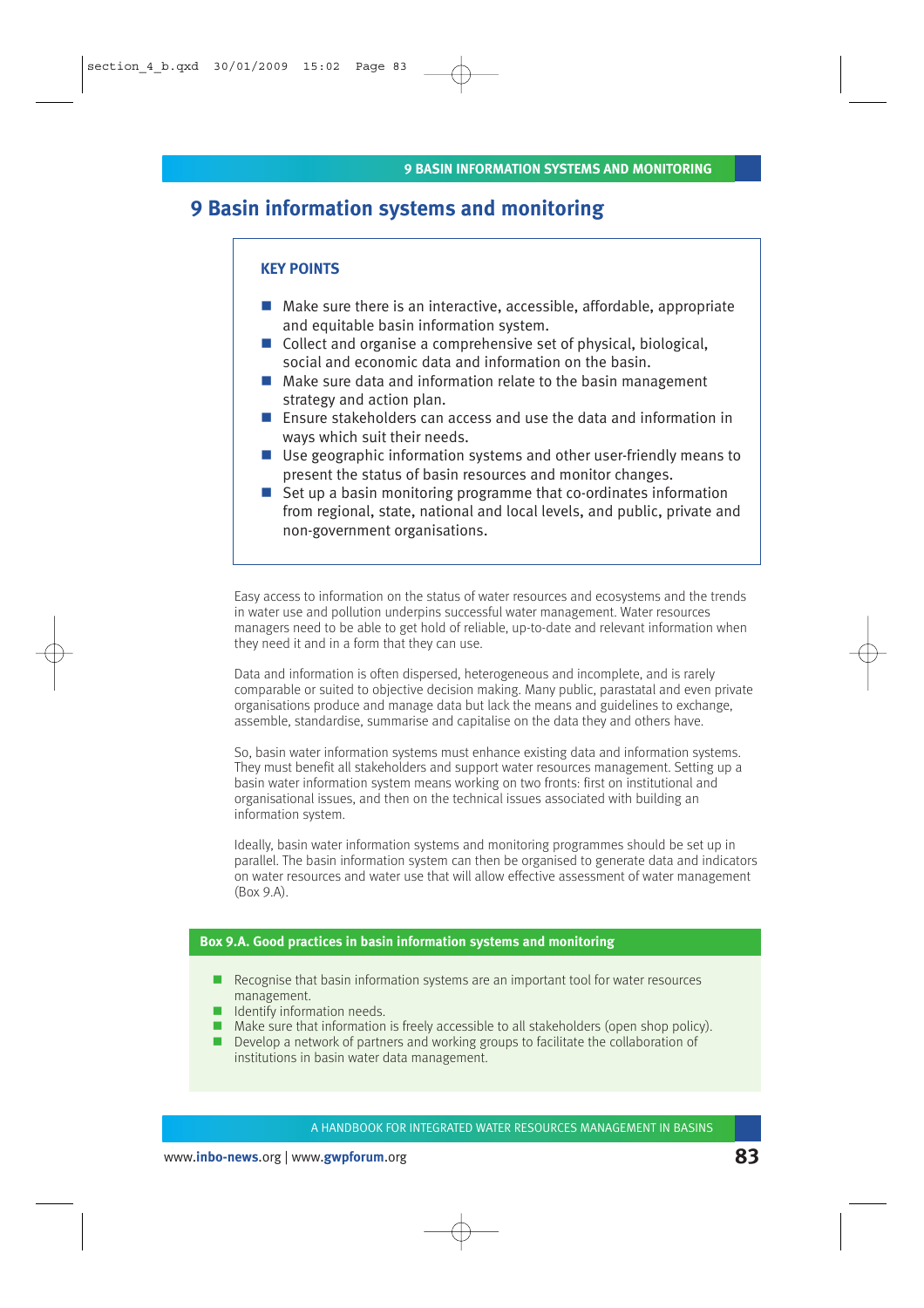- Make an inventory of existing data and information sources. Find out how they are produced and whether or not they are accessible.
- Define a strategy, responsibilities and rules for producing and managing data, processing and disseminating information, and respecting confidentiality.
- Adopt common rules, standards and nomenclatures, so that data is comparable and interoperable.
- **Develop human capacities and infrastructure to collect, manage and process data, produce** and disseminate information. Use the technical infrastructure of partners where possible.
- **Produce and disseminate information for decision making, water management and public** information/participation.
- Set up basin monitoring programmes for water resources and water use, and develop indicators (process indicators, outcome indicators, impact indicators) to assess water management.

## **9.1 Organising collaborative basin information systems**

#### **9.1.1 Establishing basin information systems for good governance**

In order to manage water resources at the basin level, it is important for decision makers to have easy access to comprehensive, representative and reliable information, at all relevant levels, on:

- $\blacksquare$  the quality and quantity of both surface and groundwater resources, as well as seasonal and yearly fluctuations;
- biotopes and aquatic environments, and their degrees of sensitivity;
- water use (withdrawals), particularly for irrigation, industry and drinking water, and pollution sources (discharges), whether point or non-point;
- $\blacksquare$  the risks of recurrent extreme phenomena, such as floods, droughts and accidental pollution; and
- social and economic indicators, for example costs, prices, taxes.

Basin organisations need to create a basin information system that will meet their own particular needs, both for managing the data they collect and for delivering information to different groups of users in formats they can understand and make use of.

In order to develop such information systems it is important to have strong support from decision makers. Sound governance of water depends on effective information systems. It is therefore very important to make decision makers aware that a basin information system is a priority tool for water resources governance.

Basin information systems are also important for participatory management of the river basin. They provide stakeholders with easy access to relevant information (Box 9.B) and a way for water users and resource managers to interact. A basin information system allows information on basin management to be shared clearly and transparently, on progress made (or the lack of it) for example.

## **Box 9.B. Characteristics of a basin information system**

- Describes condition and trend of the basin's natural resources.
- $\blacksquare$  Highlights critical water management issues and where they occur.
- Gives access to community information and knowledge about resource management.
- $\blacksquare$  Informs the basin community about the management process.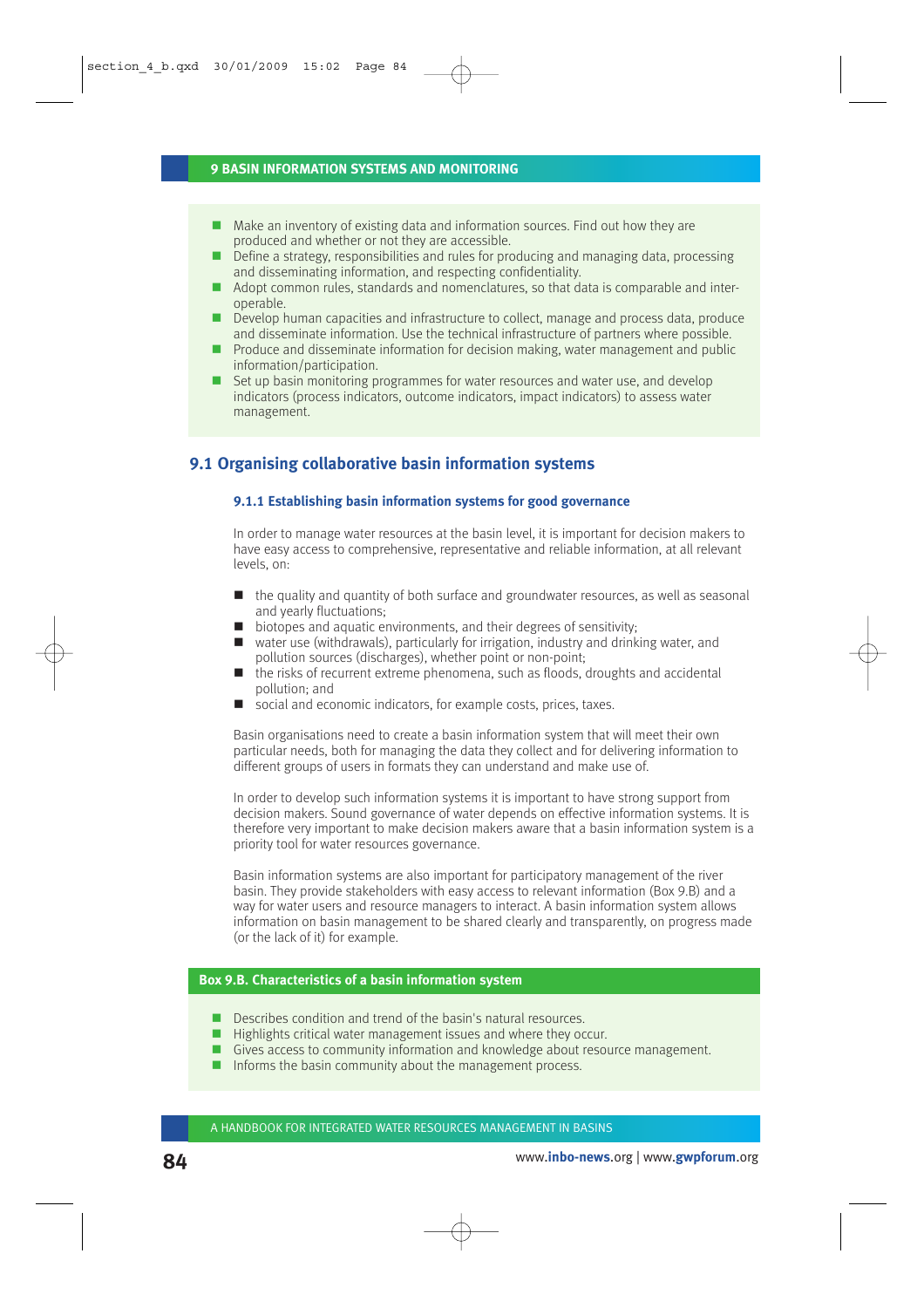- Exchanges information to help specify best management options.
- Shares information between basin management practitioners.

Basin information systems do not have to be sophisticated. In developing countries, an information system may be quite simple. What is important is that it should be affordable and work for the basin in question. What a basin information system should not be, though, is a database housed in a government department and inaccessible to basin stakeholders. The information system needs to be interactive, accessible, affordable, appropriate and equitable.

Information needs to be appropriate to the task in hand, proven through research and development, tested in the field and pitched to the capacity of institutions, practitioners and stakeholders to understand and use it. Information needs to be **affordable**, preferably free, so that there is no discrimination between information providers and users because of lack of funds. Information needs to be **accessible** to all practitioners through the channels they normally use, not dependent on major upgrades of technical infrastructure. And, information processes should be equitable. This means that information systems should respect cultural needs, gender issues and embrace stakeholders distanced from decision making because of their location, or economic or social status.

The information system should be designed to fit the financial and human resources available to the basin organisation. Too often large initial investments are made, often with external financial support, to establish sophisticated systems that are then not sustainable due to a lack of funds or lack of human resources. Therefore, before deciding what type of system should be used, it is advisable to estimate the running costs and clearly indicate the size of budget available to ensure the initial investment will not be wasted.

#### **9.1.2 Developing an appropriate framework for collaboration**

Addressing water issues generally involves collaboration at various levels (local, regional, national and international). This means using data produced by many different institutions. Given the many actors who produce, manage and use data, it is best if they work collaboratively, as in the Joint Danube Survey for example (Example 9.1).

## **Example 9.1. Joint Danube Survey: a collaborative international water information system**

The Joint Danube Survey (JDS) was launched under the auspices of the Convention on Cooperation for the Protection and Sustainable Use of the River Danube (Danube River Protection Convention).

The JDS investigates pollution in the Danube basin. Collaborating countries collect data on water, sediments, river flora and fauna, as well as polluting substances. The data set, collected by the best laboratories in the Danube River Basin, is helping to identify and confirm specific pollution sources and pollution pathways. Participation of all countries sharing the Danube River means that there are excellent opportunities to exchange experiences, harmonise sampling and monitoring procedures and, to a certain extent, harmonise analytical methodologies.

JDS data is used to develop the Joint Danube Action Programme and Integrated River Basin Management Plans, and to prepare the European Water Framework Directive (WFD) Roof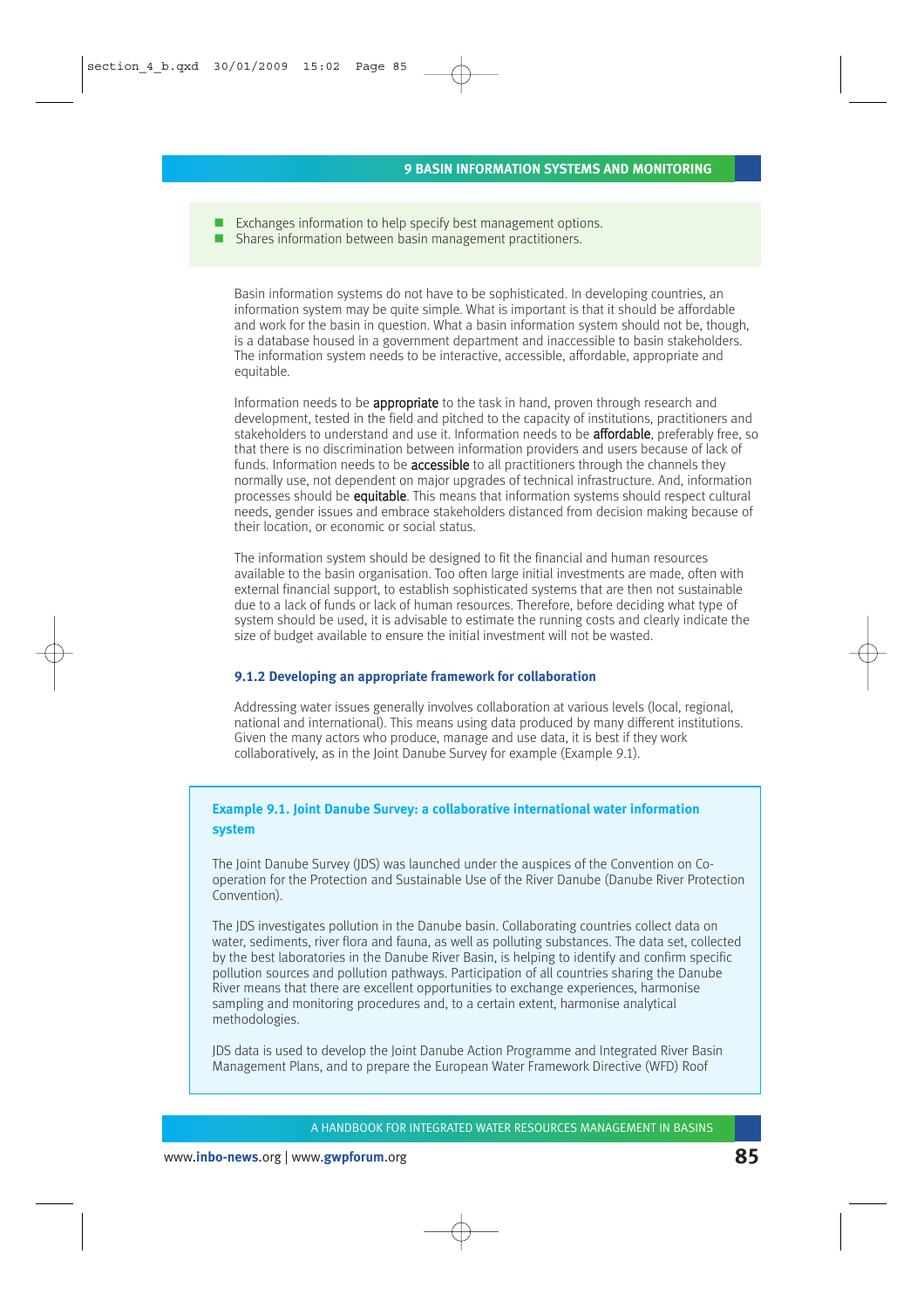#### **9 BASIN INFORMATION SYSTEMS AND MONITORING**

Report. The JDS is also the basis for planning International Commission for the Protection of the Danube River (ICPDR) activities, especially:

- $\blacksquare$  measures to decrease nutrient input from agriculture;
- **D** building wastewater treatment plants to remove nitrogen and phosphorus;
- introducing phosphate-free detergents;
- $\blacksquare$  measures to decrease heavy metal pollution from mining and metallurgy:
- $\blacksquare$  stepping up co-operation with the Danube Navigation Commission to reduce oil pollution from shipping;
- $\blacksquare$  establishing sediment quality targets; and
- $\blacksquare$  improving the Danube Trans-National Monitoring Network.

More information at: http://www.icpdr.org

In many cases the need for collaboration leads, in the first instance, to the creation of an inter-institutional network of partners willing to work together on data management. The next stage is the creation of thematic working groups to implement an action plan for the development of the basin information system.

#### **9.1.3 Establishing a strategy and action plan for the information system**

The basin information system is a tool for information users. Their needs for information – to solve the priority issues of water resources management in the basin – must therefore guide the development of the system. Users' information needs determine the overall strategy for organising and setting up the information system (Example 9.2).

## **Example 9.2. Sabarmati River Basin, Gujarat State, India: development of an information system**

In many Indian regions there is a risk that scarce water will limit economic and social development in the near future. The main problems are not technological but institutional and financial.

The Sabarmati River Basin (Gujarat State) was chosen by local and federal Indian authorities as a 'pilot basin' to test new processes for integrated water resource management from 1999 to 2001. The goals were to:

- organise an information system for the Sabarmati River Basin, based on existing databases and collaborating closely with other projects;
- **PED A** prepare a long-term development scheme for the Sabarmati River Basin, taking into account the State's socioeconomic development plan;
- define a priority action programme.

The information system for the Sabarmati River Basin was developed and includes:

- $\blacksquare$  structuring the river basin information system,
- $q$  organising data collection,
- $\blacksquare$  identifying existing data sources and databases,
- modalities for data exchange.
- $\blacksquare$  assessing the situation,
- $\blacksquare$  identifying the main challenges.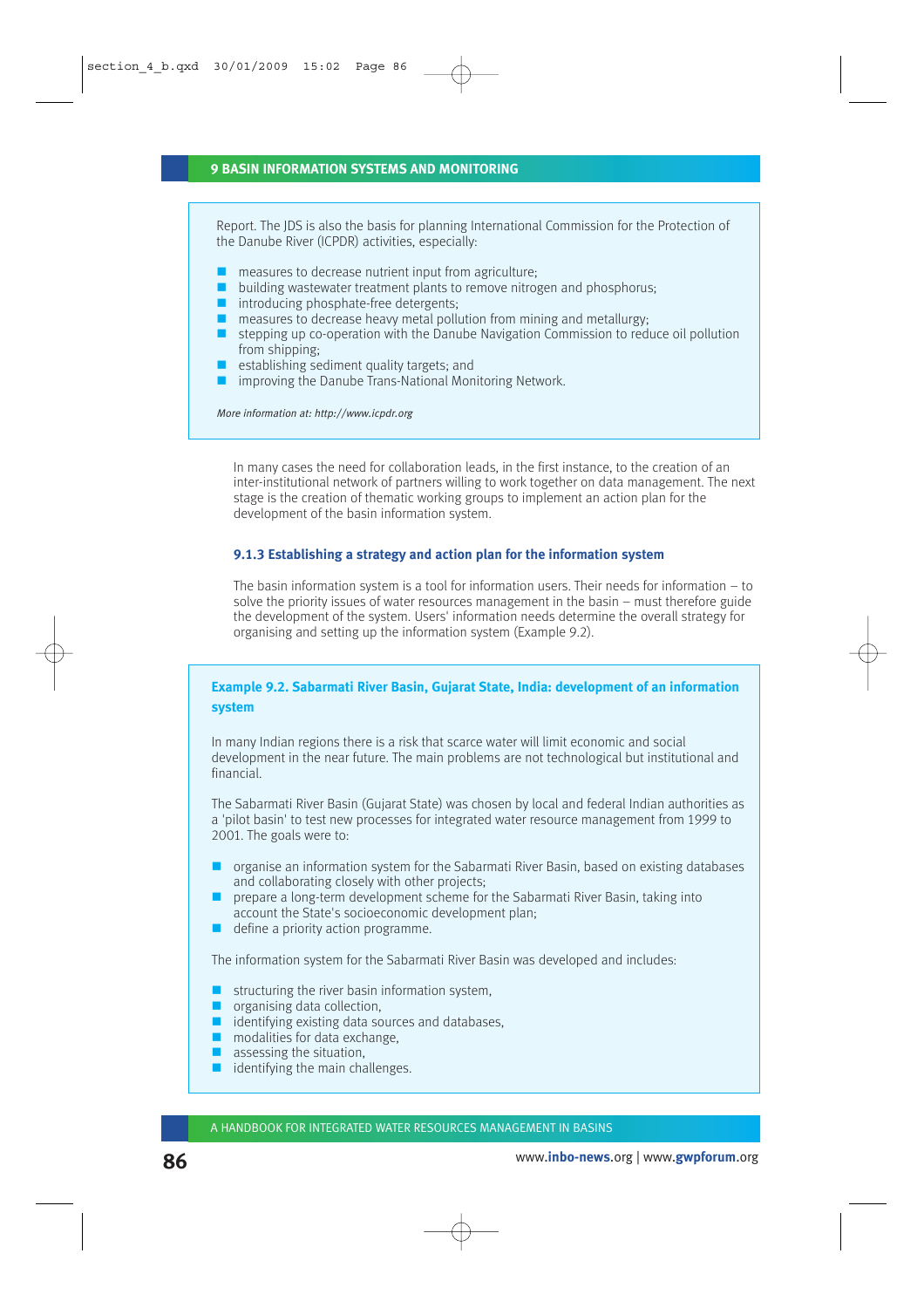Based on the information needs assessment and on an analysis of the existing situation (legislation, actors, dataflow, existing information systems), the organisational and technical aspects of the water information system can be specified. The next step is to develop a multiyear action and financial plan which indicates what will be done, how much it will cost and where the money will come from.

#### **9.1.4 Adopting rules that allow data to be shared**

The problems related to availability, accessibility and sharing of water data and information are widespread and occur at all levels (regional, national, local).

Solving these problems means that those involved in water resources management need to adopt rules for sharing, accessing and using data and data services (Example 9.3). Common measures and rules specifically concern:

- Sharing responsibility for producing, gathering, processing and disseminating data and information (who does what and access rules) in order to avoid duplication and create synergies.
- $\blacksquare$  Sharing data. Public authorities should have easy access to data and data services related to water resources management. This access can be hindered when it depends on ad hoc negotiations between public authorities each time data is required. Partners should remove practical obstacles to data sharing by setting up, for example, agreements between public authorities.
- **Interoperability** of information systems and the organisation of network services to facilitate, for example, data identification, consultation and downloading.

#### **Example 9.3. Mexico: links between national and regional basin information systems**

The legal and institutional context in Mexico (i.e. water law, laws on statistical, geographical and environmental statistics, as well as role of various institutions) influences the links between the Mexican National Water Information System and the regional water information systems.

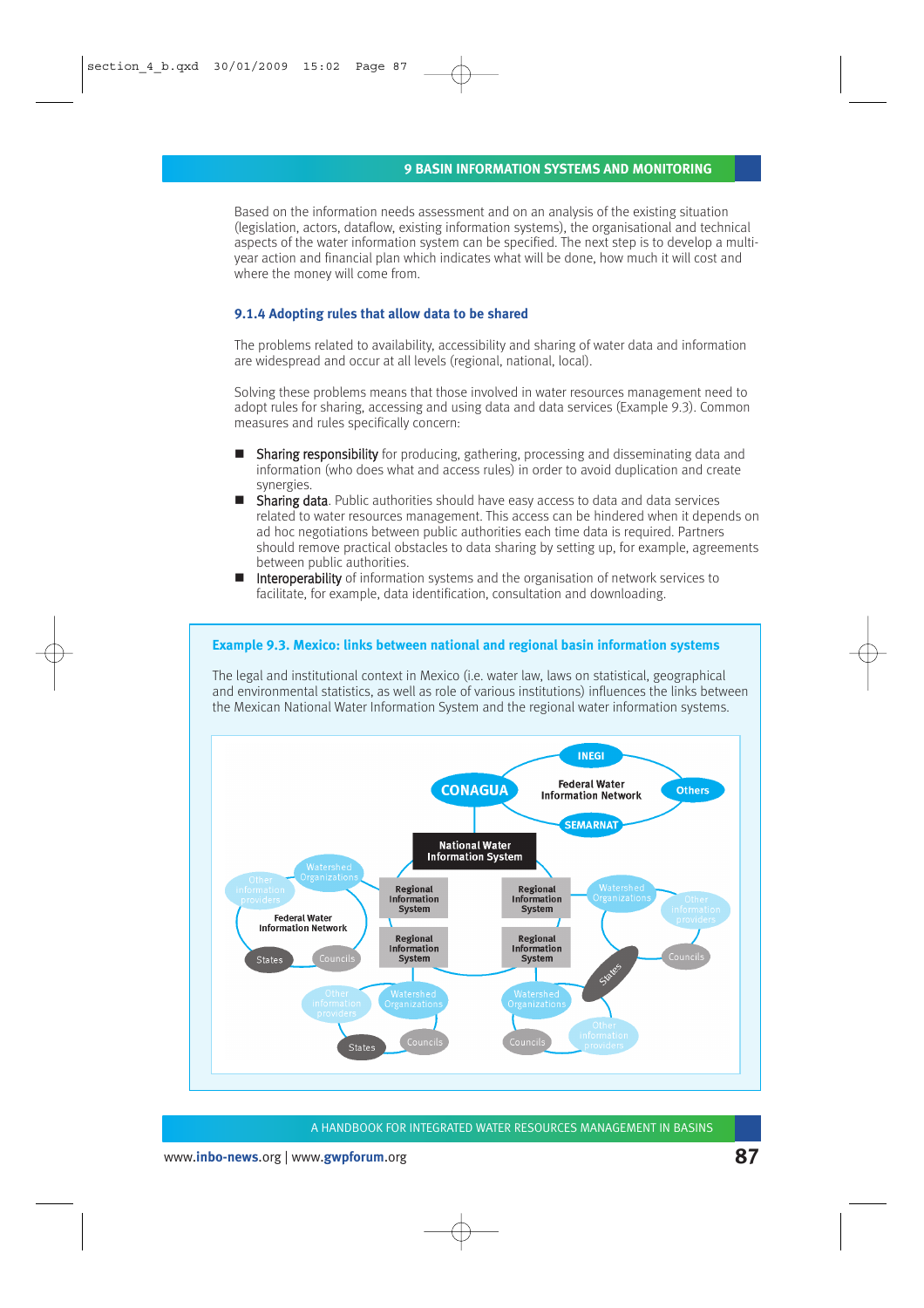The system was set up by:

- $\blacksquare$  identifying synergies and creating a federal Water Topical Group;
- $\Box$  setting up and training sub-groups in the common data exchange language in Mexico;
- $\blacksquare$  defining the work programme for the National Water Information System; and
- $\Box$  specifying, for example, the document information system, tools, multi-lingual research engine.

More information at www.conagua.gob.mx

## **9.2 Technical aspects and practical implementation**

#### **9.2.1 Inventory and characterisation of data**

The first task in setting up a basin data and information system is usually to take an inventory of available data at basin level. This inventory should cover various types of data (Box 9.C). The time wasted and expense involved in searching for water data, and then establishing how useful it is, are major obstacles to using what data there is fully. Thus, making an inventory of existing data series and information is essential to:

- $\blacksquare$  identify existing data and information and whether or not it is accessible;
- $\blacksquare$  determine the rules for producing and accessing data; and
- check that the quality of available data meets users' needs.

#### **Box 9.C. Types of data in a basin information inventory**

Basin information inventories include data and information relevant to basin management, for example:

- **biophysical characteristics** 
	- soils
	- topography
	- water yield
	- wetlands;
- **basin hydrology and hydrogeology;**
- $\blacksquare$  land use:
- anticipated changes in land use;
- **best management practices;**
- $\blacksquare$  water quantity and quality data;
- ecosystems;
- nutrients:
- point and non point sources of pollution;
- $\blacksquare$  resource use, withdrawals and discharges;
- **demography**:
- population:
- social and economic indicators.

Making an inventory should be a collaborative activity. When inventories are organised in an online metadata catalogue, users benefit from immediate access to data. These metadata catalogues mean that partners can input the data they manage directly. They can also specify the access rights to metadata and data series for specific user groups. Users can: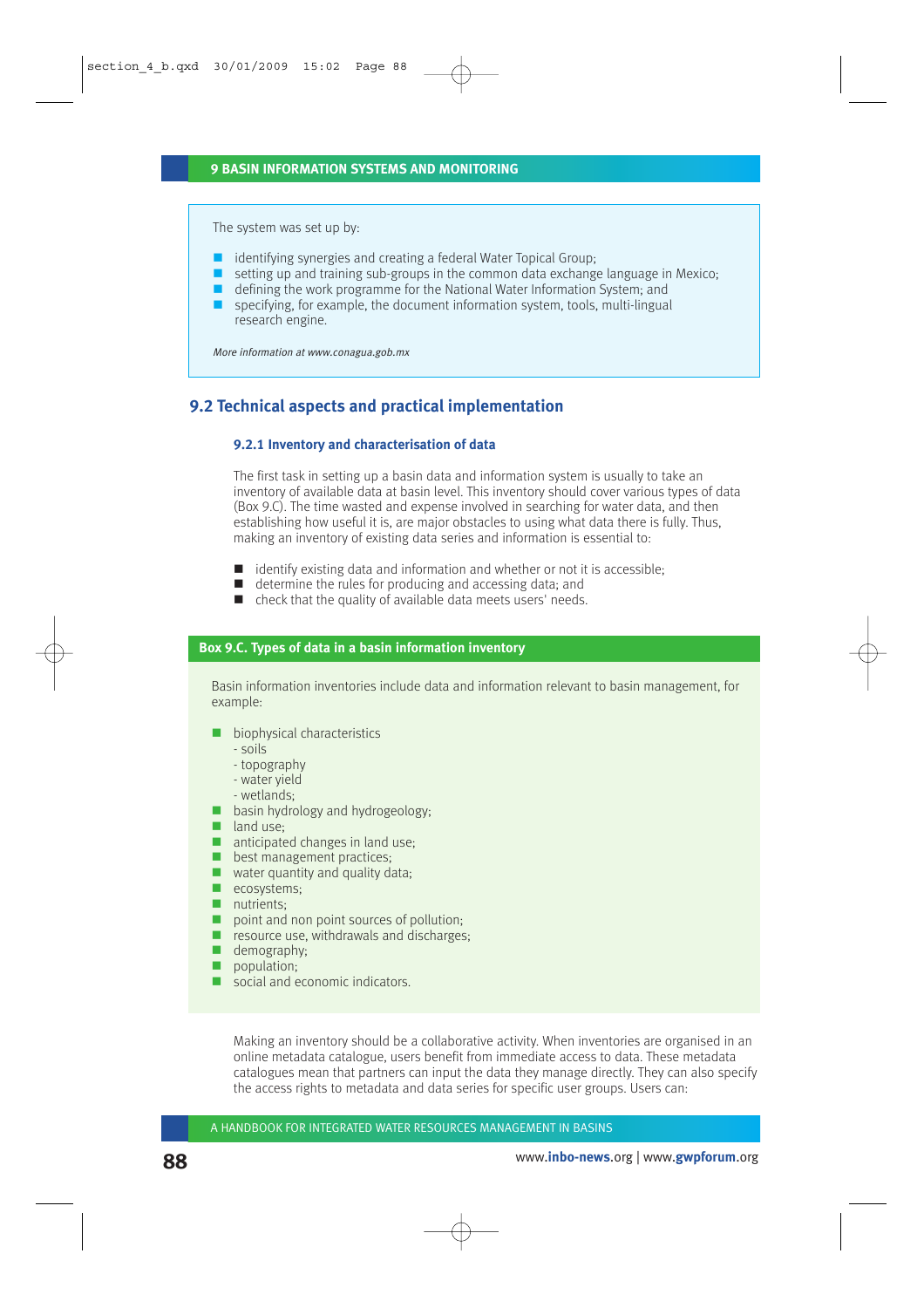#### **9 BASIN INFORMATION SYSTEMS AND MONITORING**

- search and identify data through simple multi-lingual interfaces by keyword and/or through a geographical interface; and
- download data, or access interactive maps, according to the access rights they have been granted by data producers.

Thus, instead of producing a series of reports, data producers can put their data on line, and authorised partners can immediately consult, update metadata and download the information they need (Example 9.4).

# **Example 9.4. On line catalogues of data sources for transboundary, national and local basin level management**

On line catalogues of data sources help partners collaborate, respect the confidentiality of data and help users find existing data:

■ Catalogue of water data sources in Kosovo (http://www.ks-gov.net/mmph/ in folder 'Departments', chapter 'Water department')



 Catalogue of data sources for the feasibility study of the 'Mediterranean water data network' (http://www.semide.net/medwip/tools/metadata-catalogue/catalogue)

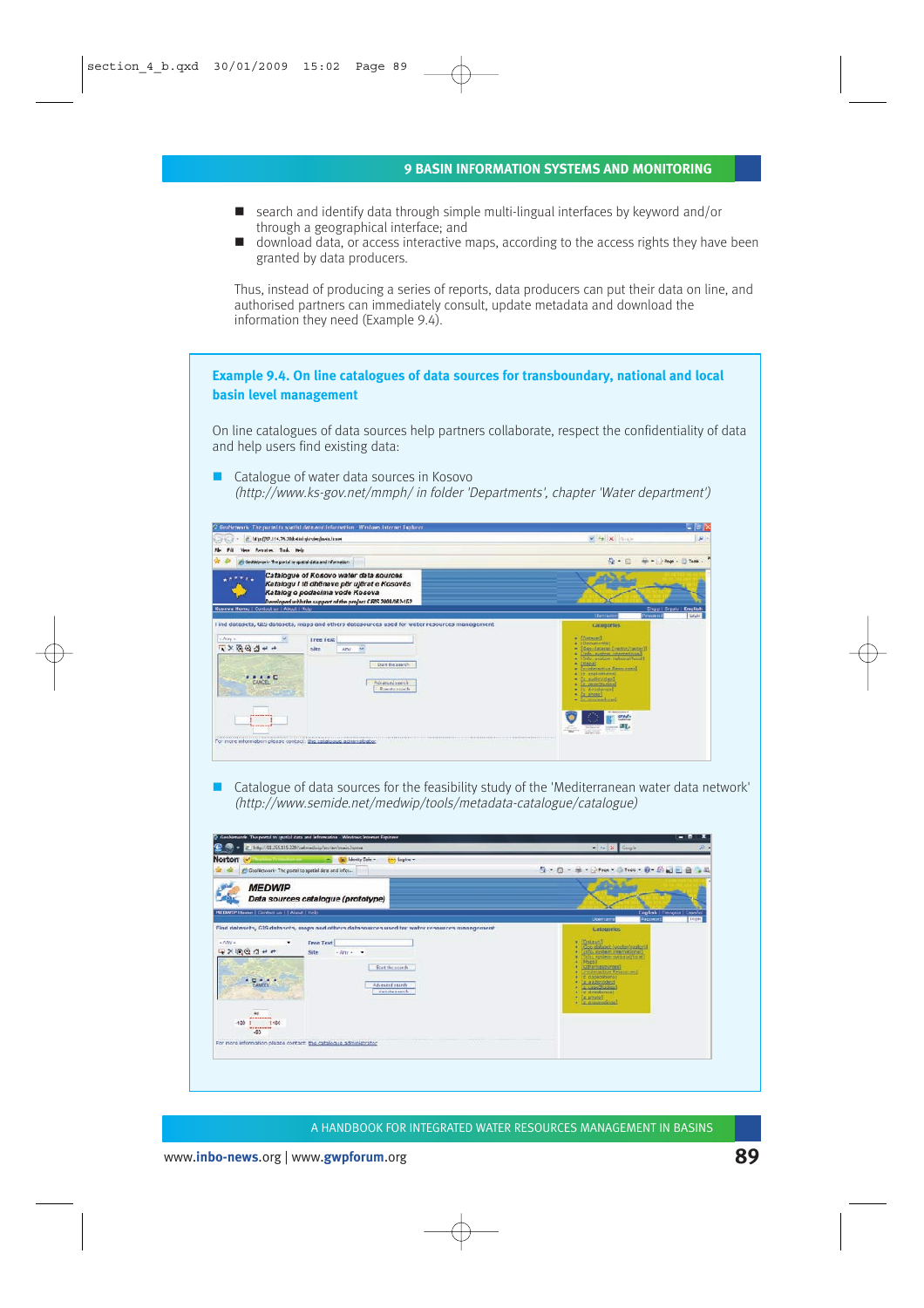#### **9.2.2 Developing infrastructure to manage information**

The basin information system must be structured so that it can generate information from data provided by the various data producers. Developing such a system means acquiring or reinforcing the basin water information system platform (servers, software) to manage data effectively. To make collaboration between partners easier this platform should, as far as possible, build on the existing information infrastructure of each partner. The basin information system platform should reinforce their capacities to produce, manage and provide information for water resources management.

The platform should be capable of managing all types of information: geographic, alphanumeric, text and multimedia. The main components are usually:

- $\Box$  a database and geographic information system (GIS): these are vital tools for managing data and translating them into, for example maps, graphs, indicators and performance charts;
- tools to manage a catalogue of data sources on line;
- decision-support and modelling tools: and
- $\blacksquare$  a web portal for sharing and disseminating information (Example 9.5, see Chapter 10 Communication).

#### **Example 9.5. Euro-Mediterranean Information System on know-how in the Water Sector**

The Euro-Mediterranean Information System on know-how in the Water Sector (EMWIS) is a tool for exchanging water information and establishing co-operation programmes in the water sector, for Mediterranean countries.

EMWIS helps Mediterranean Partner Countries to develop their own integrated water information systems (for example intranets) and allows for more coherent water planning.

EMWIS collects information and promotes information exchange and dissemination. Its task is to make an inventory, gather all available information and provide easy access to information for all, as well as to work collectively on common products and co-operation programmes.

The main tool is a website in English, French and Arabic that facilitates information exchange and discussion.

More information at: http://www.emwis.net

Apart from the platform itself, the basin information system may also include:

- $\blacksquare$  the development of master datasets and procedures allowing technical interoperability between partners;
- definition of models and global data dictionaries of the water sector or on specific topics (e.g. surface water quality);
- **P** production of common reference frames (administrative and hydrological reference frames, GIS layers of river basins, water bodies, aquifers, coding of parameters) (Example 9.6);
- $\blacksquare$  the development and networking of services on the Internet for data and information identification, consultation and sharing according to the rights granted to the various users; and
- $\blacksquare$  the development of toolboxes, guides and tools (software, application software).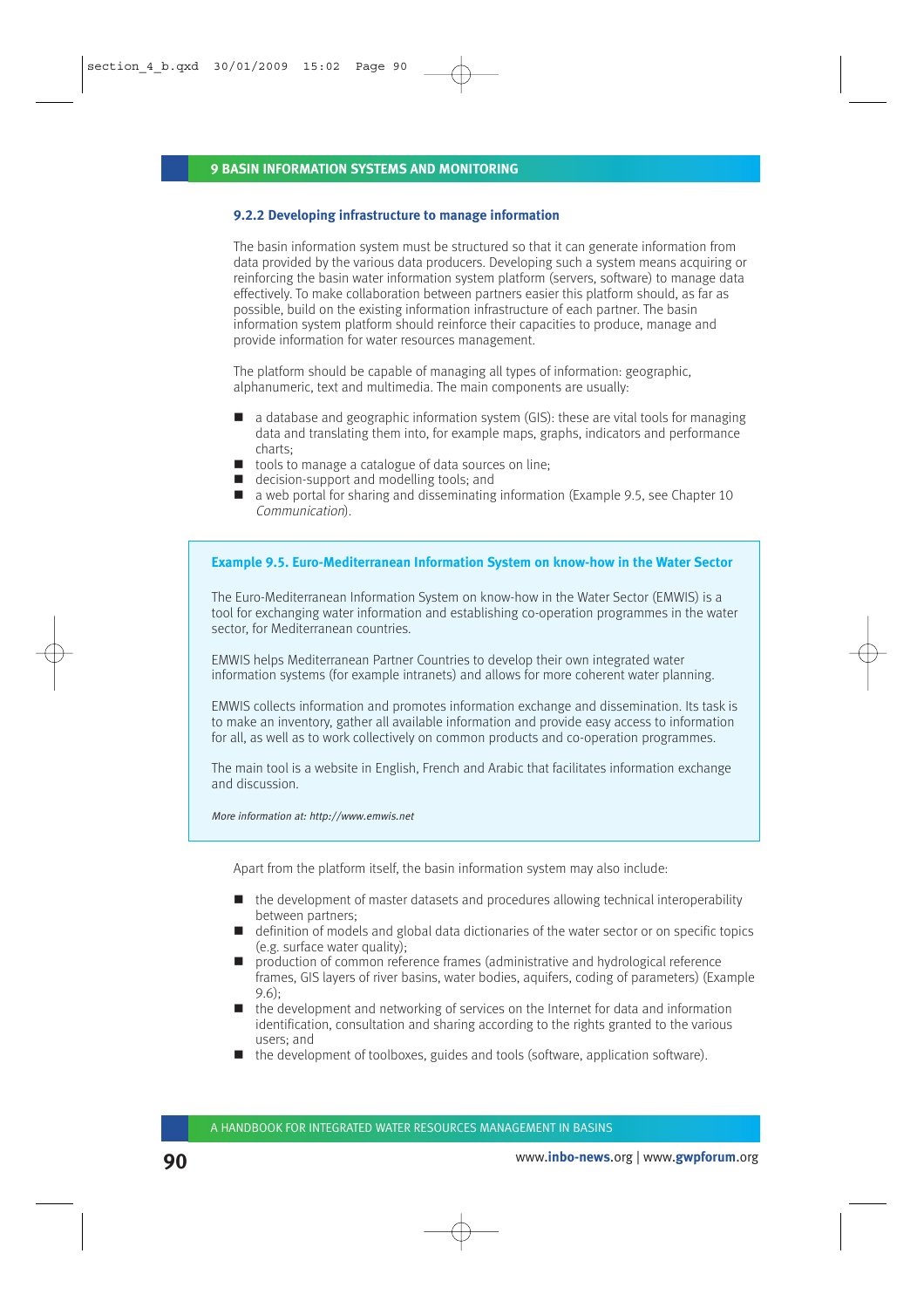## **Example 9.6. Irtysh River Basin Information System, Russia–Kazakhstan: transboundary water information system**

The Irtysh basin stretches from the Altaï Mountains in the People's Republic of China to Russia. In 2000, Russia and Kazakhstan signed an agreement protocol for the transboundary management of the Irtysh River basin. The main objective was to set up a framework for better international water management by:

- collecting data and monitoring.
- developing the Irtysh River Basin Information System (IRBIS),
- modelling water quantity according to water use, and
- $\blacksquare$  setting up the Irtysh International Commission.

The IRBIS system allows each country to integrate their data, while using common frames of reference based on:

- an alphanumeric database,
- a geographic information system to enhance data mapping, and
- a web server (developed in French and Russian) to disseminate information.

More information at: http://www.ecomsk.ru

### **9.2.3 Developing human expertise**

A basin information system needs trained people to run it. Training should be based on a needs analysis, should focus on data administration methods and tools, and be very handson (Example 9.7). A training programme might include:

- general training on environmental data administration (for example data production, dashboard concepts, indicators, data quality);
- $\blacksquare$  technical training on software or techniques non-specific to the water and environment sector, for example managing databases, geographic information systems, exchange formats, web services; and
- $\blacksquare$  training on methods and tools specific to water data administration at the national and regional level.

#### **Example 9.7. Pan-African web portal**

It is not easy to access information in Africa and there is no organised, common information management system. The African Water Documentation and Information System (AWIS), created by partners from developed and developing countries, was launched in April 2007 to promote and facilitate the provision of information and knowledge on water in Africa via a Pan-African web portal.

AWIS is led by the Organisation for the Development of the Senegal River (OMVS). It is taking a two-step approach:

- (i) Developing and providing a mechanism for knowledge and information exchange, and
- (ii) Building stakeholder capacity through the creation of an African network gathering together organisations that produce information (basin organisations, resource management centres, documentation centres, non-governmental organisations, etc.).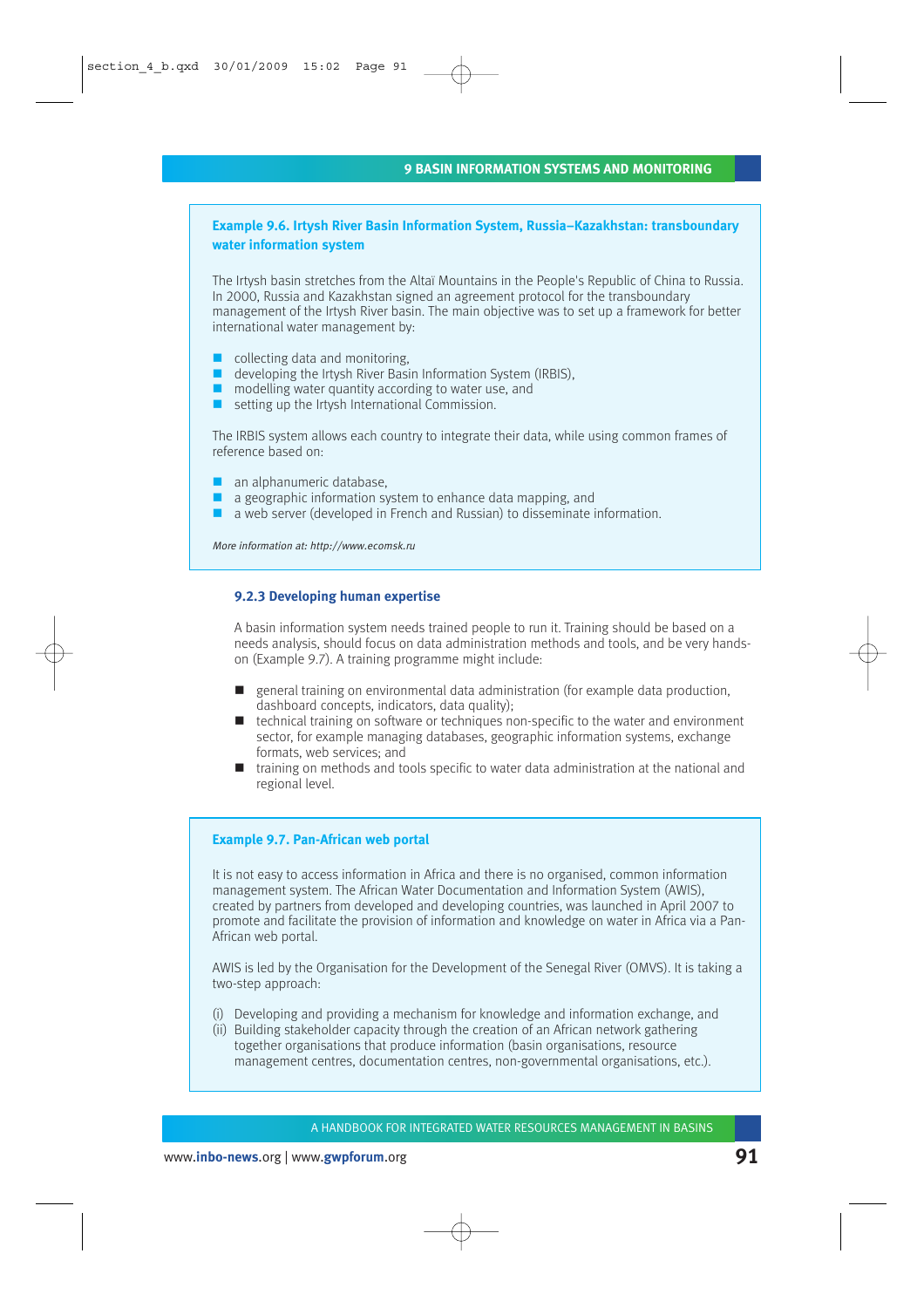AWIS intends to facilitate:

- **EXPERIEGE SHARING EXPERIENCES** TO information on know-how in the African water sector.
- Translation of key documents from French-, English- and Portuguese-speaking countries.
- Dissemination of research results to end-users. Better dialogue between stakeholders and researchers will be organised, as well as better integration of research results to meet the needs and requests from people in the field.

AWIS is designed to link to existing information systems and facilitate wider access to the information they manage.

More information at: http://www.sadieau.org

#### **9.2.4 Data processing and information management**

If the water information system is to be useful, it must allow all categories of users to retrieve data in a form they can easily understand.

As far as possible, the information system should be structured to allow users to retrieve information and accomplish routine tasks easily. For example, users may want to study strategies, master plans for water management and development, action programmes, budget simulations or the basis for setting water taxes. They may want to issue authorisations, regulate public works, set up warning systems, evaluate the results of policies or inform the general public.

#### **9.2.5 Research**

There are often significant knowledge gaps in our understanding of biophysical processes and natural resources management in basins. This means that basin organisations may need to commission research to fill these gaps.

Areas where research often needs to be done are in analysing processes and links within and between ecosystems, and in developing models to predict ecological and hydrological changes, such as under different climate change scenarios. Basin managers then need to use the research findings to develop practical options for resource use.

The IWRM-Net project<sup>7</sup> (2006-2010) is a European project which aims to improve the transfer of research results on IWRM towards decision makers, elected representatives, managers, professionals and local authorities, through a network of scientists involved in IWRM. Comprising 20 programme managers from 14 EU member states, the project also allows the setting up of joint activities at transnational and transregional level.

## **9.3 Monitoring and evaluation**

Many people associate monitoring with collecting data. Although collecting data and information are important, what is just as important is to understand how the information gathered is going to be used in making decisions. This means setting out plainly how it will be analysed, communicated and used by basin managers, stakeholders, governments, funding agencies and society at large (Box 9.D). Monitoring systems need to generate information showing the degree and extent to which basin management plans, strategies and

<sup>7</sup> http://www.iwrm-net.eu

A HANDBOOK FOR INTEGRATED WATER RESOURCES MANAGEMENT IN BASINS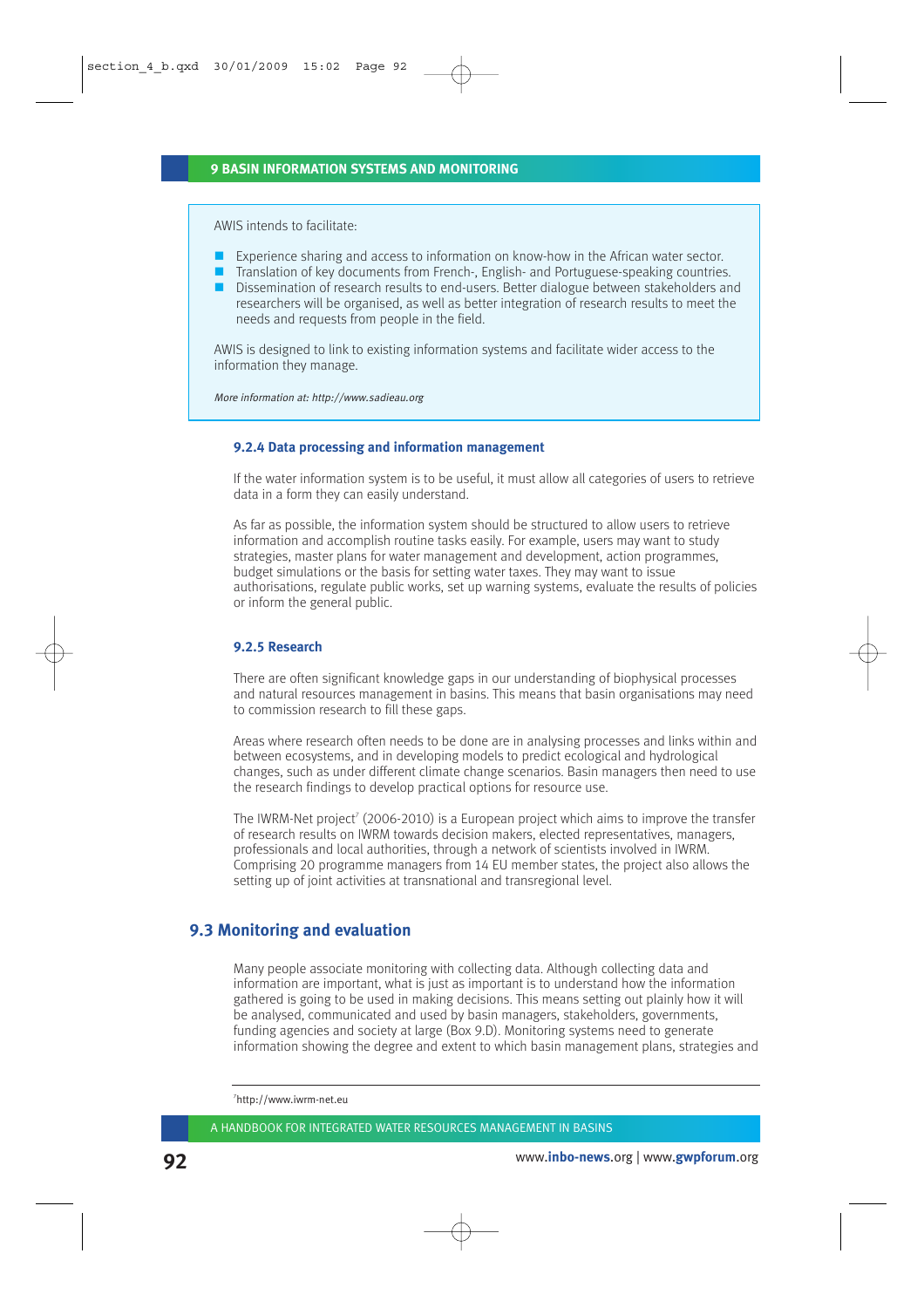programmes are changing the state of water resources, and economic, social and ecological conditions in the basin.

#### **Box 9.D. Key questions to ask when setting up a monitoring system**

What do we need or have to monitor? How will we gather and organise information? How will we make use of the information gathered? How and to whom do we need to communicate about what is happening? What do we need to do to make sure the monitoring system works (for example, do we need to train people in information gathering, organising data)? What funds do we have available for the monitoring system?

There are two main types of monitoring programmes at basin level. The first produces data to assess the status of water resources, and the current and potential driving forces and pressures on the resource in terms of water intake and pollution. The second monitors and assesses basin management to assess progress to meet strategy aims and to learn lessons for improving the effectiveness of the basin organisation.

#### **9.3.1 Monitoring water resources**

The key issues in designing a programme to monitor the status of water resources and water use are to determine what to monitor, where, when and how often. The answers to these questions depend on:

- $\blacksquare$  the objective(s) of monitoring (e.g. to determine the chemical status of a water body, or to determine a trend);
- the precision and confidence required; and
- $\blacksquare$  the types and magnitudes of variability exhibited by the water body or bodies to be monitored.

The objectives will determine the design of the monitoring programme and specify:

- $\blacksquare$  the hypotheses to be tested;
- realistic and measurable goals/targets; and
- $\blacksquare$  the acceptable level of risk, precision and confidence.

Monitoring programmes need to consider the types of basin – river, lake, groundwater – and parameters to be measured – quantitative or qualitative (e.g. biological, hydromorphological, physico-chemical, specific pollutants).

An understanding of the system is the basis for developing appropriate questions to be asked. These can be formalised using a conceptual process model linking the driving forces, pressures and current state of the system. The assumptions underlying the model can be reviewed and validated as more information becomes available.

Temporal and spatial heterogeneity, both natural and anthropogenic, will influence the location and number of water bodies monitored, the location and number of monitoring stations and the frequency of sample collection.

The levels of risk, precision and confidence that are set will determine the level of uncertainty (arising from natural and anthropogenic variability) that will be tolerated. Once acceptable levels of risk, precision and confidence have been defined, a monitoring programme can be developed using a range of statistical tools. These tools will ensure that the programme: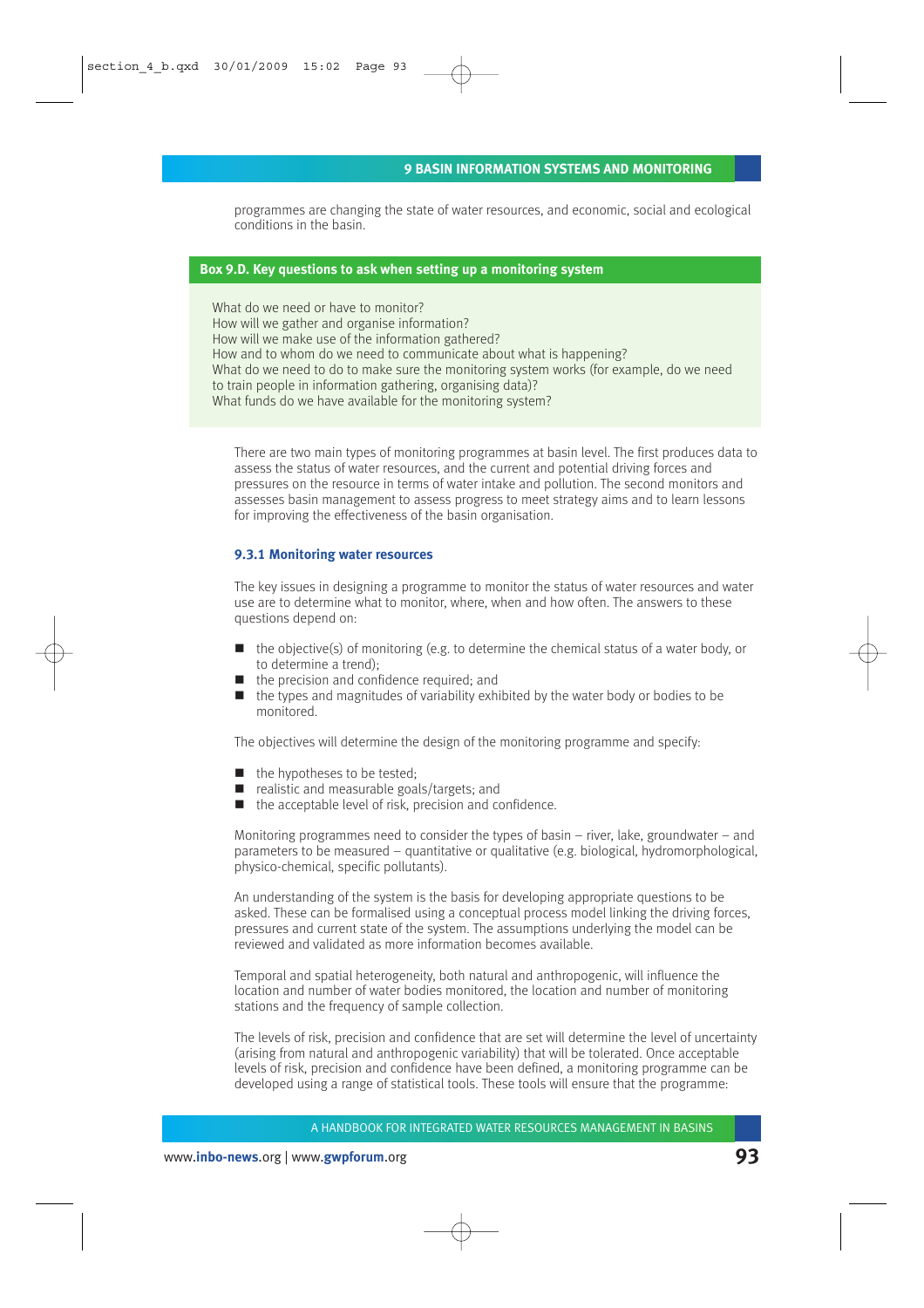- $\blacksquare$  meets the objectives:
- monitors a sufficient number of sites at a frequency that provides the required precision and confidence in the results; and
- is cost effective and scientifically robust.

When considering the cost of monitoring programmes, it should be remembered that, although the initial investment costs for obtaining appropriate information (stations, laboratories, teletransmission, automation, etc.) are high, training and operating costs are, by far, in the medium and long term, the most significant and recurring costs. Thus, it is unwise to invest in a monitoring programme without ensuring ongoing, appropriate financial resources.

A practical example of sound basin monitoring is the monitoring system implemented for the follow up of the European Water Framework Directive. Guidance documents have been produced by the European Strategic Coordination Group<sup>8</sup>.

#### **9.3.2 Monitoring basin management**

Monitoring and evaluating basin management activities is a key component of basin management. The goal of monitoring is to help basin managers and stakeholders learn together in order to improve planning and the implementation of plans. Monitoring is also important for upward and downward accountability on expenditures, activities, outcomes and impacts.

A system to monitor basin management will:

- set out what impact changes in management are expected to have:
- $\blacksquare$  show how progress and impact will be measured;
- $\blacksquare$  set out methods for gathering and analysing the information that will be necessary for tracking progress and impact; and
- set out how the information collected will be used to explain the reasons for success and failure, and how the understanding gained will be used to improve management in the future.

In other words, monitoring basin management is a way of finding out whether plans, programmes, strategies and projects are on track and, if not, pointing to where corrective action needs to be taken to get them back on course. Ideally, monitoring will relate to both water management goals in the basin, and to higher level national or transboundary goals.

Whether at the local, national or transboundary scale, it is good practice to set up the management monitoring system at the outset so that state, federal, commercial, nongovernment and other stakeholders produce the information required as a routine activity, not as a separate exercise. A good monitoring system should generate useful information for managing basin resources, but, at the same time, be straightforward in practice.

Practical examples of systematic assessment of monitoring basin management are the 'Performance Benchmarking Program' of the Asian Development Bank jointly with the Network of Asian River Basin Organisations<sup>9</sup> and the CapNet 'Performance and Capacity of River Basin Organizations' study<sup>10</sup>.

<sup>8</sup> http://ec.europa.eu/environment/water

<sup>9</sup> See www.adb.org/water/narbo/benchmarking.asp for more details.

<sup>10</sup>CapNet February 2008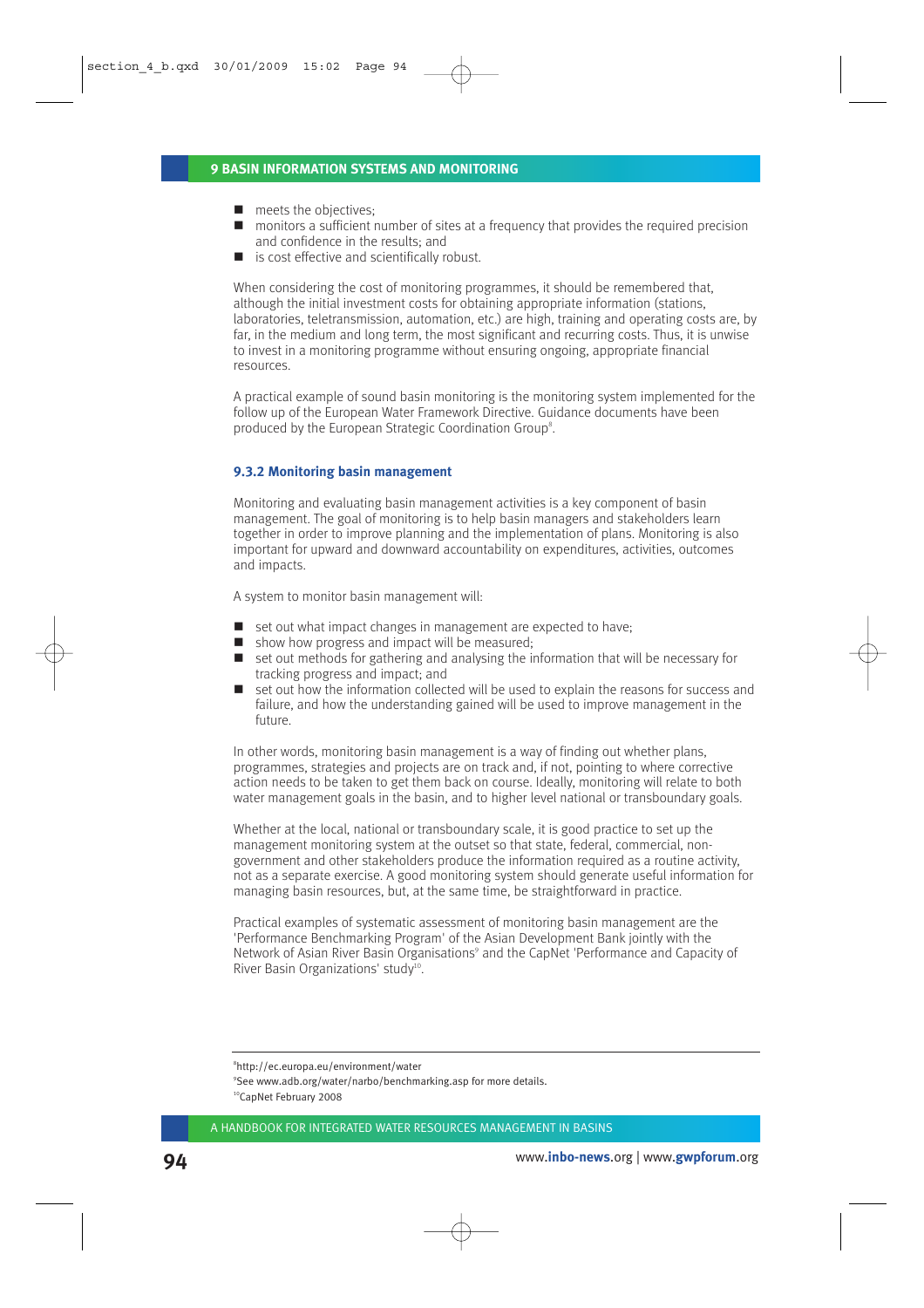#### **9.3.3 Setting baselines and indicators**

Baselines and indicators for monitoring both the state of water resources and basin management will be related to the goals and targets in the basin action plan. Indicators to report on, for example, progress in applying integrated water resources management, could be devised to show:

- $\blacksquare$  changes in processes, for example completed documentation,
- $\blacksquare$  reforms in integrated water resources management, for example that IWRM practices are being adopted,
- impacts/outcomes of integrated water resources management and better water management, and
- sustainability.

But care is needed in choosing and using indicators. Too many indicators or the wrong type of indicator make it difficult or impossible to track changes in resource status or measure management performance. In the case of water management, what should be remembered is that many things that affect water management in a basin are outside the mandate of the basin organisation, for example, the construction of highways, urban sprawl, or the emergence or decline of industries. This means that, as far as possible, indicators should be carefully chosen to relate to the context, goals and targets (Example 9.8). Moreover, monitoring can be costly and the level of monitoring possible with the budget available will usually mean that the ideal system is not feasible. Tough decisions have to be made to decide what is essential and affordable.

Geographic information systems can be useful tools for collecting and presenting data on indicators, for example for comparing the present situation in the basin to the baseline. Similarly, graphs charting the trends in the indicators compared with baselines and targets are another way of showing patterns of change. Models can illustrate how links and relationships are changing. And analyses of what helped and hindered progress towards targets can guide decisions on the priorities for the next period.

#### **Example 9.8. Africa: performance indicators for transboundary basin organisations**

In 2007, the International Network of Basin Organizations (INBO), through the African Network of Basin Organisations (ANBO), launched a project to develop, test and compare performance indicators that could be adapted to the particular context of transboundary African basins. The performance indicators must be:

- $\blacksquare$  tools to assess, forecast and assist in decision making.
- $\blacksquare$  in compliance with pre-defined objectives,
- quantitative to measure trends (easy to up-date), and
- complemented by qualitative information and comments.

Proposed indicators are in two categories:

- 'Governance' indicators, describe how the structures responsible for implementing a transboundary IWRM approach deal with the IWRM principles and functions.
- 'Technique' indicators, related to concrete outcomes, are observable in the field and result from an integrated basin management approach.

The list of indicators was tested in Niger, Congo, Senegal, Lake Victoria and Orange basins in 2007. Another test in 2009 in 10 transboundary basins will refine the indicators and come up with a final list.

More information at: http://www.aquacoope.org/PITB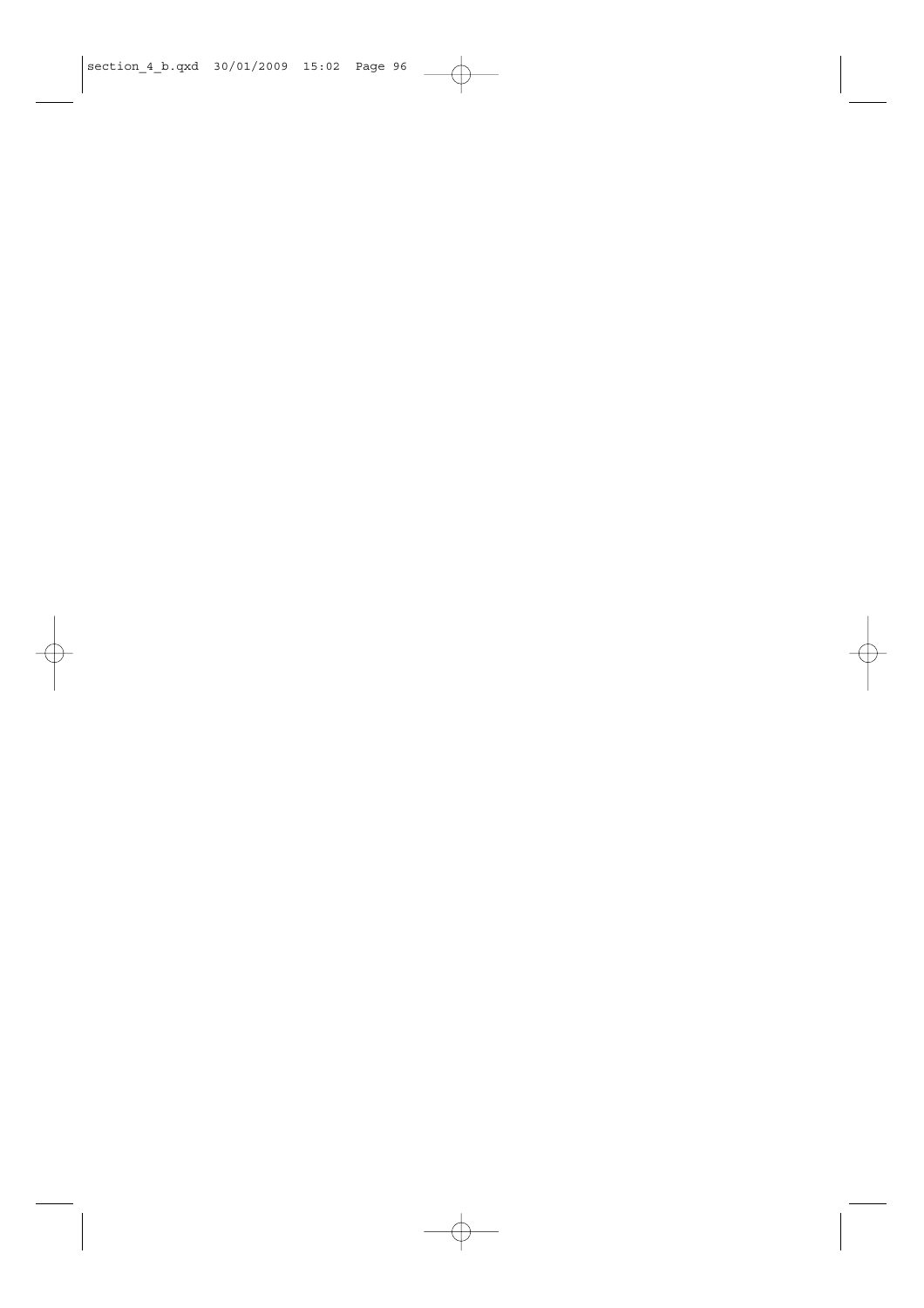# **10 Communication**

### **KEY POINTS**

- Good communication boosts ownership of basin management.
- **Public awareness campaigns and education programmes encourage** support for basin management.

Basin management using IWRM involves many different stakeholders. In Chapter 9 Basin information systems and monitoring we stressed the importance of a basin information system to share critical data and knowledge about water resources management between key stakeholders. In this Chapter we look at the broader range of stakeholders, including the general public.

Basin public awareness campaigns and education programmes keep those who live and work in a basin informed about basin issues and how the basin is being managed (Example 10.1). The target audiences are many and varied, and include those who live in the basin, businesses (including water utilities, industries, tourism resorts, fishermen and farmers), researchers, and government departments operating inside and outside the basin. These programmes support basin management by communicating clear messages about issues, actions and progress.

#### **Example 10.1. Danube Day: raising awareness**

Every year on Danube Day, 29 June, over 81 million people in 14 countries celebrate one of Europe's greatest river systems. The International Commission for the Protection of the Danube River co-ordinates this annual event to mark the international co-operation that has made the Danube a cleaner, safer river.

Huge festivals on the riverbanks, public meetings and fun educational events pay tribute to the Danube, its peoples and the progress that has been made. Danube Day strengthens 'Danube solidarity' and highlights that, in spite of different cultures and histories, all Danube basin citizens share the desire and responsibility to protect their precious resource.

International and basin-wide events for Danube Day 2008 included:

- **a** a Danube Art Master schools competition:
- a Danube Photo Competition:
- **E** collaboration with the International Vukovar Film Festival, Croatia, on the 'Danube Photo' Exhibition: From Source to Delta';
- $\Box$  a 'Greet the Danube horn blast', uniting Danube workers throughout the basin as ships horns were sounded at 2 pm in tribute to the Danube rivers; and
- participation in World Water Expo in Zaragoza, Spain.

More information at: http://www.danubeday.org/en/home

Often, new basin organisations need to build their capacity to communicate and educate. At first, they may need to bring in communication specialists to make sure messages are clear. Likewise, they may need education specialists to tailor education programmes to meet the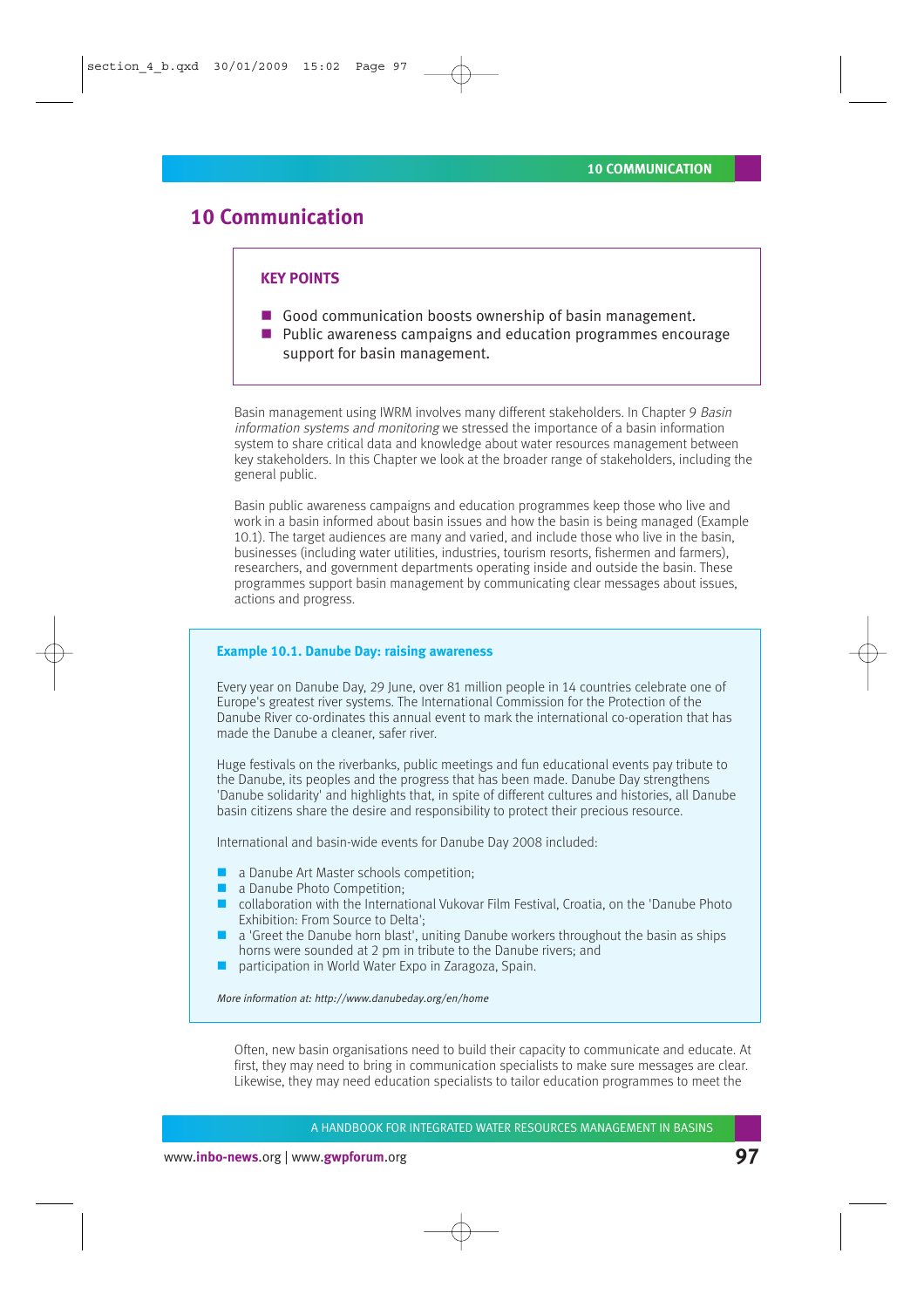specific needs of their particular basin. Basin organisations planning major public awareness and education campaigns may also need to engage specialists.

Public awareness and education programmes cost money. Advertising, organising events, setting up and operating public information services incur both one-off and ongoing costs. Basin management budgets need to include budget lines for capital, operating and staff costs for communication programmes. Strategies and plans for communication should be part of overall basin planning and management.

## **10.1 Raising awareness**

Raising awareness of the complex and often contentious issues in basin management is vital. Over time, public awareness campaigns can bring about a change in thinking and encourage ownership of basin management plans to improve livelihoods, use water more efficiently and improve the environment.

#### **10.1.1 Public awareness campaigns**

Many basin organisations run public awareness campaigns in newspapers, on television and radio, and through the Internet to create interest in basin management, and change attitudes and behaviour. A good example is the campaign in the Brisbane River basin in Australia (Example 10.2).

#### **Example 10.2. Queensland, Australia: Brisbane River Basin Healthy Waterways Programme**

The Healthy Waterways Programme in the Brisbane River basin runs an ongoing public awareness campaign in the local media. Over the last ten years, this has led to a much greater awareness of the need to improve water quality. The campaign focuses on reducing sediment loads from agricultural and urban runoff, and upgrading sewage treatment plants to reduce nitrogen and phosphorus contamination of downstream estuaries and Moreton Bay.

The Healthy Waterways website (www.healthywaterways.org) and the awareness campaigns not only provide information about water quality management but also give practical suggestions for managing water quality and water use. These are backed up by programmes, such as Water by Design, and annual awards for best practice implementation and reducing litter.

#### More information at: http://www.healthywaterways.org

Printed materials are another tried and tested way of raising awareness, for example newsletters, state of the basin reports and basin scorecards. These can complement public awareness campaigns and, as well as informing the general public, can be particularly useful for targeting particular groups of stakeholders.

Strong working relationships with local media can also serve basin organisations well. Basin organisations that contact journalists regularly usually get good coverage and raise their profile significantly. One excellent example of the value of good media contacts is the coverage given to the Grand River Conservation Authority in Ontario, Canada, by local newspapers. These run multi-page thematic sections on, for example, pollution and basin management which inform and educate readers, and boost buy-in for action.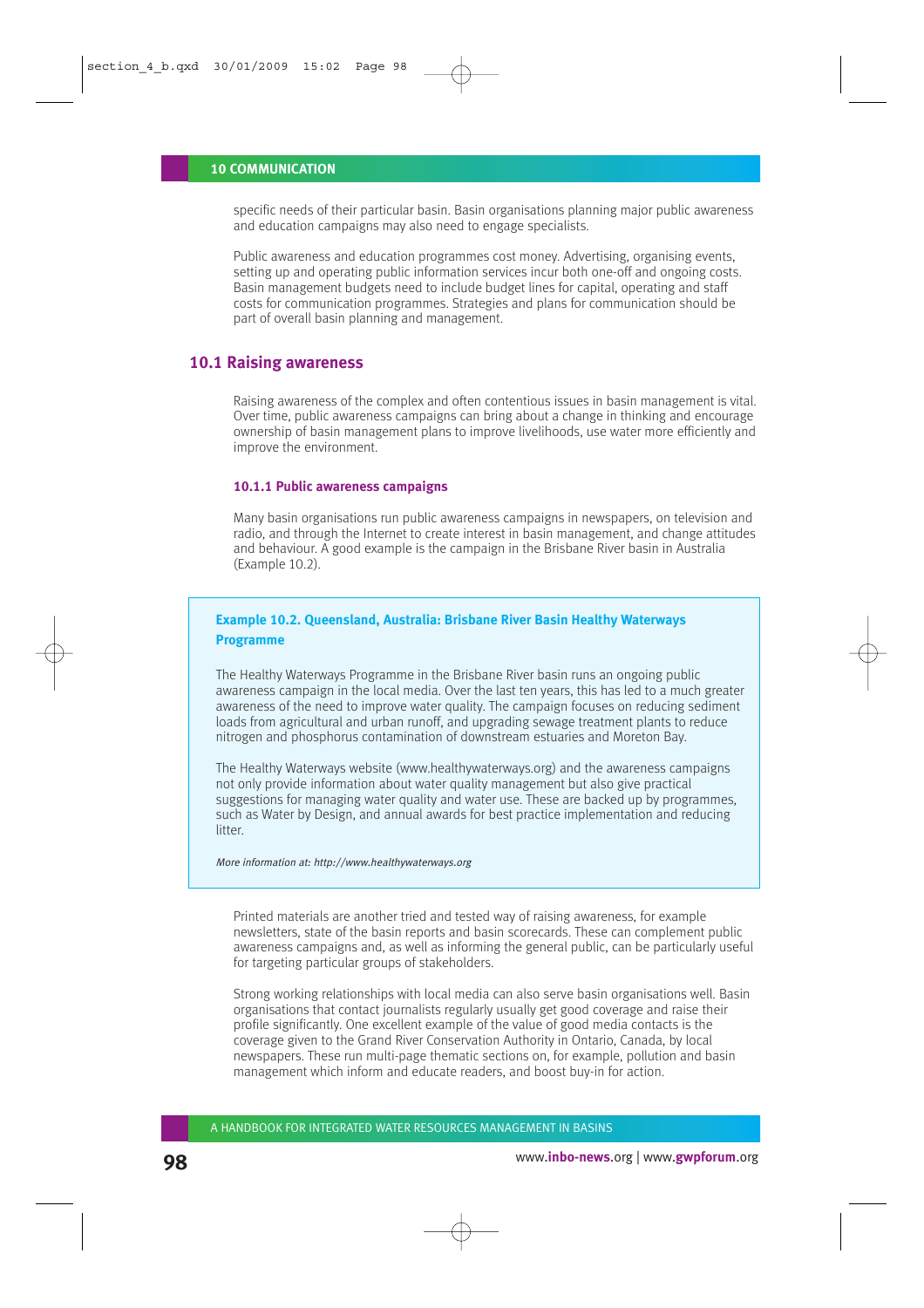Television and radio are other effective communication channels. The Corporación Autónoma Regional in Cundinamarca, Bogota, Colombia, produces its own TV programmes. The Corporación has an agreement with the Colombian national TV channels to broadcast these programmes weekly.

#### **10.1.2 Public consultation**

Basin organisations also consult with the public to collect their views on water resource issues and to seek potential solutions (Example 10.3).

#### **Example 10.3. France: public consultation**

The European Water Framework Directive requires members of the European Union to consult stakeholders (see Example 6.2).In France, the minister in charge of the environment and the River Basin Committees arranged a national public consultation, 'Water is life  $-$  give us your opinion', to seek public opinions on the future of water resources in basins.

The public consultation in 2008 sought public opinions on the environmental objectives of the Water Development and Management Master Plans proposed by the basin committees, as well as on the actions that are planned to achieve those objectives.

A questionnaire was distributed to all households in each basin. Questions related to the environmental objectives and the major measures to achieve them. People could also make general comments about the Master Plans. Citizens could participate in the consultation through the Internet. The media (radio and regional media) encouraged people to take part in the consultation. Partner associations also organised events to encourage participation.

The average rate of participation was 1.3% (400,000 respondents), although participation varied from one basin to another (raging from 0.7% to 4.3%). The responses addressed the main concerns of the basin committees. Overall, the public questioned the proposed objectives and expressed reluctance to pay more. The public's major concerns were the risks related to toxicity and health (discharges, and industrial and agricultural pollution) and the costs of water. Citizens reasserted their commitment to the polluter-pays principle, transparent decisions, to measures that protect water resources and to outcomes that safeguard the future of water resources.

More information at: http://www.eaufrance.fr

## **10.2 Education**

Many basin organisations arrange education programmes and several, the International Commission for the Protection of the Danube (www.icpdr.org), Chesapeake Bay Program (www.chesapeakebay.net) and the Grand River Conservation Authority (www.grandriver.ca) for example, make them available on their websites.

Visual presentations are useful in helping people learn about basin management. The Great Lakes Information Network, 'a partnership that provides one place online for people to find information about the bi-national Great Lakes Region of North America', has synthesised a huge amount of information and put it on simple and visually appealing web pages (www.great-lakes.net).

Education works best of course when it is interactive. Workshops, meetings and websites encourage two-way communication and learning. Stakeholders learn, and exchange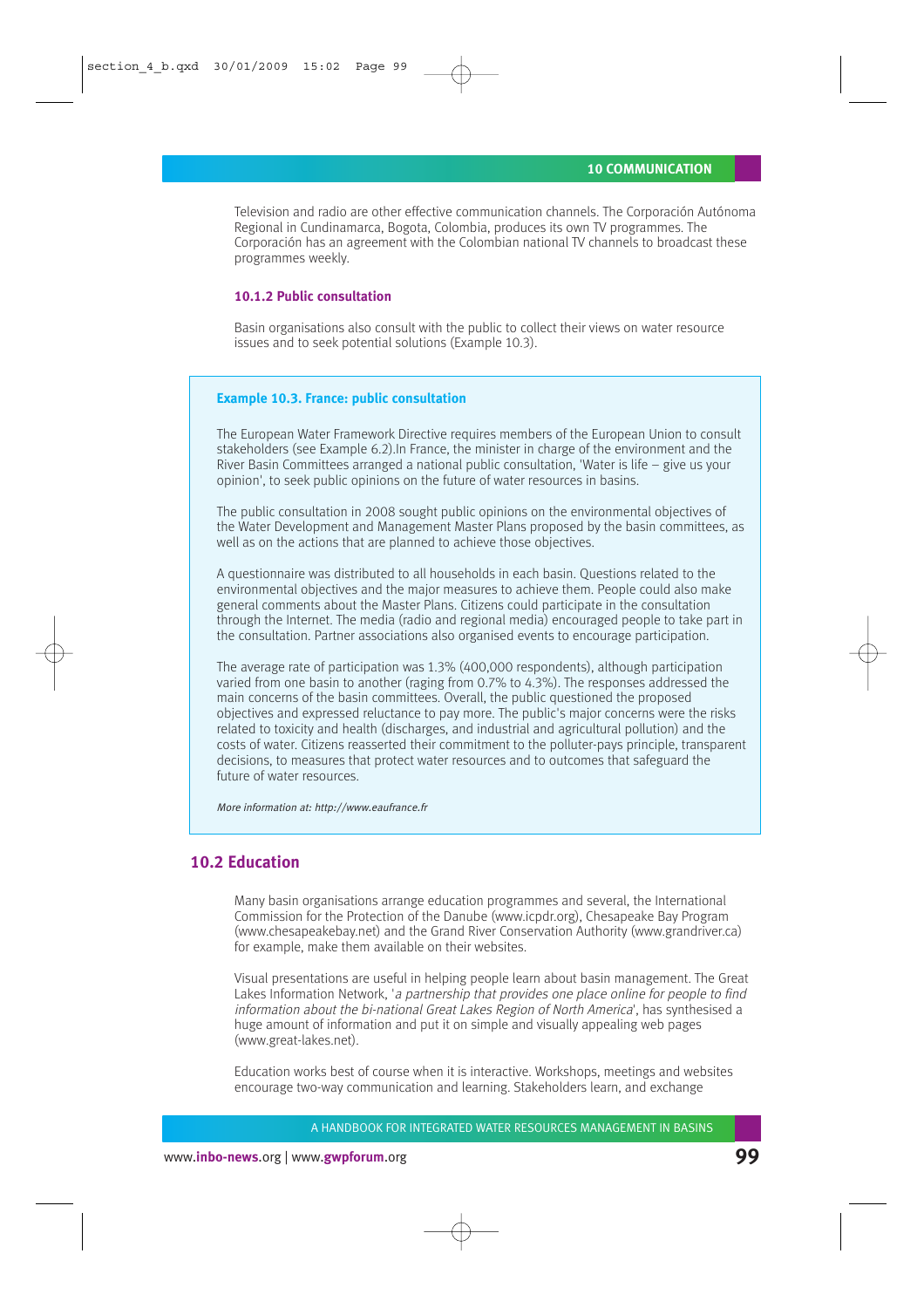#### **10 COMMUNICATION**

information more freely, if they meet face-to-face, learn from each other, from mentors or champions, and discuss issues one-to-one or in interest groups. Such interactions are ideal for basin organisations, residents and stakeholders to gain new knowledge and skills and, at the same time, keep in touch with what is happening in the basin.

# **10.3 Communication tools**

### **10.3.1 Websites**

Open or restricted access websites are common tools for basin managers and stakeholders to share and access information. For those without Internet connections, the same sets of information can be shared on CD-ROMs.

Other tools, such as online discussions, encourage regular interaction and feedback among basin stakeholders. Discussion topics can be catalogued and searchable, generating an archive of comments for future reference.

Interactive websites can put a vast range of information in a variety of media, such as voice, graphics, movies, photos and data, as well as text, at stakeholders' fingertips. Many basin websites post information about best management practices, the research the practices are based on, and the contact details for people who can discuss the pros and cons of each. Some websites provide user-friendly decision-support and modelling tools.

Although the Internet is effective for information sharing it may not be the most suitable tool for information sharing in basins where rural and poor communities do not have access to such technology (see Section 9.1.1 Establishing basin information systems for good governance). Basin organisations thus need to consider different options including newsletters in local languages, radio programmes and face-to-face meetings.

#### **10.3.2 Libraries**

In developed countries, depositing basin information in public libraries makes it easily accessible to stakeholders. Often, libraries have special regional collections that are ideal for keeping reports, strategies and plans related to basin management. Many have climatecontrolled storage facilities. Importantly too, librarians are experts in cataloguing and can organise basin management materials systematically.

University libraries in both developed and developing countries, as repositories of research, collect and preserve a wide range of material, from specialist international publications to anecdotal information. Because of this, university libraries are often valuable partners in basin information exchange programmes.

From the users' perspective, basin documents lodged in libraries are easy to consult and borrow in hard copy. Often, especially in the case of university libraries, individuals and basin management organisations can also sign up to access materials electronically – a very simple and quick way of getting information. Many basin organisations have developed their own documentation centres which are open to the general public, students and scientists.

#### **10.3.3 Basin phone-in service**

Basin phone-in services are common in developed countries and capitalise on the power of the spoken word for exchanging information. Phone-in services cater for people with limited reading and writing skills, limited access to the Internet, and to those who just prefer to give and receive information verbally. For example, business people are often in a hurry and want information quickly. They usually have little time for formal education or training

A HANDBOOK FOR INTEGRATED WATER RESOURCES MANAGEMENT IN BASINS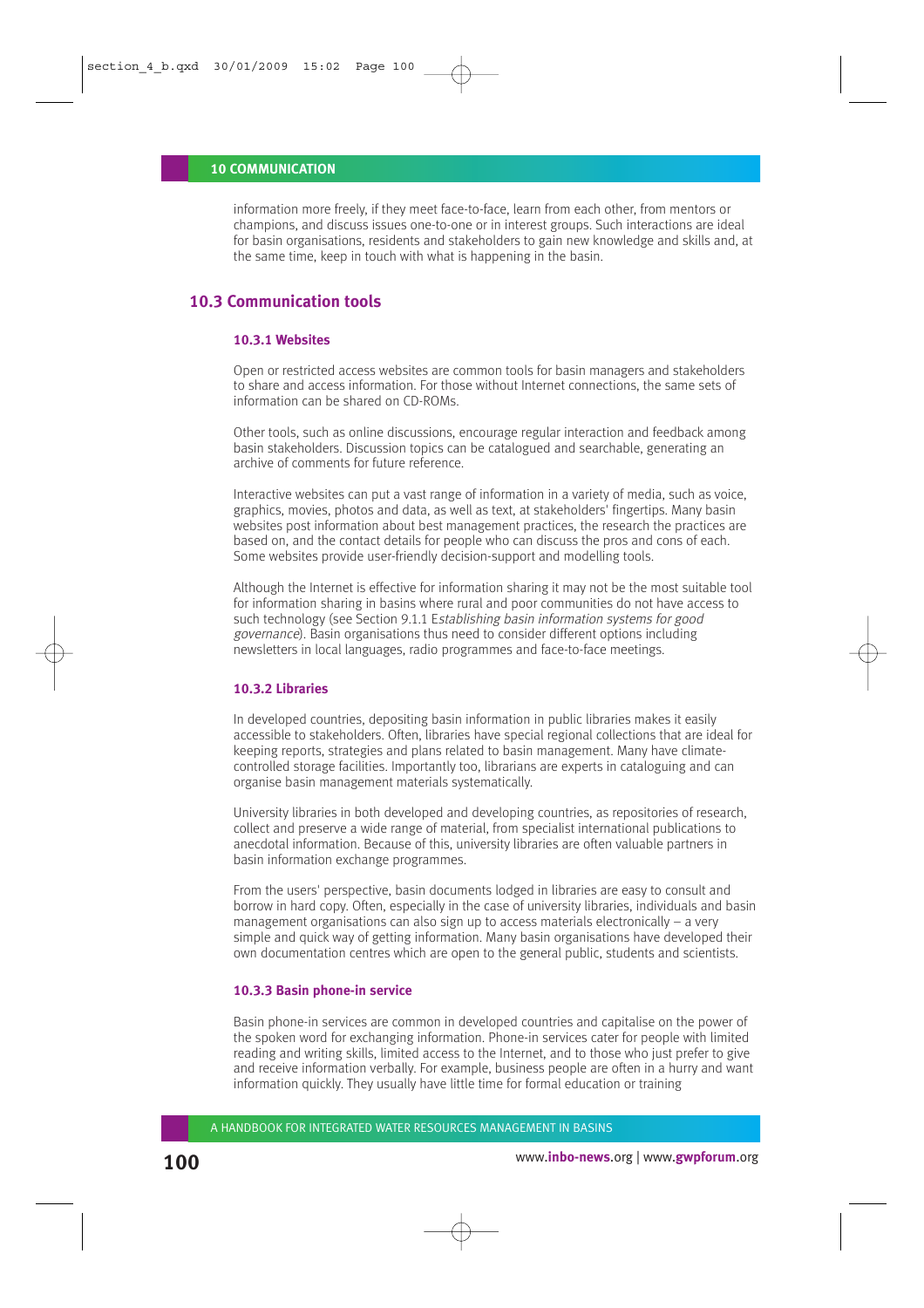programmes. What they want are quick answers to their questions about resource management from a reliable source.

Phone-in services provided by basin organisations give callers advice and information on, for example, developing and implementing land and water management plans, the state of natural resources in the basin, cost-sharing, best management options for farmers, basin management organisations and basin governance.

#### **10.3.4 Community-based information service**

A community-based information service typically holds collections of information on the basin and provides a range of other services. These centres may operate a phone-in service for water managers, maintain mailing lists for distribution of reports and updates by fax or email, develop and maintain websites, run community education programmes, and develop and implement conservation partnership agreements.

In general, such centres are located in the headquarters of the basin organisation. They are excellent 'shop fronts' for local stakeholders and, in large basins where there are good Internet connections, such as Chesapeake Bay, may be virtual (Example 10.4).

#### **Example 10.4 Chesapeake Bay basin: virtual information shop front**

The Chesapeake Bay Information Network developed a gateway to a vast array of Internet resources, such as descriptions of sub-catchments, information on federal and state government programmes, calendars of events, contact information for environmental networks and other organisations, and funding opportunities (www.chesapeakebay.net).

The website gives users access to a library of information on the basin, including report cards on the health of the Bay. When information is freely available like this, basin management is more transparent.

More information at: http://www.chesapeakebay.net

## **10.4 Feedback and learning**

Basin management is a learning cycle (see Section 2.2 Basin management as an iterative process). Once a plan is put into action and monitoring begins, managers and stakeholders can start to see what is working and what isn't. They can then use what they learn to improve. Adaptive management, or learning by doing, works best when stakeholders are involved in an appropriate manner and when management is flexible and adaptive. But this learning must be fed back to relevant target groups in a suitable manner.

Basin organisations need to make sure that they report appropriately on progress, or lack of it, to stakeholders. A good way to think about reporting is as a 'three-way' system that covers outcomes, return on investment and stakeholder interests.

Reporting 'outcomes' means reporting to the basin public on the results of basin management activities and investments. This covers aspects such as the health of the basin ecosystem and the status of water resources. Reports must be simple, clear and to the point, published as 'basin reports', or 'basin state of health' cards for example.

Then again, reports for those who pay for basin management programmes and support the basin organisation, often national governments, must show how funds have been spent,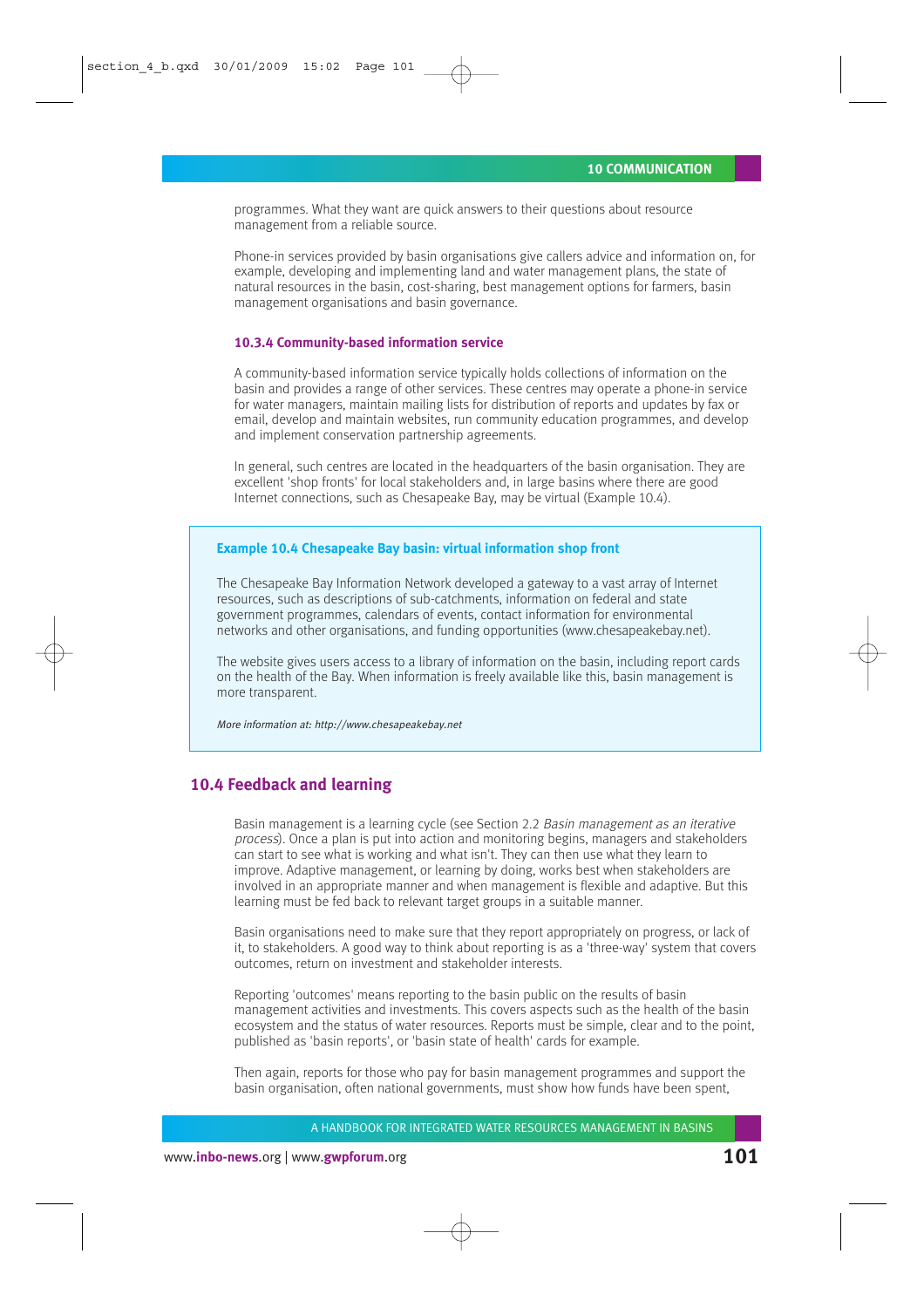returns on investments, programme outcomes and achievements.

Reporting to other basin stakeholders such as local governments, private companies (water utilities), government departments, and non-government organisations must show how coordinated planning and management has worked and where there is room for improvement (Example 10.5). This may be a two-way process. The basin organisation, for example may provide water utilities with reports that enable them to improve water services in the basin while water utilities, for their part, can report to the basin organisation on improvements in water-use efficiency.

#### **Example 10.5. Júcar River Basin, Valencia, Spain: information and monitoring**

The Spanish General Directorate for Water elaborated a 'Public Participation Project' in 2006 in accordance with the EU Water Framework Directive. This guides activities related to public information and participation in the Spanish river basin districts. In the Júcar River Basin district, the public has been actively involved in river basin management. A Citizen Information Office has been set up to inform and to address any water related public concern. Information is also distributed through the basin website and the dissemination of brochures.

The Júcar River Basin Organisation has created an Information and Monitoring Committee (or Public Participation Committee), which evaluates technical aspects of River Basin Management Plans and projects. It is composed of 48 organisations from different sectors – local, regional and national government, business and trade unions, users, and NGOs. It has an advisory nature, and it generates proposals and co-ordinates the public participation process. This Committee is part of the Public Participation Forum, which represents over 300 organisations, all interested parties and stakeholders related to water. A consultation period of last six months allows review and contributions to documents and comments are included in the river basin management plan annexes.

More information at: http://www.chj.es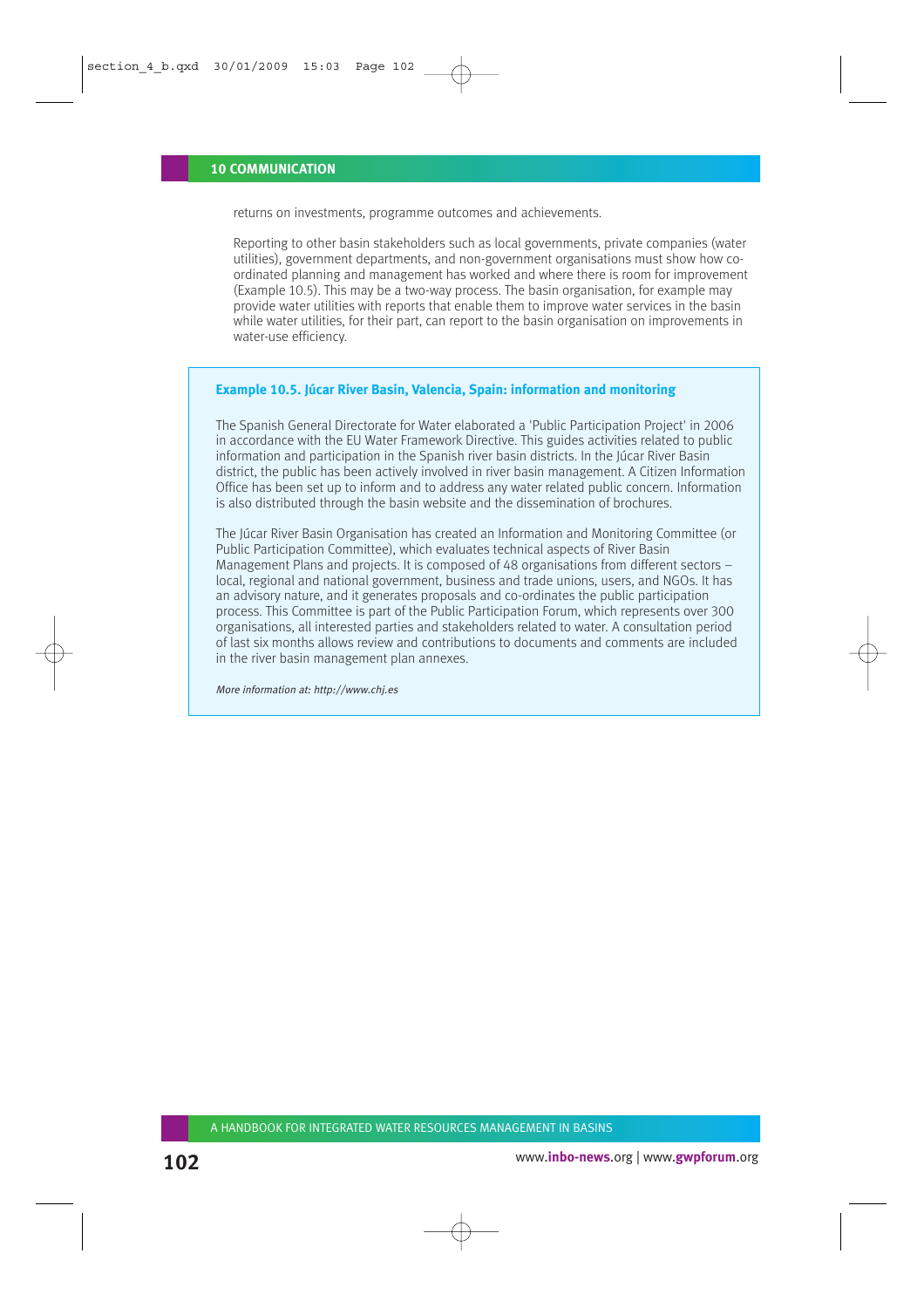#### **WEBSITES, REFERENCES AND FURTHER READING**

#### **Websites**

African Network of Basin Organisations: http://www.omvssoe.org/raob.htm

CapNet, an international network for capacity building in IWRM: www.cap-net.org

Central and Eastern Europe Network of Basin Organisations: http://ceenbo.mobius.ro/

Global Water Partnership: www.gwpforum.org

GWP ToolBox: www.gwptoolbox.org

International Network of Basin Organizations: www.inbonews.org

International Office for Water: www.oieau.fr/anglais/index.htm

Latin American Network of Basin Organisations: www.ana.gov.br/relob/?lang=es and www.rebob.org.br

Mediterranean Network of Basin Organisations: www.remoc.org

Network of Asian River Basin Organisations: www.narbo.jp

Regional and national research programmes network on IWRM: http://www.iwrm-net.org

#### **References**

CapNet (February 2008). Performance and Capacity of River Basin Organizations. Cross-case Comparison of Four RBOs. UNDP/CapNet.

Gleick, P. H. (2002). Dirty Water: Estimated Deaths from Water-Related Diseases 2000-2020. Pacific Institute for Studies in Development, Environment, and Security.

GWP TAC (2000), Background Paper No. 4. Integrated Water Resources Management. Global Water Partnership, Stockholm, Sweden.

GWP TEC (2004). Catalyzing Change: a Handbook for Developing Integrated Water Resources Management (IWRM) and Water Efficiency Strategies. Global Water Partnership, Stockholm, Sweden.

Hooper, B. P. (1995). Adoption of Best Management Practices for Dryland Salinity. The Need for an Integrated Environmental Management Approach. Results of a Study in the Goran Catchment. Centre for Water Policy Research, N.S.W. University of England, Armidale, Australia.

Hooper, B. P. (2005). Integrated River Basin Governance: Learning from International Experience. IWA Publishing, London, United Kingdom.

Margerum, R. D. and Born, S. M. (2000). A Co-ordination Diagnostic for Improving Integrated Environmental Management. Journal of Environmental Planning and Management. 43[1], 5-21.

Margerum, R. D. and Whitall, D. (2004). The Challenges and Implications of Collaborative Management on a River Basin Scale. Journal of Environmental Planning and Management. 47[3], 407-427.

Comprehensive Assessment of Water Management in Agriculture (2008). Developing and Managing River Basins: the Need for Adaptive, Multilevel, Collaborative Institutional Arrangements. Water for Food, Water for Life. Issue Brief #12. Comprehensive Assessment of Water Management in Agriculture, Global Water Partnership and International Network of Basin Organizations.

Newson, M. (1992). Land, Water and Development. River Basin Systems and their Sustainable Management. Routledge, New York, USA.

OECD (2009). Strategic Financial Planning for Water and Sanitation. Paris, France.

Qaddumi, H. (2008). Practical Approaches to Transboundary Water Benefit Sharing. Working Paper 292. Overseas Development Institute, London, United Kingdom.

UN-Water (2008). Status Report on IWRM and Water Efficiency Plans for CSD16. United Nations, New York, USA.

#### **Further reading**

Bank-Netherlands Water Partnership Program (2002). Integrated River Basin Management: From Concepts to Good Practice. Briefing Note Series. The Bank-Netherlands Water Partnership Program.

CapNet (June 2008). Integrated Water Resources Management for River Basin Organisations: Training Manual. UNDP/CapNet.

CapNet (June 2008). Indicators: Implementing Integrated Water Resources Management at River Basin Level. UNDP/CapNet.

Dourojeanni, A. (2001). Water Management at the River Basin Level: Challenges in America. United Nations, Santiago, Chile.

GWP CEE (2007). Tool Box: Institutional Setting of Water Institutions in Development, Enforcement and Implementation of Future Water Management Plans. Global Water Partnership Central and Eastern Europe, Bratislava, Slovakia.

GWP TEC (2008). Background Paper 12. Water Financing and Governance. Global Water Partnership, Stockholm, Sweden.

INBO (2004). Participation of Users in Sustainable Water Resources Management. International Network of Basin Organizations. Paris, France.

INBO (2005). Financing of Sustainable Water Resources **Management.** International Network of Basin Organizations. Paris, France.

INBO (2006). Formulation of Water Plans for Water Development and Management. International Network of Basin Organizations. Paris, France.

INBO (2006). Information Necessary for Decision Making. International Network of Basin Organizations. Paris, France.

INBO (2006). Toward a New Integrated Management of Transboundary Basins: examples in Europe. International Network of Basin Organizations. Paris, France.

Lenton, R. and Muller, M., eds (2009). Integrated Water Resources Management in Practice: Better Water Management for Development. Earthscan, London, United Kingdom.

Molle, F., Wester, P., Hirsch, P. and others (2007). River Basin Development and Management, in Water for Food, Water for Life: a Comprehensive Assessment of Water Management in Agriculture (Chapter 16). International Water Management Institute. Earthscan, London, United Kingdom.